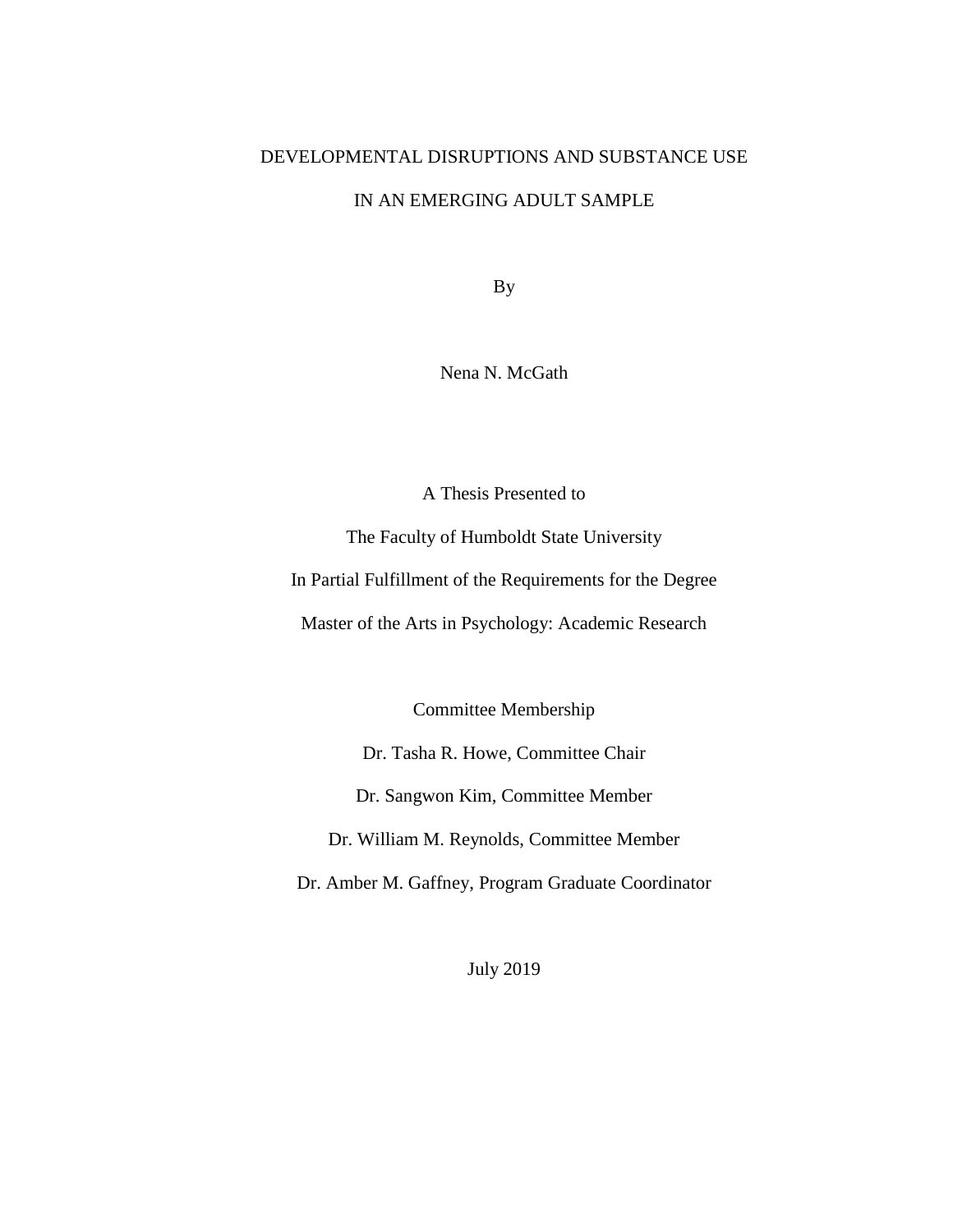#### **Abstract**

### <span id="page-1-0"></span>DEVELOPMENTAL DISRUPTIONS AND SUBSTANCE USE IN AN EMERGING ADULT SAMPLE

#### Nena N. McGath

Recent substance use reports indicate a rise in use-related deaths. Emerging adults are identified as the most prevalent users of substances when compared to other age groups. Current intervention methods are not universally effective, with relapse rates varying by treatment model. The poor efficacy of interventions may be due to a lack of models using a developmental focus. For example, previous research highlights the influence of adverse childhood experiences (ACEs) on negative adult outcomes such as excessive substance use. ACEs may trigger a cascade of adaptational failures, disrupting attachment bonds between caregiver and child, and later influencing the development of emotion regulation skills. Therefore, it can be argued that treatment should focus on such stage-salient developmental tasks.

The present study examined the relationship between adverse childhood experiences and substance use in a sample of 182 emerging adults. Participants accessed the study online via SurveyMonkey. It was expected that higher ACE scores would be associated with greater substance use (frequency and number of substances used). Additionally, it was hypothesized that attachment quality and emotion regulation would serve as possible developmental mechanisms underlying this relationship. The current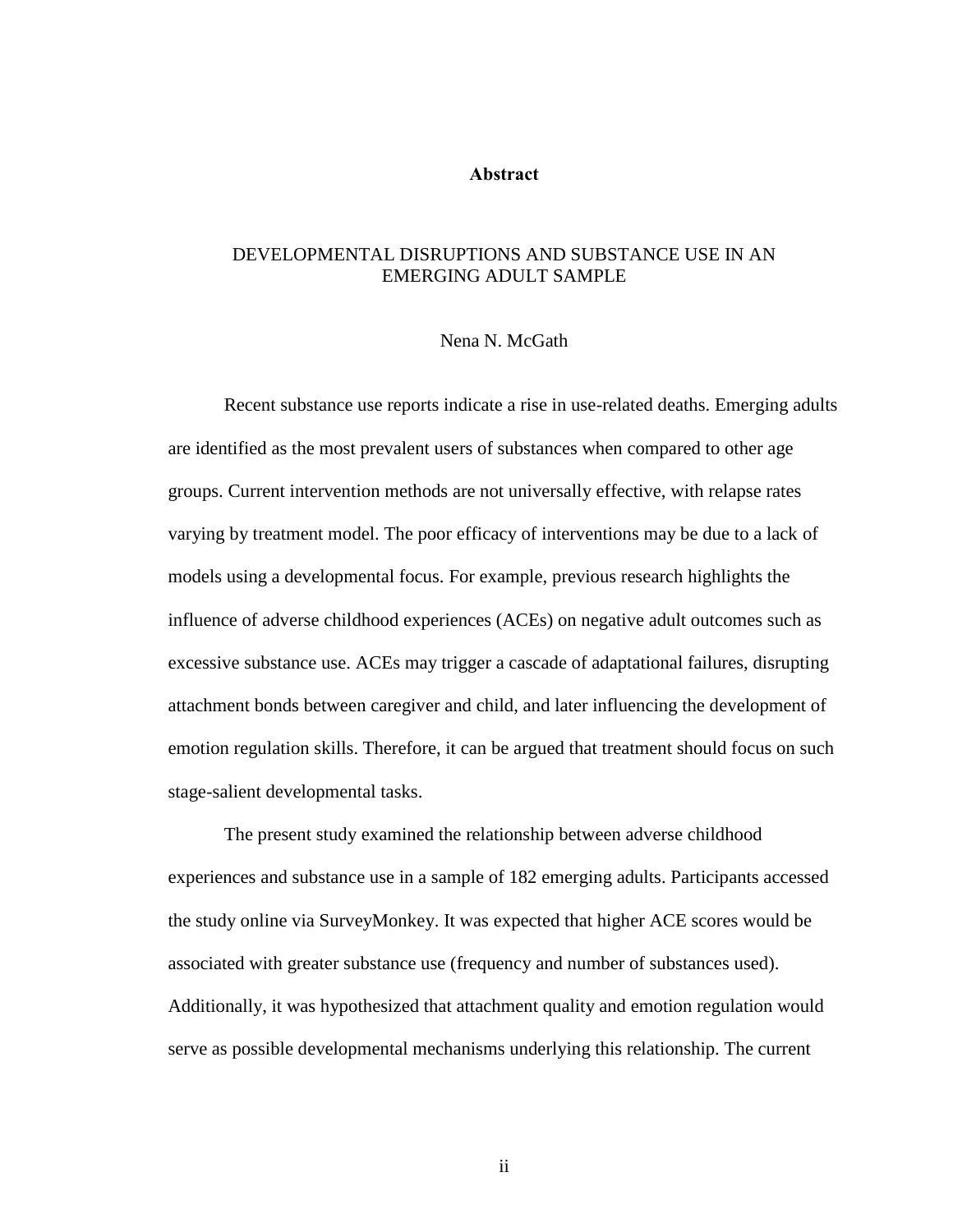study also explored the possible association between ACE scores and the specific emotion regulation strategies of expression and suppression.

Consistent with previous research, male participants reported higher levels of attachment avoidance, substance use frequency, and number of substances used than females. ACE scores were higher for persons of color, and they utilized expressive suppression to regulate emotions more than White/European-American participants did. Surprisingly, there was no relationship between ACE scores and substance use outcomes in the current sample. However, higher ACE scores were related to higher use of painkillers (e.g., OxyContin, Percocet, Vicodin, etc.) and sedatives (e.g., Xanax, Valium, sleeping pills, etc.). The current study is one of the first to examine separate and specific substances beyond alcohol, tobacco, and marijuana in an emerging adult sample.

To our knowledge, this is also one of the first studies to examine ACE scores in relation to specific emotion regulation strategies, finding that higher cumulative ACE scores predicted the use of expressive suppression. Though mediation analyses could not be performed due to sample size and lack of significant relationships between ACEs and substance use outcomes, results highlight the links between ACEs, adult emotion regulation and use of specific substances. Specifically, participants who reported higher ACE scores were more likely to utilize expressive suppression to regulate emotions and to more frequently use painkillers and sedatives. Future research should continue to explore developmental markers as foci for substance use intervention to support improvements in current treatment models.

iii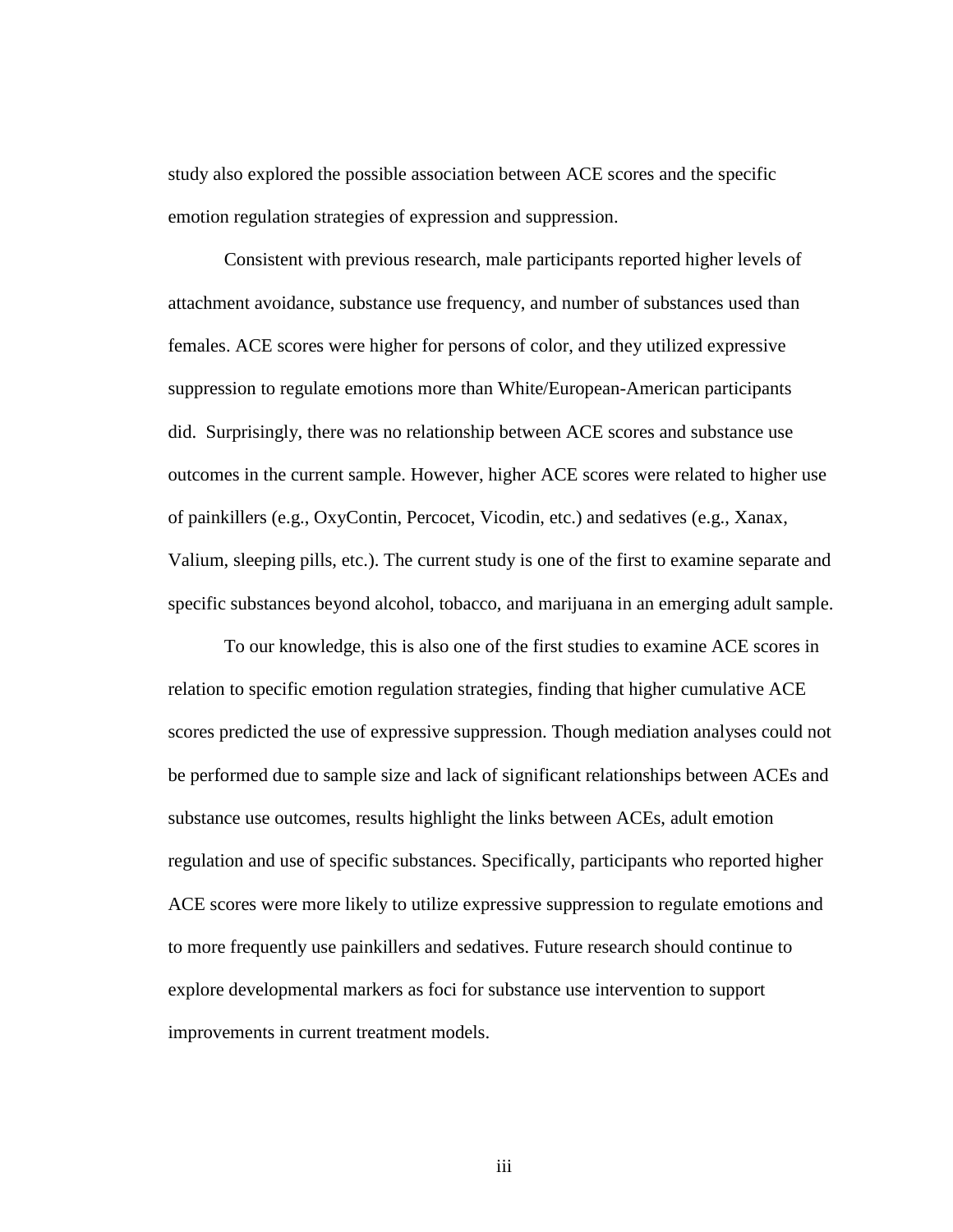#### **Acknowledgements**

<span id="page-3-0"></span>First and foremost, I would like to extend my appreciation to Dr. Tasha R. Howe for your mentorship and support during this process. Your patience, wisdom, and passion for the field has forever changed my outlook on the world, and for that I am forever grateful. I would also like to thank the remainder of my committee, Dr. Sangwon Kim and Dr. William M. Reynolds. Thank you for your support, insight, and flexibility during this journey.

To my dearest friend and fellow cohort-member, Kali Williams, I cannot express my appreciation for your support over the years. Thank you for being my confidant, sound-board, tissue box, and cheerleader throughout. Thank you for always being present and reminding me to take breaks and be human. Jason Williams, thank you for supporting me and our team during this challenging time and providing moments of laughter and joy when the stress seemed overwhelming. To my family, thank you for your wisdom, words of encouragement, and willingness to listen to me ramble on about my thesis on countless occasions while still maintaining interest.

Finally, to my partner, George Miller, thank you for your continuous words of encouragement, support, and love during this process. Thank you for accepting me as I am, supporting my pursuit for knowledge, uprooting your life, and remaining my support through it all. I am so thankful to have had you in my life, and I cannot put into words my gratitude. This would not have been possible without your presence and I am eternally grateful.

iv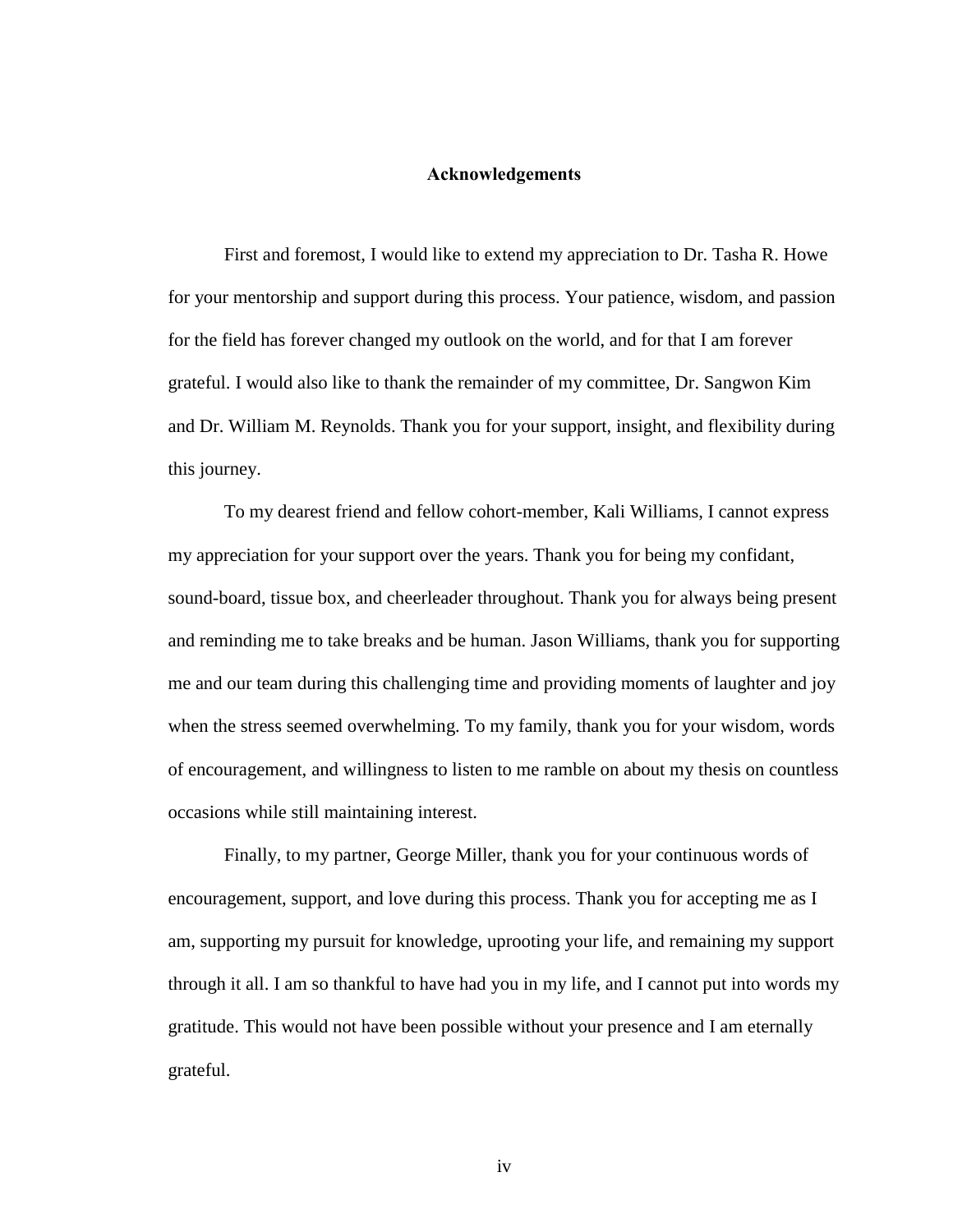# **Table of Contents**

| Participants.<br>24 |
|---------------------|
|                     |
|                     |
|                     |
|                     |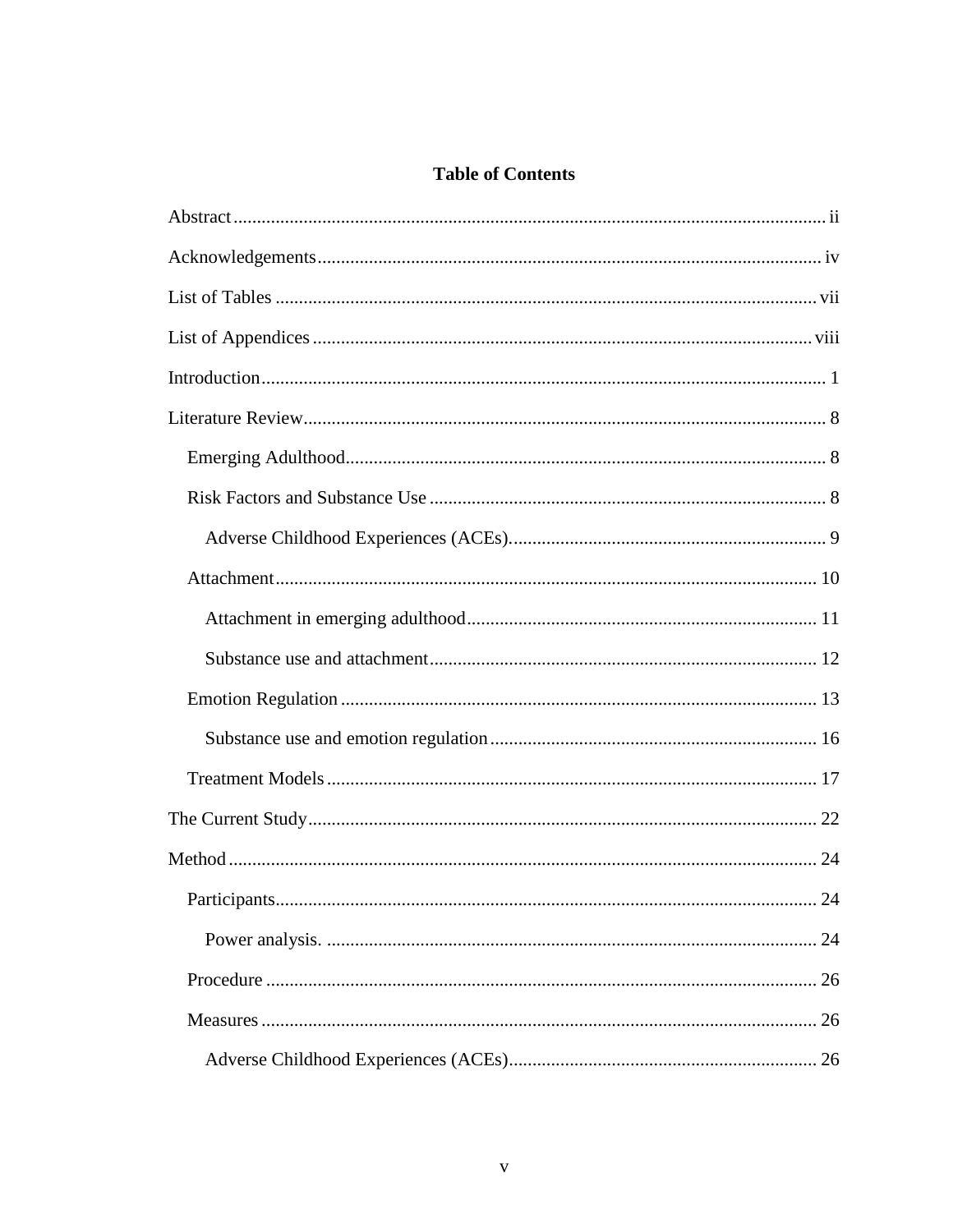<span id="page-5-0"></span>

| Relationships Between ACEs, Emotion Regulation, and Substance Use 36      |    |
|---------------------------------------------------------------------------|----|
| Relationships Between Emotion Regulation Strategies and Substance Use  39 |    |
|                                                                           |    |
|                                                                           |    |
|                                                                           |    |
|                                                                           |    |
|                                                                           |    |
|                                                                           |    |
|                                                                           |    |
| References                                                                | 50 |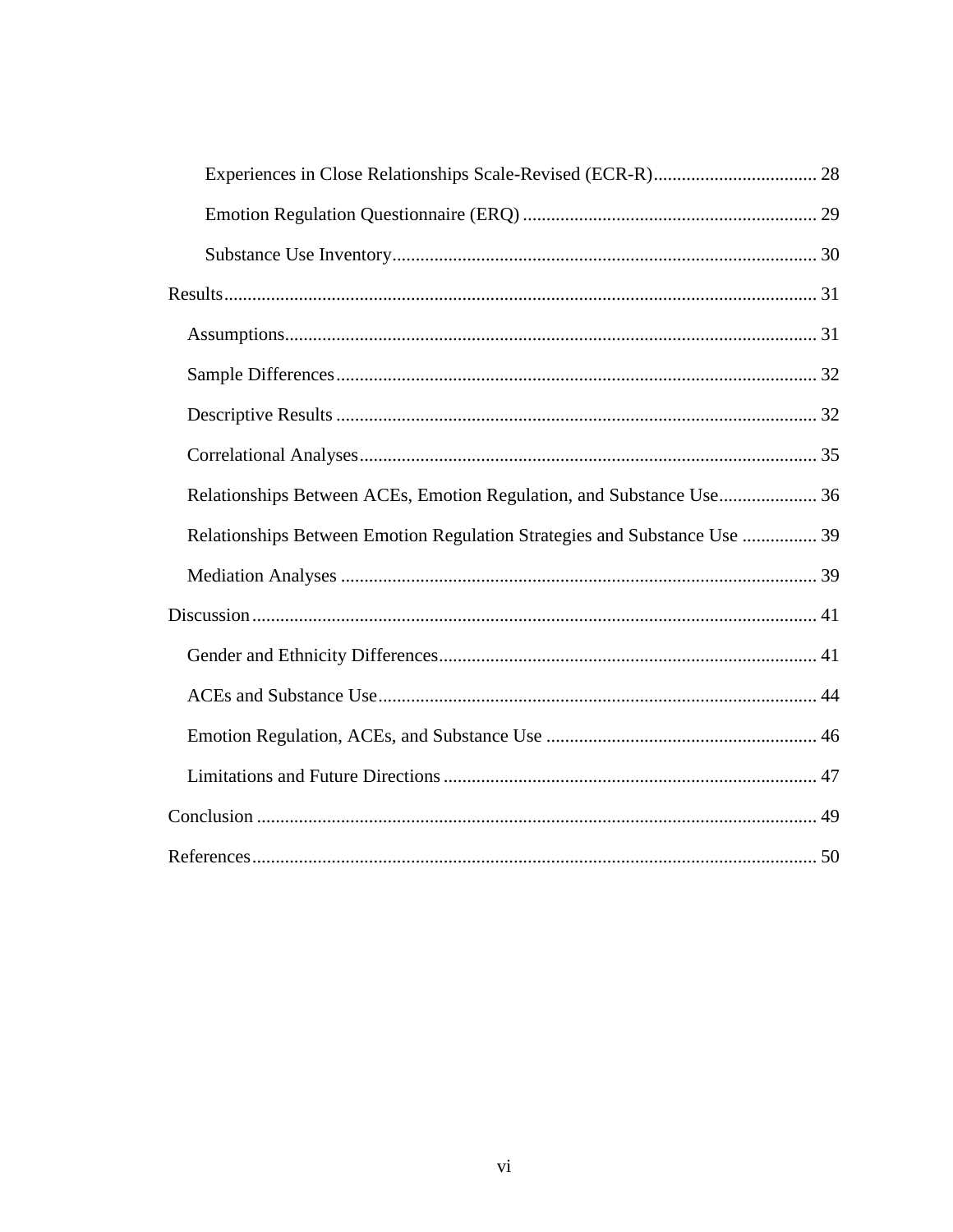# **List of Tables**

| Table 2. Independent Samples t-tests and Effect Sizes for All Variables by Sample 33 |  |
|--------------------------------------------------------------------------------------|--|
| Table 3. Chi-Square Analyses Examining Gender and Ethnic Differences in ACE Scores   |  |
| Table 4. Percentage of Participants Reporting Use of Each Substance within the Last  |  |
| Table 5. Zero-order Correlations Between ACEs, Attachment, Emotion Regulation,       |  |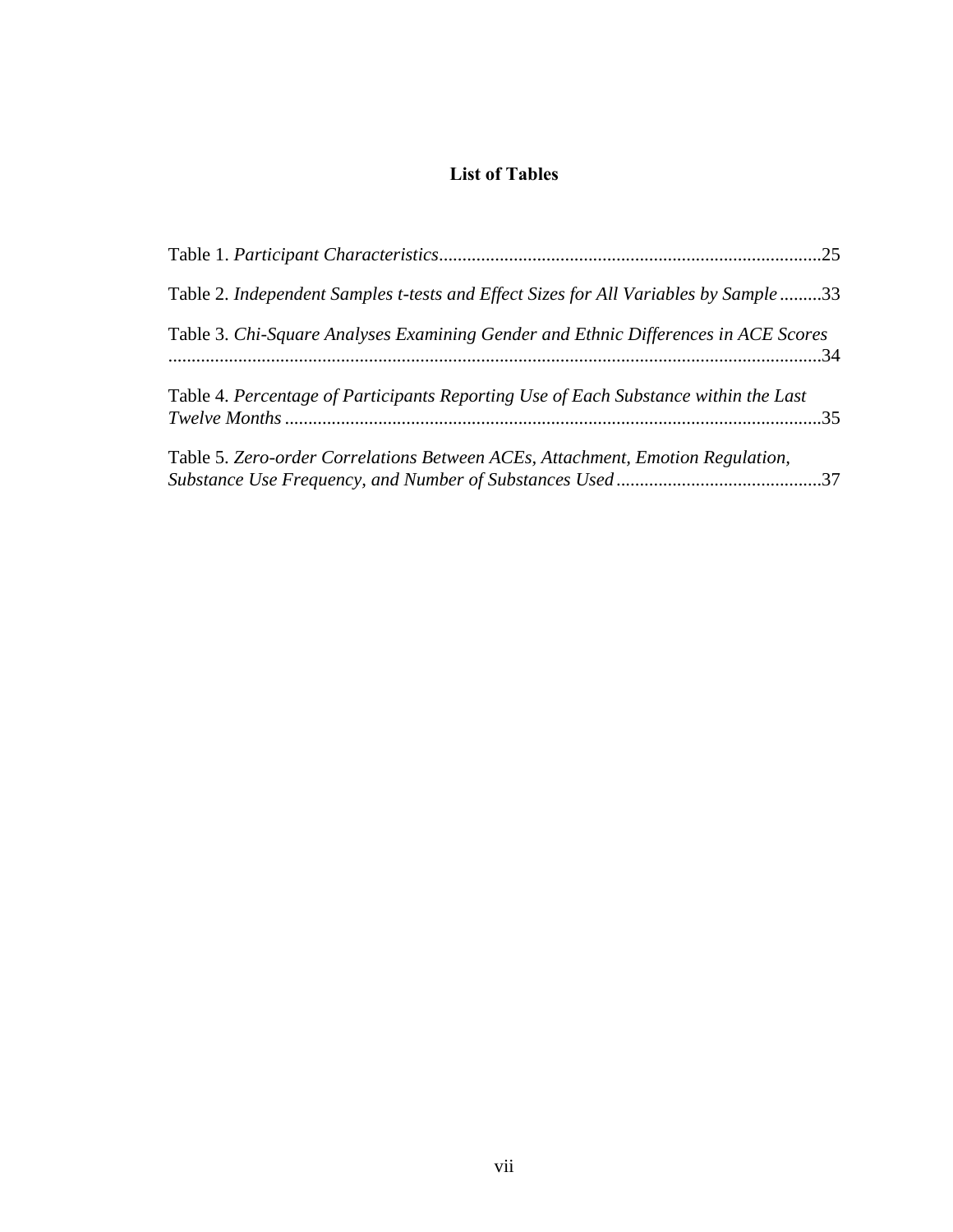# <span id="page-7-0"></span>**List of Appendices**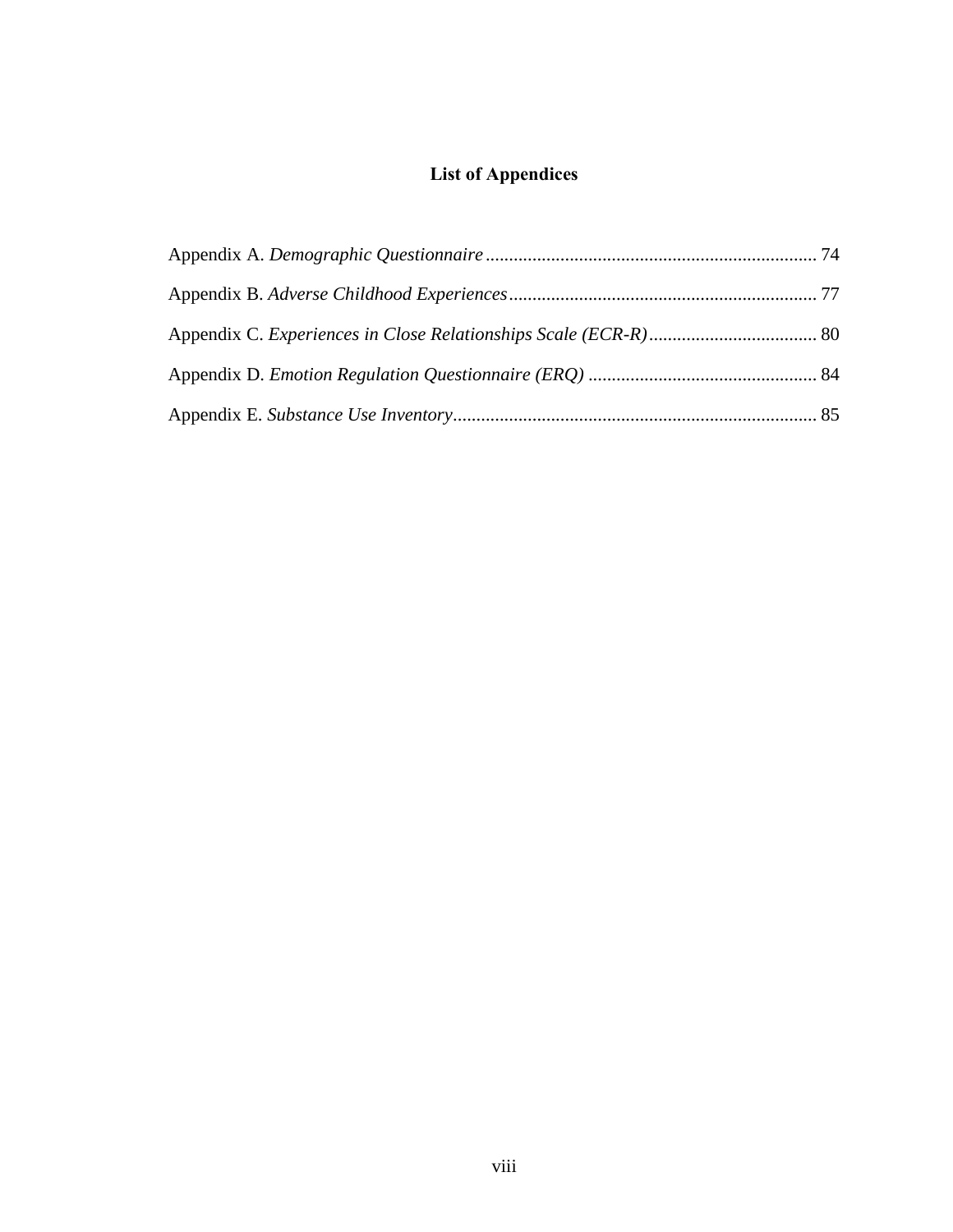#### **Introduction**

<span id="page-8-0"></span>Substance abuse costs the nation more than \$740 billion annually, in terms of societal crime, loss of work productivity, and health care (National Institute on Drug Abuse [NIDA], 2017a). In 2016, more than 64,000 individuals died as a result of drug overdose, with rates of illicit and opioid drug related deaths doubling in the last decade (NIDA, 2017b). Recent usage reports indicate that emerging adults are the most prevalent users of substances when compared to other age groups, suggesting that research is needed to determine factors that may prevent such use (Substance Abuse and Mental Health Services Administration [SAMHSA], 2015).

Emerging adulthood is characterized by increased sensation seeking and a desire for intense and unique experiences, lending itself to being a period of increased substance use (Arnett, 1994b, 2005). In addition to having the highest rate of alcohol consumption within a given thirty-day period, emerging adults are the age group most likely to use illicit drugs, cannabis, and cigarettes (SAMHSA, 2015). Increased substance use is linked to an array of physical and mental health outcomes that make the current usage reports concerning (Anda et al., 2002; Dube et al., 2003; Kurt, 2015; Liu, Yang, Shi, Liu, & Wang, 2016). Previous research has highlighted an association between academic achievement and substance use, with rates of substance use influencing the likelihood of being injured, missing class, obtaining poor grades, dropping out of school, engaging in risky sexual activity, and criminal justice involvement (Lynskey & Hall, 2000; Townsend, Flisher, & King, 2007; Wechsler, Lee, Kuo, & Lee, 2000). Given the overall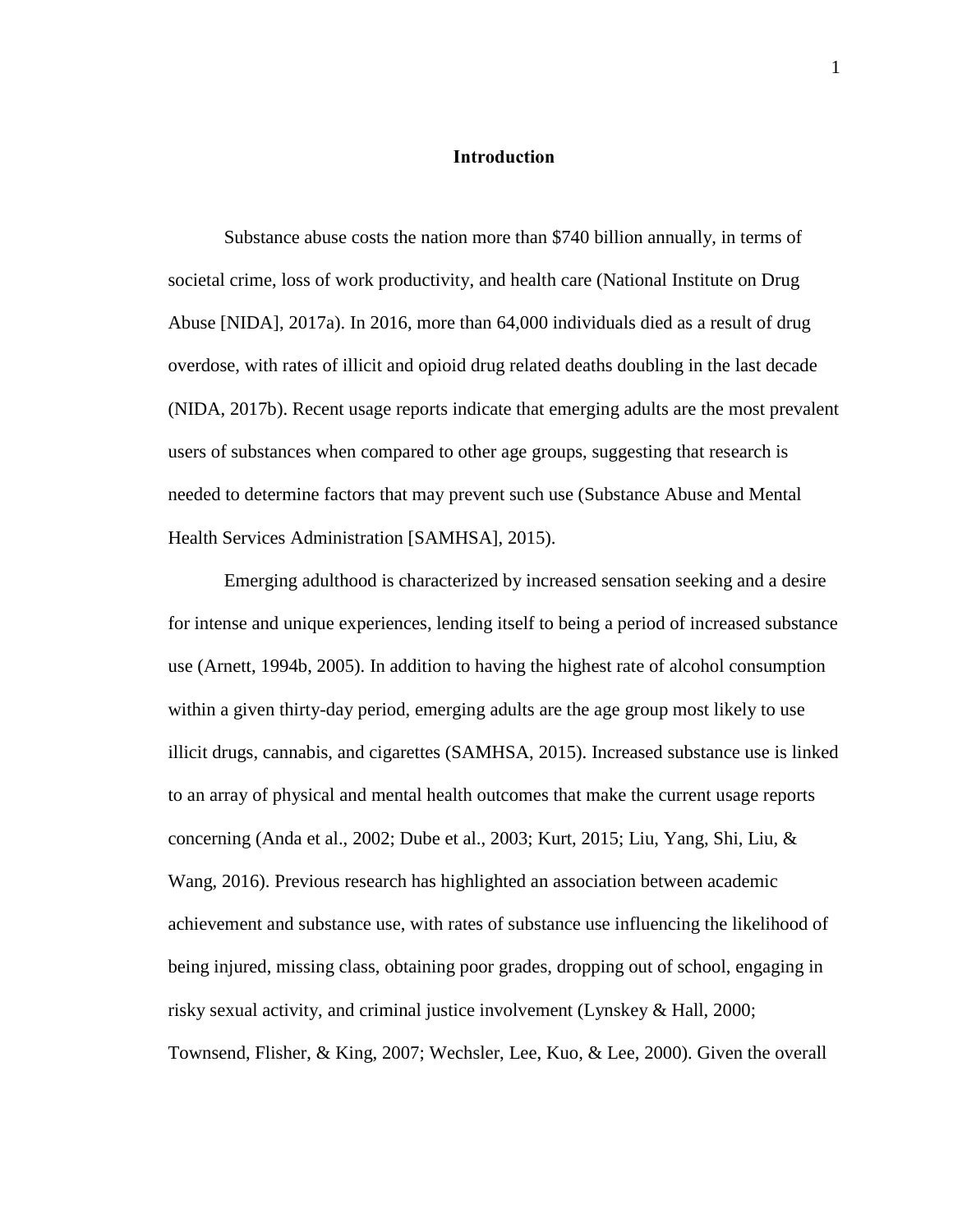association between emerging adulthood and increased rates of substance use, it is essential that research examine possible risk factors for non-normative substance use in early adulthood.

The field of Developmental Psychopathology (DP) investigates behavior as an outcome of developmental adaptations (Sroufe, 1997). Pathology (including nonnormative substance use) may be viewed as an outcome of adaptational failures in stagesalient developmental tasks (e.g., attachment security and emotion regulation). Failures in these developmental domains are strong predictors of pathology and impact one another simultaneously and longitudinally in a developmental cascade (Masten & Cicchetti, 2010; Sroufe & Rutter, 1984). Low-level substance use is normative during adolescence and early adulthood; however, excessive usage that impairs daily functioning is not (Brown, Tomilson, & Winward, 2017; Petraitis, Flay, & Miller, 1995). Positive developmental environments (e.g., having basic needs met, positive parent-child interaction, and caregivers high in warmth and high in discipline) in the first decade of life help to facilitate task development. Conversely, adverse childhood experiences during this crucial developmental time may begin the cascade of adaptational failures (Sroufe, 1997).

Adverse childhood experiences may influence negative adult outcomes including alcohol or other drug use related problems (Dodge et al., 2009; Masten et al., 2005). Researchers have examined individual childhood risk factors related to later substance use in adulthood. Findings have highlighted that, among other variables, minority ethnicity, low socioeconomic status (SES), family substance abuse history, parent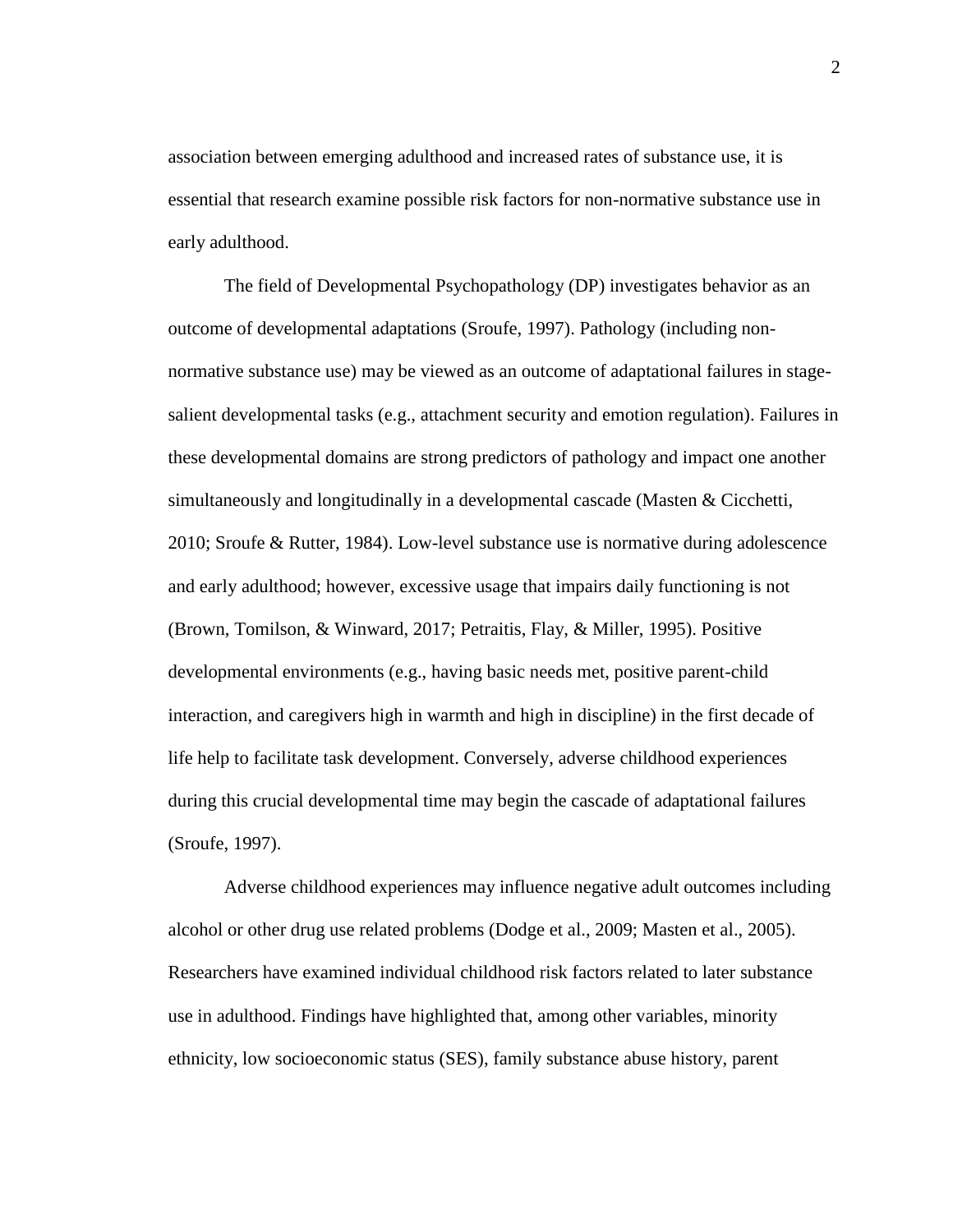psychopathology, and a history of abuse or neglect are linked to the later development of substance use (Buu et al., 2009; Chassin, Flora, King, & Baker, 2004; Clark, Cornelius, Kirisci, & Tarter, 2005; Dong, Anda, Dube, Giles, & Felitti, 2003; Hayatbakhsh et al., 2007; Stone, Becker, Huber, & Catalano, 2012; Tarter, Kirisci, Habeych, Reynolds, & Vanyukov, 2004). These factors have been examined individually to understand influences on substance use; however, further research is needed to examine the impact of cumulative risks on the development of substance use behaviors.

The theory of cumulative risk focuses on the overall number of risk factors a person experiences rather than any specific individual risk (Nair, Schuler, Black, Kettinger, & Harrington, 2003). This accumulation perspective posits that as the number of risks increase, so does the likelihood of a negative impact on an individual's development (Appleyard, Egeland, van Dulmen, & Sroufe, 2005). In an examination of adverse childhood experiences (ACEs), Felitti et al. (1998) explored the impact of cumulative risk on health outcomes. Results highlighted an association between increased ACEs, such as child maltreatment and household dysfunction, and an array of negative health outcomes such as heart disease, cancer, liver disease, and lung disease.

In addition to these health complications, ACEs have become an area of interest in developmental research when examining substance use. The field of research surrounding ACEs and substance use is growing, with more support for ACEs predicting substance use in later adulthood (Allem, Soto, Baezconde-Garbanati, & Unger, 2015; Anda et al., 2002; Brown & Shillington, 2017; Cho et al., 2015; Dube et al., 2003; Mersky, Topitzes, & Reynolds, 2013). Of particular concern is the disruption of early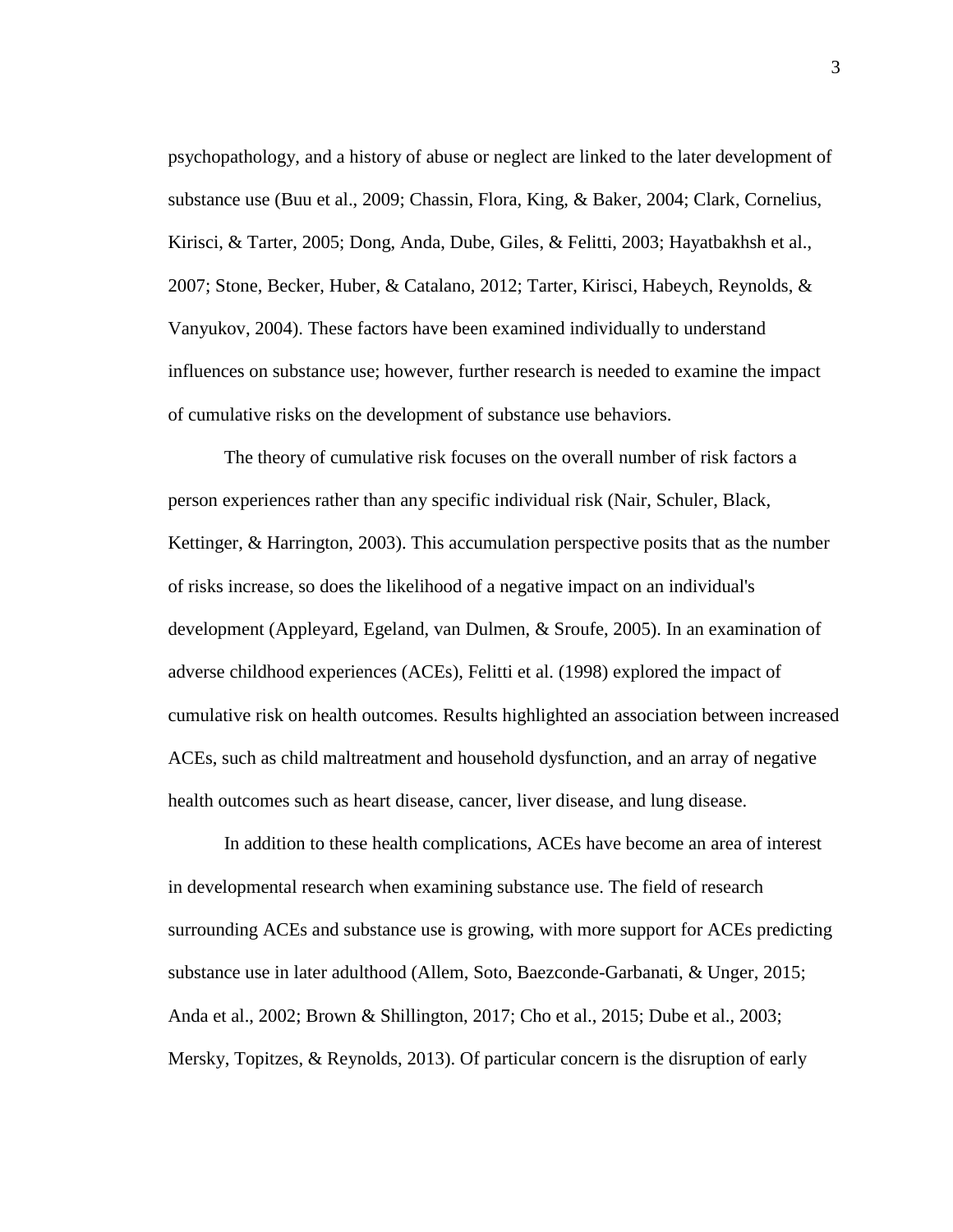stage-salient developmental tasks (such as attachment and emotion regulation) in an environment of increased ACEs. Though research has highlighted the association between increased ACEs and substance use, investigation of the possible mediating factors such as stage-salient task disruption is lacking.

Through examination of attachment styles, researchers have been able to further understand factors linked to substance use in college students. Previous research suggests that insecurely attached emerging adults are more likely to engage in risk taking behavior (Niyonsenga et al., 2012). These individuals are at a heightened risk for using substances in early adulthood when compared to those with secure attachments (Kassel, Wardle,  $\&$ Roberts, 2007; Vungkhanching, Sher, Jackson, & Parra, 2004). These results suggest that a secure attachment may act as a protective factor against other influences that would individually increase the risk of substance use.

Secure attachments, stemming from authoritative parenting styles, which are high in support and discipline, have been shown to foster more successful emotion regulation skills (Rodriguez, Tucker, & Palmer, 2016). Conversely, insecure attachment may lead to dysregulated emotions. Thus, poor emotion regulation has been researched along with attachment insecurity as a risk factor predicting substance use development. Researchers have examined how substance use in college is used as a stress coping mechanism (Aurora & Klanecky, 2016; Mckee, Hinson, Wall, & Spriel, 1998; Wong et al., 2013); however, specific research examining emotion regulation strategies and their relation to substance use behaviors is limited. Extant studies suggest that use of substances such as alcohol and cigarettes may act as a regulation strategy to alter emotional states (Brandon,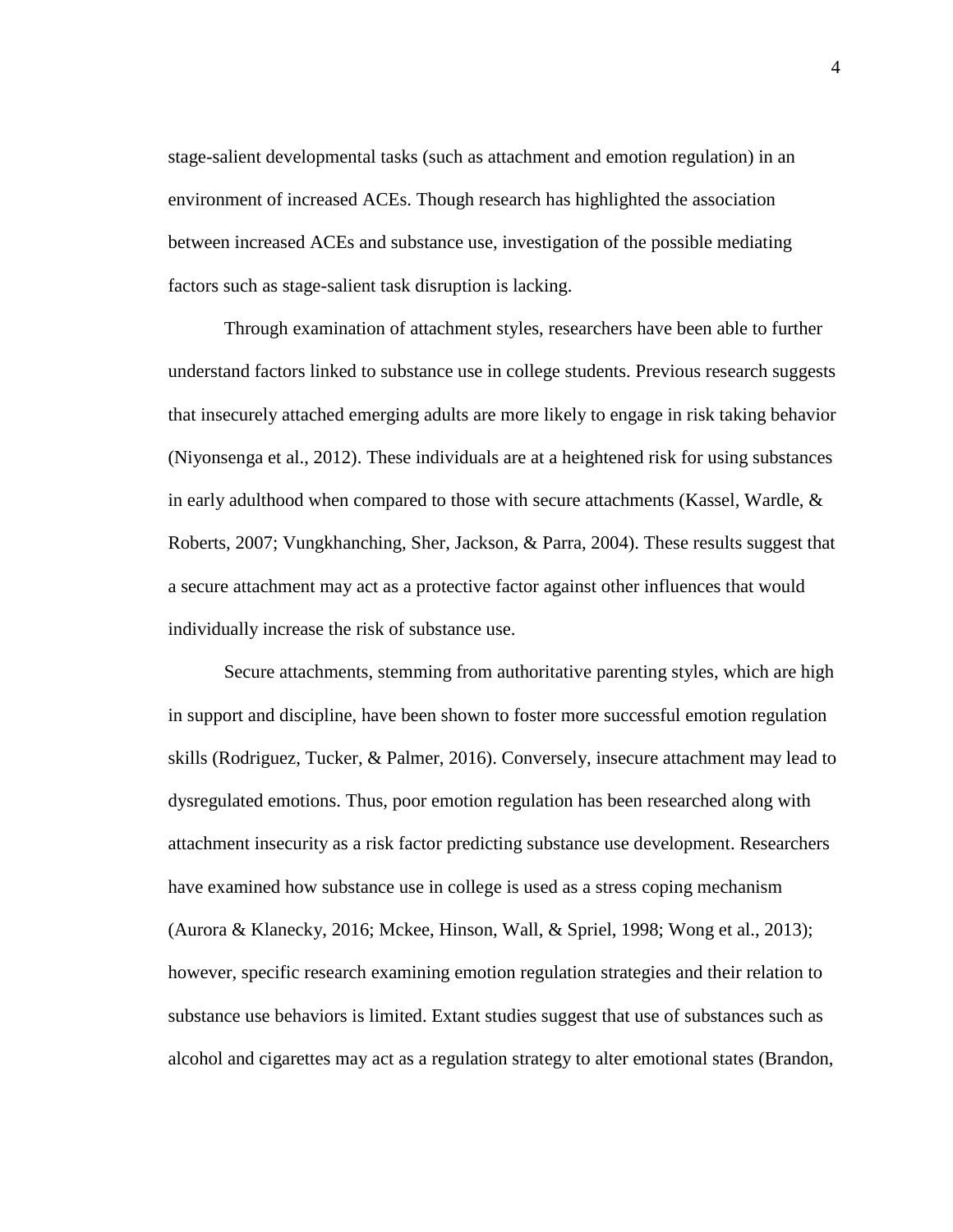1994; Gross, 2015; Khantzian, 1985; Stewart, 1996). The examination of regulation strategies within emerging adult samples focuses primarily on alcohol consumption. Since most emerging adults use more than one substance, research examining multiple substances is needed. The current study included multiple types of substances, including illicit drugs (e.g., cocaine, methamphetamines, MDMA or Ecstasy, LSD, and inhalants), alcohol, cannabis, and tobacco products (e.g., cigarettes, e-cigarettes, and hookah).

The current study sought to expand on the literature by examining purported underlying mechanisms (attachment and emotion regulation strategies) and their association with substance use behaviors in emerging adults. This study is one of the first to examine possible mediating variables in the relationship between ACEs and substance use in emerging adulthood. Although research has examined substance use and each proposed mechanism individually, exploration of these variables as possible mitigating or protective factors is less common.

Emerging adults in college have the highest prevalence of alcohol use disorder (Kelly et al., 2013; Wu, Pilowsky, Schlenger, & Hasin, 2007). Historically, the culture of stigma surrounding substance use means many will not seek treatment, and when they do, they often do not receive evidence-based treatments (Miller, Sorensen, Selzer, & Brigham, 2006). Thus, although substance use rates are high for emerging adults, many are unlikely to receive early intervention or treatment.

Treatment and intervention measures for emerging adult substance use are typically informal, with individuals seeking assistance through colleagues and friends (Miller et al., 2006); however, motivational interviewing (MI) is a face-to-face treatment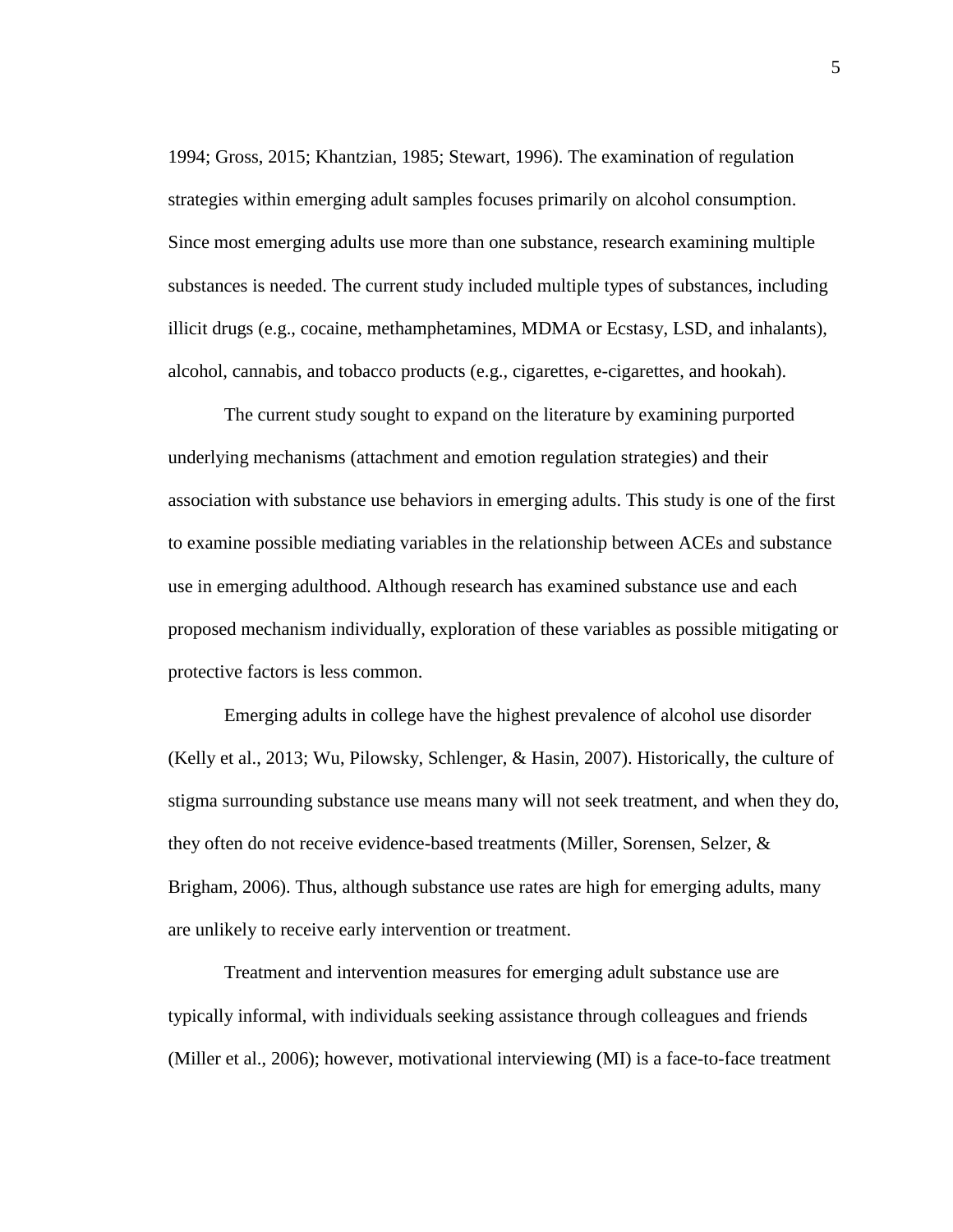model that is supported by research. Though countless evaluations suggest that MI is efficacious in decreasing substance use, further investigation highlights its limitations. There does appear to be harm reduction, but there is no research to suggest permanent long-term change. This may be due to MI's lack of focus on addressing underlying developmental mechanisms that may perpetuate substance use behaviors.

In contrast, the Community Reinforcement Approach (CRA) examines substance use holistically. It focuses not only on the individual, but the environment and context in which the substance use occurs. CRA recognizes that each individual is different and is tailored to each person. Researchers examining this holistic approach deemed the treatment effective among young adult substance users; however, implementation and evaluation of the treatment were carried out by its developers, which highlights a potential flaw (Miller, Meyers, & Hiller-Sturmhofel, 1999; Roozen, Boulogne, van Tulder, van den Brink, Jong, & Kerkhof, 2004). In spite of this fault, the developmental focus of this model may account for its efficacy (Godley, Garner, Smith, Meyers, & Godley, 2011; Godley et al., 2017).

In regard to development, a newer treatment approach called Attachment, Self-Regulation, and Competency (ARC) focuses on stage-salient developmental tasks such as attachment and emotion regulation when implementing interventions (Cook et al., 2000). This treatment approach has limited research examining its efficacy in substance use reduction; however, it does demonstrate symptom reduction in various psychological outcomes (e.g., reductions in PTSD, internalizing, and externalizing symptoms; Hodgdon et al., 2013) and pilot study results highlight the benefit of focusing on these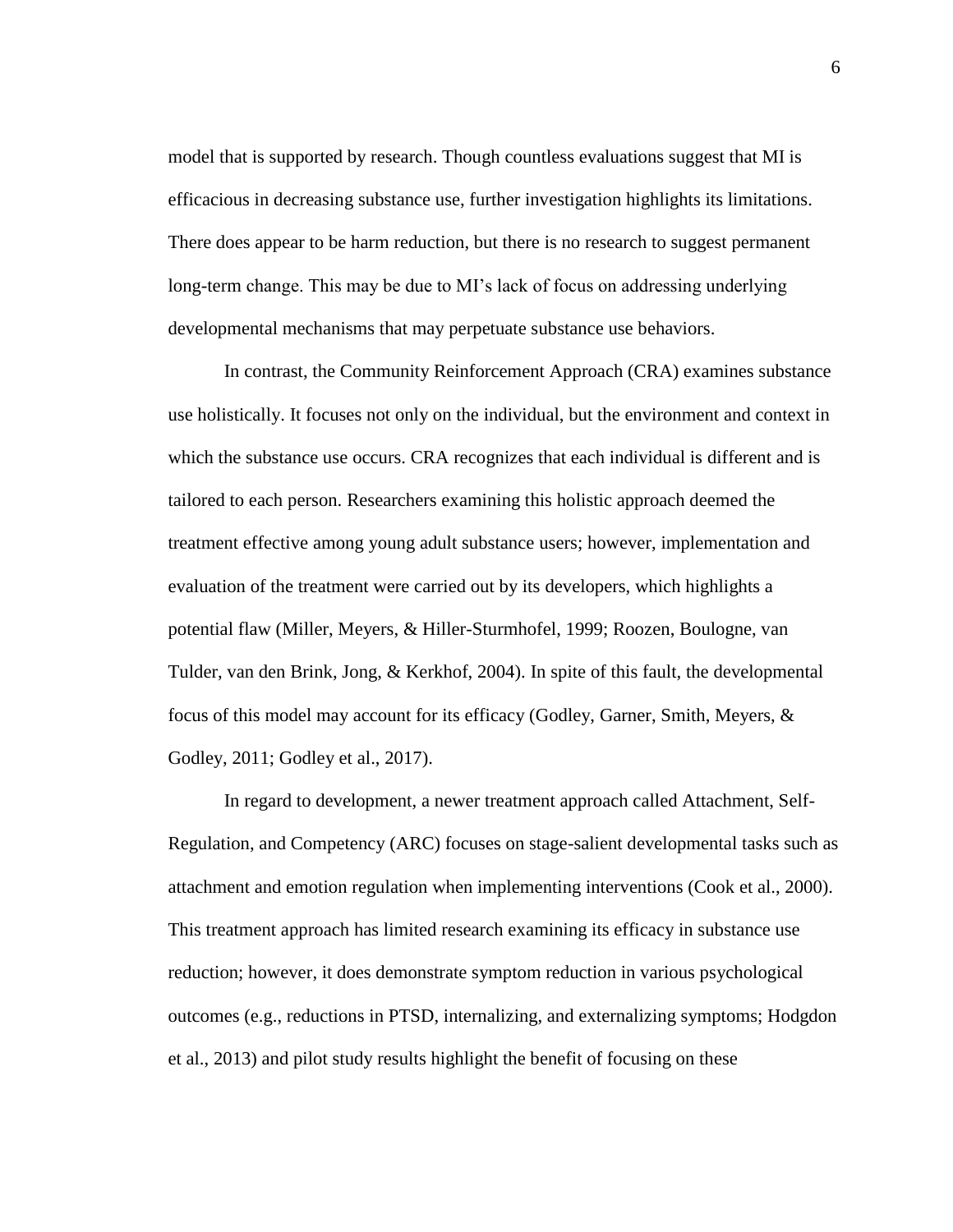developmental tasks in interventions by strengthening skills (e.g., affect knowledge, expression, and modulation) that may enhance resilient outcomes (Kinniburgh, Blaustein, Spinazzola, & van der Kolk, 2005). The ARC model uses attachment building as the foundation of intervention (Kinniburgh et al., 2005).

Likewise, the short-term success found for MI may be a result of the authoritative relationship formed between client and therapist, which can resemble a secure attachment and may help modify negative cognitive representations of attachment relationships. This relationship may foster a more secure internal working model, which may additionally impact emotion regulation capacity. Identifying these underlying mechanisms as potential contributors to substance use may provide targets for intervention and prevention, promote long-lasting developmental change, and potentiate positive developmental cascades for middle and late adulthood. Further examination of these stage-salient tasks and substance use may provide support to refine commonly used treatment approaches, such as MI and CRA, by incorporating facets of the ARC model. Specifically, focusing on the formation of corrective attachment bonds and autonomous emotion regulation may be particularly effective.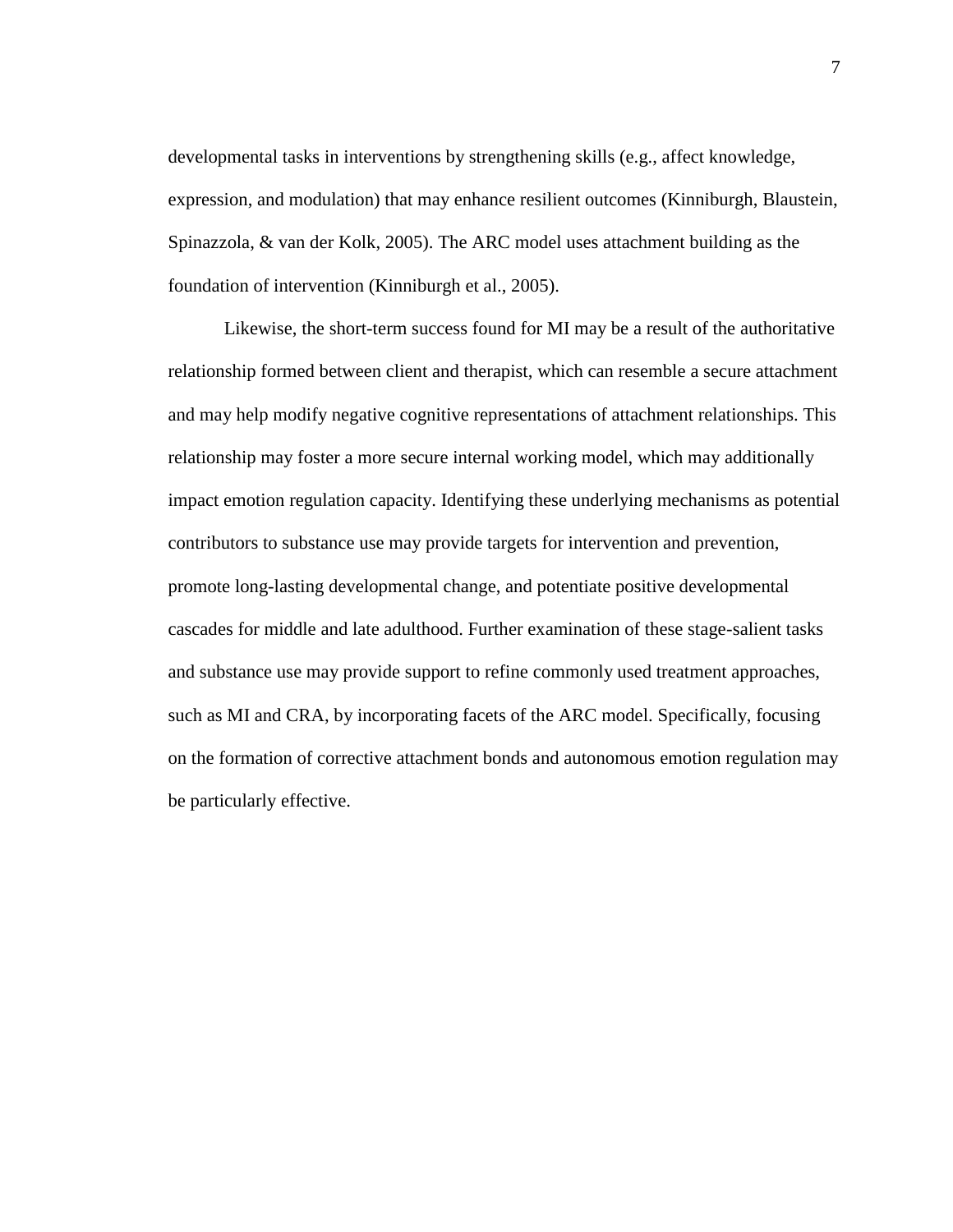#### **Literature Review**

#### <span id="page-15-1"></span><span id="page-15-0"></span>**Emerging Adulthood**

Emerging adulthood, categorized as the period between ages 18 to 26, is a current period of interest in developmental research. It is viewed as a time of accelerated transitions, with new social systems and rules governing interactions that differ from previous developmental time periods (Stone et al., 2012). During this time, individuals find themselves in the "in-between," neither an adolescent nor an adult. While attempting to discover their identity, emerging adults make changes to their environment in terms of peers, partners, employment, and educational status (Arnett, 2005). During this period, many individuals are not yet committed to the standards of adulthood, yet they embrace the freedoms that come with no longer being an adolescent. Due to their lack of commitment, many emerging adults engage in risk taking behavior (e.g., hazardous driving, substance use, and unsafe sexual activity) that may not be deemed acceptable in adulthood (Arnett, 1994a, 1998, 2000, 2005).

#### <span id="page-15-2"></span>**Risk Factors and Substance Use**

Substance use in adulthood is associated with an array of risk factors from biology to environment (i.e., genetics, race/ethnicity, socioeconomic status (SES), family substance abuse history, parent psychopathology, history of abuse or neglect; Buu et al., 2009; Chassin et al., 2004; Clark et al., 2005; Dong et al., 2003; Hayatbakhsh et al., 2007; Stone et al., 2012; Tarter et al., 2004). These risk factors have been associated with increased alcohol binging and dependence, cannabis and nicotine use, antisocial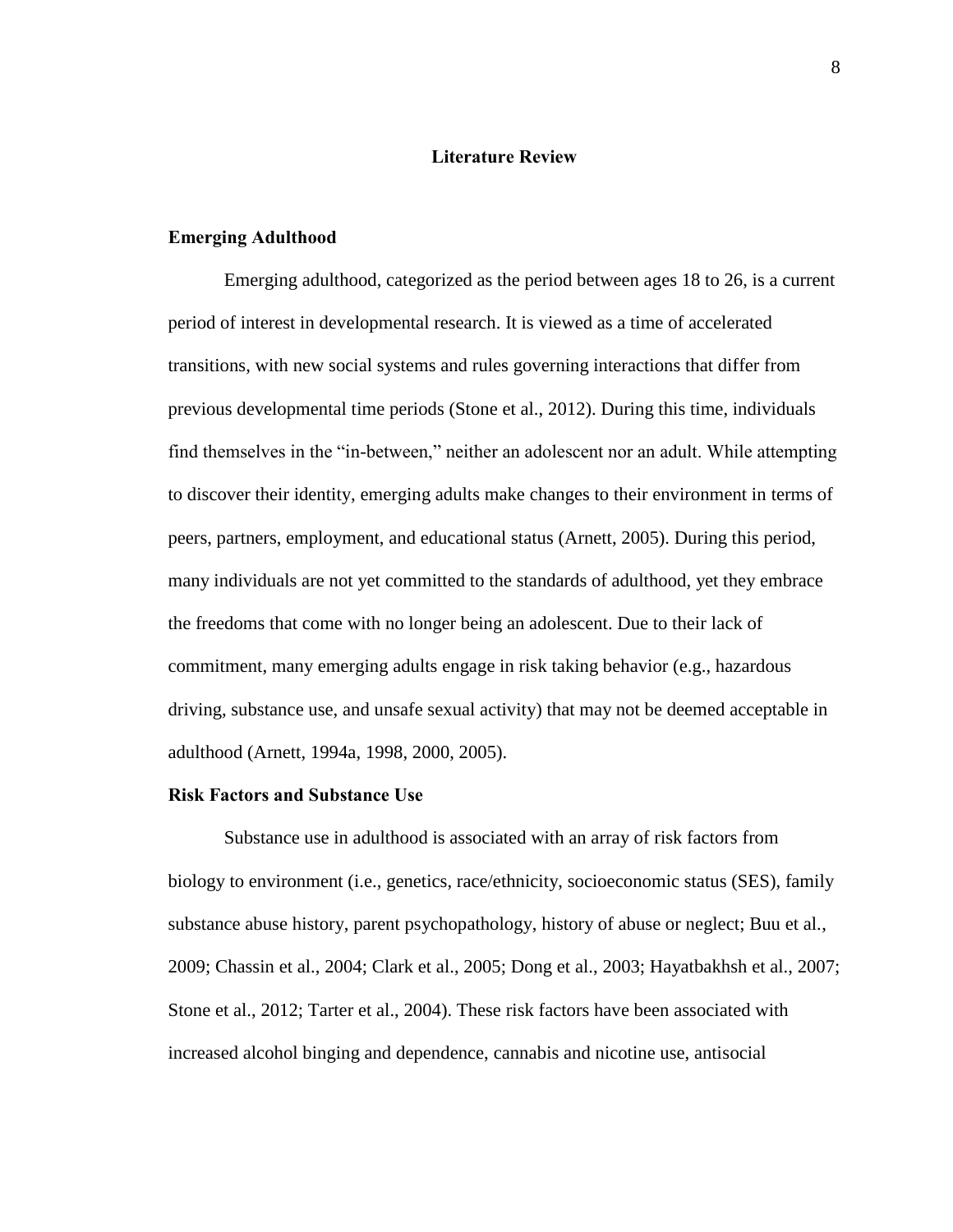behavior, as well as other substance use outcomes. Typically, research examines single risk factors and their links to substance use; however, research focusing on cumulative risk factors is limited. Studies have focused on multiple maltreatment types (i.e., physical, emotional, and sexual abuse) but not on overall cumulative risk profiles from childhood as addressed by the ACE assessments (Herrenkohl et al., 2013; Rosenkranz, Muller, & Henderson, 2012).

<span id="page-16-0"></span>**Adverse Childhood Experiences (ACEs).** Felitti et al. (1998) focused on adverse childhood experiences and medical health problems later in life. There was a linear relationship between childhood exposure to abuse or household dysfunction and health problems comprising the leading causes of death in adults. Further research highlighted the association between ACEs and negative outcomes such as increased risk of illicit drug use, alcohol dependence, and depression (Anda et al., 2002; Dube et al., 2003; Liu et al., 2016). When further examining the relationship between ACEs and substance use in youth, Brown and Shillington (2017) found that protective adult relationships mediated the relationship between ACEs and substance use. These results support the importance of examining the effects of attachment quality and adverse childhood experiences as they relate to substance use behaviors.

Growing research has provided evidence showing traumatic early childhood experiences and insecure attachment to be interrelated yet independent risk factors for substance use development (Fletcher, Nutton, & Brend, 2015). Jaeger, Hahn and Weinraub (2000) examined attachment quality in daughters of alcoholic fathers, discovering a lower level of attachment security in the daughters of alcoholics compared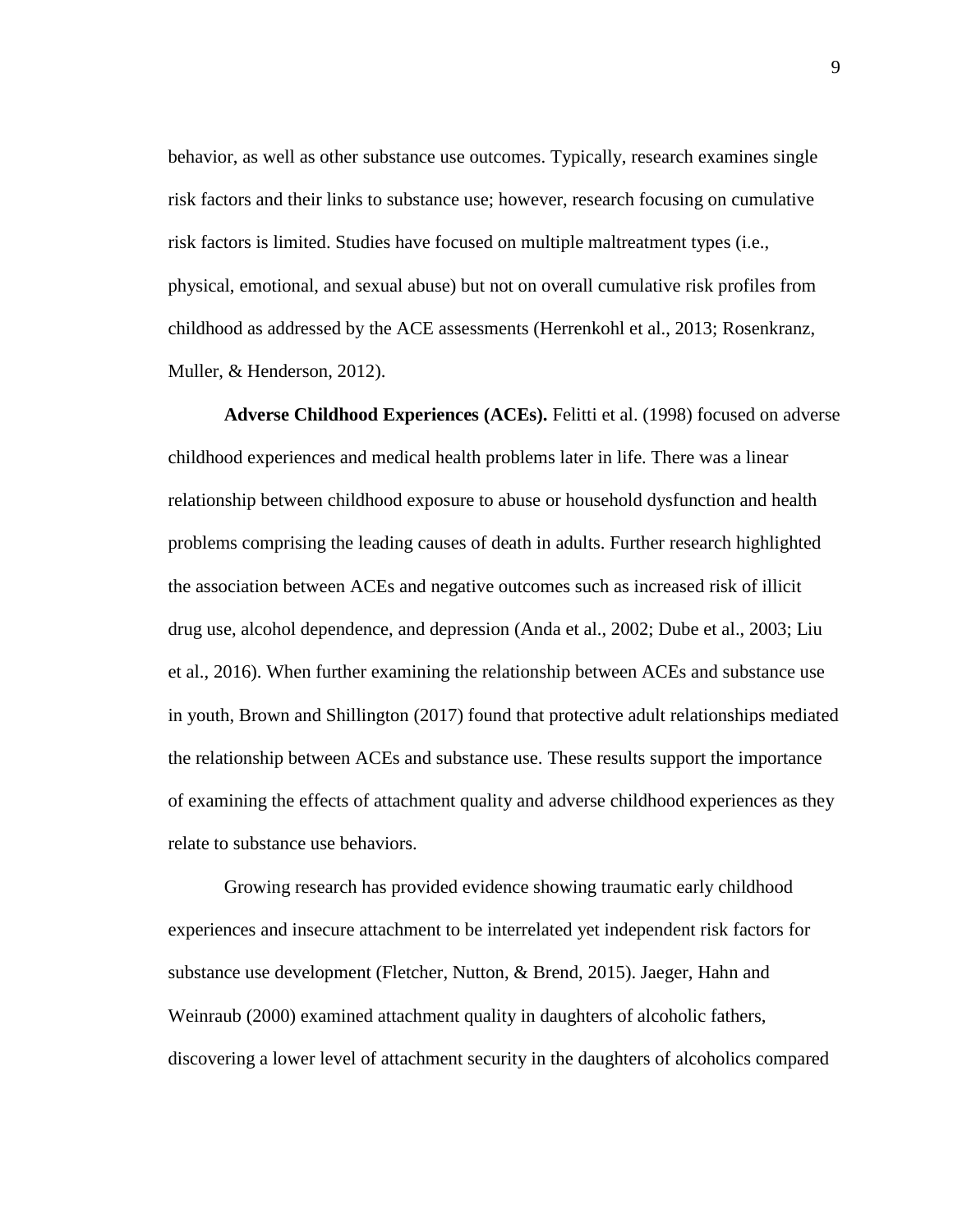to daughters of nonalcoholics. Further research on family alcohol history found that an insecure attachment style is a risk factor for later substance use in early adulthood (Vungkhanching et al., 2004).

#### <span id="page-17-0"></span>**Attachment**

Attachment is defined as an emotional bond formed between one person and another (Ainsworth & Bell, 1970). John Bowlby (1969) emphasized the innate human response by which a child becomes attached to a caregiver. He postulated that after birth, it is biologically necessary for the infant to be within close proximity, both physically and emotionally, to a caregiver in order to form a secure base for attachment (Bowlby, 1988). Those with a secure base for attachment will use this to explore their environment, ultimately creating a template for their internal working model (IWM; Ainsworth, 1982; Ainsworth, 1989; Bretherton, 1985; Mikulincer & Shaver, 2007). This cognitive model acts as a mental representation of the child-caregiver relationship and is developed by the quality of care received, creating a framework from which to view future social relationships.

Ainsworth, Blehar, Waters, and Wall (1978) refined Bowlby's theories through developing attachment types: secure, anxious-resistant/ambivalent, and anxious-avoidant. A child's confidence in their caregiver's physical and emotional availability can lay the foundation for attachment quality, a comfort in exploration, and effective problem solving (Bretherton, 1985). Attachment outcomes develop from a safe caregiving environment. Guided by the caregiver's own internal working model, the child can feel safe to explore without fear of vulnerability. In contrast, anxious-resistant/ambivalent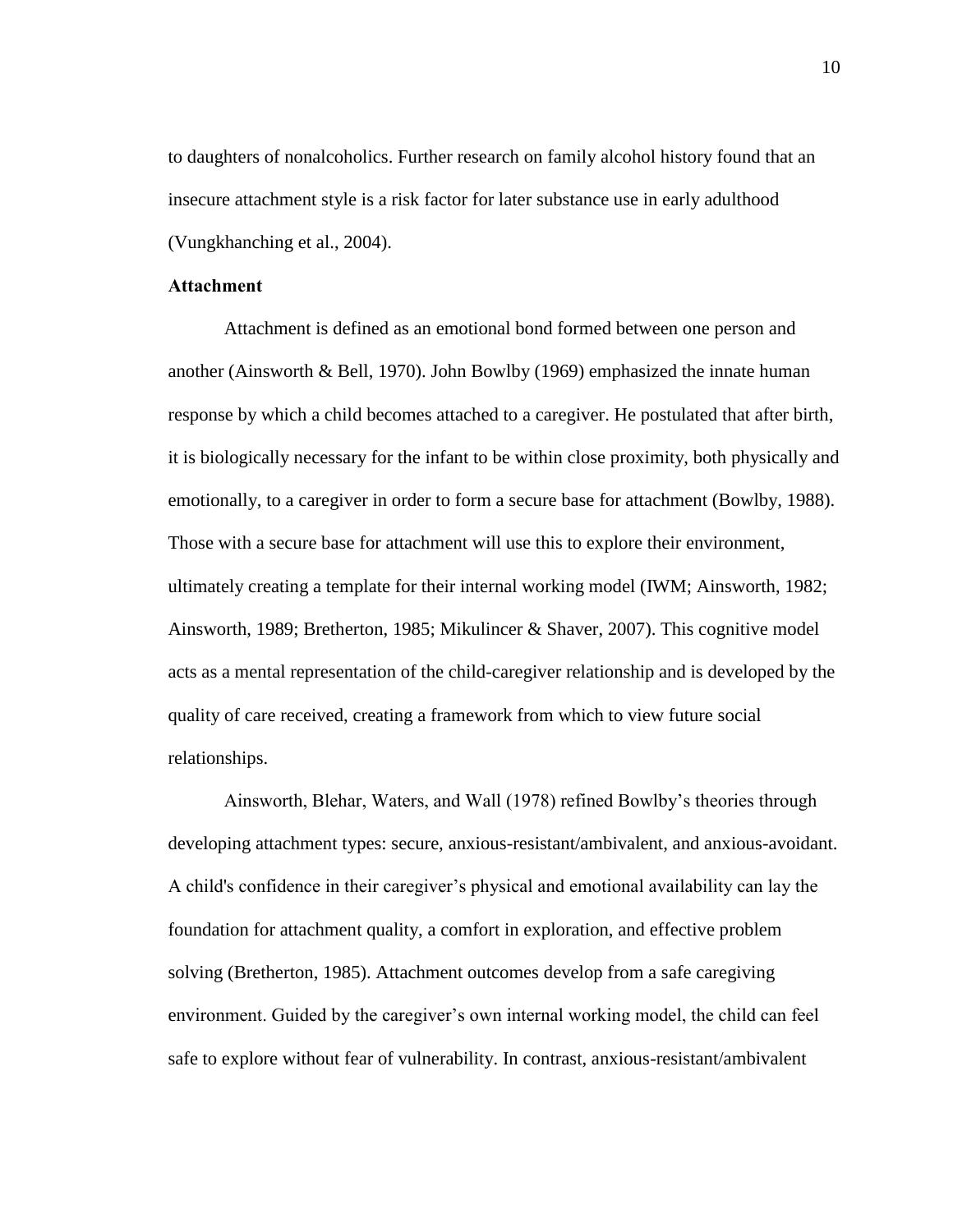attachment is often an outcome of inconsistent caregiving. These individuals often lack an internal working model that can allow them to safely explore their environment, resulting in high levels of anxiety when subjected to an unfamiliar setting. Caregivers who are unavailable to their child, are cold, or ignore them, may foster an anxiousavoidant attachment style; this tends to result in intimacy avoidance by the child (Ainsworth et al., 1978; Bretherton, 1985).

<span id="page-18-0"></span>**Attachment in emerging adulthood.** Bowlby argued that attachment is a basic human function of childhood. He took this theory a step further by also suggesting that this function is essential to healthy socioemotional functioning in adulthood (Bowlby, 1969). Based on previous attachment theorists, Cicchetti and Toth (1995) examined adult attachment as a progression from observed interactions in childhood to generalized internal cognitive working models of relationships. Attachment in adulthood is focused more on one's peers and romantic partners (Cicchetti & Toth, 1995).

Ainsworth (1979) highlights that the quality of sexual bonds is an indicator of attachment in adulthood. Attachment insecurities can then manifest in one's interactions with other significant adults. Individuals who are secure, avoidant, or ambivalent in their working models recount differing parent-child relationships in their youth (Shaver & Hazan, 1988). These results support the argument that perceptions of youth attachment security can continue to affect us in adulthood. Thus, individuals with insecure attachment to their caregivers may show increased attachment insecurity in adulthood (Cicchetti & Toth, 1995). Marris (1982) suggests that relationships bring meaning to human lives. A loss, or lack of relations, brings with it a sense of grief. The foundation of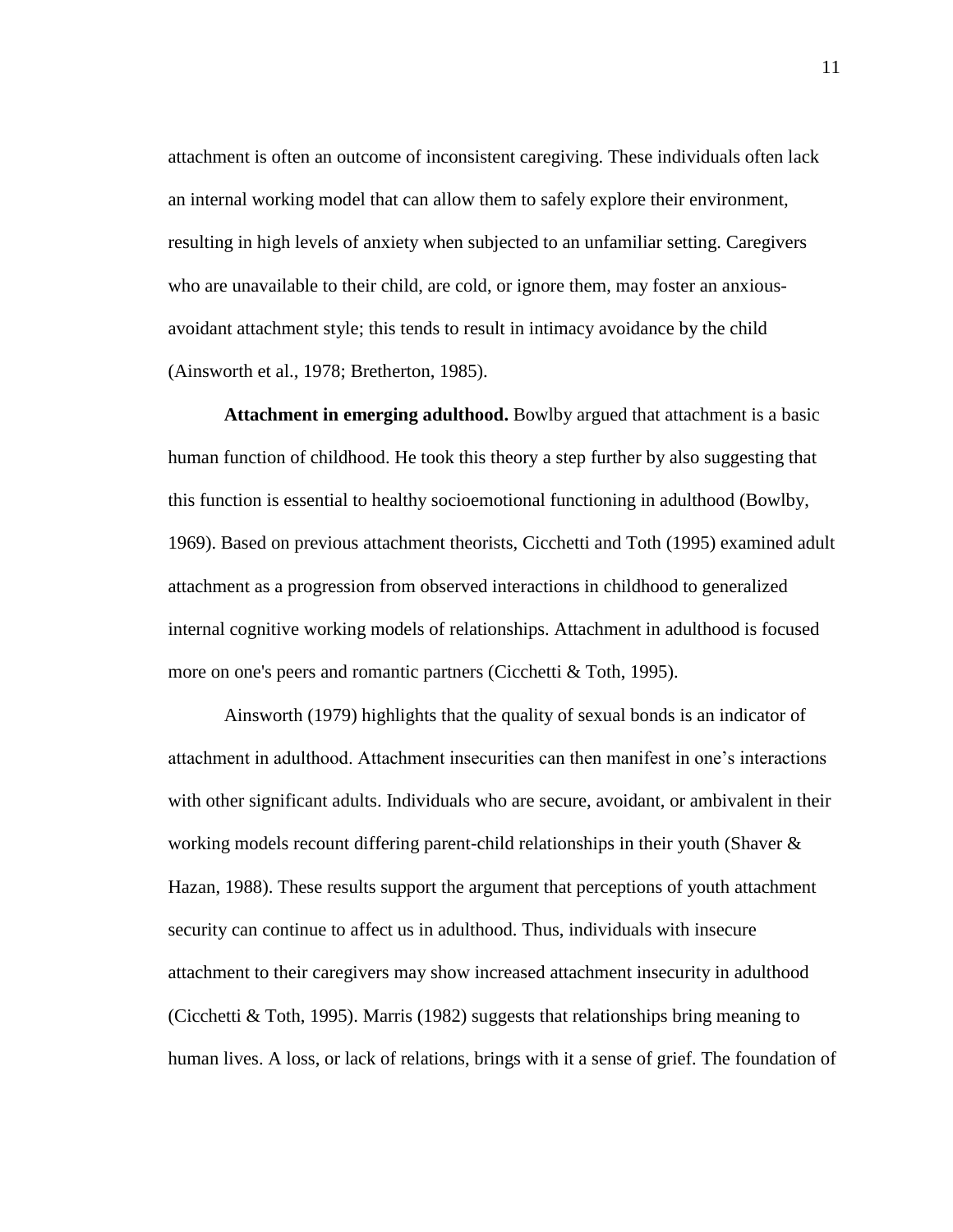adult relationships stems from the parent-child relationship in infancy. An individual's ability to love and be intimate with another may ultimately be a result of their previous relationships with their caregivers.

The IWM is theorized to be fairly consistent across time and across relationships (Berman & Sperling, 1994). As posited by Ainsworth (1982), individuals with a secure internal working model will return to homeostasis following a period of transition, whereas individuals with anxious attachment may be likely to develop social skill deficits. The combination of insecure attachment and subsequent social skill deficits may result in use of substances as individuals attempt to work through their attachment insecurity and self-medicate with substances in an attempt to regulate feelings of insecurity or loss.

<span id="page-19-0"></span>**Substance use and attachment**. Kassel, Wardle, and Roberts (2007) investigated adult attachment security and substance use in a college population. They found insecure attachment was related to frequency of stress-related substance use (i.e., cigarettes, alcohol, and cannabis used to cope with stress).

When examining attachment in a Latina population, Niyonsenga et al. (2012) found a relationship between higher quality of attachment and lower levels of substance use. Analogous research highlighted attachment as a mediator between emotional abuse and substance use (Kanamori et al., 2016). Much of the current research defines substance use primarily by looking at alcohol consumption (e.g., McNally, Palfai, Levine, & Moore, 2003; Vungkhanching et al., 2004). While some research examines more than alcohol consumption, it usually fails to include illicit drugs beyond cannabis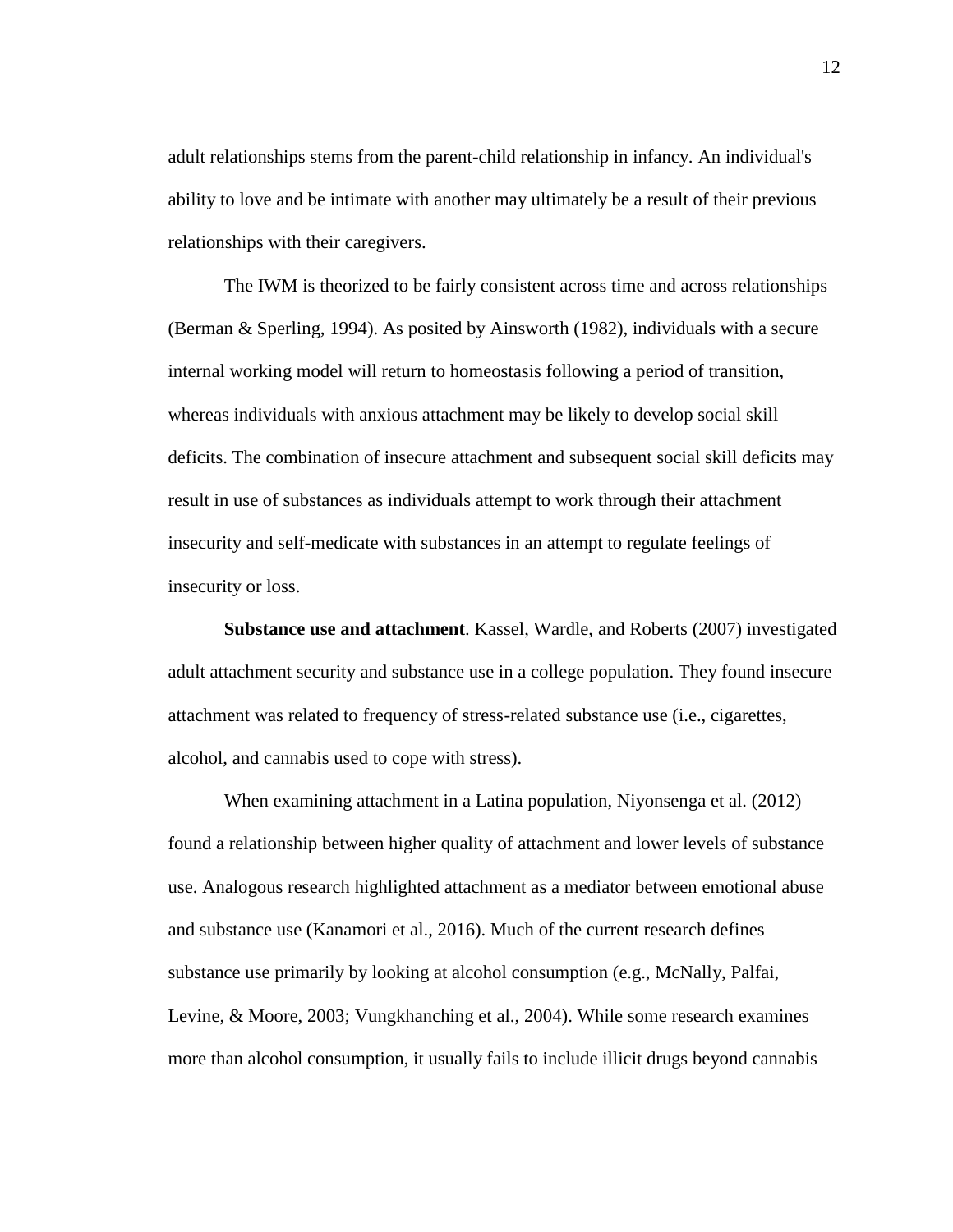(Kassel et al., 2007; Minugh & Harlow, 1994). However, it is common for an individual within the emerging adult stage to use more than one substance at a time (Shepardson  $\&$ Hustad, 2016). Thus, future research must be inclusive of multiple substances when examining use by emerging adults. Further research is needed to investigate links between attachment and substance use as well as additional potential mediators, such as one's ability to regulate emotions.

#### <span id="page-20-0"></span>**Emotion Regulation**

Positive psychological outcomes (e.g., higher emotion understanding, stable selfconcept, strong peer relationships) are associated with attachment security. In addition to attachment security, emotion regulation is an essential part of positive socioemotional outcomes (Waters et al., 2010). Over the last few decades, the concept of emotion regulation has sparked research in various psychological fields such as Developmental, Clinical, Personality, and Health psychology (Gross, 1998). Early on, emotion regulation was examined through a psychoanalytic lens, where emotion regulation was characterized as an ego defense, used as a means to cope. More recently, emotion regulation has been conceptualized as consisting of both intrinsic (e.g., temperament) and extrinsic (e.g., caregiver-child interactions) factors (Cassidy, 1994; Thompson, 1994). Emotion regulation typically begins as the individual evaluates emotion cues, both internal and external (Gross, 1999). This process involves strategies used to control and change emotions in response to differing environmental, relational, and situational changes (Gross & John, 1995; Thompson, 1994). These emotional processes evolve over time, and can be both conscious and unconscious (Gross, 1998).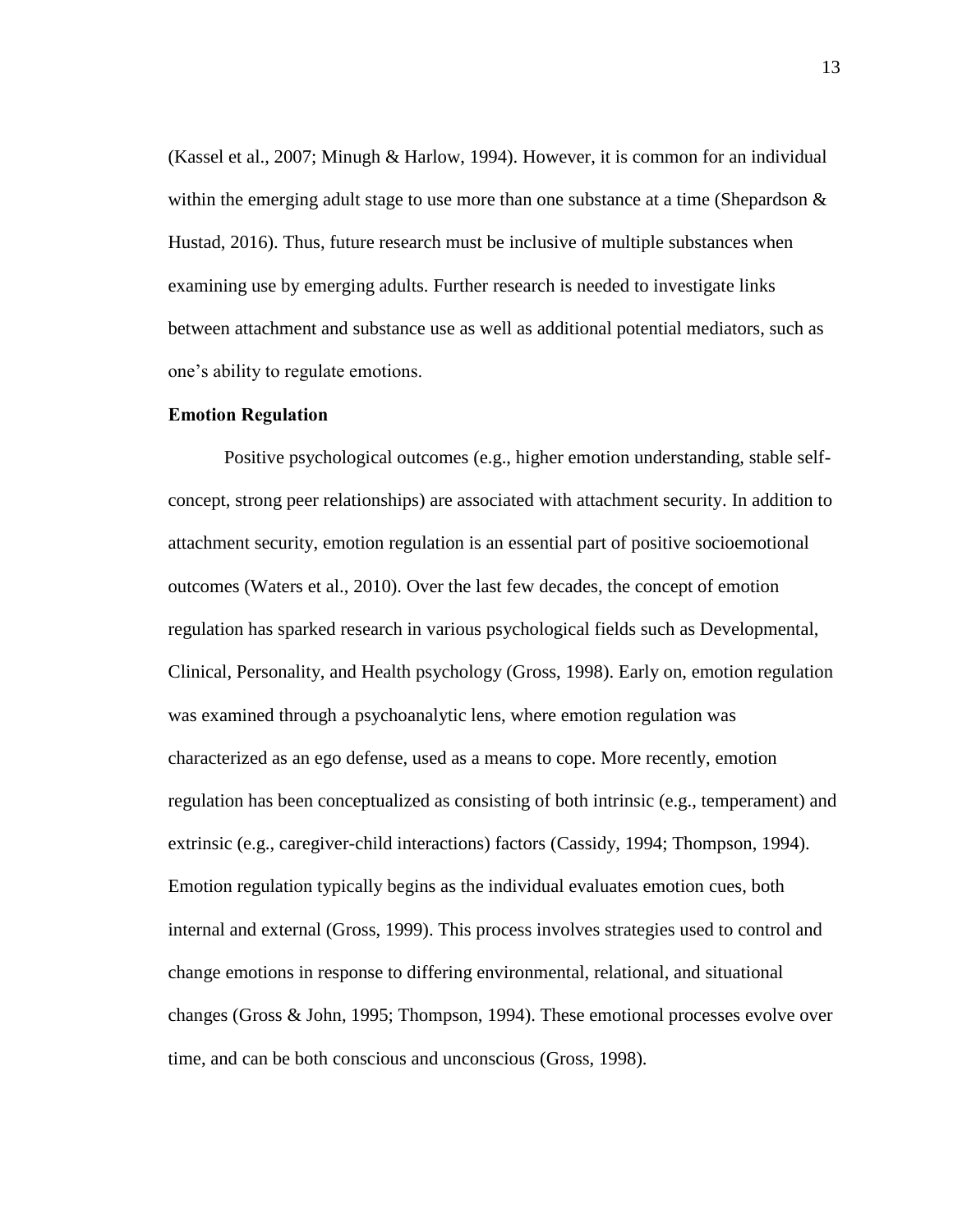As previously suggested, caregiver responsiveness is a contributing factor in secure attachment development. This bidirectional relationship contributes to the development of emotion regulation processes (Thompson, 1994). A secure attachment between caregiver and child plays a large role in managing responses to stressful, dangerous or threatening situations. These responses are indicated by one's level of emotion reactivity and the ability to modulate emotions (Diamond, 2015). Infants depend on their caregivers for assistance when attempting to manage their emotions. For example, caregivers assist infants in maintaining and regaining a calm state (Thompson, 1994). When an infant becomes distressed, they may attempt to regulate their emotions; however, these attempts are generally ineffective and scaffolding is needed from an adult to learn effective regulation strategies (Cole, Hall, & Hajal, 2017).

Affect mirroring by the caregiver assists in scaffolding the child's ability to selfregulate (Gergely & Watson, 1996). This outsourcing of emotions to caregivers is a crucial part of the multi-level developmental process of self-regulation (Cassidy, 1994). Through facial expressions, vocalizations, and physical touch, attachment figures scaffold a child's skills in regulating their emotions. In doing so, the attachment bond is used to fine-tune the child's stress regulatory systems (Diamond, 2015). As the caregiver fosters the child's skills to regulate emotions, these skills are stored in the child's IWM, particularly as tools for coping with socio-emotionally challenging contexts, such as those often encountered by emerging adults.

A caregiver who is responsive to the child and provides mirroring of emotions will help to facilitate autonomous emotion regulation (Gergley  $\&$  Watson, 1996; Waters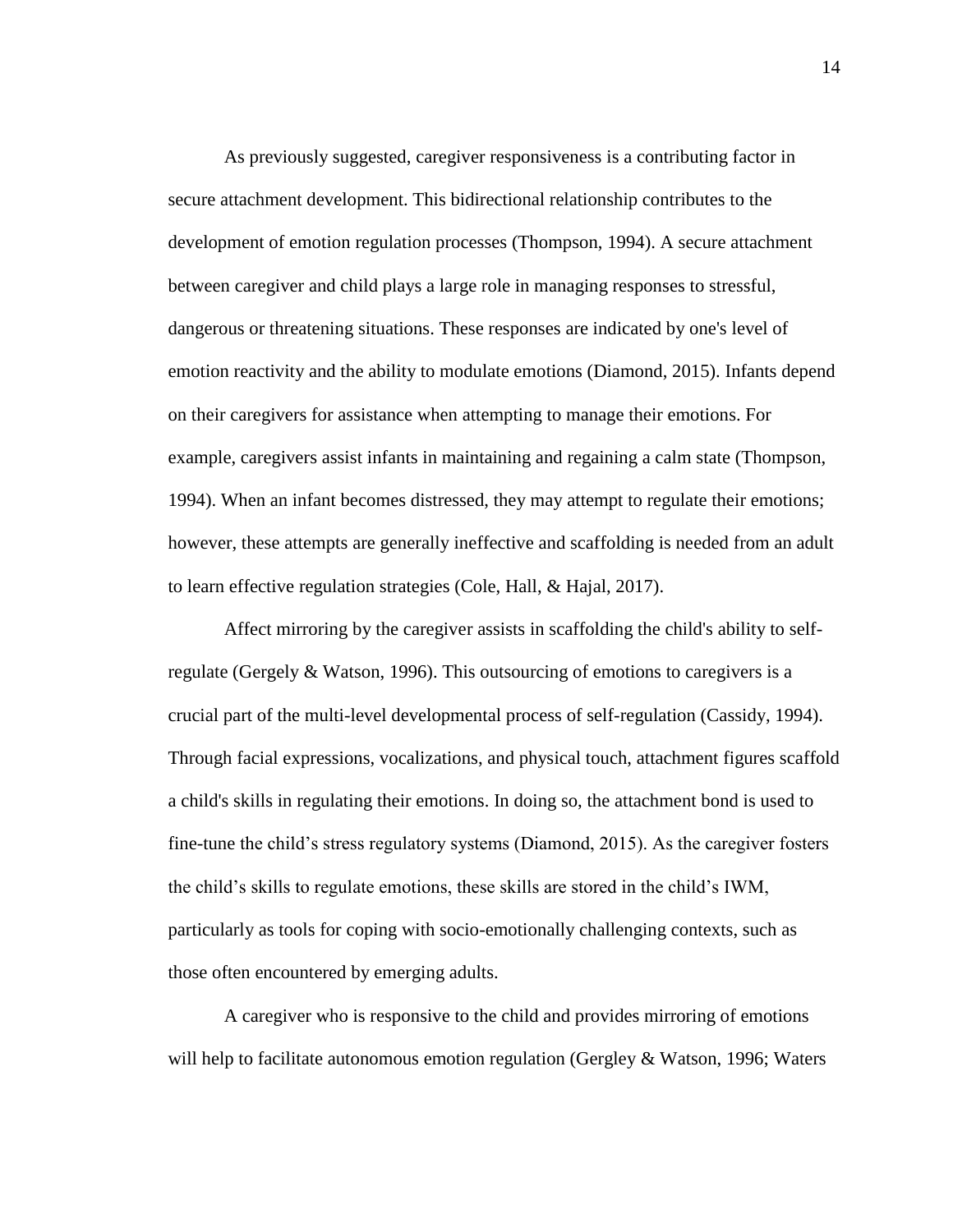et al., 2010). As a child develops, they will begin to cope with frustrations and disappointments without becoming dysregulated. Strategies such as cognitive reappraisal will be employed effectively, assisting the child in maintaining a calm state (Cole et al., 2017). Children with secure attachments are able to employ regulation strategies more easily and depend on their caregivers for assistance while insecurely attached children may not use caregivers to help them cope with social contexts (Crugnola et al., 2011). For example, a caregiver-child relationship that is low in warmth means the child's needs are not met and may result in ineffective emotion regulation skills and more problematic adolescent and adult behavior, such as non-normative substance use (Kim, Stifter, Philbrook, & Teti, 2014).

Gross (1998, 1999, 2015) classifies emotion regulation strategies into two categories: antecedent-focused and response-focused. Antecedent-focused strategies refer to events prior to an emotional response, whereas response-focused strategies occur as a response to a given emotion (Gross & John, 2003). Antecedent-focused strategies include cognitive reappraisal, where one evaluates the circumstances and their significance (Cole et al., 2017). This strategy is specific to cognitive change, in which the situation or environment is transformed to alter its emotional impact. This alteration can occur through changing how one thinks about a situation or changing one's ability to manage the situational demands. This process of cognitive reappraisal is a key component of stress reduction (Gross, 1998, 1999). Research suggests that reappraisal is a positive strategy, whereas other regulation strategies (such as suppression) are viewed as unhealthy but adaptive (Aldao, 2013; Brewer, Zahniser, & Conley, 2016).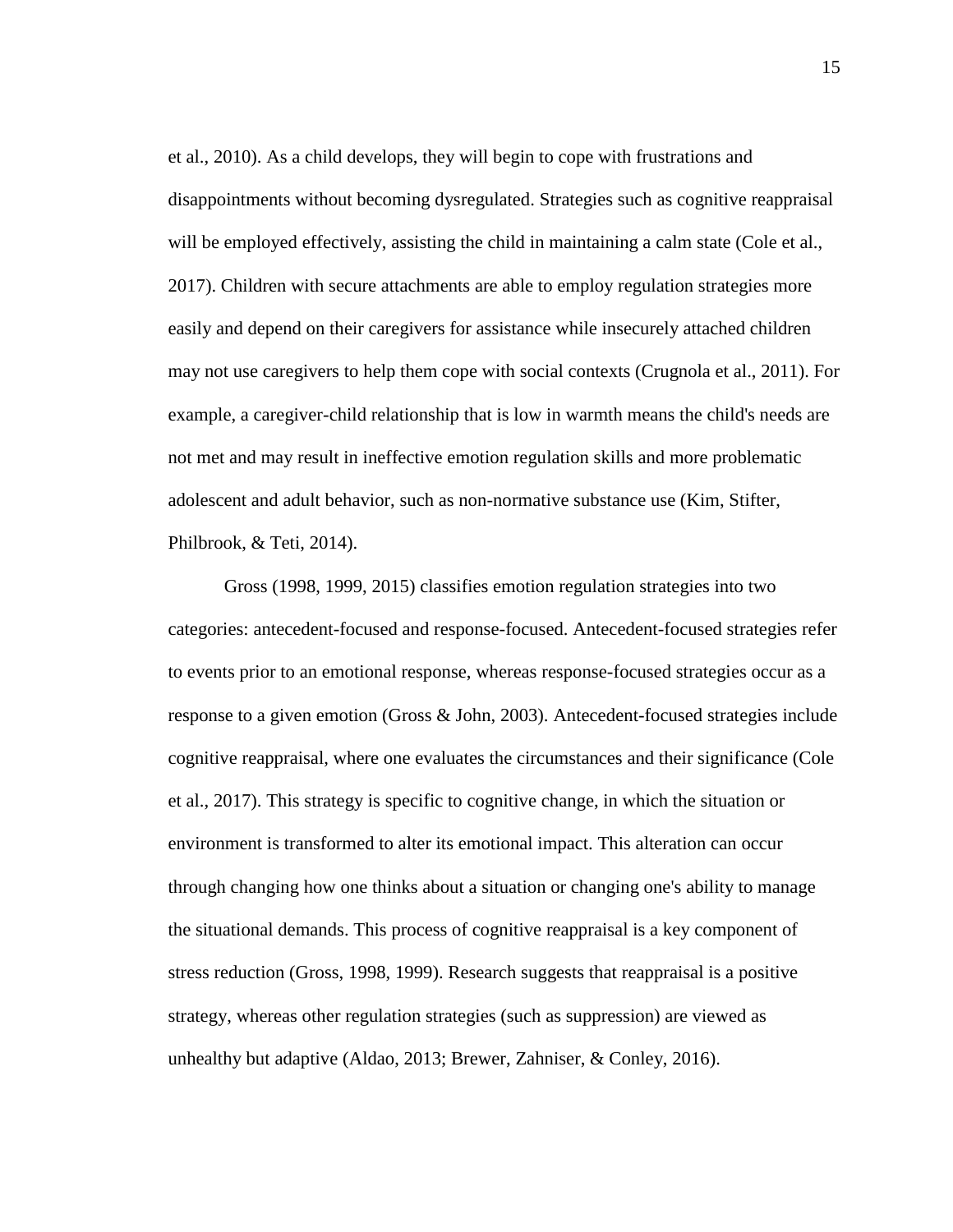Suppression is a form of response modulation that relates to one's ability to inhibit emotional expression (Gross, 1999; Gross & John, 2003). Research suggests that emotional experiences can be indirectly suppressed through the use of substances (e.g., alcohol, cigarettes, and drugs) to alter or modify one's emotional state (Brandon, 1994; Gross, 2015; Khantzian, 1985; Stewart, 1996).

<span id="page-23-0"></span>**Substance use and emotion regulation**. Of particular importance in the development of emotion regulation skills is one's ability to deal with stress in differing contexts (Cornelius, Kirisci, Reynolds, & Tarter, 2014; Dashora, Erdem, & Slesnick, 2011; Shedler & Block, 1990). As mentioned above, these skills are grounded in specific strategies learned in early development (Gross, 1999). Aurora and Klanecky (2016) suggest that the motives underlying substance use are of particular concern. Researchers investigated drinking motives in an emerging adult sample and found that most participants with high levels of alcohol consumption were doing so as a means to cope. This pattern of substance use can be explained through an examination of emotion regulation strategies. For example, Wong and colleagues (2013) found that participants who primarily employed a suppression strategy evidenced more problematic substance use patterns (i.e., higher rates of substance use and dependence). Thus, individuals with coping drinking motives may consume high rates of alcohol as a means of suppression. In addition to increased consumption, difficulty in understanding the emotions being felt was related to alcohol use (Dvorak, Sargent, Kilwein, Stevenson, Kuvaas, & Williams, 2014).

Emerging adulthood often involves the development of emotional stability

16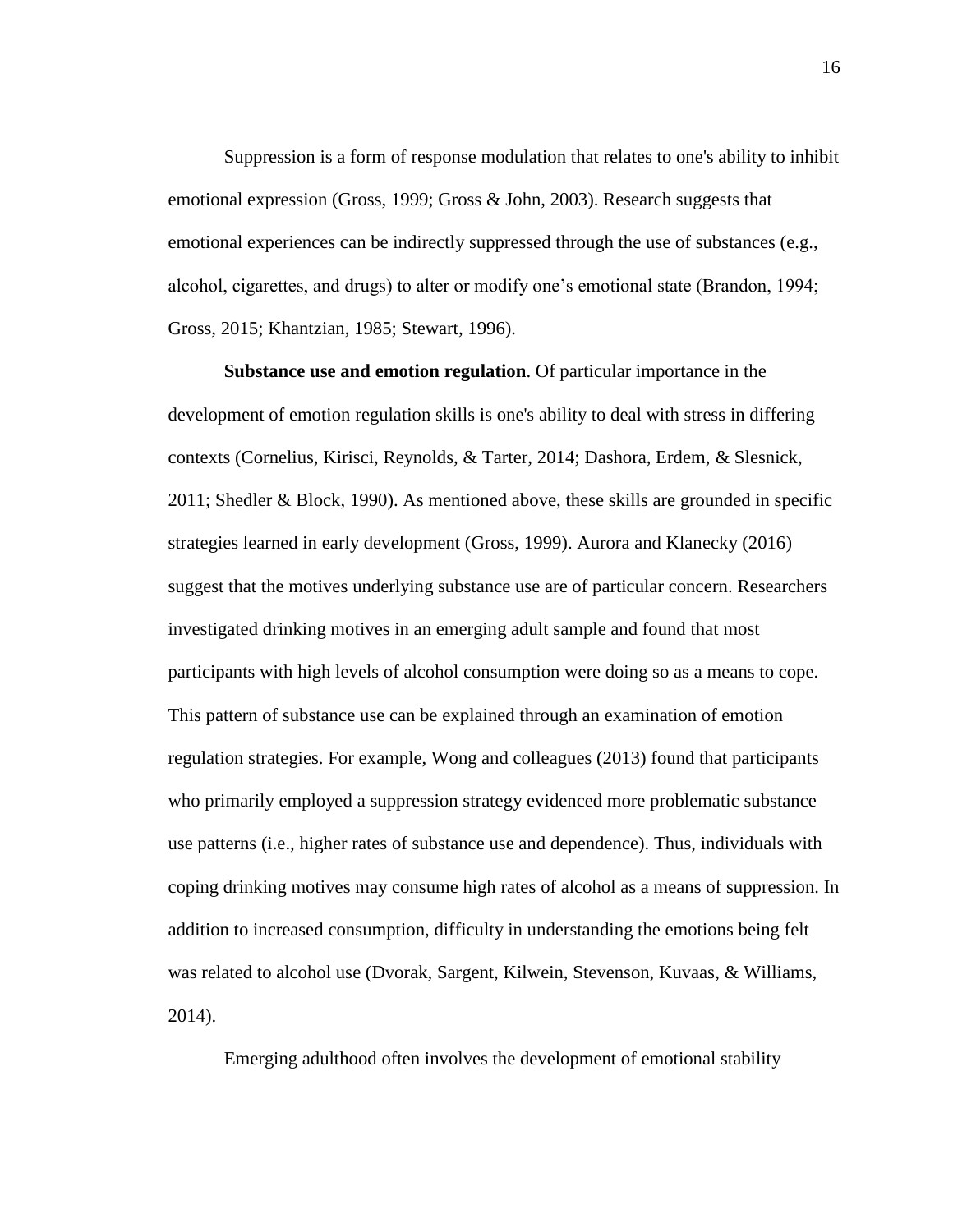(Zimmerman & Iwanski, 2014). In conjunction with brain myelination and reward seeking behaviors occurring during this age range, instability in emotional understanding, stemming from disruptions in attachment bonds, may influence the use of outside sources to assist in emotion regulation and prevent emotional stability. Individuals attempt to alleviate their distress/mood state with substance use behaviors; however, many studies examining the relationship between emotion regulation and substance use focus primarily on alcohol consumption. This lack of investigation of other substances limits generalizability.

Additionally, limited research examines emotion regulation as a mediator between ACEs and substance use in the emerging adult population. In the studies that have attempted this investigation, primary focus was placed on use motives rather than emotion regulation strategies (Armeli et al., 2014; McNally et al., 2003). Though some literature suggests that coping strategies and emotion regulation strategies are related, specific regulation strategies (i.e., reappraisal and suppression) have been less frequently assessed. Therefore, the current study examined emotion regulation within the context of reappraisal and suppression strategies. Emotion regulation is investigated in this study as a mediator between ACEs and substance use, with a particular focus on these mediators' potential usefulness as treatment targets.

#### <span id="page-24-0"></span>**Treatment Models**

Few treatment and intervention models for substance use are based on research evidence (Miller et al., 2006); however, motivational interviewing (MI) is a treatment model with reserach support (Borsari et al., 2015; Carey, 2012; Dermen & Thomas,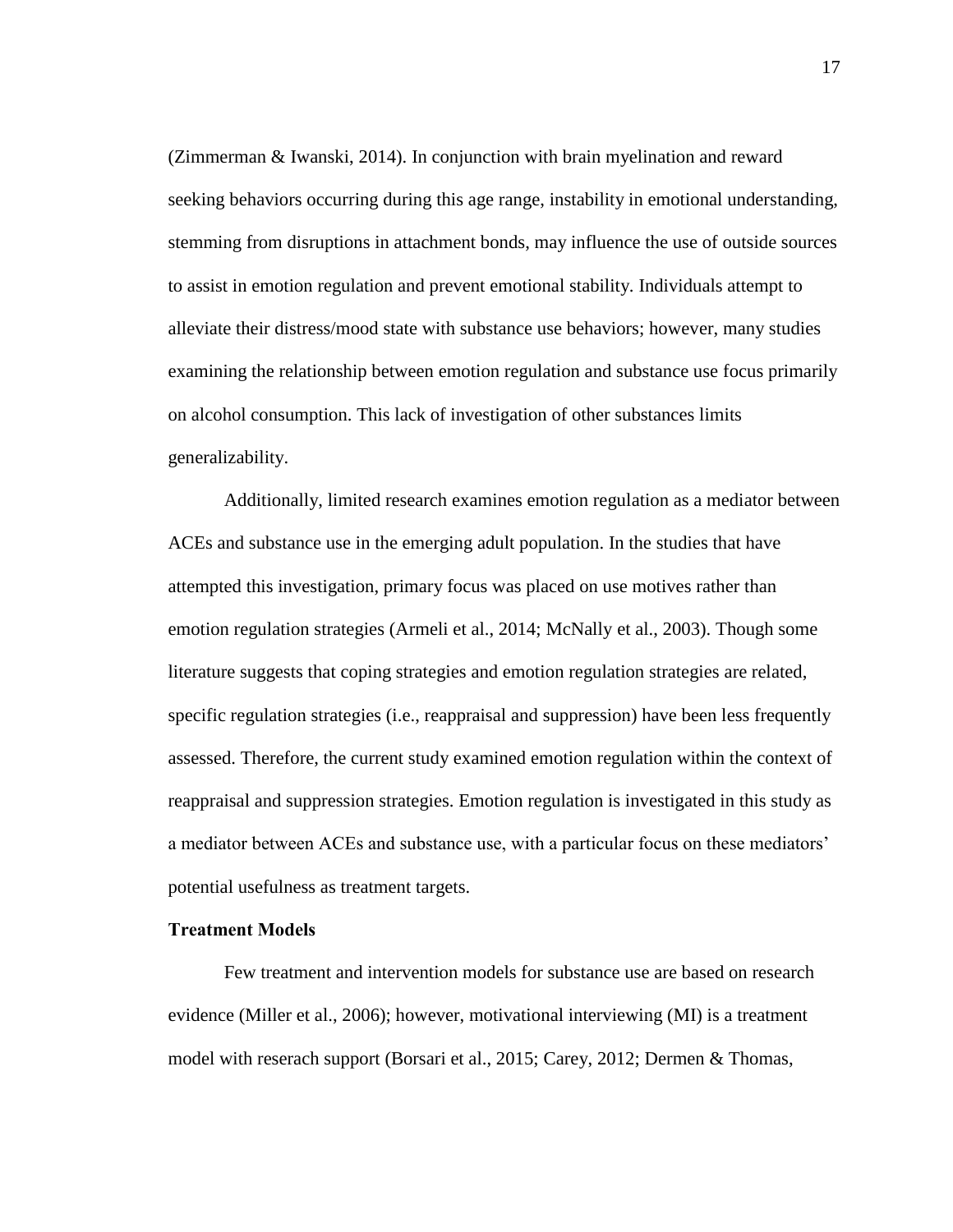2011; Lundahl, Kunz, Brownell, Tollefson, & Burke, 2010; Miller & Rollnick, 2014). MI is typically brief and has three main characteristics (Lundahl et al., 2010; Carey, 2012; Miller & Rollnick, 2014). The first involves an authoritative style of counseling, which provides a non-confrontational and collaborative environment to foster discussions for change. The second involves directed conversations aimed at helping the individuals identify goals for change. For emerging adults, focus is traditionally placed on harm reduction. Lastly, MI involves supporting and strengthening an individual's own motivations for change (Carey, 2012; Miller & Rollnick, 2014).

Over the last decade, countless evaluations support MI as highly efficacious in the reduction of substance use in emerging adult samples (Dermen & Thomas, 2011; Carey, 2012; Madson, Schumacher, Baer, & Martino, 2016). Further examination, however, suggests limited generalizability to other substances (Dennhardt & Murphy, 2013). While most research evaluating MI indicates a significant reduction in substance use in the broad sense, research models are typically specific to alcohol consumption and the reduction of multiple substances has not been fully addressed (Borsari et al., 2015; Dermen & Thomas, 2011; White, Mun, Pugh, & Morgan, 2007). For example, Amaro and colleagues (2010) used a pre-post design to primarily examine MI's effectiveness for reducing alcohol use in college students. Along with a decrease in alcohol use, a decrease in cannabis and cocaine use among high frequency users (individuals who reported using a substance ten times or more in the past six months) was also found at a six-month follow-up. Though not expected as part of the initial research design, the authors of this study concluded that MI was effective in decreasing both alcohol and drug use.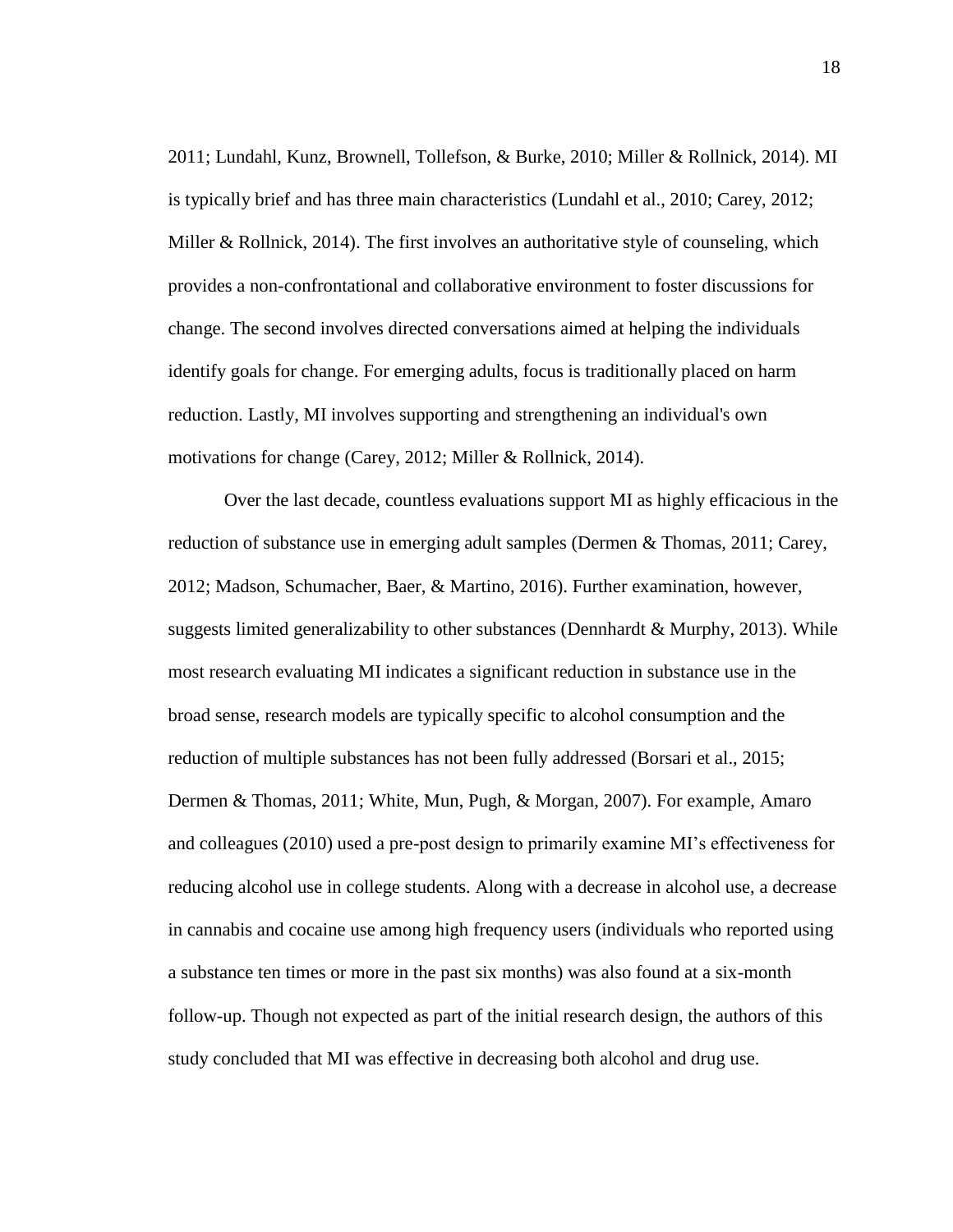Unfortunately, the researchers implied a causal relationship by using a simple prepost design without random assignment to treatments or a comparison group. Without the inclusion of a comparison group, it can be argued that the results were merely due to chance, spontaneous recovery, or were a result of time. This suggests that more research examining factors related to multiple substance use with more rigorous evaluation designs is needed. Additionally, examining this intervention through a developmental psychopathology lens raises further concerns that call into question its status as an evidence-based practice. For example, researchers claim longitudinal findings when evaluating MI; however, follow-up has not occurred past 15 months. Though documented cases present with harm reduction, there is no support to suggest long term change. Additionally, though MI seeks to use an authoritative relationship to facilitate change in the individual, it fails to directly address underlying developmental mechanisms that may perpetuate substance use behaviors (e.g., history of disrupted attachment and the use of substances as means to regulate emotions).

In contrast, interventions targeting the individual's life experiences may result in more long-term outcomes. Currently, treatment models such as the Community Reinforcement Approach (CRA) operate under the philosophy that each individual is different and dictates that programs should be tailored on a case-by-case basis. CRA recognizes that substance use does not occur in a vacuum; social environments play a large role in an individual's use. CRA incorporates the community (e.g., family, friends, work, extra-curricular activities, other organizations, and spiritual affiliations) to promote and support sobriety and non-using behaviors (Clinkinbeard, 2009; Godley et al., 2011;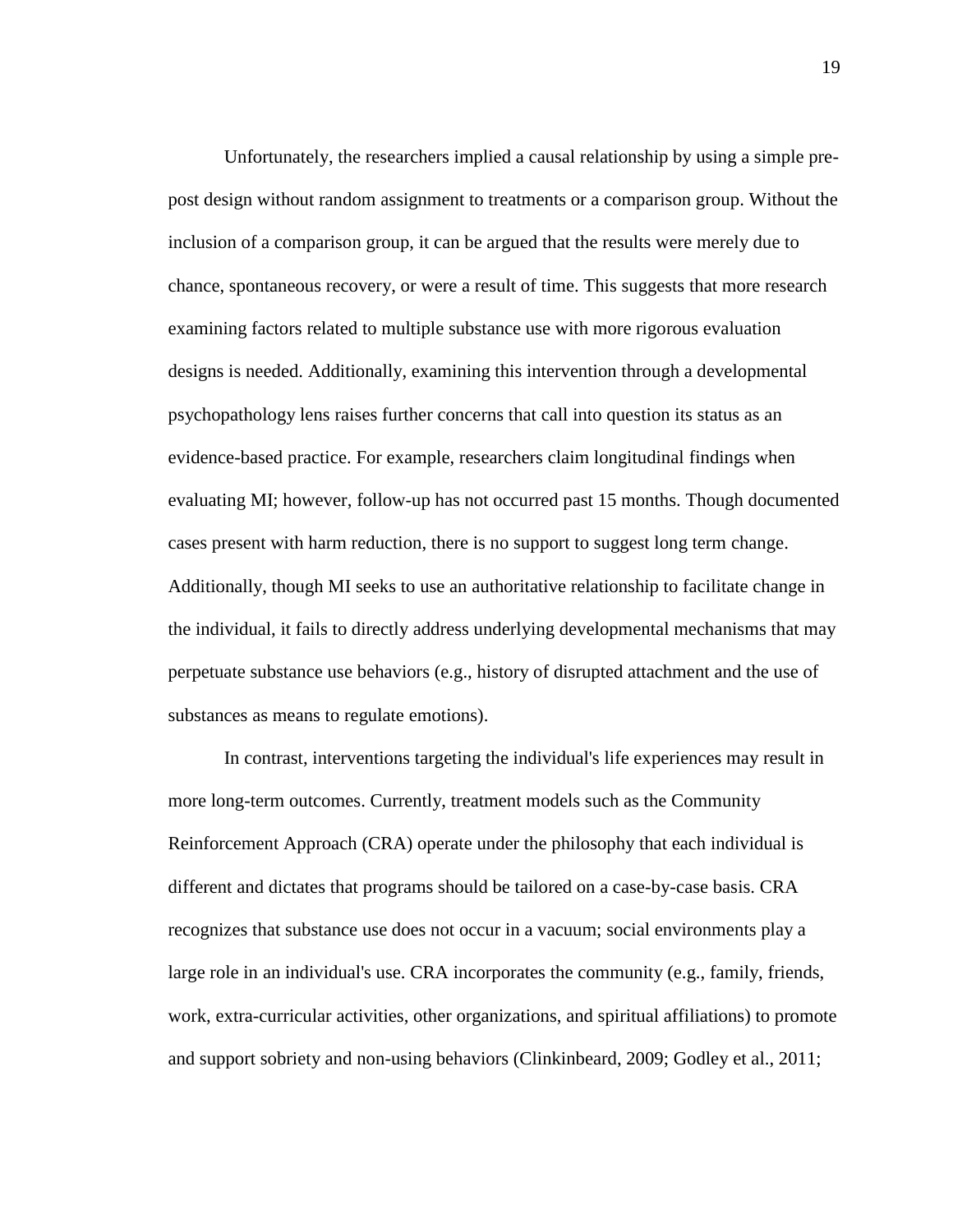Godley et al., 2017; Miller, Meyers, & Hiller-Sturmhofel, 1999).

Randomized controlled trials of CRA found that treatment decreased substance use and illegal activity with adult and young adult substance users (Miller et al., 1999; Roozen et al., 2004). However, the treatment developers also performed the treatments and evaluations. Despite this potential flaw, CRA includes an individualized model that incorporates the environment and life experiences into the treatment. A developmental focus similar to this may assist MI in facilitating long-term change.

In recent years, researchers have incorporated trauma research into various treatment designs. For example, Attachment, Self-Regulation, and Competency (ARC) is a comprehensive intervention framework that was designed to work with children who have experienced complex trauma. Complex trauma has been linked to an array of vulnerabilities such as behavioral, cognitive, and affective difficulties (Cook et al., 2000; Hodgdon et al., 2013). The main goal of ARC is to address developmental and social vulnerabilities that may exist due to early life experiences that may have interfered with healthy development. This framework acknowledges that trauma can impact typical development of stage-salient tasks such as attachment security and emotion regulation. This model hopes to facilitate resilience in children who have experienced complex trauma by providing tools to cope with life stressors. ARC highlights early developmental stage-salient tasks as a source of preventative intervention. Though this approach has not been well established with substance users, a pilot study found ARC reduced various psychological outcomes (e.g., PTSD symptoms, and internalizing and externalizing behaviors; Kinniburgh et al., 2005). This model highlights the importance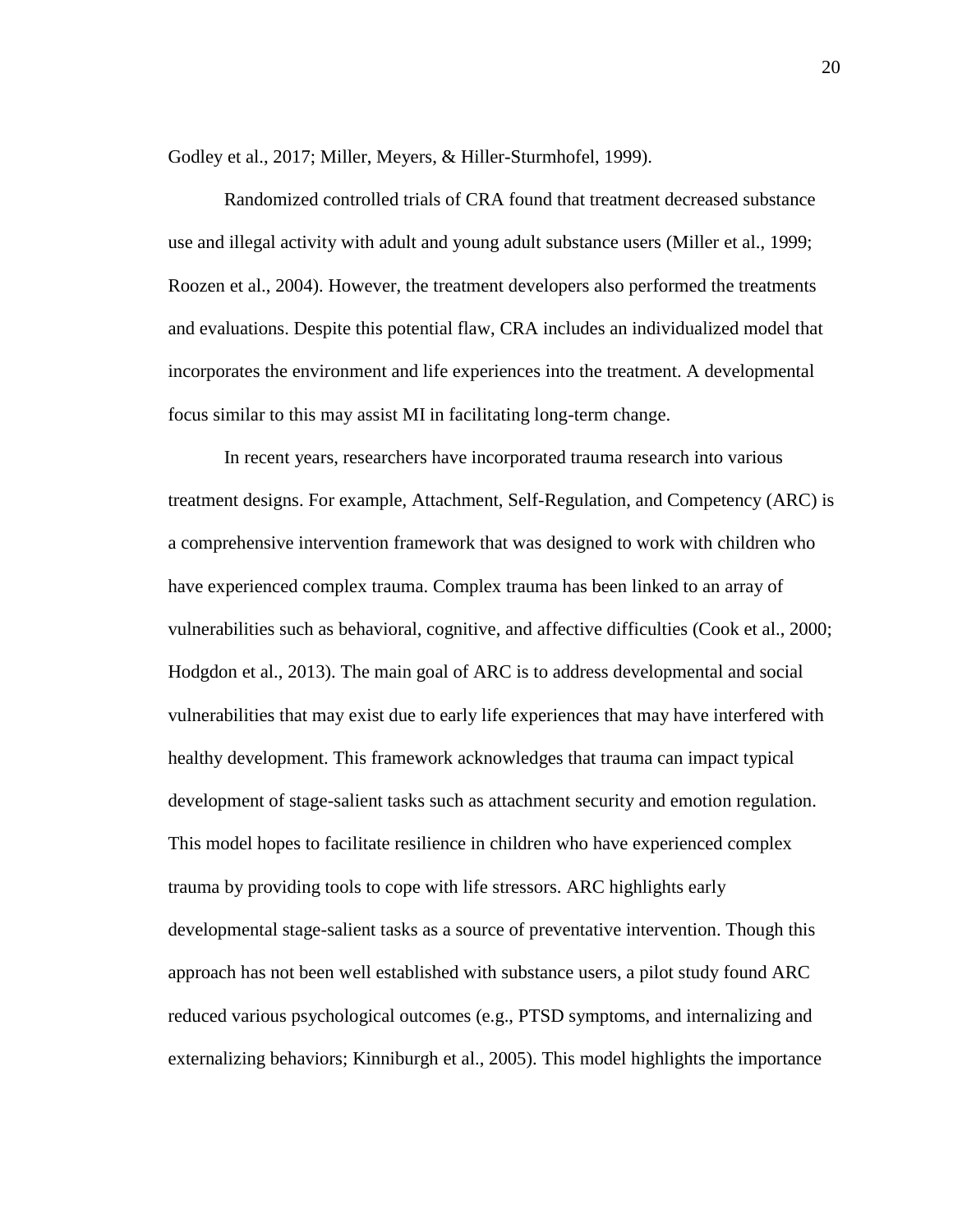of stage-salient task disruptions as foci for potential interventions and may suggest new avenues for work in the substance abuse field if it is discovered that such tasks mediate substance use behaviors.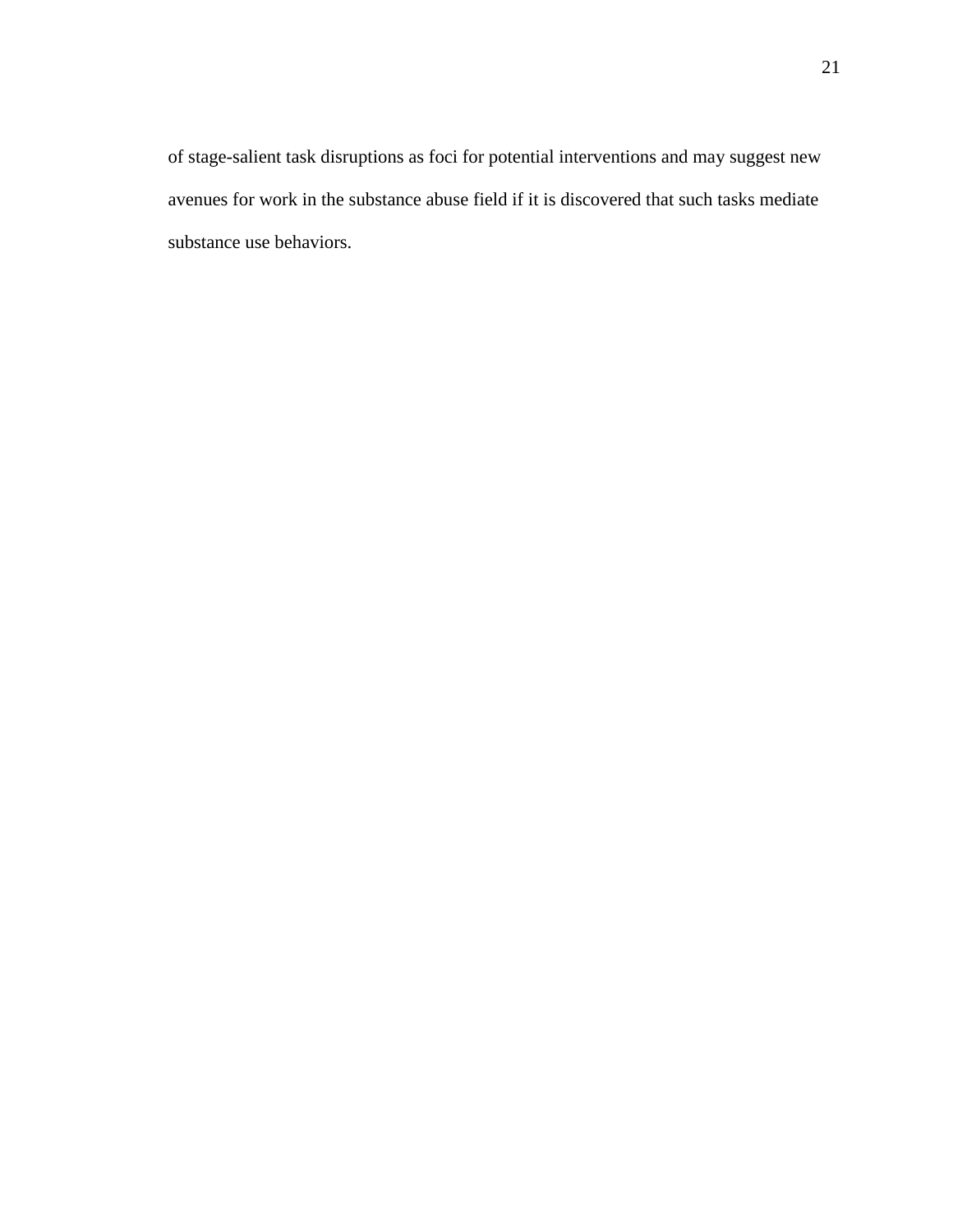#### **The Current Study**

<span id="page-29-0"></span>The current study sought to investigate factors related to emerging adult substance use. Substance use was examined based on severity (frequency of use) and the number of different types of substances used. As previous research suggests, increased ACEs may affect negative adult outcomes. For this reason, the current study builds on the previous body of research by examining attachment quality (anxiety and avoidance) and emotion regulation (cognitive reappraisal and expressive suppression) as possible mediating factors in the relationship between ACEs and substance use behavior in emerging adults. Findings from this study may provide potential information for identifying possible mechanisms that distinguish substance-using emerging adults from those who do not use. Information gathered from this study may highlight the importance of targeting developmental stage-salient tasks in intervention and prevention efforts for substance use, thereby suggesting further refinement of treatment models such as MI and CRA. By adding supports for building corrective attachments and providing skills to promote successful emotion regulation, current treatments (such as MI) may be adjusted to foster long term changes in substance use.

Based on the above review of the literature, the following hypotheses and research questions were developed:

**Hypothesis 1.** Higher cumulative ACE scores were expected to be positively associated with higher substance use frequency and number of substances used.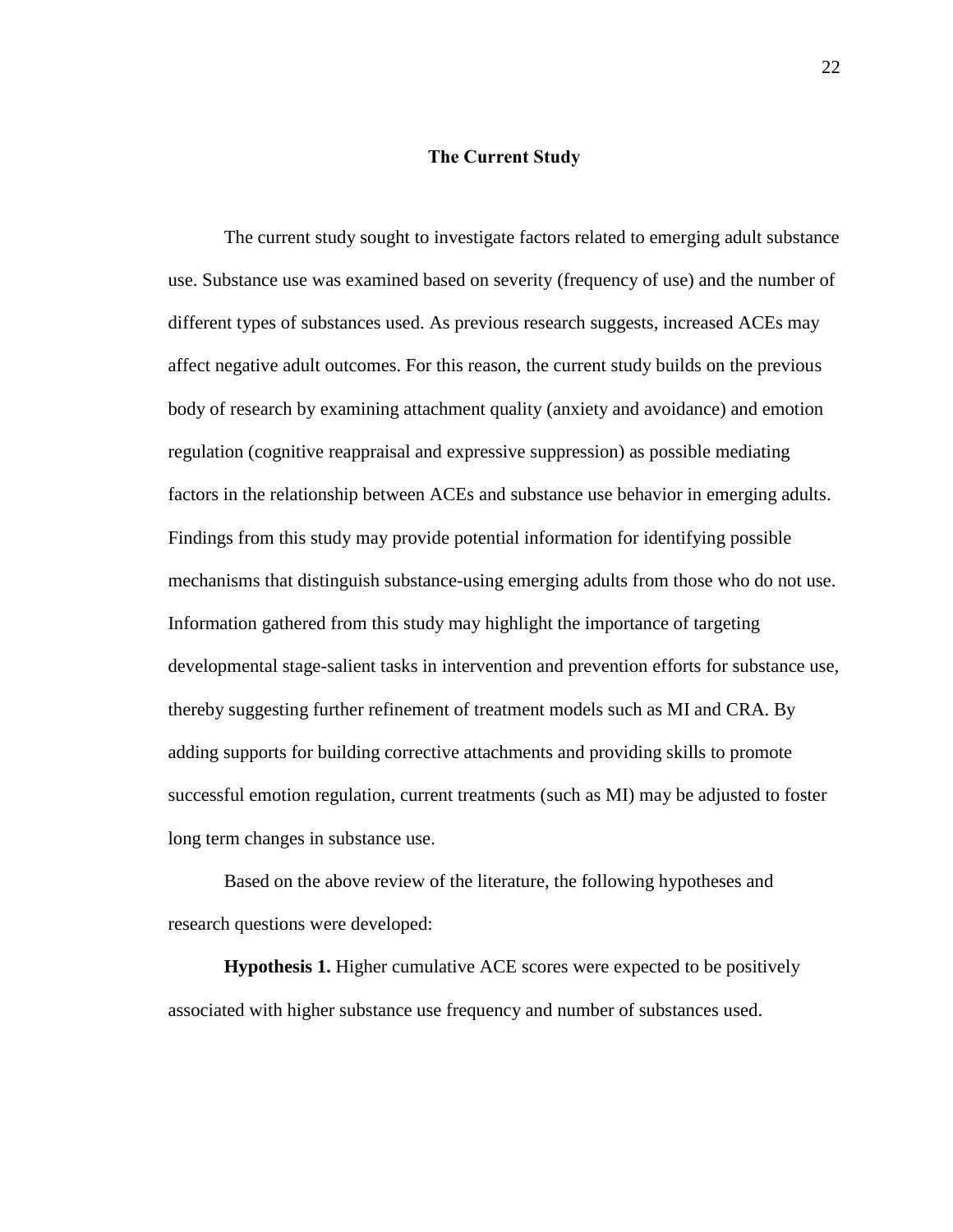**Hypothesis 2.** Attachment quality was expected to mediate the relationship between number of ACEs and substance use variables (frequency and number of substances used).

**Hypothesis 3.** Emotion regulation strategies were expected to be differentially associated with substance use frequency. Specifically, suppression was predicted to be positively related to higher substance use frequency, and reappraisal negatively related.

**Research Question 1.** The current study examined the possible association between higher cumulative ACE scores the specific emotion regulation strategies of suppression and reappraisal.

**Research Question 2.** The current study examined emotion regulation as a possible mediator between higher cumulative ACE scores and substance use variables (frequency and number of substances used).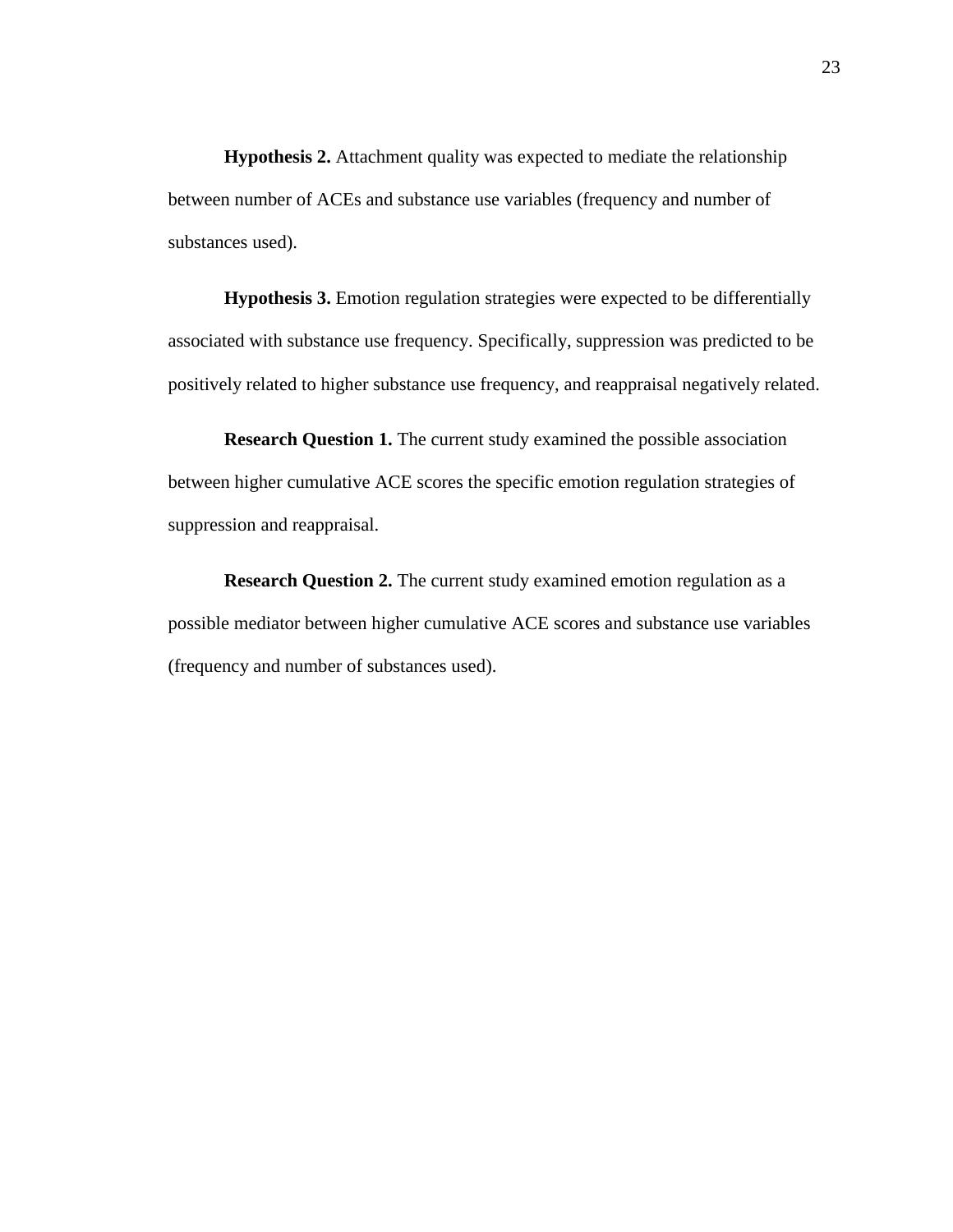#### **Method**

#### <span id="page-31-1"></span><span id="page-31-0"></span>**Participants**

A sample of 182 emerging adults between 18 and 26 years of age (*M* = 20.29; *SD* = 2.40) were recruited from the Psychology Department participant pool (*n* = 150) and through online snowball sampling using social media  $(n = 32)$ , such as Facebook. Participants were entered into a raffle to win one of five Amazon gift cards. University students were given the opportunity to receive extra credit/course credit for classes where applicable. Participants primarily identified as female (72%), predominantly heterosexual (79.6%), people of color (55.5%), and had completed some college (72%). See Table 1 for additional participant characteristics.

<span id="page-31-2"></span>**Power analysis.** Two separate a priori power analyses were conducted with each predictor and outcome variables (number of substances used and substance use frequency). Correlational estimates were taken from studies outlined in the literature review for relationships between substance use variables and ACEs (Brown & Shillington, 2017), attachment dimensions (McDermott et al., 2015), and emotion regulation dimensions (Boden, Gross, Babson, & Bonn-Miller, 2013). Further correlational results were utilized to address the relationships between attachment and emotion regulation dimensions (Dash & Verma, 2017: Stover, Easton, & McMahon, 2013), as well as their relationship to ACEs (Barnett, 2017; Shapero, Abramson, & Alloy, 2016), parenting and intimate partner violence (IPV; Stover, Easton, & McMahon, 2013). A power analysis was conducted following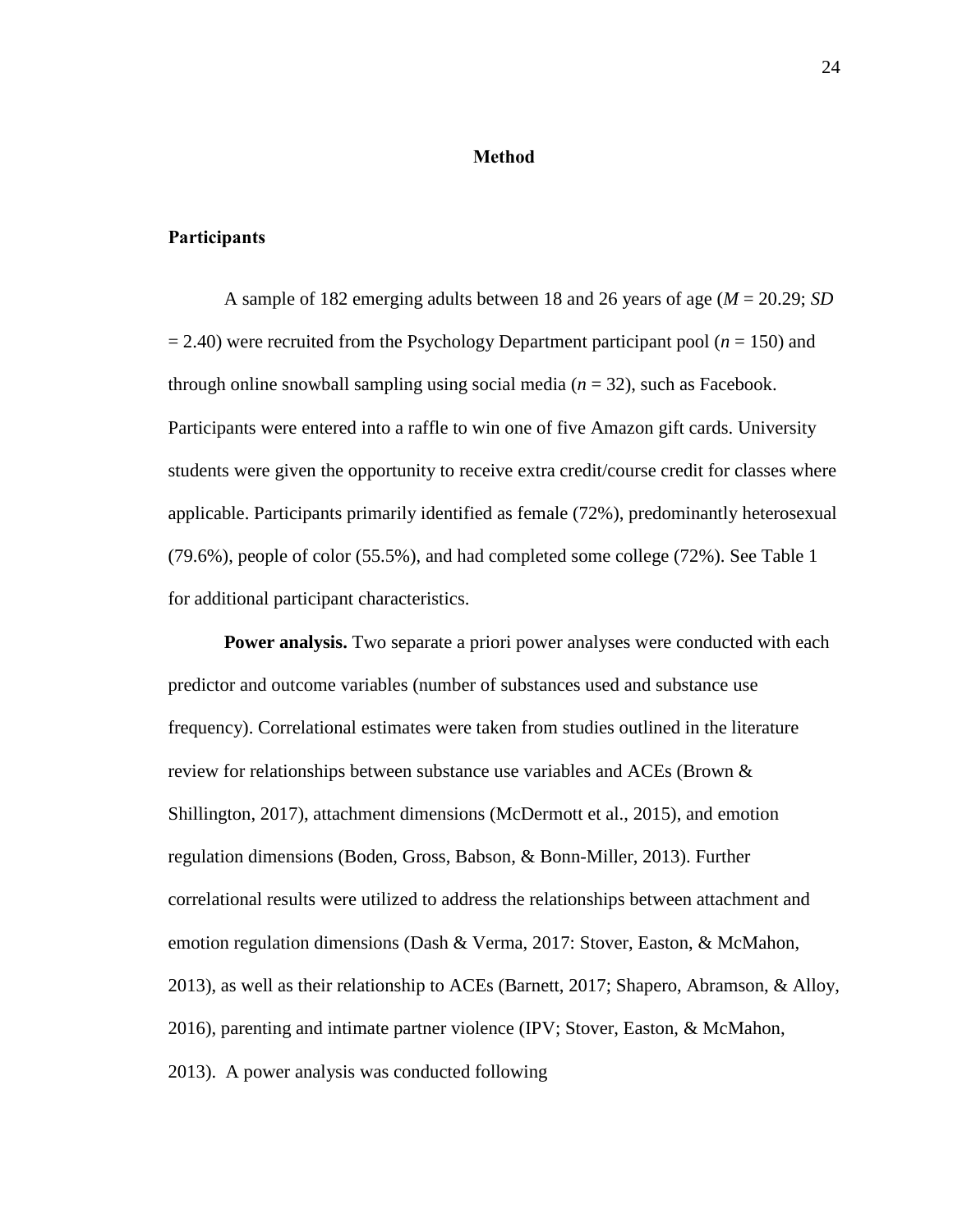| Demographic Variables                       |                | $(N = 182)$ |
|---------------------------------------------|----------------|-------------|
|                                             | n              | %           |
| Gender Identity                             |                |             |
| Male                                        |                | 47 25.8%    |
| Female                                      |                | 131 72.0%   |
| Other                                       | 4              | 2.2%        |
| <b>Predominant Sexual Orientation</b>       |                |             |
| Predominately Heterosexual                  |                | 140 76.9%   |
| Predominately Homosexual                    | 11             | 6.0%        |
| <b>Bisexual</b>                             |                | 24 13.2%    |
| Other                                       |                | 7 3.8%      |
| Ethnicity                                   |                |             |
| White/European-American                     |                | 72 39.6%    |
| Black/African-American                      | 5 <sup>5</sup> | 2.7%        |
| Asian-American                              |                | 8 4.4%      |
| Hispanic/Latino/a                           |                | 57 31.3%    |
| Native American                             |                | $0.0\%$     |
| Mixed Ethnicity                             |                | 31 17.0%    |
| Other                                       | 9              | 4.9%        |
| <b>Highest Level of Education Completed</b> |                |             |
| Completed Middle School/ Jr. High School    | $\mathbf{1}$   | 0.5%        |
| High School Diploma/GED                     |                | 25 13.7%    |
| <b>Completed Some College</b>               |                | 131 72.0%   |
| <b>Bachelor's Degree</b>                    |                | 20 11.0%    |
| <b>Master's or Doctoral Degree</b>          | 5              | 2.7%        |
| <b>Relationship Status</b>                  |                |             |
| Married                                     |                | 22 12.1%    |
| Single                                      |                | 124 68.1%   |
| <b>Cohabitation with Partner</b>            | 35             | 19.2%       |
| Other                                       | $\mathbf{1}$   | 0.5%        |
| <b>Employment Status</b>                    |                |             |
| Not Employed Outside the Home               | 89             | 48.9%       |
| Part-time (1-34 hours)                      | 71             | 39.0%       |
| Full-time (35 hours or more)                | 21             | 11.5%       |
| Other                                       | 1              | 0.5%        |

<span id="page-32-0"></span>Table 1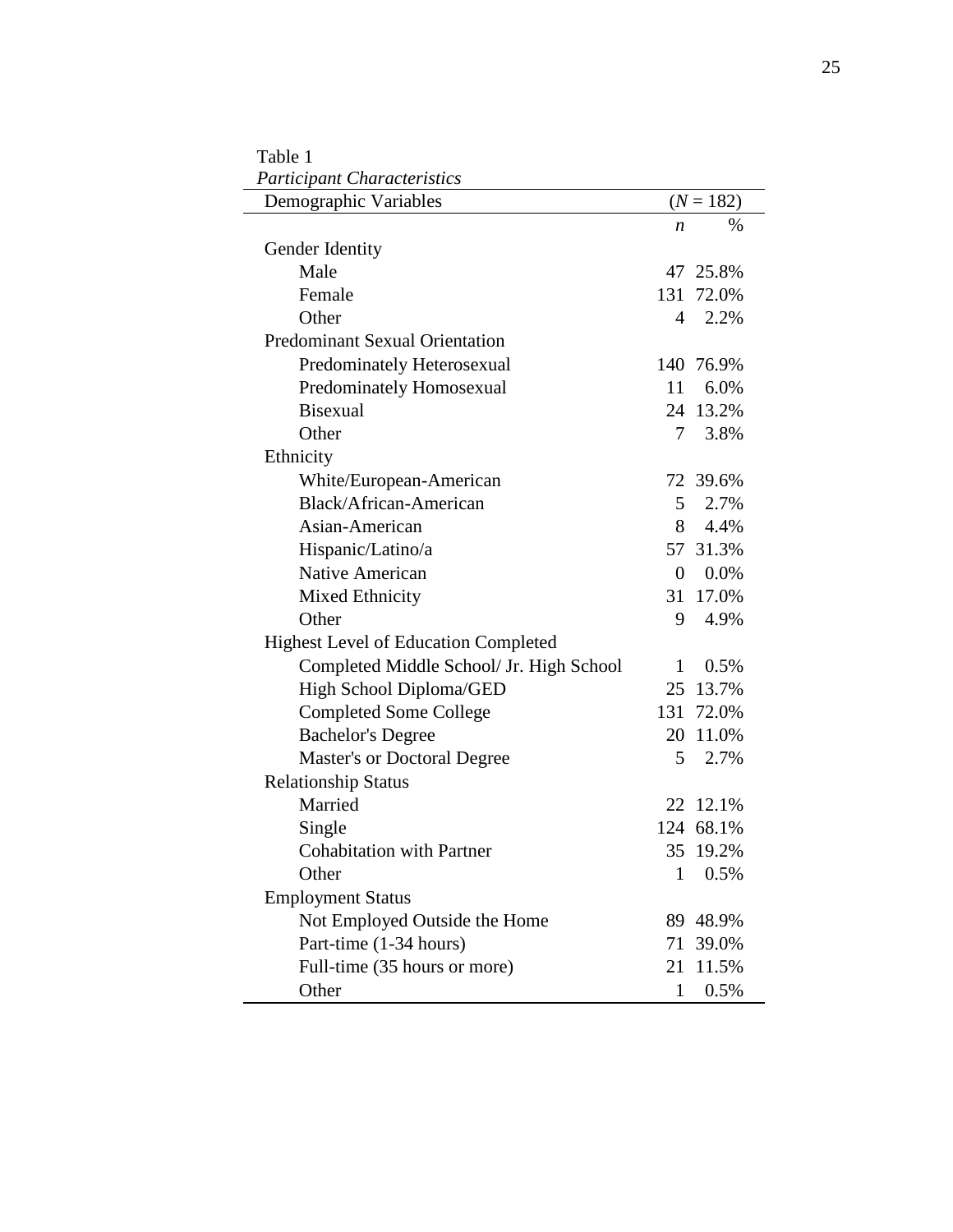methodology outlined by Aberson (2010). Results suggested a sample size between 295 and 343 would produce power of at least .80 to detect significance at  $\alpha = .05$ .

#### <span id="page-33-0"></span>**Procedure**

The Institutional Review Board for the Protection of Human Subjects approved the present study (IRB #17-211). Informed consent and participant responses were anonymously collected via Survey Monkey. Participants were provided an informed consent page and clicked yes or no to indicate whether or not they wished to participate in the study. Participants were able to withdraw from the study at any time.

A demographic questionnaire recorded data for age, gender identity, relationship status, predominant sexual orientation, ethnicity, yearly household income, employment status, and education level. See Appendix A for this measure. Following consent and demographic information, participants were automatically guided through four self-report measures examining ACEs, attachment quality, emotion regulation strategies, and substance use that were completed in approximately 30 minutes. Measures were counterbalanced for each participant to address possible test fatigue and ordering effects.

#### <span id="page-33-1"></span>**Measures**

<span id="page-33-2"></span>**Adverse Childhood Experiences (ACEs).** A modified version of the original adverse childhood experience intake form from Kaiser Permanente was used to measure ACEs (Felitti et al., 1998). This modified version is a 14-item retrospective self-report measure consisting of dichotomous (yes or no) questions, each addressing separate ACEs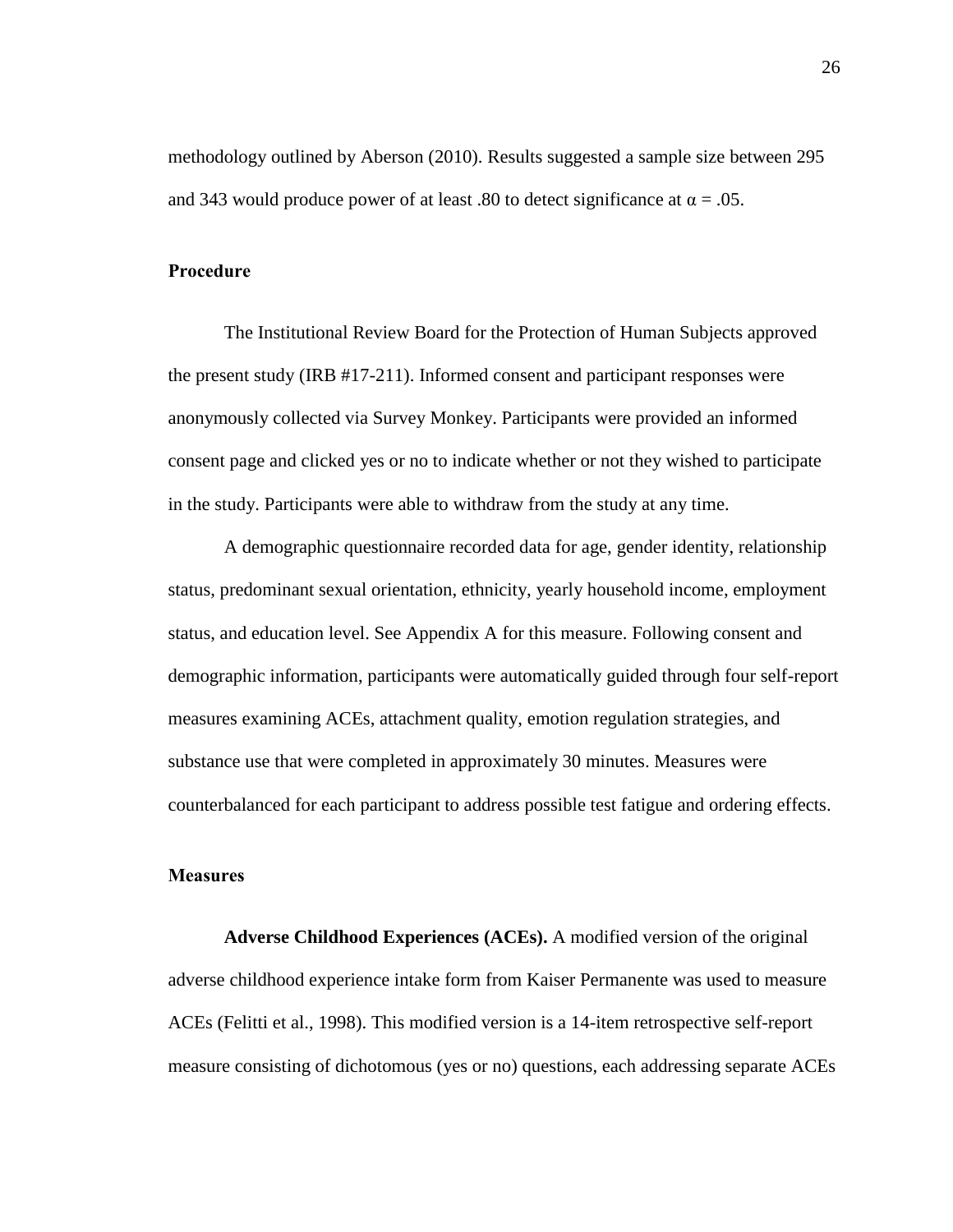(e.g., abuse and household dysfunction). Questions include "During the first 18 years of life, did you live with anyone who had a problem with their use of alcohol or was an alcoholic," "In the first 18 years of life, did your father, stepfather, or mother's boyfriend/girlfriend ever hit, slap, push, or kick your mother," and "Did either parent die before you were age 17?"

This version includes additional items addressing death of a parent, prolonged separation from parent, foster home placement, and female-on-male intimate partner violence that was not noted in the original ACE Questionnaire. Moreover, items were updated to expand caregiver types (e.g., "Was your mother/stepmother/foster-mother or father's girlfriend/boyfriend often pushed, grabbed, slapped, or had something thrown at her?"), include parental criminal justice involvement (e.g., Did a household member commit a serious crime or go to prison?"), and address the growing substance use trend ("Did you live with anyone who was a problem drinker or alcoholic, or who used street drugs or who had a problem with prescription drugs?"). Responses were summed to form a cumulative ACE score. See Appendix B for this measure.

The ACE measure is dependent on retrospective reports of an individual's childhood adversities. Research suggests that the retrospective reports of the unmodified (10-item) version of the ACEs measure has good to excellent test-retest reliability (Cohen's kappa: 0.46–0.86; Dube, Williamson, Thompson, Felitti, & Anda, 2004). The ACEs measure has shown alpha levels between .75 - .88, suggesting high internal consistency with adult samples (Howe et al., 2015; Murphy et al., 2014). Howe and colleagues (2015) used the current modified version of the ACEs measure and reported a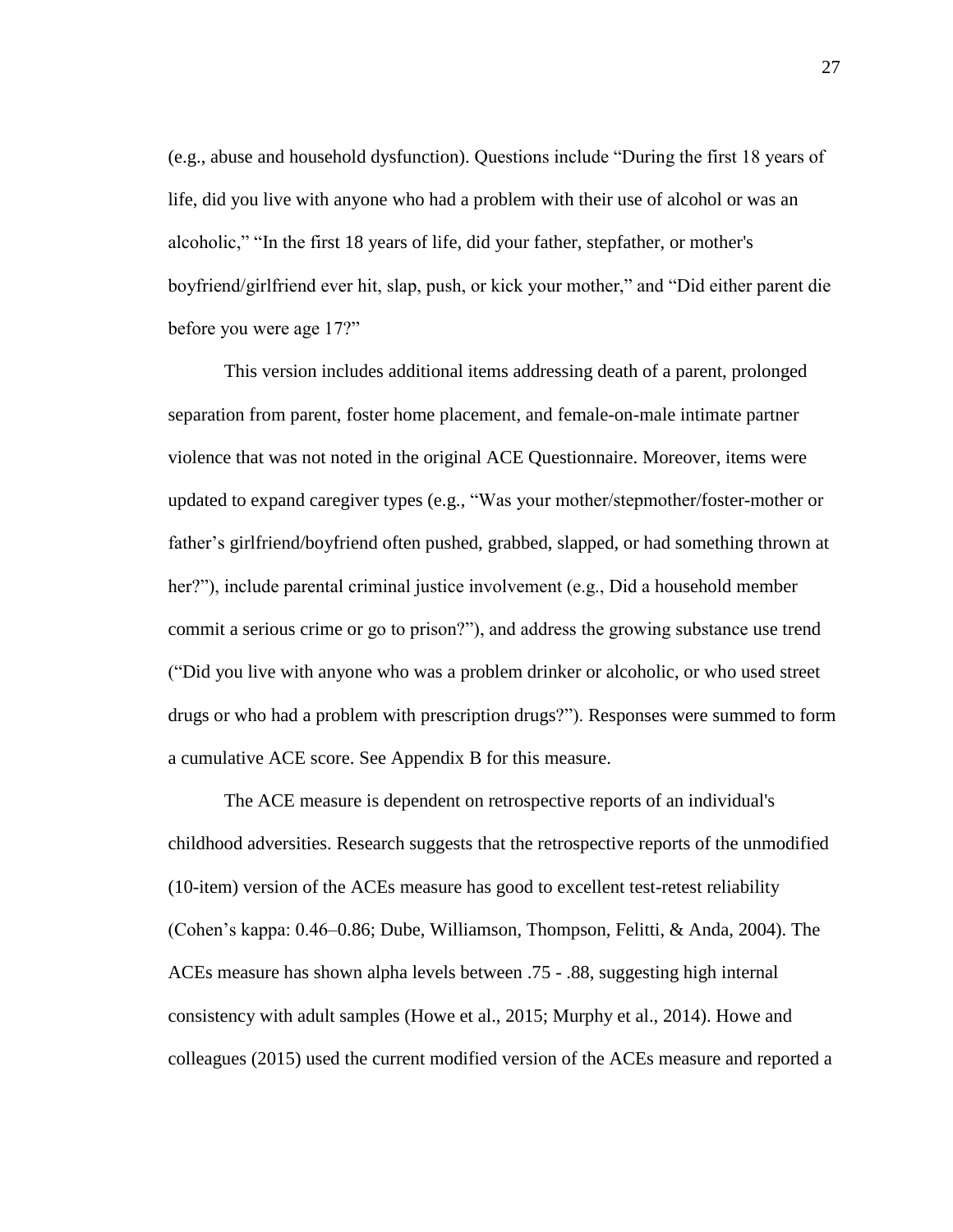Cronbach's alpha of .76 when examining a community and a college sample. The current study had a similar Cronbach's alpha of .77.

<span id="page-35-0"></span>**Experiences in Close Relationships Scale-Revised (ECR-R).** The ECR-R is a 36-item self-report measure of adult attachment quality. The measure is comprised of two subscales assessing romantic relationship IWMs of attachment anxiety and avoidance (Sibley, Fischer, & Liu, 2005). Participants rate items on a seven-point Likert scale ranging from 1 (strongly disagree) to 7 (strongly agree). Attachment anxiety is related to preoccupation and rejection sensitivity toward romantic adult attachments. Attachment avoidance represents a likelihood to detach from adult attachments during times of stress (Brennan, Clark, & Shaver, 1998; Fraley, Waller, & Brennan, 2000). The measure includes items such as, "When my partner is out of sight, I worry that he or she might become interested in someone else," "I find it relatively easy to get close to my partner," and "I'm afraid that once a romantic partner gets to know me, he or she won't like who I really am." See Appendix C for this measure.

The ECR-R has excellent reliability and validity (Fraley et al., 2000; Ravitz, Maunder, Hunter, Sthankiya, & Lancee, 2010; Sibley et al., 2005). In a university sample  $(N = 172)$ , Sibley, et al. (2005) reported Cronbach's alphas of .93 and .94 for attachment anxiety and attachment avoidance, respectively. Researchers further reported good convergent and discriminant validity in the university sample. Results suggested a good test-retest reliability,  $r = .90$ ,  $p < .05$  and  $r = .92$ ,  $p < .05$ , for anxious and avoidant attachment in a college student sample over a three-week period.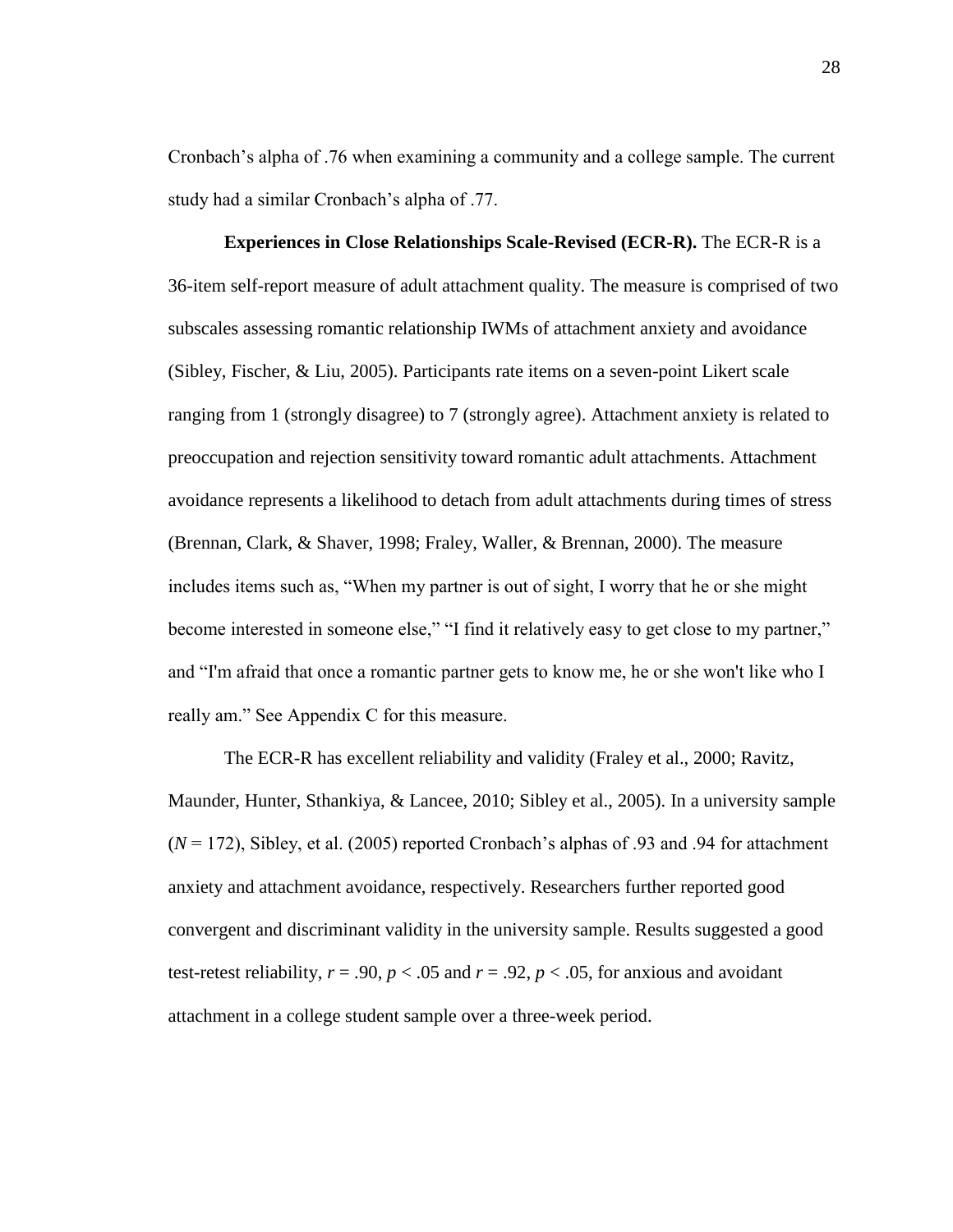When examining emerging adults, the ECR-R has demonstrated acceptable testretest reliability. Laurent and Powers (2007) conducted a longitudinal study testing a large sample of emerging adults ( $N = 398$ ) over three occasions with a Cronbach's alpha of .91 for attachment anxiety and .86 for attachment avoidance. The current study had Cronbach's alphas of .92 and .94 for attachment anxiety and attachment avoidance, respectively.

**Emotion Regulation Questionnaire (ERQ).** The ERQ is a 10-item self-report measure. The measure is designed to assess participant use of regulation strategies. Participants rate items on a seven-point Likert scale, with 1 being strongly disagree and 7 being strongly agree. Items include "When I'm faced with a stressful situation, I make myself think about it in a way that helps me stay calm," "I control my emotions by changing the way I think about the situation I'm in," and "When I want to feel more positive emotion (such as joy or amusement), I change what I'm thinking about." Responses fall into two emotion regulation scales: (1) Cognitive Reappraisal and (2) Expressive Suppression (Gross & John, 2003). See Appendix D for this measure.

The ERQ has demonstrated acceptable convergent and discriminant validity (Gross & John, 2003) as well as adequate internal consistency in different samples (e.g., adolescents, adults, and elderly; Osborne, Willroth, Devylder, Mittal & Hilimire, 2017; Subic-Wrana et al., 2014). One study examining emotion regulation and substance use in a young adult sample  $(N = 560)$  produced a Cronbach's alpha of .96 for the overall ERQ scale (Wong et al., 2013). Brewer and colleagues (2016) conducted a longitudinal study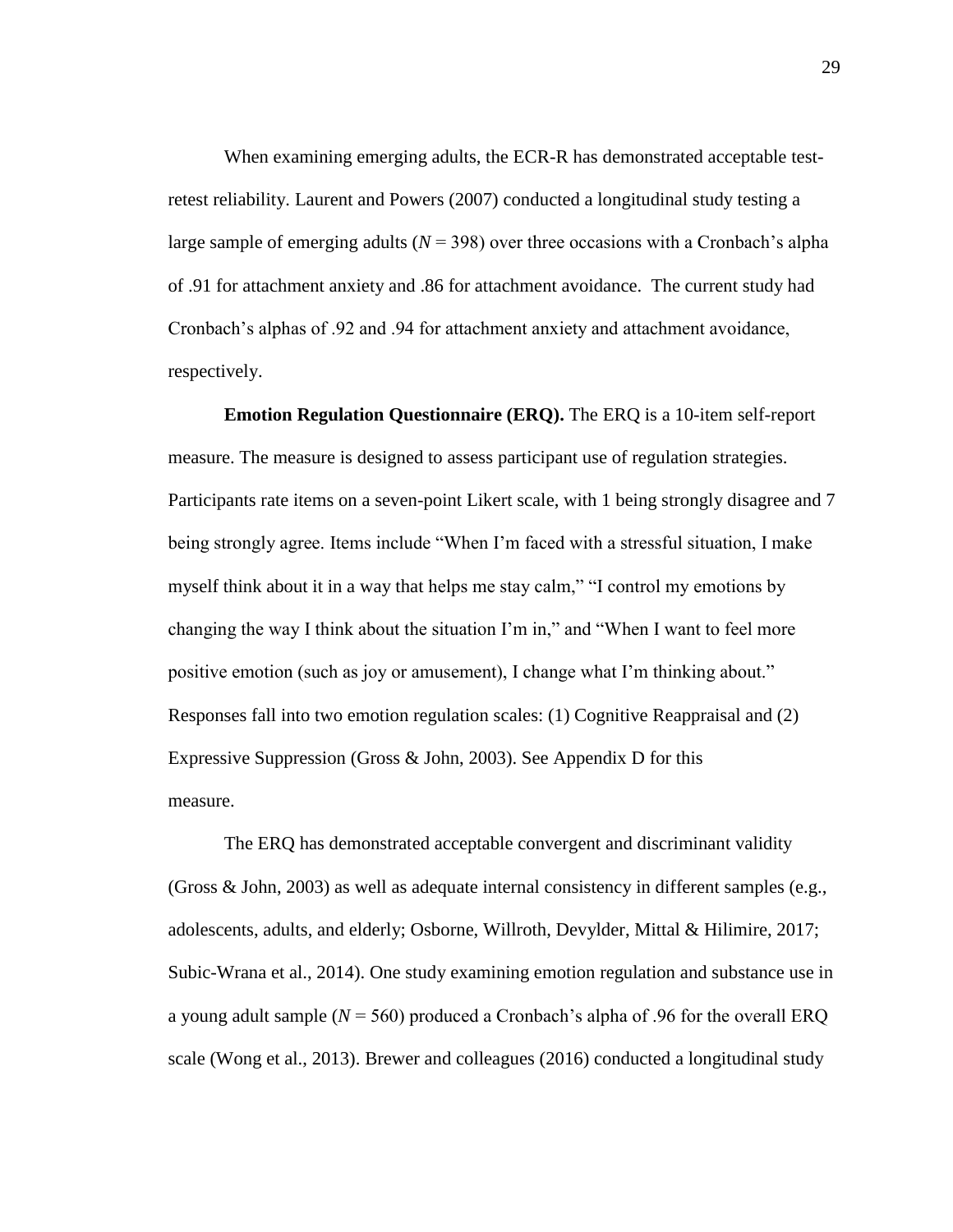examining emotion regulation in emerging adults (*N*= 1,568) with internal consistency ranging from  $\alpha = .84-.87$  for reappraisal and  $\alpha = .77-.80$  for suppression. The present study had Cronbach's alphas of .79 and .72 for reappraisal and suppression, respectively.

**Substance Use Inventory.** The Substance Use Inventory (Reynolds, 2002) used in the current study is a slightly modified Adolescent Psychopathology Scale (APS; Reynolds, 1998). The Substance Use Inventory is taken from the larger Clinical Disorders domain of the APS, and condensed to assess frequency of substance use over a twelve-month period. Participants rated their frequency of substance use based on a sixpoint scale, with 0 being "never or almost never" and 5 being "several times a day." Substances assessed include cannabis, tobacco (e.g., cigarettes, e-cigarettes, chew, etc.), alcohol (e.g., beer/wine and hard liquor), sedatives (e.g., sleeping pills, opium, heroin, pain killers, etc.), uppers (e.g., cocaine, methamphetamines, etc.), huffers (e.g., paint, glue, spray cans, etc.), ecstasy, and hallucinogens. See Appendix E for this measure. The substance use scale has shown good test-retest reliability, *r* = .85, over a two week period with an adolescent sample (Reynolds, 1998). Internal consistency for the current study was  $\alpha$  = .67. Number of substances used were recorded in addition to frequencies. Frequencies were averaged to create a total frequency score for each participant.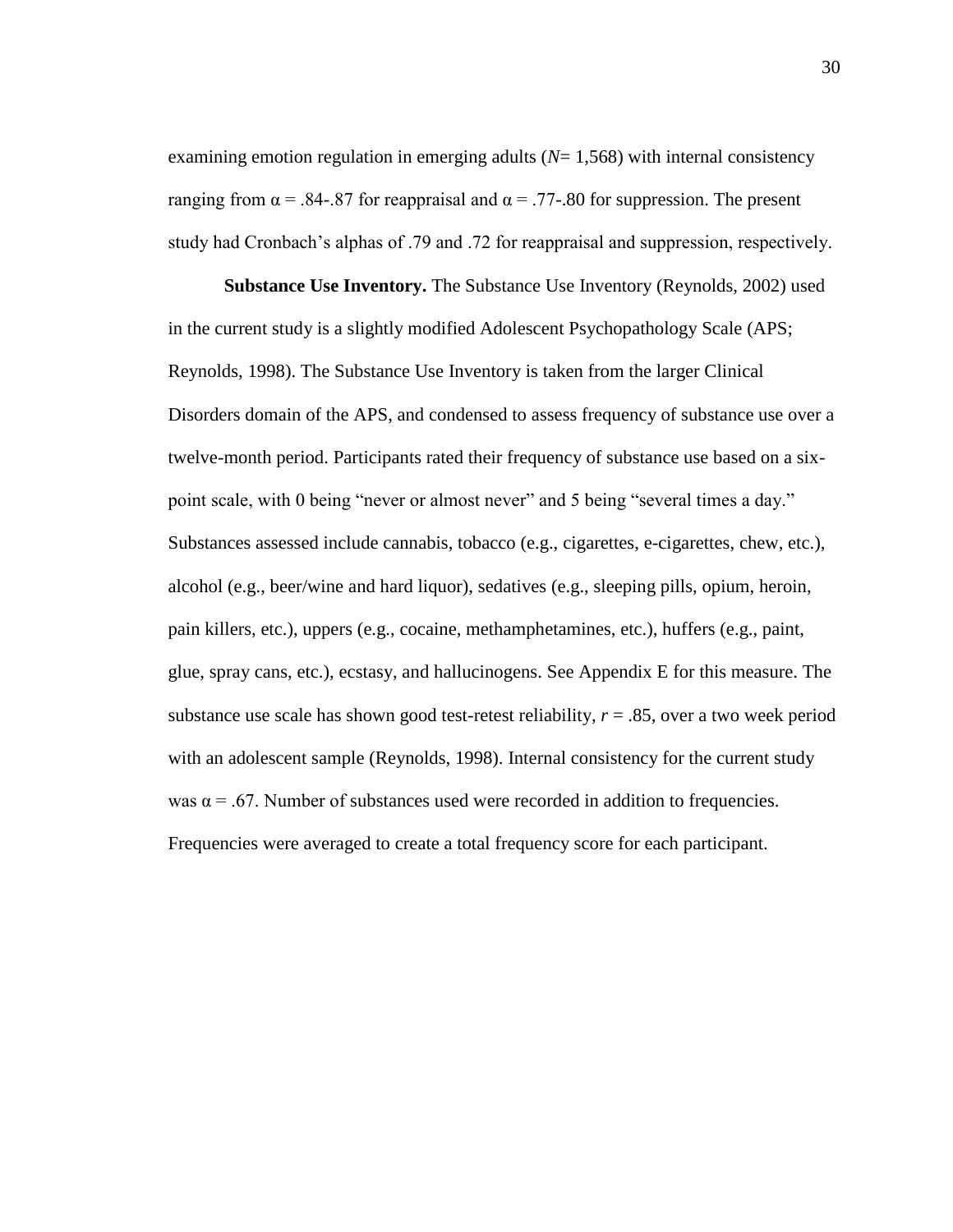### **Results**

## **Assumptions**

ACE scores, substance use frequency, and number of substances used were positively skewed, and attachment avoidance was negatively skewed. A square root transformation was performed on attachment avoidance for analyses. ACE scores, substance use frequency, and number of substances used were not transformed due to the nature of the scales.

Assumptions of regression were analyzed prior to analyses. Examination of residual plots found no problems with normality or linearity. Results from Breusch-Pagan tests for homoscedasticity violation were non-significant, suggesting homoscedastic data. Mahalanobis Distance results found four multivariate outliers in the data. For this reason, analyses were conducted both with and without outliers, and results presented accordingly.

Ethnicity was broken down into two comparison groups based on participant selfidentification as a person of color. Specifically, due to low rates in each individual ethnic group, participants who self-identified as Hispanic/Latino/a, Black/African-American, Native-American, Asian-American, or mixed ethnicity were placed in the people of color comparison group. With regard to gender, due to low sample size, participants who selfidentified as "other" were excluded from analyses.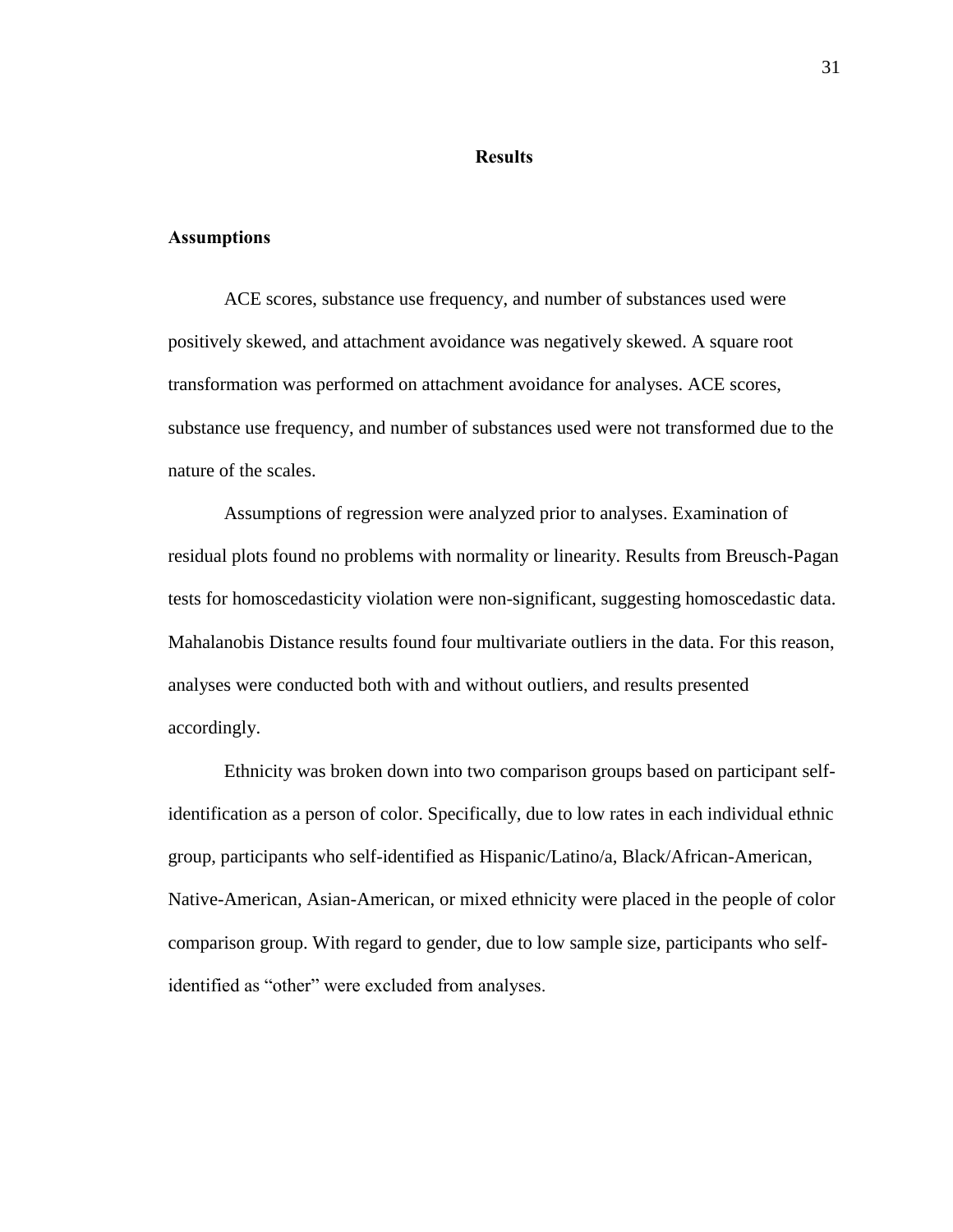### **Sample Differences**

Analyses to examine differences between university and public samples found no differences in gender or ethnicity; however, differences in age  $(t[180] = -10.23, p < .001$ , *d* = 1.99), education level ( $\chi^2$ [4] = 68.37, *p* < .001,  $\phi$  = .61), employment status ( $\chi^2$ [2] = 48.21,  $p < .001$ ,  $\phi = .51$ ), and annual income ( $t[140] = .5.28$ ,  $p < .001$ ,  $d = 1.10$ ) were present. Overall, public sample participants were likely to be slightly older, working fulltime, have a higher annual income, and were less likely to have completed higher education.

As shown in Table 2, t-test analyses revealed no sample differences with respect to ACEs, attachment avoidance, attachment anxiety, cognitive reappraisal, substance use frequency, or number of substances use. Conversely, results indicated that public and university samples differed with regard to expressive suppression. Specifically, university participants utilized this emotion regulation strategy more than participants from the public sample. To increase generalizability and statistical power, samples were combined to examine hypotheses and research questions.

### **Descriptive Results**

Over 80 percent of participants recalled experiencing at least one ACE. In addition, more than one-third of participants reported four or more ACEs. The most common ACE reported was household mental illness (52%), followed by emotional abuse (42%), and household substance use (38%). The data suggest that ACE scores did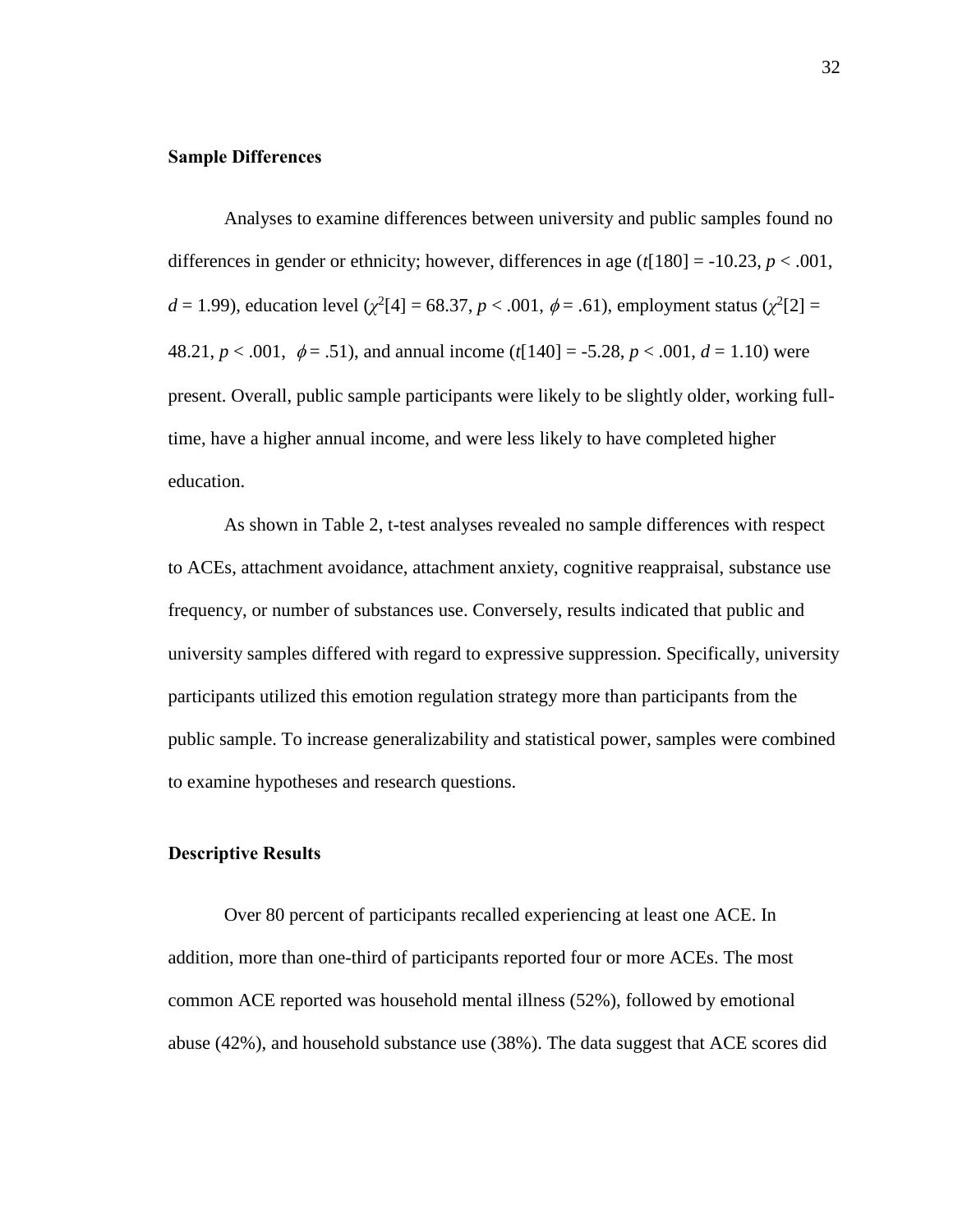|                                                                                     | Public |         | University       |         |         |        |                |
|-------------------------------------------------------------------------------------|--------|---------|------------------|---------|---------|--------|----------------|
| Variable                                                                            | M      | (SD)    | $\boldsymbol{M}$ | (SD)    | t       | df     | $\overline{d}$ |
| <b>ACEs</b>                                                                         | 2.86   | $-2.22$ | 3.47             | $-2.92$ | 1.05    | 1,173  | 0.22           |
| Attachment<br>Avoidance                                                             | 2.70   | 1.03    | 3.16             | 1.19    | 1.85    | 1,165  | 0.40           |
| Attachment<br>Anxiety                                                               | 3.31   | 1.23    | 3.63             | 1.20    | 1.29    | 1,169  | 0.27           |
| Cognitive<br>Reappraisal                                                            | 26.93  | 6.48    | 27.74            | 6.52    | 0.60    | 1,176  | 0.12           |
| Expressive<br>Suppression                                                           | 13.70  | 5.68    | 16.04            | 5.01    | $2.18*$ | 1,175  | 0.46           |
| Substance Use<br>Frequency                                                          | 1.37   | 0.38    | 1.37             | 0.39    | $-0.02$ | 1, 174 | 0.01           |
| Number of<br>Substances Used                                                        | 2.79   | 2.23    | 2.43             | 2.08    | $-0.85$ | 1, 174 | 0.17           |
| $\overline{M_{\text{min}}}$ $\overline{M_{\text{min}}}$ $\overline{M_{\text{min}}}$ |        |         |                  |         |         |        |                |

Table 2 *Independent Samples t-tests and Effect Sizes for All Variables by Sample*

*Note: \*p < .05*

not differ significantly by age, annual household income, or education level; however, significant differences were present for females and people of color,  $t(182) = -2.05$ ,  $p =$ .042, *d* = 0.34 and *t*(182) = 2.76, *p* = .006, *d* = 0.43 respectively. Overall, females and persons of color reported higher ACEs than their male and European American counterparts. See Table 3 for ACE frequencies by gender and ethnicity.

Additional gender and ethnic differences were found with regard to attachment quality, emotion regulation strategies, and substance use outcomes. Specifically, men reported higher levels of attachment avoidance  $(t[182] = 2.18, p = .032, d = 0.36)$ , substance use frequency,  $(t[182] = 3.308, p = .002, d = 0.62)$ , and number of substances used ( $t[182] = 2.822$ ,  $p = .006$ ,  $d = 0.55$ ) when compared to female participants. Also, persons of color were found to utilize expressive suppression more than European Americans,  $t(182) = 3.05$ ,  $p = .003$ ,  $d = 0.47$ .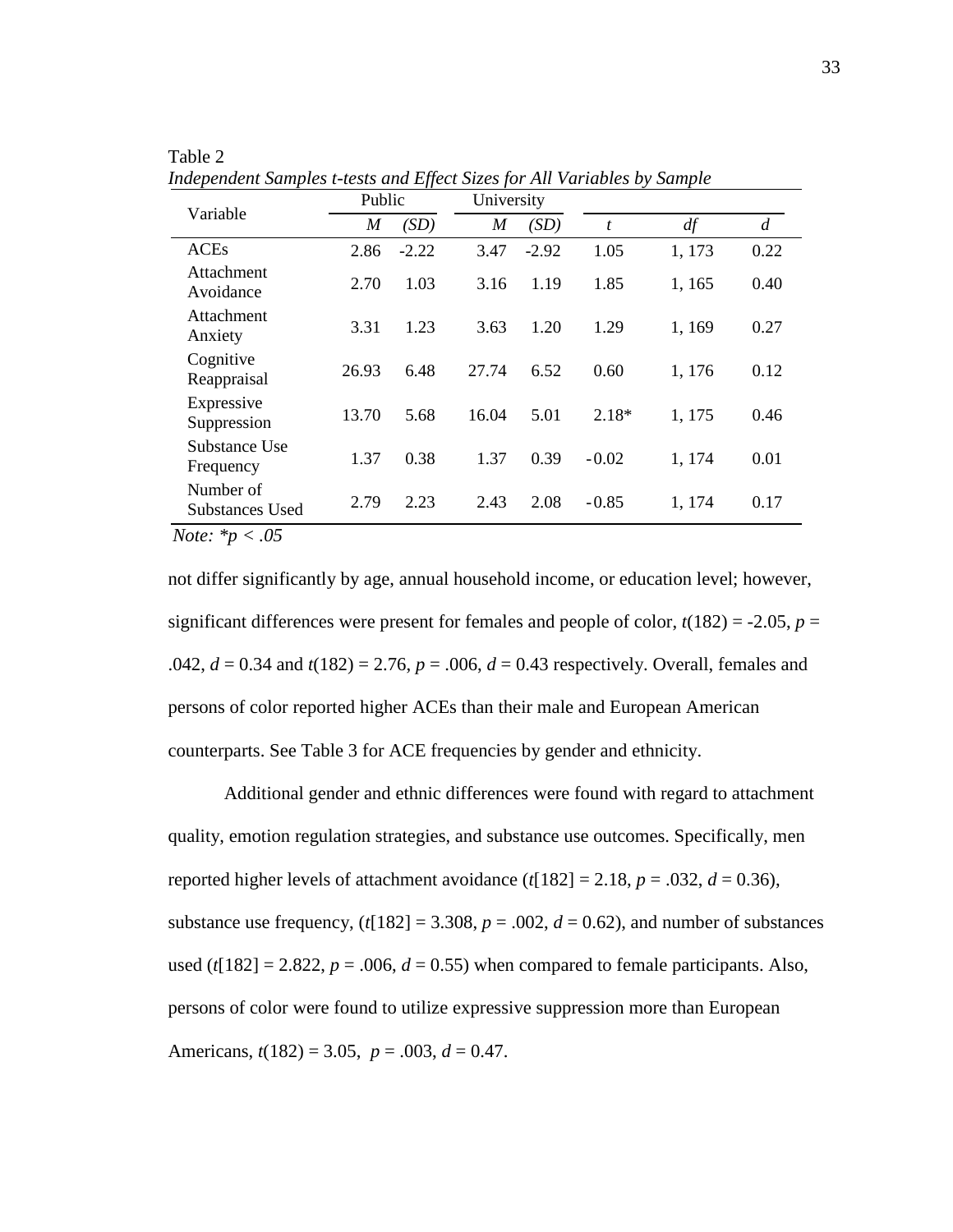|                                                                                             |    | Gender     |                  |             |          |        |    | Ethnicity   |                  |            |          |      | Total       |
|---------------------------------------------------------------------------------------------|----|------------|------------------|-------------|----------|--------|----|-------------|------------------|------------|----------|------|-------------|
| Type of ACE                                                                                 |    | Male       |                  | Female      | $\chi^2$ |        |    | PoC         |                  | White      | $\chi^2$ |      |             |
|                                                                                             |    | $(n = 47)$ |                  | $(n = 131)$ |          | $\phi$ |    | $(n = 105)$ |                  | $(n = 77)$ |          | φ    | $(n = 182)$ |
|                                                                                             | n  | (%)        | $\boldsymbol{n}$ | (%)         |          |        | n  | (%)         | $\boldsymbol{n}$ | (%)        |          |      | $n \ (\%)$  |
| <b>Emotional Abuse</b>                                                                      | 16 | (8.8)      | 55               | (30.2)      | 0.69     | 0.05   | 51 | (28.0)      | 22               | (12.1)     | $5.72**$ | 0.13 | 74(40.7)    |
| Physical Abuse                                                                              | 17 | (9.3)      | 34               | (18.7)      | 1.30     | 0.07   | 37 | (20.3)      | 16               | (8.8)      | 3.46     | 0.11 | 53 $(29.1)$ |
| <b>Sexual Abuse</b>                                                                         | 2  | (1.1)      | 34               | (18.7)      | 8.87**   | 0.17   | 25 | (13.7)      | 10               | (5.5)      | 2.44     | 0.09 | 36(19.8)    |
| <b>Emotional Neglect</b>                                                                    | 11 | (6.0)      | 48               | (26.4)      | 2.21     | 0.09   | 43 | (23.6)      | 19               | (10.4)     | $4.11*$  | 0.11 | 62 (34.1)   |
| Physical Neglect                                                                            | 3  | (1.6)      | 18               | (9.9)       | 1.17     | 0.07   | 13 | (7.1)       | 10               | (5.5)      | 0.99     | 0.01 | 23(12.6)    |
| <b>Parents Divorced</b>                                                                     | 14 | (7.7)      | 50               | (27.5)      | 0.74     | 0.05   | 40 | (22.0)      | 22               | (12.1)     | 1.13     | 0.06 | 65(35.7)    |
| Death of a Parent <sup>+</sup>                                                              |    | (0.5)      | 11               | (6.0)       | 1.29     | 0.08   | 6  | (3.3)       | 5                | (2.7)      | 0.99     | 0.01 | 12(6.6)     |
| Witnessing Intimate Partner<br>Violence (Male Perpetrator- Female<br>Victim)                | 5  | (2.7)      | 18               | (9.9)       | 0.10     | 0.03   | 18 | (9.9)       | 5                | (2.7)      | 3.51     | 0.11 | 24(13.2)    |
| Witnessing Intimate Partner<br>Violence (Female Perpetrator- Male<br>$Victim)$ <sup>†</sup> | 3  | (1.6)      | 17               | (9.3)       | 0.93     | 0.06   | 16 | (8.8)       | $\overline{4}$   | (2.2)      | 3.40     | 0.11 | 20(11.0)    |
| Household Substance Use                                                                     | 13 | (7.1)      | 53               | (29.1)      | 1.96     | 0.08   | 42 | (23.1)      | 24               | (13.2)     | 0.89     | 0.06 | 68 (37.4)   |
| Household Mental Illness/Suicide                                                            | 18 | (9.9)      | 71               | (39.0)      | 2.99     | 0.1    | 50 | (27.5)      | 40               | (22.0)     | 0.40     | 0.04 | 92(50.5)    |
| Household Criminal Involvement/<br>Incarceration                                            | 8  | (4.4)      | 23               | (12.6)      | 0.99     | 0.01   | 22 | (12.1)      | 9                | (4.9)      | 1.87     | 0.08 | 32(17.6)    |
| Foster Child <sup>+</sup>                                                                   | 4  | (2.2)      | 5                | (2.7)       | 0.74     | 0.07   | 9  | (4.9)       | 1                | (0.5)      | 3.15     | 0.11 | 10(5.5)     |
| Long-term Separation from Parent <sup>†</sup>                                               | 6  | (3.3)      | 21               | (11.5)      | 0.09     | 0.03   | 23 | (12.6)      | 5                | (2.7)      | $6.64**$ | 0.15 | 28(15.4)    |

 Table 3  *Chi-Square Analyses Examining Gender and Ethnic Differences in ACE Scores*

*Note*: PoC = Persons of Color. <sup>†</sup>Indicates additional question added to original ACE Questionnaire (Felitti et al., 1998).  $^*p < .05$ ,  $^*p < .01$ ,  $^{**p} <$ .001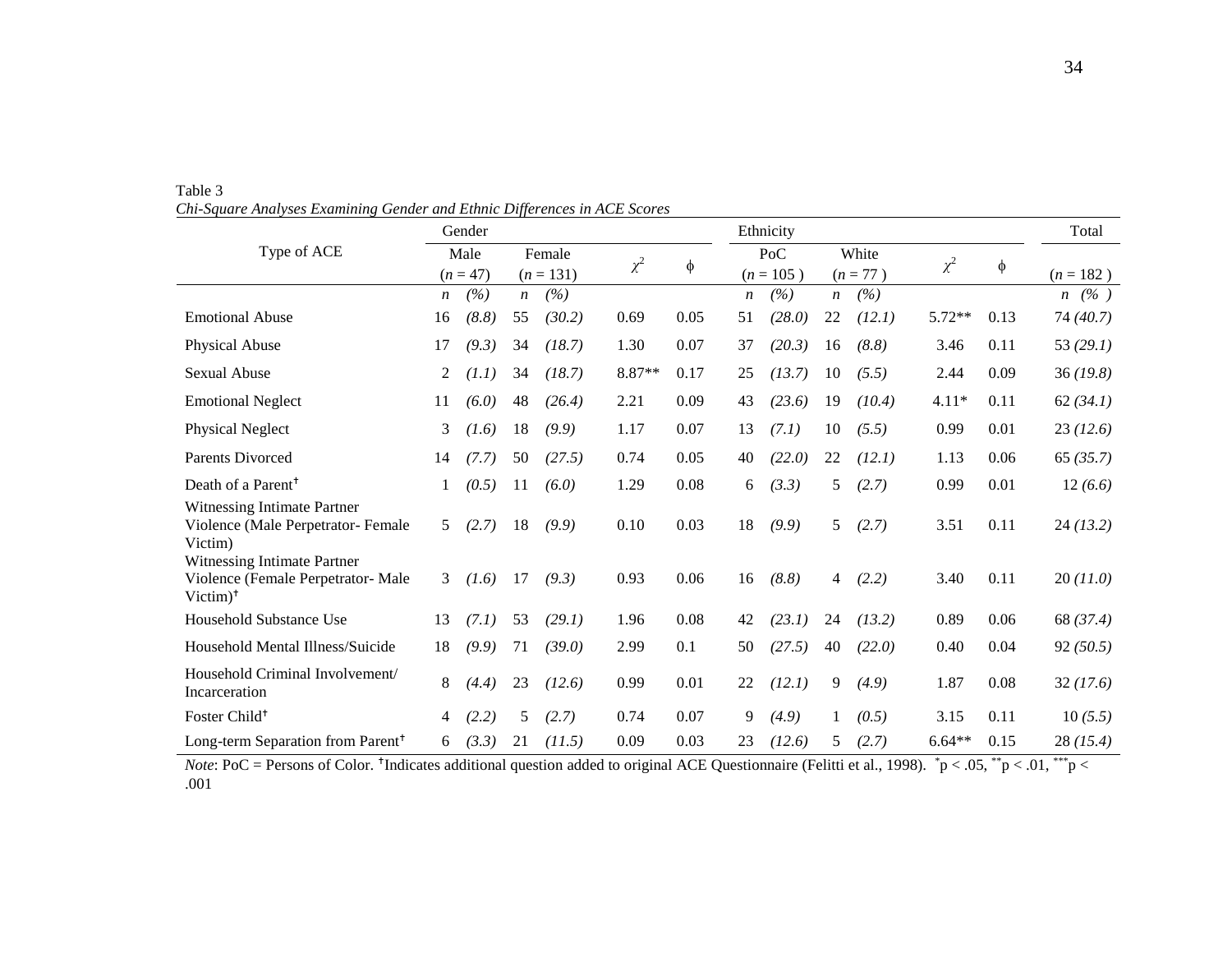When examining substance use, 56 percent of participants reported using between one and three substances with 26 percent reported using four or more substances. Number of substances used was consistent across age, ethnicity, education level, annual household income, and employment status. On average, participants used two to three substances with a frequency between "a couple of times a month" to "once a week." Overall, the most common substance use reported by participants was beer/wine (57%), followed by hard liquor (56%), and cannabis (52%). See Table 4 for participant reports of substance use within the last twelve months.

Table 4

*Percentage of Participants Reporting Use of Each Substance within the Last Twelve Months*

| Substance                                              |     | $(N = 182)$ |
|--------------------------------------------------------|-----|-------------|
|                                                        | n   | $\%$        |
| Beer/Wine                                              | 103 | 56.6        |
| Cannabis                                               | 93  | 51.1        |
| Cocaine                                                | 4   | 2.2         |
| Downers, Sleeping Pills, Quaaludes                     | 17  | 9.3         |
| Ecstasy/Other "Designer Drugs"                         | 5   | 2.7         |
| Hallucinogens (LSD, Mescaline, etc.)                   | 16  | 8.8         |
| Hard Liquor (Rum, Vodka, etc.)                         | 101 | 55.5        |
| Meth/Amphetamines, Adderall, Dexedrin, Ritalin, etc.   | 12  | 6.6         |
| Opium, Heroin, or Morphine                             | 3   | 1.6         |
| Pain Killers (Oxycontin, Percocet, Vicodin, etc.)      | 15  | 8.2         |
| Sniff Paint, Glue, White-Out, Spray-Cans               | 3   | 1.6         |
| Tobacco (Cigarettes, E-Cigarettes, Hookah, Chew, etc.) | 46  | 25.3        |
| Other Drugs (for Nonmedical Reasons) or Alcohol        | 31  | 17.0%       |

# **Correlational Analyses**

Attachment avoidance and anxiety were differentially related to emotion

regulation strategies. Specifically, higher levels of attachment anxiety and avoidance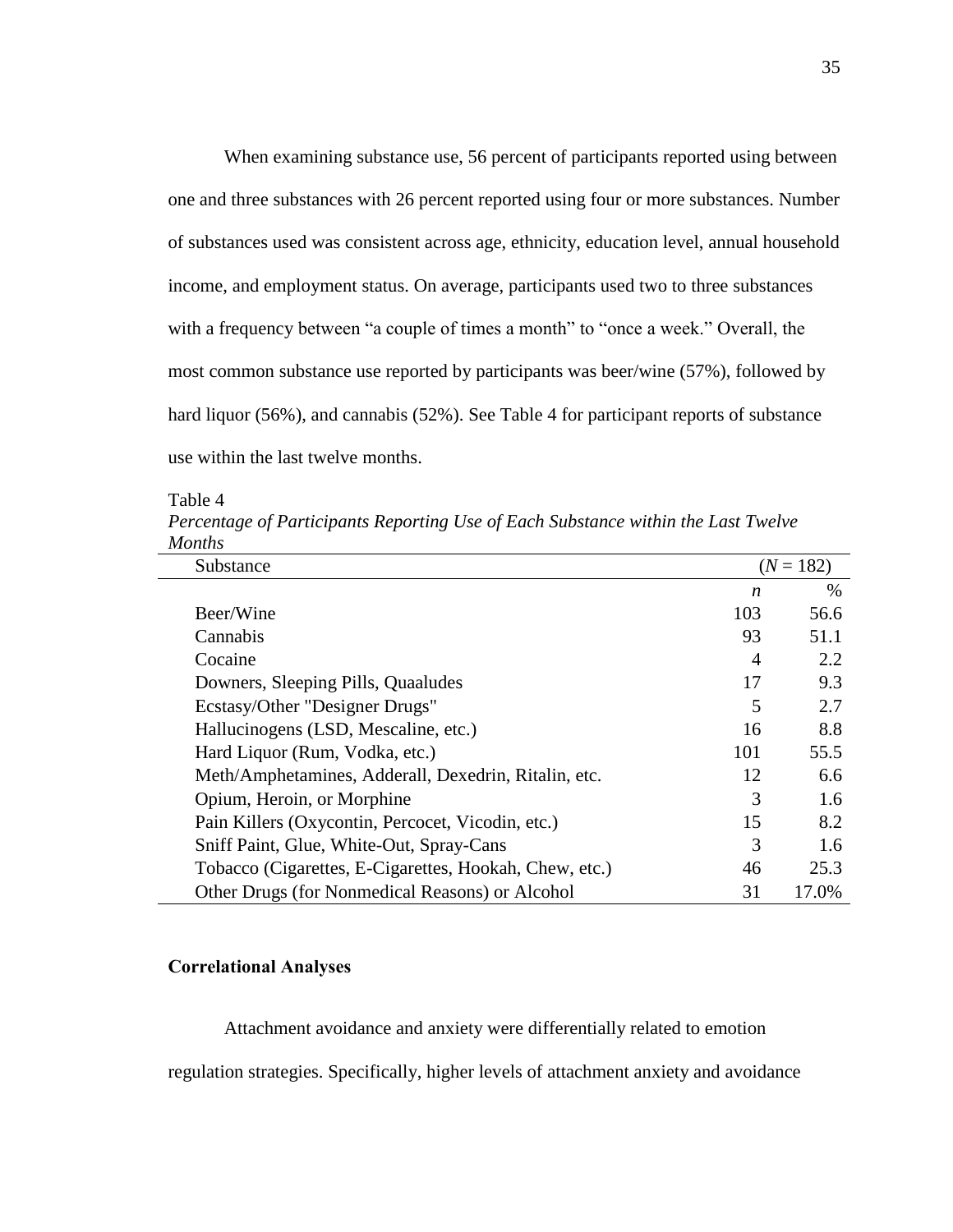were related to greater use of expressive suppression and reduced use of cognitive reappraisal. Unexpectedly, both substance use frequency and number of substances used were positively related to higher levels of attachment security. Higher ACE scores were significantly related to higher levels of attachment anxiety, attachment avoidance, and expressive suppression; contrary to previous research, however, there was not a significant correlation between ACE scores and substance use outcomes. Results provide support for the relationship between cumulative ACE scores and the use of expressive suppression over cognitive reappraisal. However, results did not support hypotheses predicting the association between ACE scores and substance use outcomes. See Table 5 for zero-order correlations for all variables.

## **Relationships Between ACEs, Emotion Regulation, and Substance Use**

The current study hypothesized that higher cumulative ACE scores would be positively related to substance use frequency and number of substances used; however, results did not support predictions. Nonetheless, higher cumulative ACE scores were predictive of increased use of specific substances. Participants with higher ACE scores used more painkillers, such as OxyContin, Percocet or Vicodin,  $(R^2 = .04, F[1,173] =$ 5.52,  $p = .02$ ) and sedatives (e.g., Xanax, Valium, or sleeping pills;  $R^2 = .03$ ,  $F[1,173] =$ 7.66,  $p = .01$ ).

To examine more deeply why cumulative ACE scores were not related to overall substance use, multiple regression analyses examined each ACE with regard to frequency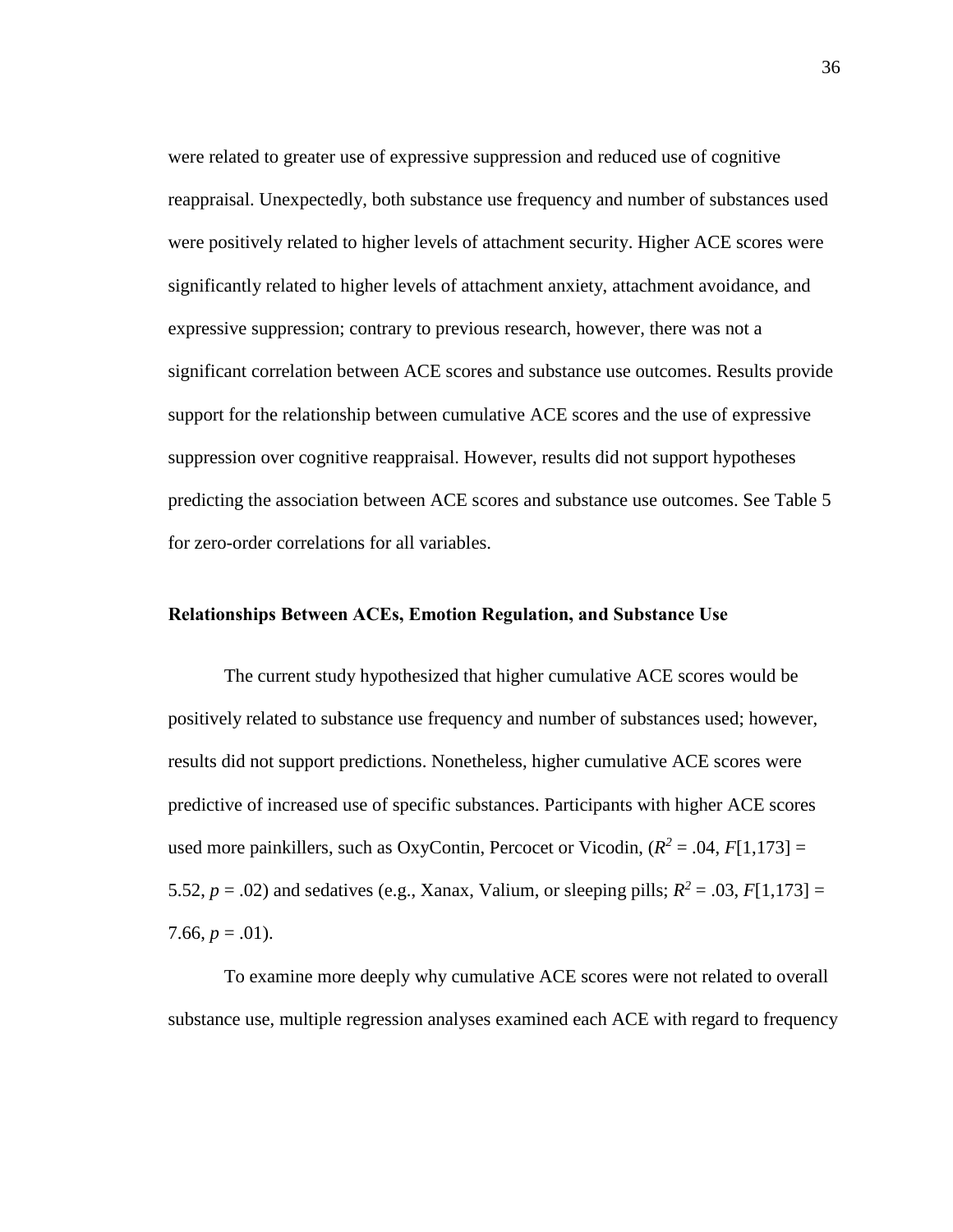| Variable                      | Ξ                    | $\widehat{C}$ | $\odot$              | $\widehat{\mathcal{F}}$ | $\widehat{\odot}$ | $\widehat{\odot}$ |   |
|-------------------------------|----------------------|---------------|----------------------|-------------------------|-------------------|-------------------|---|
| $(1)$ ACE Score               | ł                    |               |                      |                         |                   |                   |   |
| (2) Attachment Anxiety        | $0.25***$            | $\mathbf{I}$  |                      |                         |                   |                   |   |
| (3) Attachment Avoidance      | $0.25$ <sup>**</sup> | $0.54***$     | ł                    |                         |                   |                   |   |
| (4) Cognitive Reappraisal     | $-0.02$              | $-0.35***$    | $-0.22**$            | ł                       |                   |                   |   |
| (5) Expressive Suppression    | $0.23***$            | $0.29***$     | $0.33***$            | $-0.03$                 | I                 |                   |   |
| (6) Substance Use Frequency   | 0.07                 | 0.14          | $0.24$ <sup>**</sup> | $-0.07$                 | $\frac{1}{2}$     | $\mathbf{I}$      |   |
| (7) Number of Substances Used | 0.02                 | 0.11          | $0.28***$            | $-0.11$                 | 0.16              | $0.88***$         | I |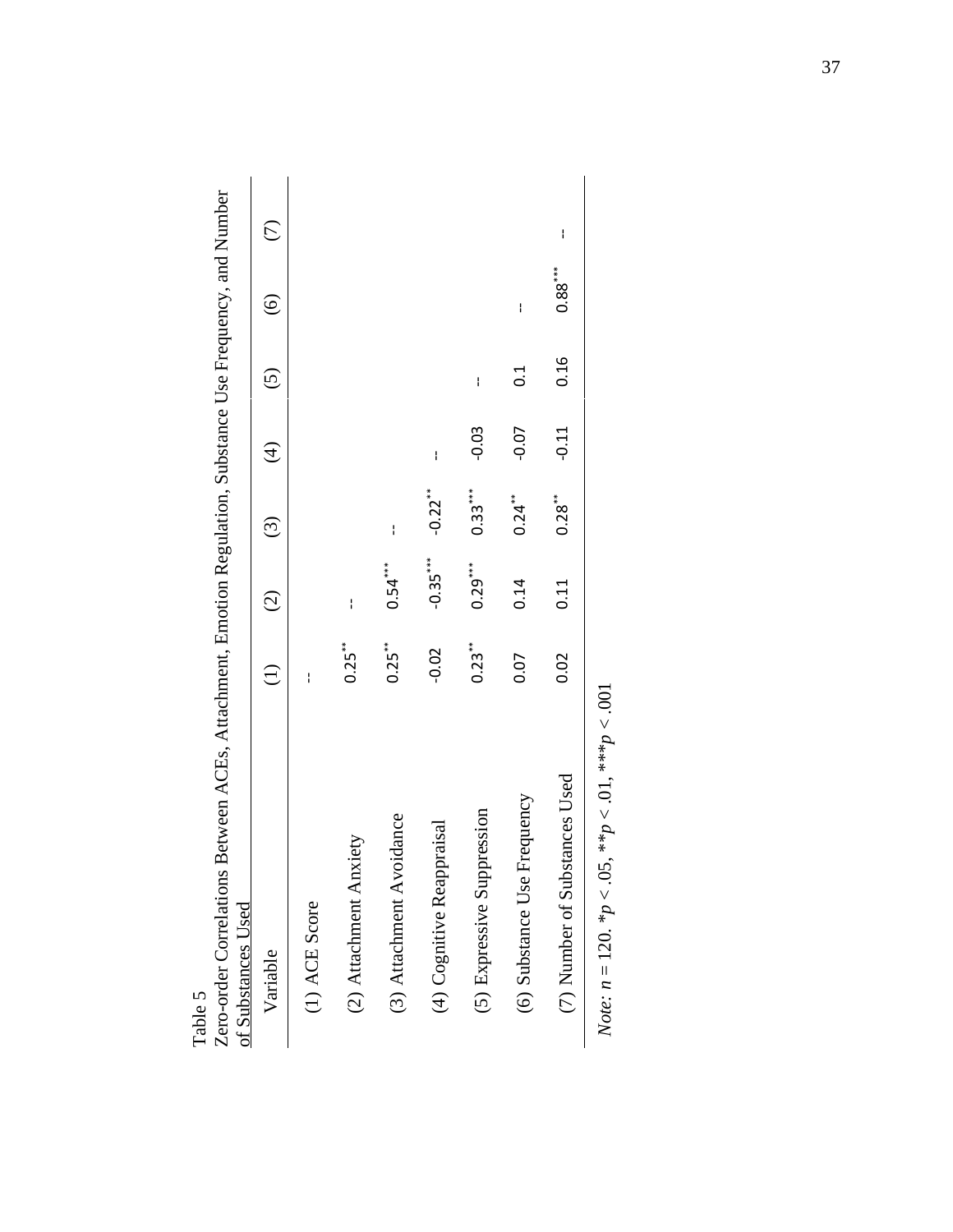of specific substances. Results of ACE analyses did not differ when examining data with or without multivariate outliers. Combined, all ACEs significantly predicted higher frequency of downer use,  $R^2 = .14$ ,  $F(14,160) = 1.81$ ,  $p = .04$ ; however, no specific ACE uniquely contributed to this relationship. Additionally, together all ACEs significantly predicted use of painkillers,  $R^2 = .22$ ,  $F(14,160) = 3.16$ ,  $p < .001$ ; still, only three ACEs uniquely contributed to this relationship. Household mental illness/suicide ( $b^* = -16$ ,  $p =$ .04) was surprisingly related to lower frequencies of downer use, whereas death of a parent ( $b^* = .28$ ,  $p < .001$ ) and household substance use ( $b^* = .20$ ,  $p = .02$ ) were related to higher frequencies of downer use. Additional regression analyses were utilized to examine the first research question.

The first research question sought to investigate the possible association between ACE scores and specific emotion regulation strategies through the use of linear regression analyses. Higher ACE scores were related to expressive suppression ( $R^2 = .04$ ,  $F[1,171] = 7.03$ ,  $p = .01$ ); however, no significant relationship was found between ACE scores and cognitive reappraisal ( $R^2 = .02$ ,  $F[1,172] = 0.54$ ,  $p = .46$ ). Thus, individuals who reported higher cumulative ACE scores utilized expressive suppression more than they used cognitive reappraisal.

To further examine this relationship, a multiple regression analysis was conducted. Together, all ACEs significantly predicted the use of expressive suppression,  $R^2 = .14$ ,  $F(14,160) = 1.81$ ,  $p = .04$ ; but only sexual abuse ( $b^* = .23$ ,  $p = .006$ ) was uniquely related to the use of suppression over and above contributions of all other ACEs.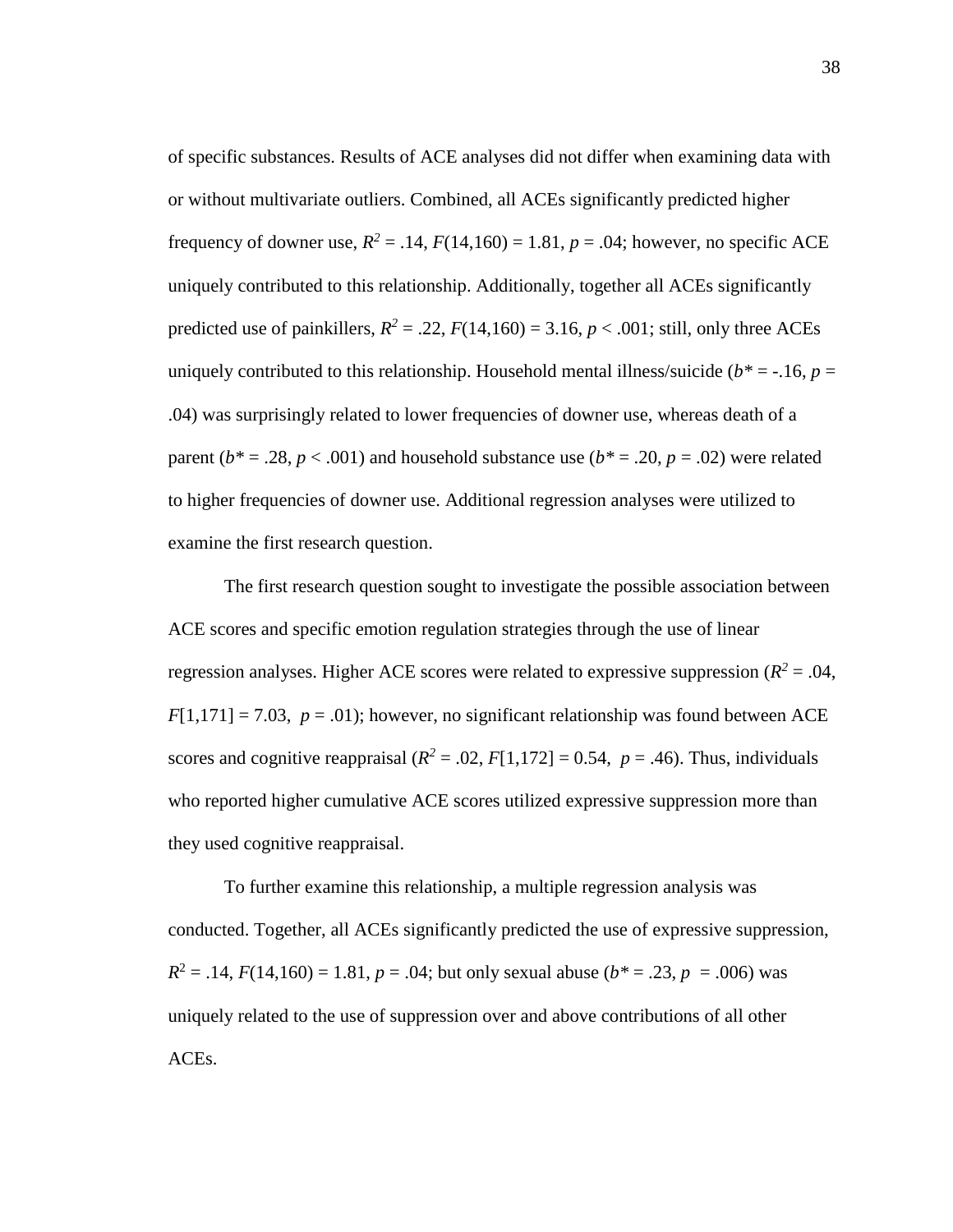#### **Relationships Between Emotion Regulation Strategies and Substance Use**

Emotion regulation strategies were predicted to be differentially related to substance use frequency. It was hypothesized that expressive suppression would be positively associated with higher substance use frequency, and cognitive reappraisal would be negatively associated. Partial support for this hypothesis was found when analyzing the total sample with multivariate outliers omitted. Specifically, expressive suppression ( $R^2$  = .03,  $F[1,167]$  = 6.36,  $p = .01$ ) was related to higher frequency of substance use; however, there was no relationship between cognitive reappraisal  $(R^2 =$ .01,  $F[1,168] = 0.09$ ,  $p = .77$ ) and substance use frequency. Different findings resulted from analyzing the total sample with multivariate outliers included. Regression analyses examining the total sample with outliers found no significant relationship between cognitive reappraisal ( $R^2 = .01$ ,  $F[1,172] = 0.12$ ,  $p = .73$ ), expressive suppression ( $R^2 =$ .01,  $F[1,171] = 3.32$ ,  $p = .07$ ) and frequency of substance use. This suggests partial support for the hypothesis such that individuals who utilized expressive suppression used substances more frequently. Multivariate outliers are extreme scores that influence the distribution of the data, which may impact the outcome of the analyses. These extreme scores may account for why results were no longer significant when included in analyses.

### **Mediation Analyses**

Initial regression analyses found that ACE scores were not significantly related to substance use frequency  $(F[1,169] = 0.41$ ,  $p = .53$ ) or number of substances used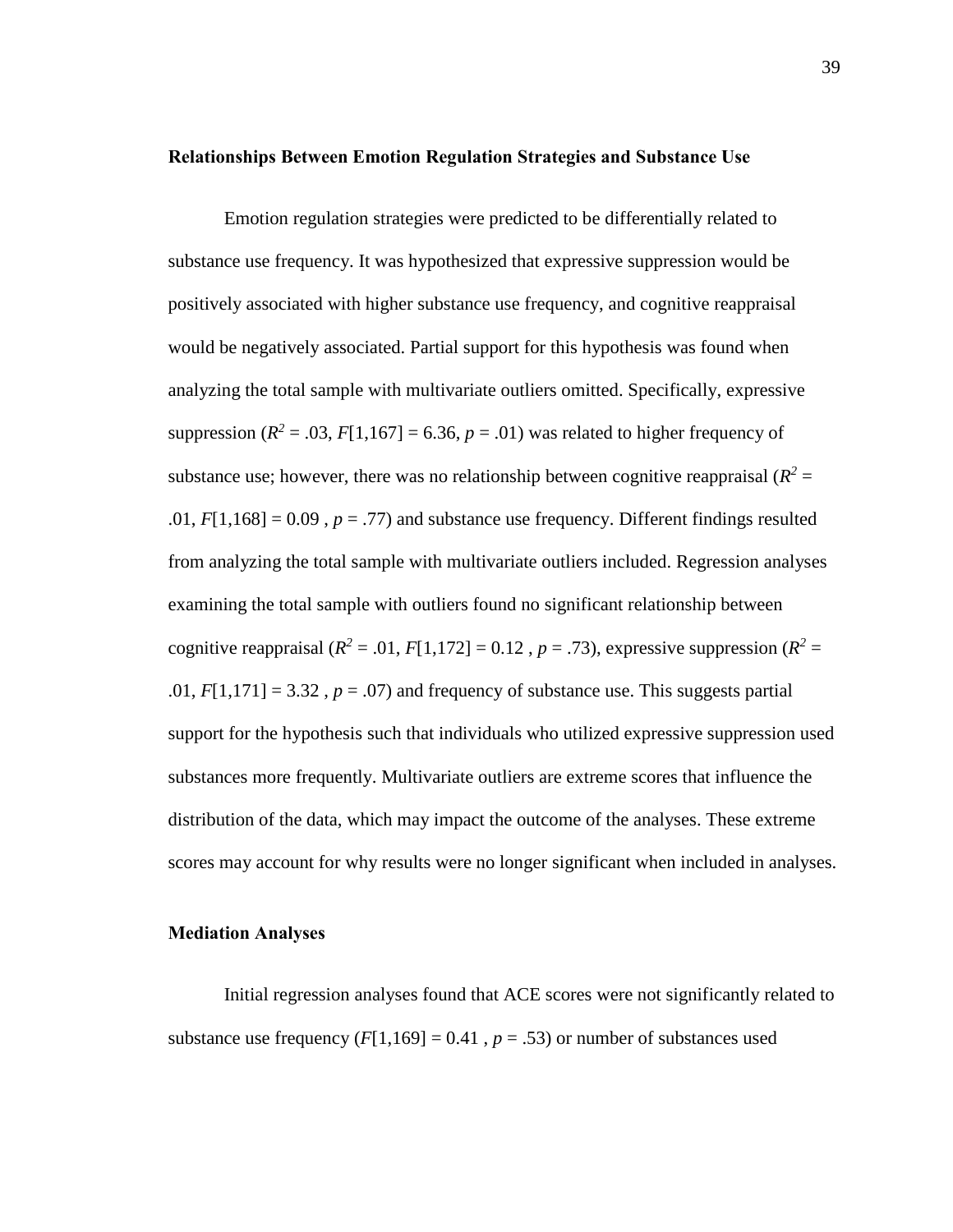$(F[1,169] = 0.08$ ,  $p = .77$ ). Therefore, the proposed multiple mediation analysis to examine hypotheses and the second research question could not be performed.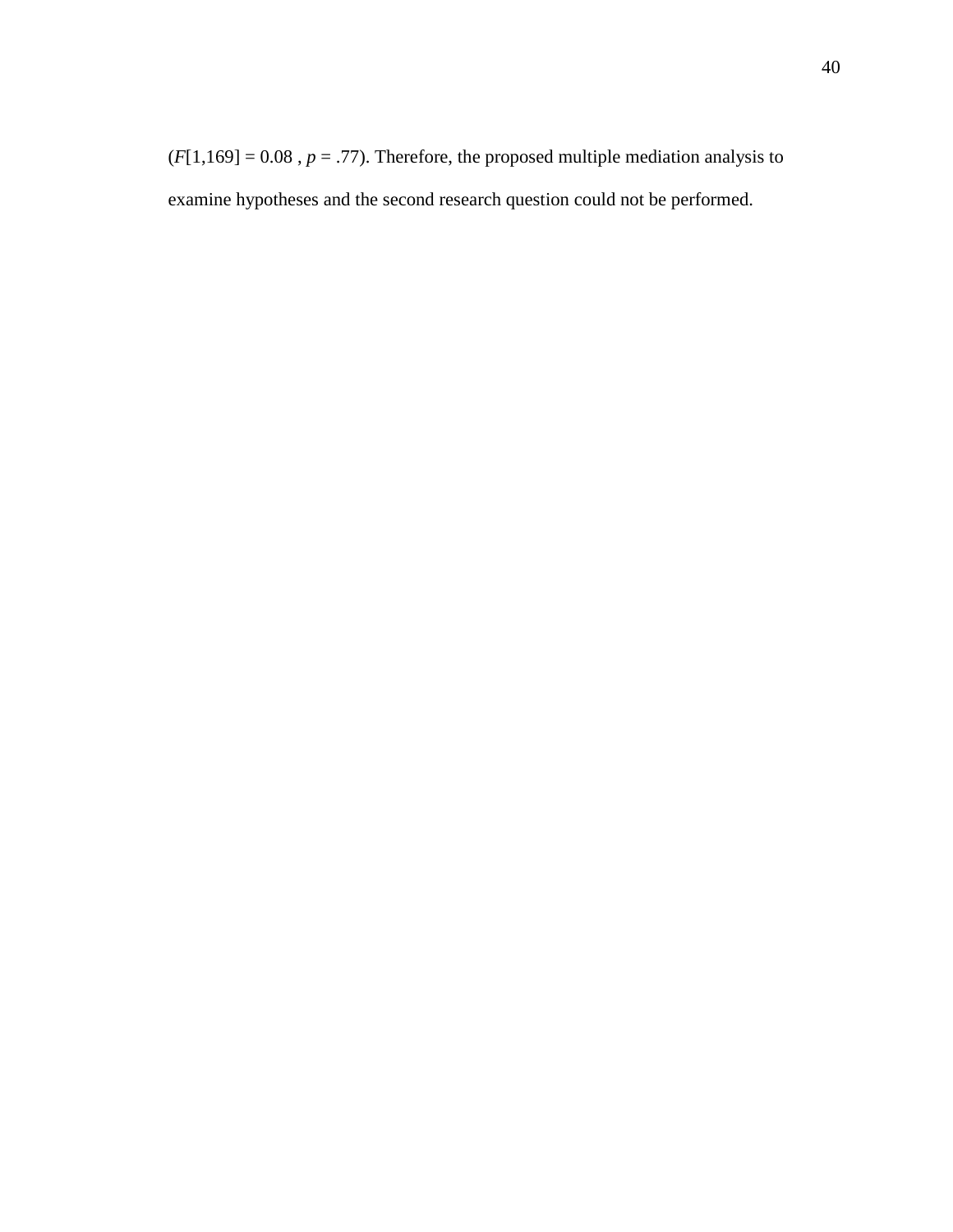### **Discussion**

The present study sought to expand the literature examining emerging adult substance use with the aim of providing potential targets for intervention and prevention focusing on significant developmental milestones. The current study investigated factors related to substance use in emerging adults, including associations between adverse childhood experiences, attachment quality, emotion regulation strategies, and substance use. Adding to previous research, the current study examined the use of multiple substances in relation to developmental stage-salient tasks. Moreover, this was one of the first studies to examine the relationship between cumulative ACE scores and specific emotion regulation strategies. There was only partial support for hypotheses; however, findings extend the literature on ACEs prevalence and links to emotion regulation strategies.

## **Gender and Ethnicity Differences**

There were gender differences in ACE scores, attachment quality, and substance use outcomes. Overall, male participants reported higher levels of both frequency of substance use and number of substances used. Specifically, the current study found that 62 percent of the variability in substance use frequency and 55 percent of the variability in number of substances used was attributed to gender. Past research has found inconsistencies regarding gender differences in substances used (Chassin, Pitts, & Prost, 2002; Nolen-Hoeksema, 2004; Zimmermann, Hundt, Spring, Grabner, & Holsboer,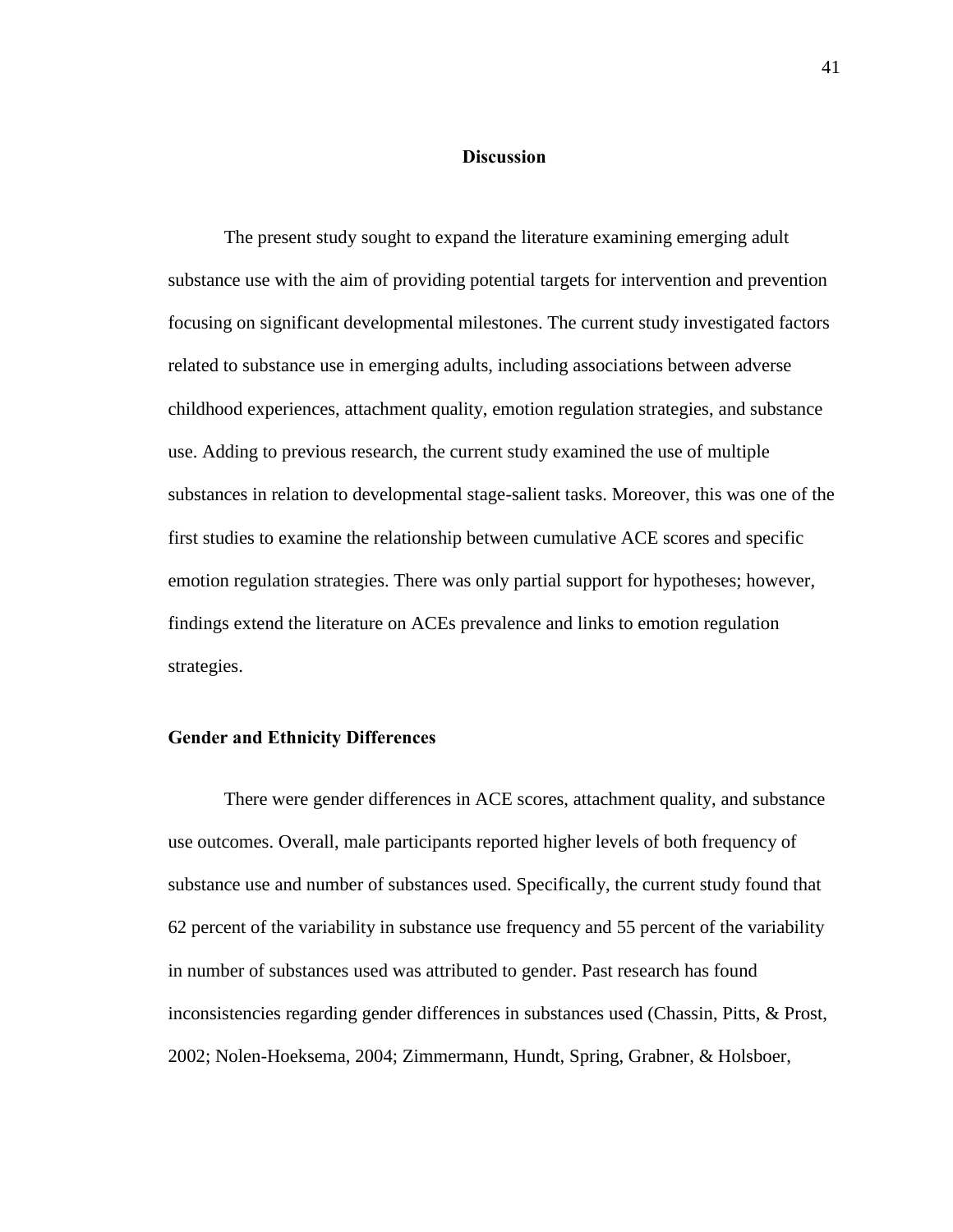2003); however, extant research examining young and emerging adults suggest that males typically consume more substances than their female counterparts (Chassin, Pitts,  $\&$ Prost, 2002; Hussong & Chassin, 2004).

Additionally, female participants in the current study reported higher cumulative ACE scores, with gender accounting for 34 percent of the variance. Though previous research suggests that ACEs are consistent across gender (Brown, Perera, Masho, Mezuk, & Cohen, 2015; Cavanaugh, Petran, & Martins, 2015), the current study was over 70 percent female. This over-representation of female participants may have contributed to higher endorsement in the sexual abuse category, which may account for the higher cumulative ACE scores. This is supported in the literature with females reporting sexual abuse more often than their male counterparts (O'Leary & Barber, 2008; Paine, 2000).

We found that male participants reported higher levels of attachment avoidance. Limited research has examined gender differences in attachment; however, the current study presents with a larger effect size when compared to current literature (Menon, Moyes, & Bradley, 2018; Moreira & Canavarro, 2015). The current gender differences may be influenced by how each gender is socialized to express attachment behaviors within a given culture (Li & Fung, 2014). In other words, if a culture places less emphasis on emotional connectivity for males, they may have a greater tendency for attachment avoidance, as well as for using emotional suppression as a regulation strategy.

Attachment quality did not differ by ethnicity; however, ethnic differences were found with regard to both cumulative ACE scores and emotion regulation strategies.

42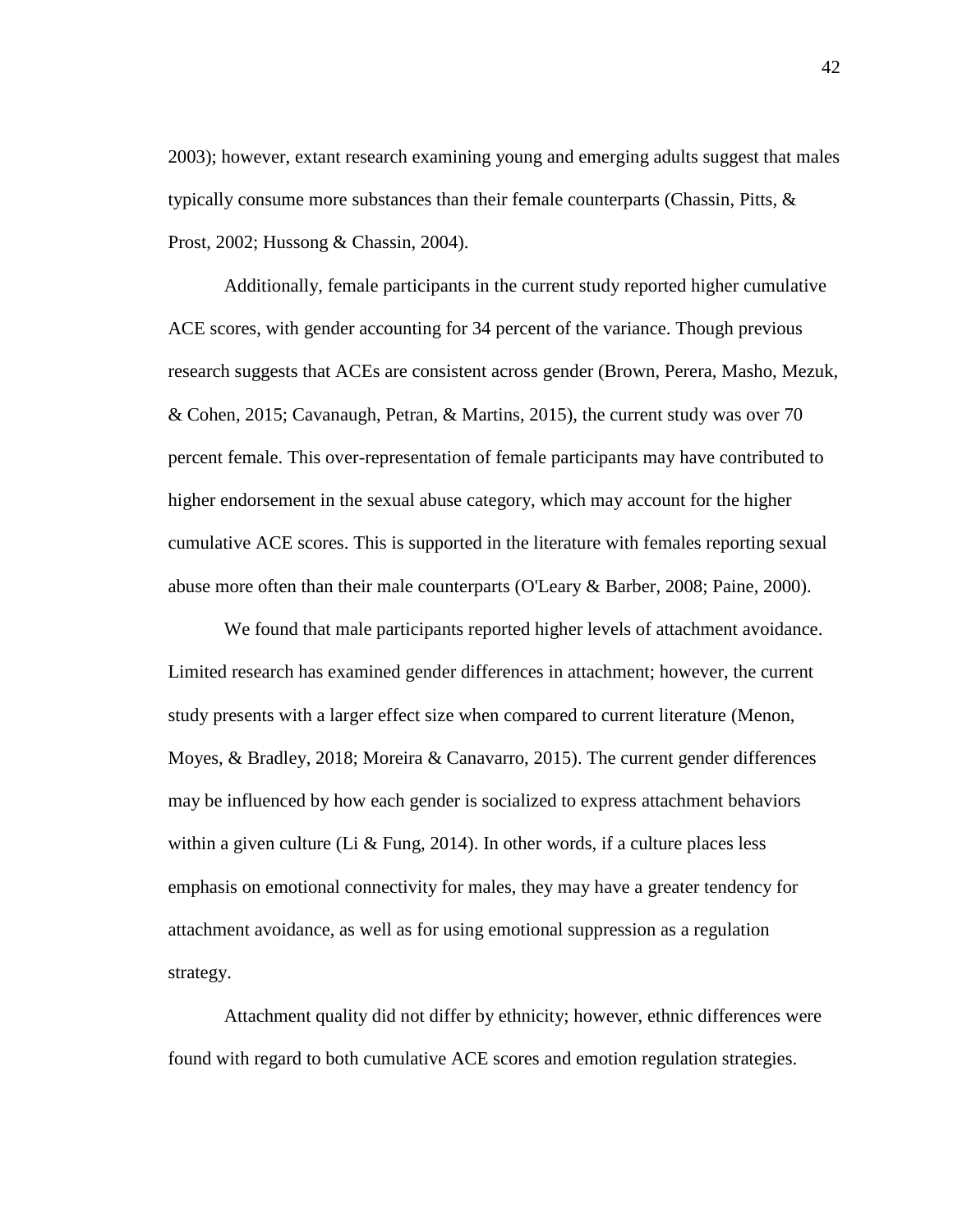Persons of color reported higher cumulative ACE scores and utilized suppression to regulate more than their White/European-American counterparts did. These results are consistent with previous research that found ethnic differences in exposure to ACEs. Specifically, Cronholm et al. (2015) found that the prevalence of ACEs was higher when examining an ethnically diverse sample, with over 70 percent of participants reporting at least one ACE. Additionally, research has highlighted the relationships between emotional style and culture (Kitayama & Markus, 1994; Mesquita & Frijda, 1992), which may account for the current results. Kitayama and Park (2010) posit that emotional expression is influenced by cultural upbringing. Thus, cultures that value control of emotional expression may have a higher probability of using suppression to regulate (Matsumoto, Yoo, & Nakagawa, 2008). The current study highlights the relationship between ethnic background and strategies to regulate emotions. Future research should examine this relationship more closely, focusing on cultural socialization practices and the development of specific regulation strategies. Findings from future research can inform current interventions to aid in strengthening skills for emotion regulation and provide supports for underrepresented populations.

While the use of expressive suppression may be culturally normative, its use may be a risk factor for poor health outcomes such as cardiovascular disease (Burns, Quartana, & Bruehl, 2007), thus putting people of color at even higher risk due to increased ACEs and emotional suppression. Studies link substance use with suppression and find higher rates of alcohol and substance dependency in individuals who utilize suppression to regulate their emotions (Wong et al., 2013). This highlights the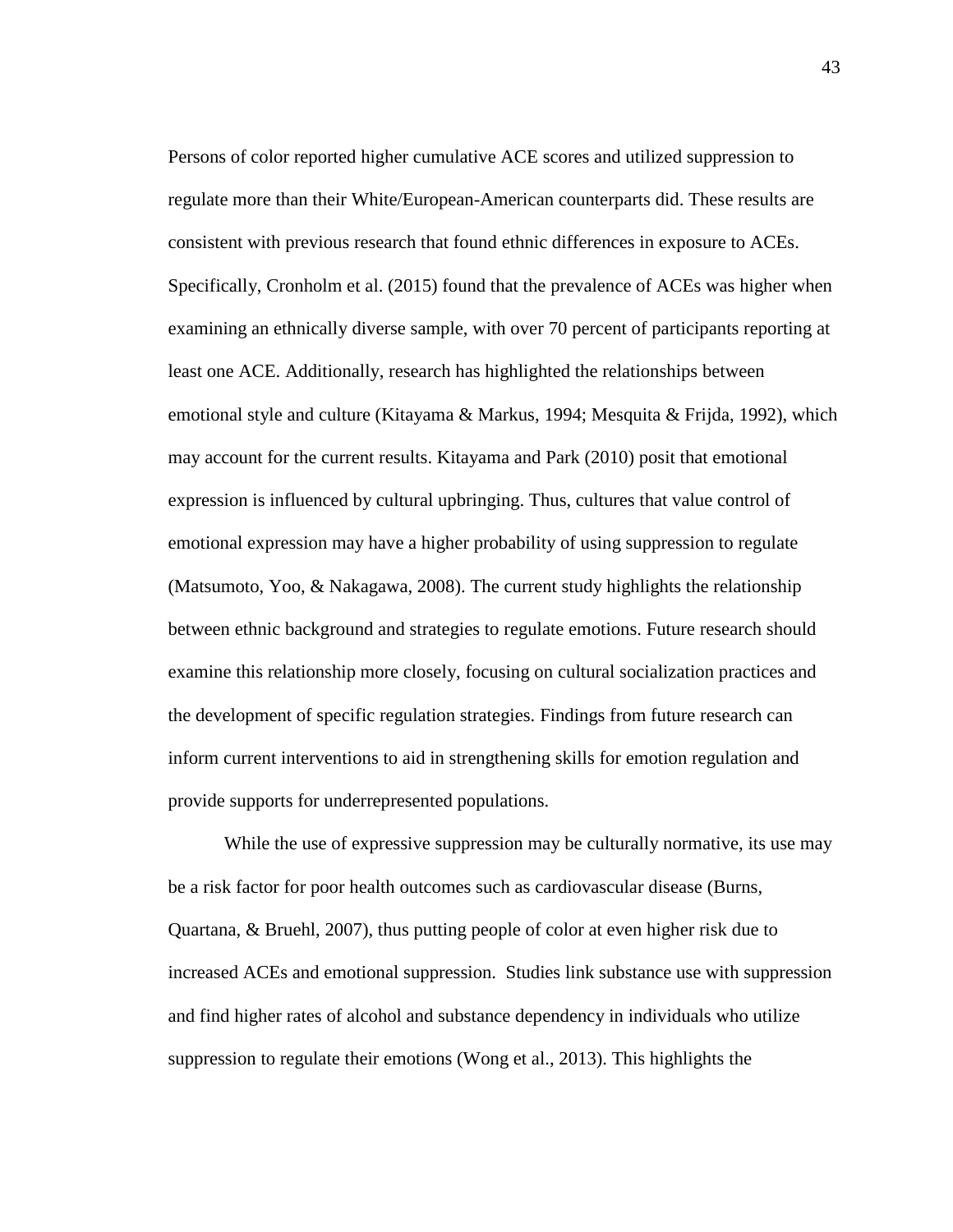importance of creating a treatment model that helps teens and young adults develop healthy emotion regulation strategies. Additionally, providing culturally relevant treatment models may be beneficial in decreasing attrition and relapse rates in substance using individuals of color.

#### **ACEs and Substance Use**

Previous research supports the relationship between higher cumulative ACE scores and increased substance use in adulthood (Anda et al., 2002; Dube et al., 2003). Thus, it was predicted that higher cumulative ACE scores would be positively related to substance use frequency and number of substances used; however, this relationship was not found in the current study. Power analyses concluded that a sample between 295 and 343 was needed to produce power of at least .80 to detect significance at  $\alpha = .05$ . The small sample size in the current study may have not provided enough power to detect the links found in previous studies. Additionally, the current study was primarily female, and previous research suggests that males tend to report higher levels of substance use (Chassin, Pitts, & Prost, 2002; Hussong & Chassin, 2004). Furthermore, the current sample was comprised of primarily university students who may have been hesitant to report their substance use history. Though the predictions regarding ACE scores and substance use were not supported, higher cumulative ACE scores were predictive of increased painkiller and downer use. This supports previous findings linking higher ACE scores to hard drug use in an emerging adult sample (Allem et al., 2015).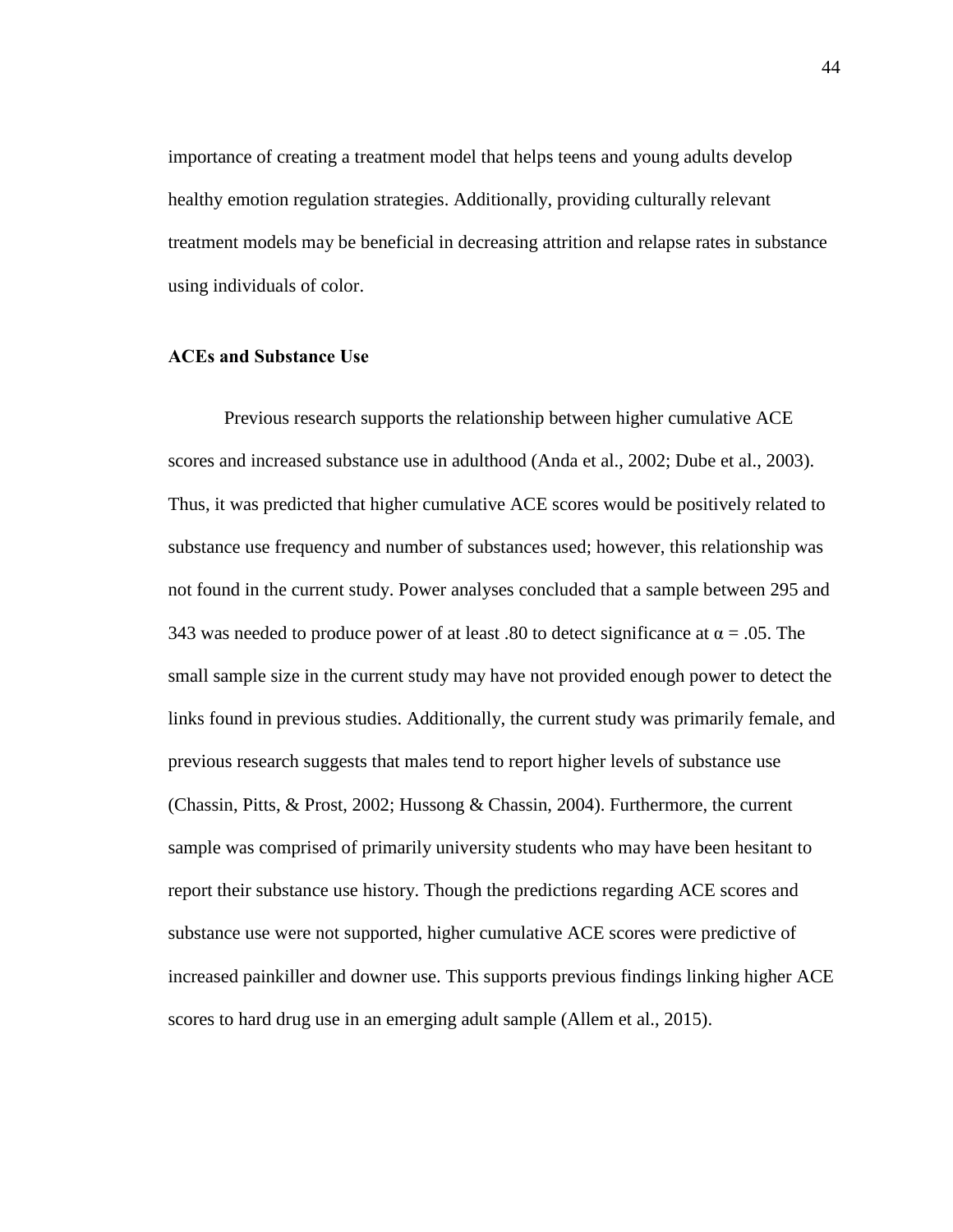Further exploration of this relationship revealed that household mental illness/suicide, death of a parent, and household substance use uniquely contributed to this relationship but in opposite directions. These finding are differentially supported by previous research. Studies show that individuals who experienced household mental illness/suicide in childhood were at a higher risk of developing substance use in later adulthood (Alati, Van Dooren, Najman, Williams, & Clavarino, 2009; Buu et al., 2009; Chassin, Pitts, & Prost, 2002). Present findings seem to contradict these studies, with household mental illness/suicide relating to decreased painkiller use in the current sample; however, previous literature focuses primarily on cannabis, alcohol, and tobacco use/dependence, leaving gaps in understanding specific substance use in relation to ACEs. Thus, the current results highlight the need to further examine this paradox by exploring these life experiences in relation to multiple types of substances. Although results for mental illness/suicide are not in line with past findings, results related to death of a parent and household substance use do support previous conclusions that these early life experiences act as risk factors for substance use and other mental health problems in later adulthood (Buu et al., 2009; Chassin et al., 2004; Høeg et al., 2017).

For example, Høeg and colleagues (2017) examined the effect of early caregiver death on later adult outcomes and discovered that early parental loss had a negative impact on participant adult coping skills. Specifically, research suggests that parental loss in childhood can increase an individual's likelihood of developing symptoms of anxiety, depression, and substance use (Hamdan et al. 2013; Otowa, York, Gardner, Kendler, & Hettema, 2014). Together, findings lend partial support to previous research linking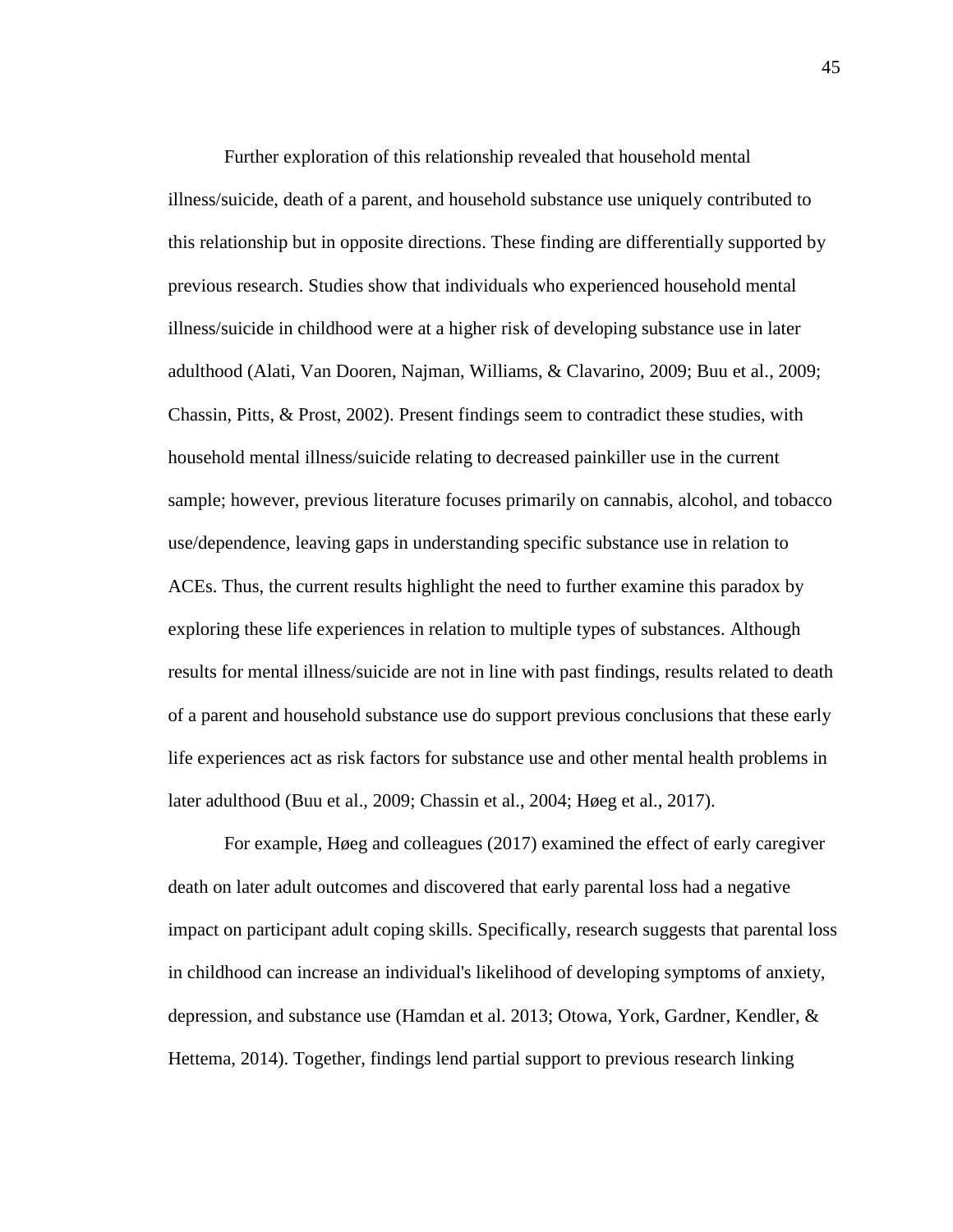ACEs to later adult substance use (Anda et al., 2002; Dube et al., 2003; Lui et al., 2016). However, further examination of underlying mechanisms within this relationship is needed to strengthen current treatment approaches. Current findings support the need for additional research examining multiple forms of substance use within emerging adult samples.

#### **Emotion Regulation, ACEs, and Substance Use**

The present study was one of the first to examine possible associations between ACEs and specific emotion regulation strategies. Research posits that ACEs can begin a cascade of adaptational failure, which may disrupt one's ability to regulate emotions (Masten & Cicchetti, 2010; Sroufe & Rutter, 1984). Specifically, individuals with more ACEs are more likely to use suppression to regulate their emotions. Past research suggests that high levels of maltreatment in childhood may results in sensitivity to life stressors in adulthood (Hager & Runtz, 2012), which may result in avoidance of strong emotions. This work suggests a linear relationship between suppressive regulation and increased substance use in later adulthood (Wong et al., 2013). In line with these results, it was predicted that regulation strategies in the current sample would be differentially associated with substance use outcomes. Results from this study partially supported this hypothesis with expressive suppression being related to increased frequency of substance use; however, cognitive reappraisal was not related to substance use frequency. Combined, results herein suggest that individuals who have been exposed to a high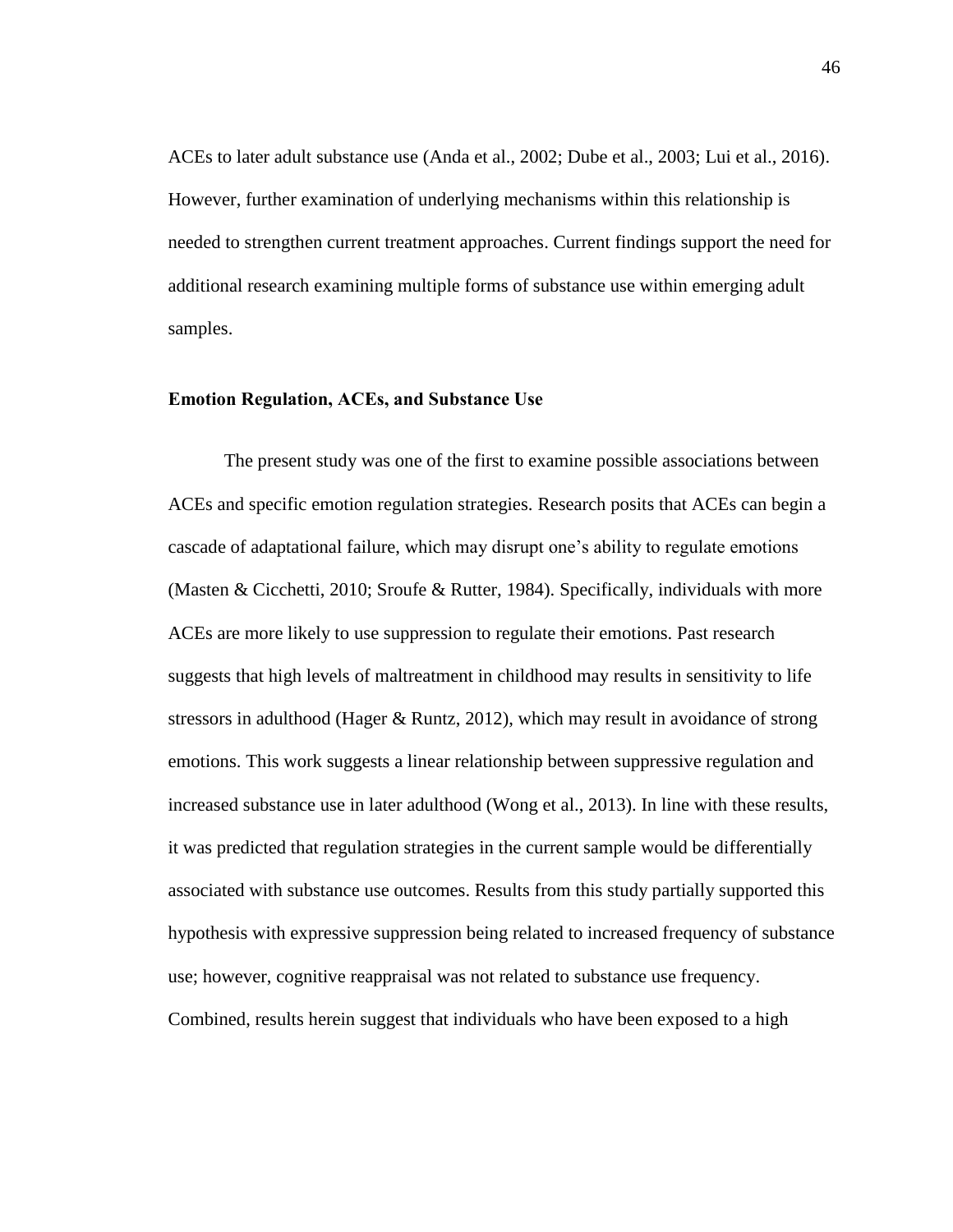number of ACEs in early development, and use suppression to regulate their emotions, may be at heightened risk for non-normative substance use in adulthood.

This highlights the importance of incorporating emotion regulation skills into early developmental training for parents in addition to incorporating this stage-salient developmental marker in treatment programs for those who experience high frequency substance use. Recent studies have examined interventions that incorporate emotion regulation, self-awareness, and social skills building treatments for those who experienced trauma in childhood (Cameron, Carroll, & Hamilton, 2018). Pre-post test results showed significant improvements in emotion regulation and outcomes (e.g., mental well-being, psychological resilience, etc). Research is needed to continue examining this form of intervention with substance-using samples through randomized controlled trials and longitudinal studies.

## **Limitations and Future Directions**

The current study builds on previous research by including multiple substances and examining associations between ACEs, attachment, and strategies of emotion regulation. However, the present study had limitations. The current sample was comprised of primarily female college students. Future studies should assess a more representative sample to increase generalizability. Additionally, the assessment of emotion regulation may be enhanced through the examination of somatic responses instead of solely self-reported strategies. Future research may benefit from including assessments of executive function, temperament, or impulsivity, as each construct has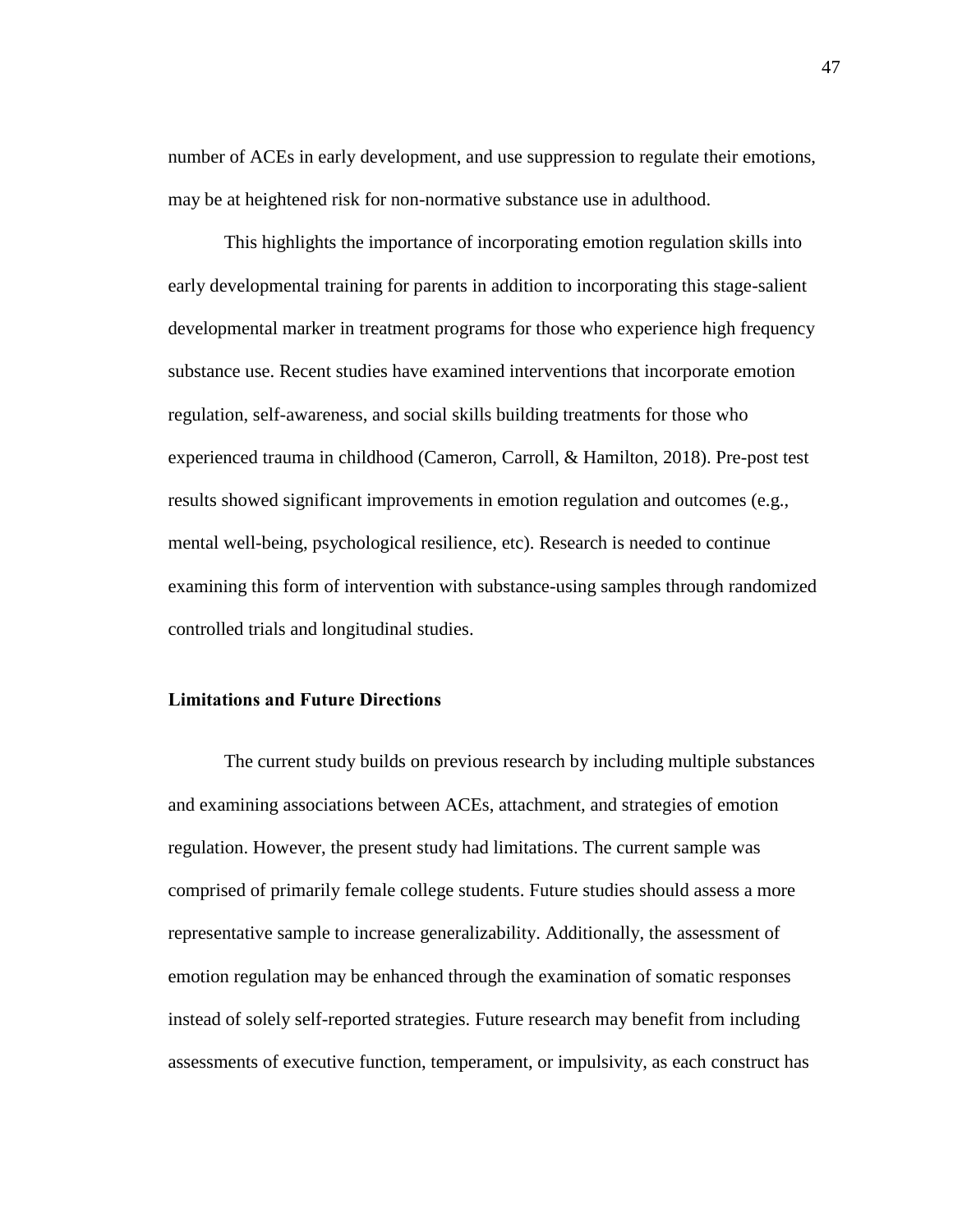been associated with substance use in previous literature. Incorporating these constructs may provide a precise understanding of substance use in relation to ACEs. Lastly, this study relied mainly on self-report measures regarding the last year. Hesitation to report substance use may have been present for participants. Social desirability may have influenced participant reports resulting in underestimations of substance use in the current sample. Moreover, reporting concurrent use or use over short periods of time may increase accuracy of substance use assessments.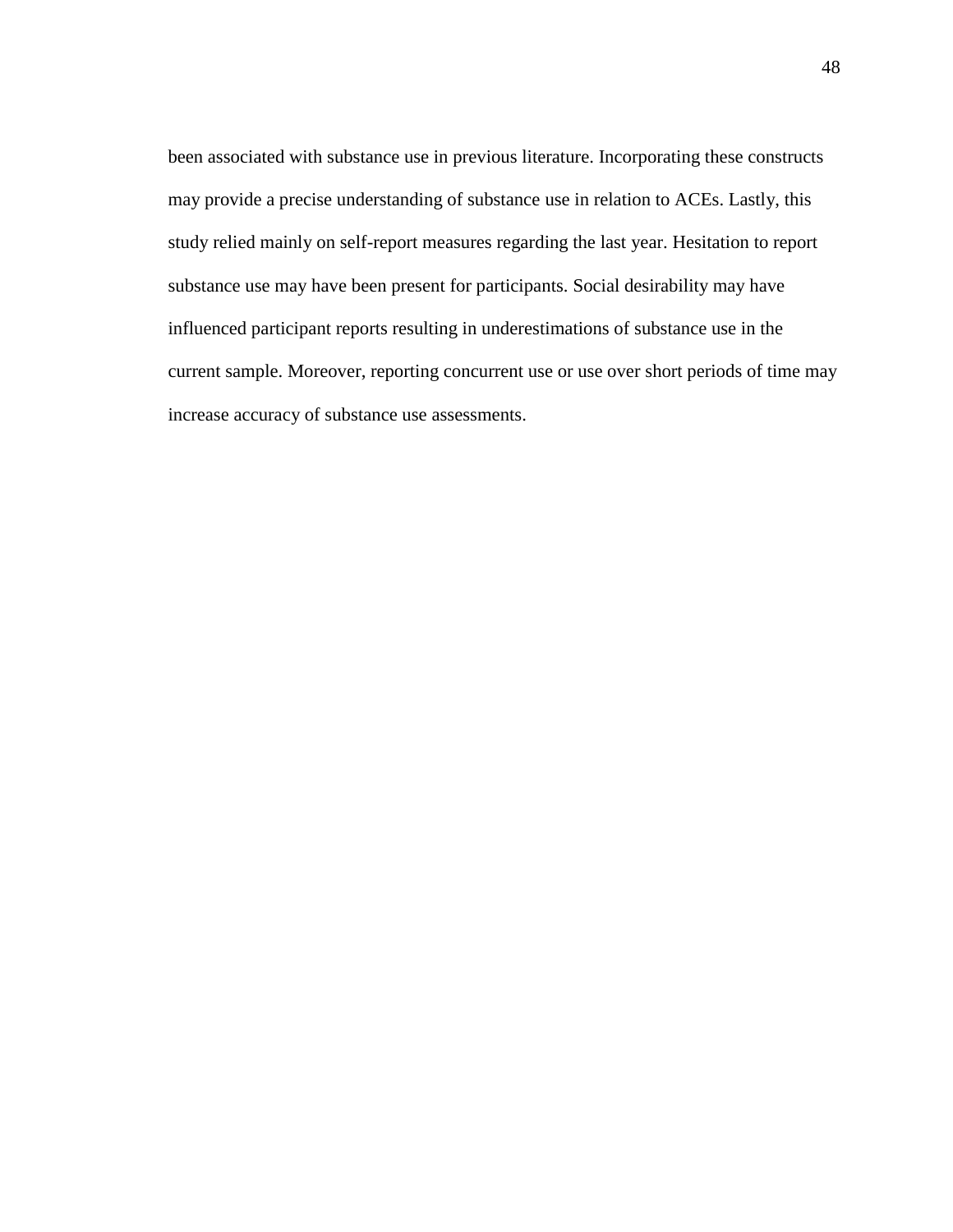# **Conclusion**

The primary focus of the current study was to explore possible underlying mechanisms in the relationship between adverse childhood experiences and substance use in emerging adults with the hope of identifying possible targets for future intervention and prevention. In all, results from this study underscore the importance of childhood experiences for emerging adult substance use and may inform current treatment models by suggesting a trauma and culturally-informed approach, as well as incorporating skills to increase healthy emotion regulation. Further research is needed to examine mitigating factors in the relationship between ACEs and substance use to establish additional evidence based-treatment approaches to aid in combating the current substance use epidemic in the United States.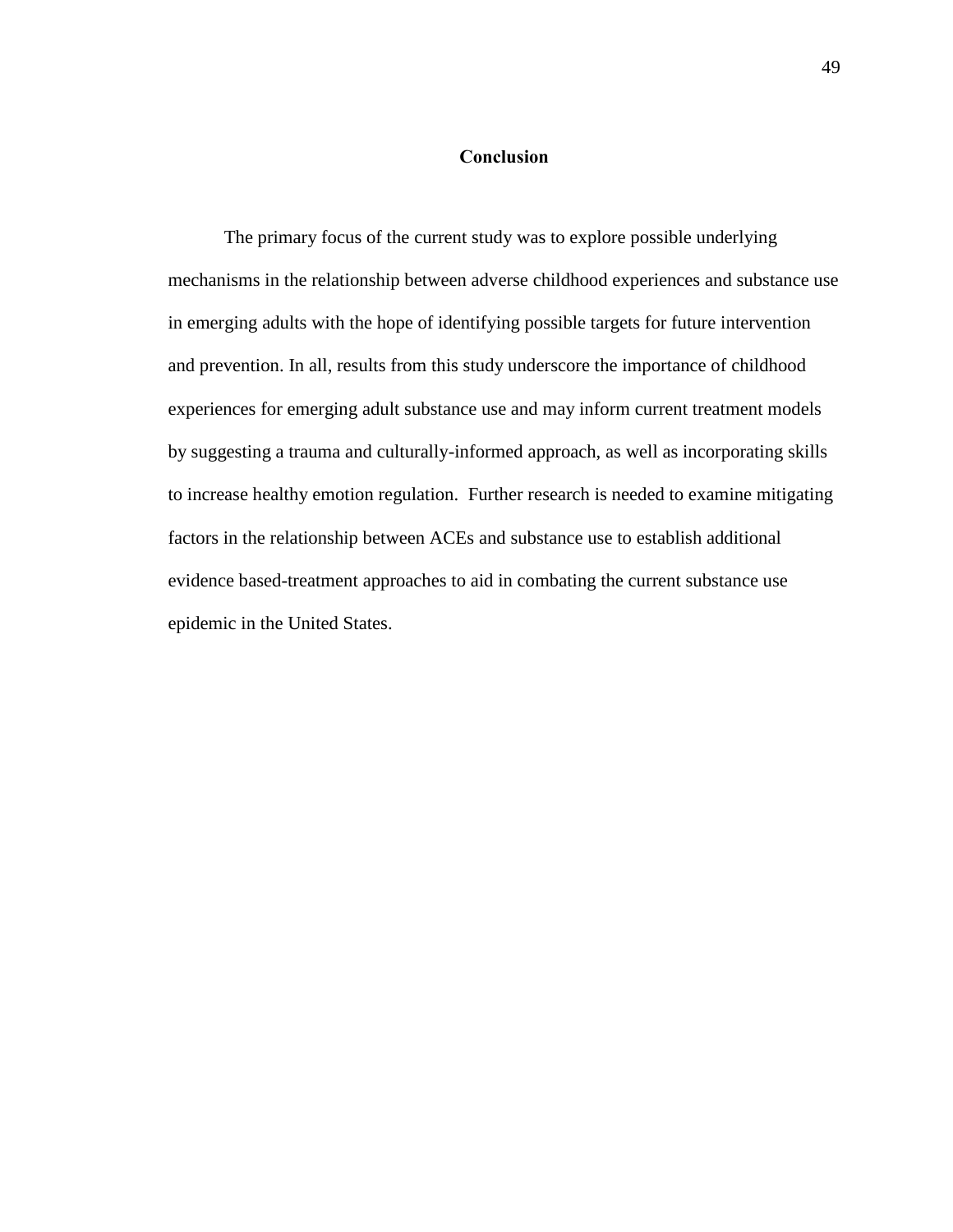### **References**

- Aberson, C. L. (2010*). Applied power analysis for the behavioral sciences*. New York, NY: Routledge/Taylor & Francis Group.
- Ainsworth, M. S. (1979). Infant–mother attachment. *American Psychologist, 34*(10), 932- 937. doi:10.1037/0003-066X.34.10.932
- Ainsworth, M. S. (1982). Attachment: Retrospect and prospect. In C.M. Parkes & J. Stevenson-Hinde (Eds.), *The place of attachment in human behavior* (pp. 3-30). New York, NY: Basic Books.
- Ainsworth, M. S. (1989). Attachments beyond infancy. *American Psychologist, 44*(4), 709-716. doi:10.1037/0003-066X.44.4.709
- Ainsworth, M.S., & Bell, S. (1970). Attachment, exploration, and separation: Illustrated by the behavior of one-year-olds in a strange situation. *Child Development, 41*(1), 49-67. doi:10.1111/j.1467-8624.1970.tb00975.x
- Ainsworth, M. D. S., Blehar, M. C., Waters, E., & Wall, S. (1978). *Patterns of attachment: A psychological study of the strange situation.* Lawrence Erlbaum, Oxford.
- Alati, R., Van Dooren, K., Najman, J. M., Williams, G. M., & Clavarino, A. (2009). Early weaning and alcohol disorders in offspring: Biological effect, mediating factors or residual confounding? *Addiction, 104*, 1324–1332. doi:10.1111/j.1360- 0443.2009.02643.x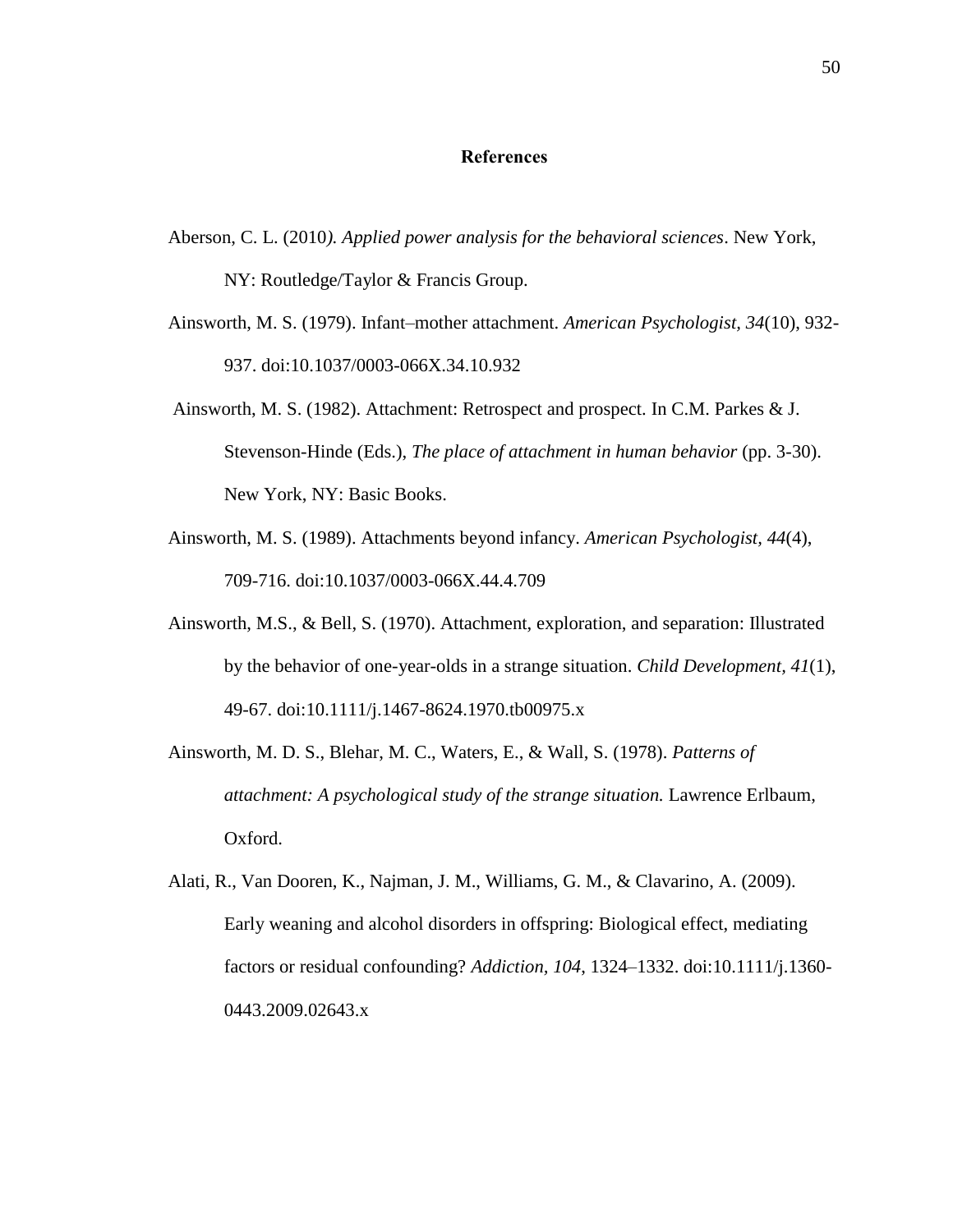- Aldao, A. (2013). The future of emotion regulation research: Capturing context. *Perspectives on Psychological Science, 8*(2), 155-172. doi:10.1177/1745691612459518
- Allem, J., Soto, D., Baezconde-Garbanati, L., & Unger, J. (2015). Adverse childhood experiences and substance use among Hispanic emerging adults in southern California. *Addictive Behaviors, 50*, 199. doi:10.1016/j.addbeh.2015.06.038
- Amaro, H., Reed, E., Rowe, E., Picci, J., Mantella, P., & Prado, G. (2010). Brief screening and intervention for alcohol and drug use in a college student health clinic: Feasibility, implementation, and outcomes. *Journal of American College Health, 58*(4), 357-64.
- Anda, R., Whitfield, C., Felitti, V., Chapman, D., Edwards, V., Dube, S., … Williamson, D. F. (2002). Adverse childhood experiences, alcoholic parents, and later risk of alcoholism and depression. *Psychiatric Services (Washington, D.C.), 53*(8), 1001. doi:10.1176/appi.ps.53.8.1001
- Appleyard, K., Egeland, B., van Dulmen, M.H.M., & Sroufe, L.A. (2005). When more is not better: The role of cumulative risk in child behavior outcomes. *Journal of Child Psychology and Psychiatry, 46*(3), 235-245. doi:10.1111/j.1469- 7610.2004.00351.x
- Armeli, S. S., Dranoff, E. R., Tennen, H., Austad, C., Fallahi, C., Wood, R., . . . Pearlson, G. (2014). A longitudinal study of the effects of coping motives, negative affect and drinking level on drinking problems among college students. *Anxiety, Stress and Coping, 27*(5), 527-541. doi:10.1080/10615806.2014.895821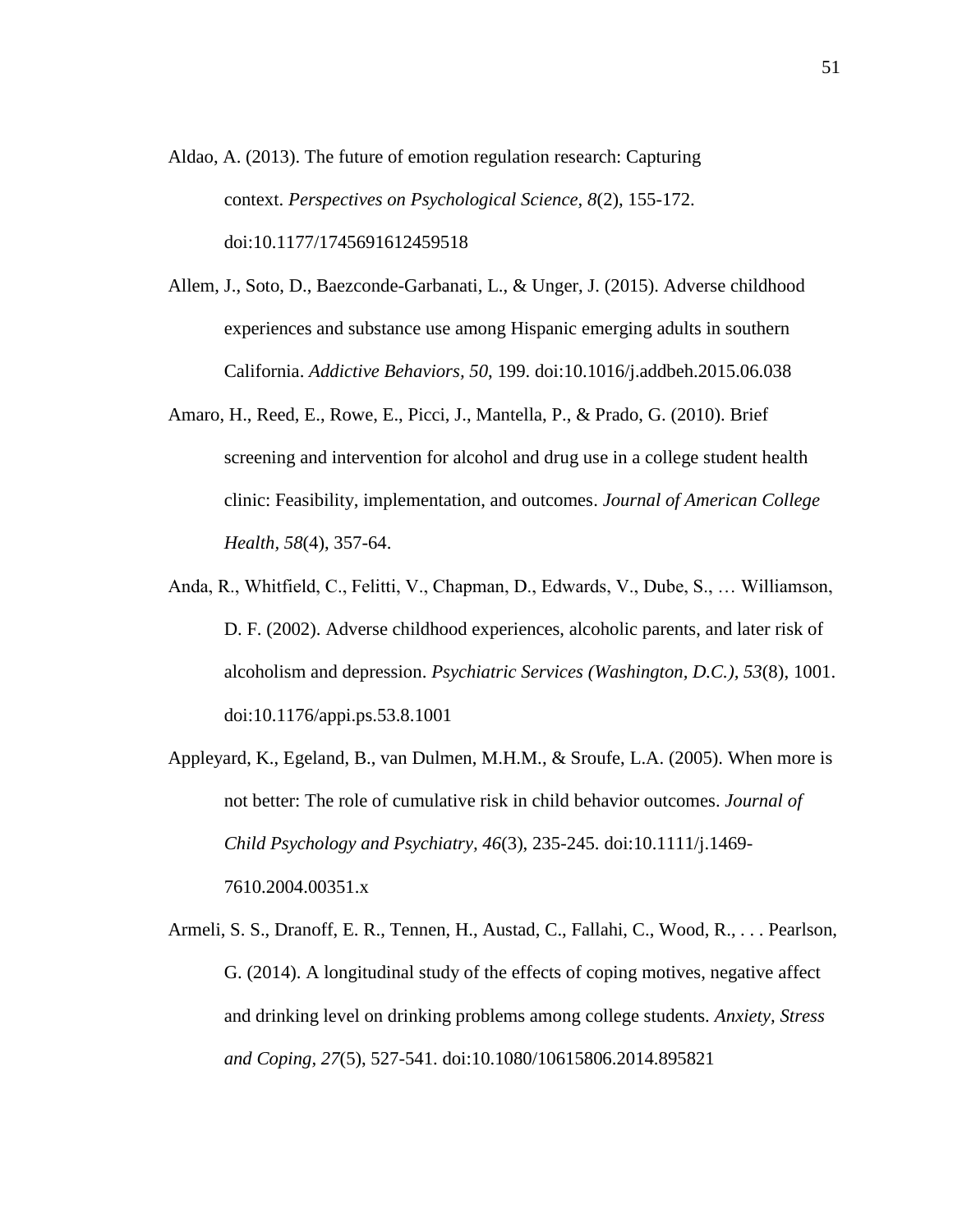- Arnett, J. (1994a). Are college students adults? Heir conceptions of the transition to adulthood. *Journal of Adult Development, 1*(4), 213-224. doi:10.1007/BF02277582
- Arnett, J. (1994b). Sensation seeking: A new conceptualization and a new scale*. Personality and Individual Differences, 16,* 289-296. doi:10.1016/0191- 8869(94)90165-1
- Arnett, J. (1998). Risk behavior and family role transitions during the twenties. *Journal of Youth and Adolescence, 27*(3), 301-320. doi:10047-2891/98/0600-030
- Arnett, J. (2000). Emerging adulthood: A theory of development from the late teens through the twenties. *American Psychologist, 55*(5), 469-480. doi:10.1016/j.drugalcdep.2004.01.013
- Arnett, J. (2005). The developmental context of substance use in emerging adulthood. *Journal of Drug Issues, 35*(2), 235. doi:10.1177/002204260503500202
- Aurora, P. & Klanecky, A. K. (2016). Drinking motives mediate emotion regulation difficulties and problem drinking in college students. *The American Journal of Drug and Alcohol Abuse, 42*(3), 341-350. doi:10.3109/00952990.2015.1133633
- Barnett, J. E. (2017). *Multiple maltreatment and adverse childhood experiences: Exploring cumulative threats to attachment quality* (Unpublished master's thesis). Humboldt State University, Arcata, CA.
- Berman, W.H. & Sperling, M.B. (1994). The structure and function of adult attachment. In M.B. Sperling & W.H. (Eds.), *Attachment in adults: Clinical and developmental perspectives* (pp. 3-28). New York, NY: Guilford Press.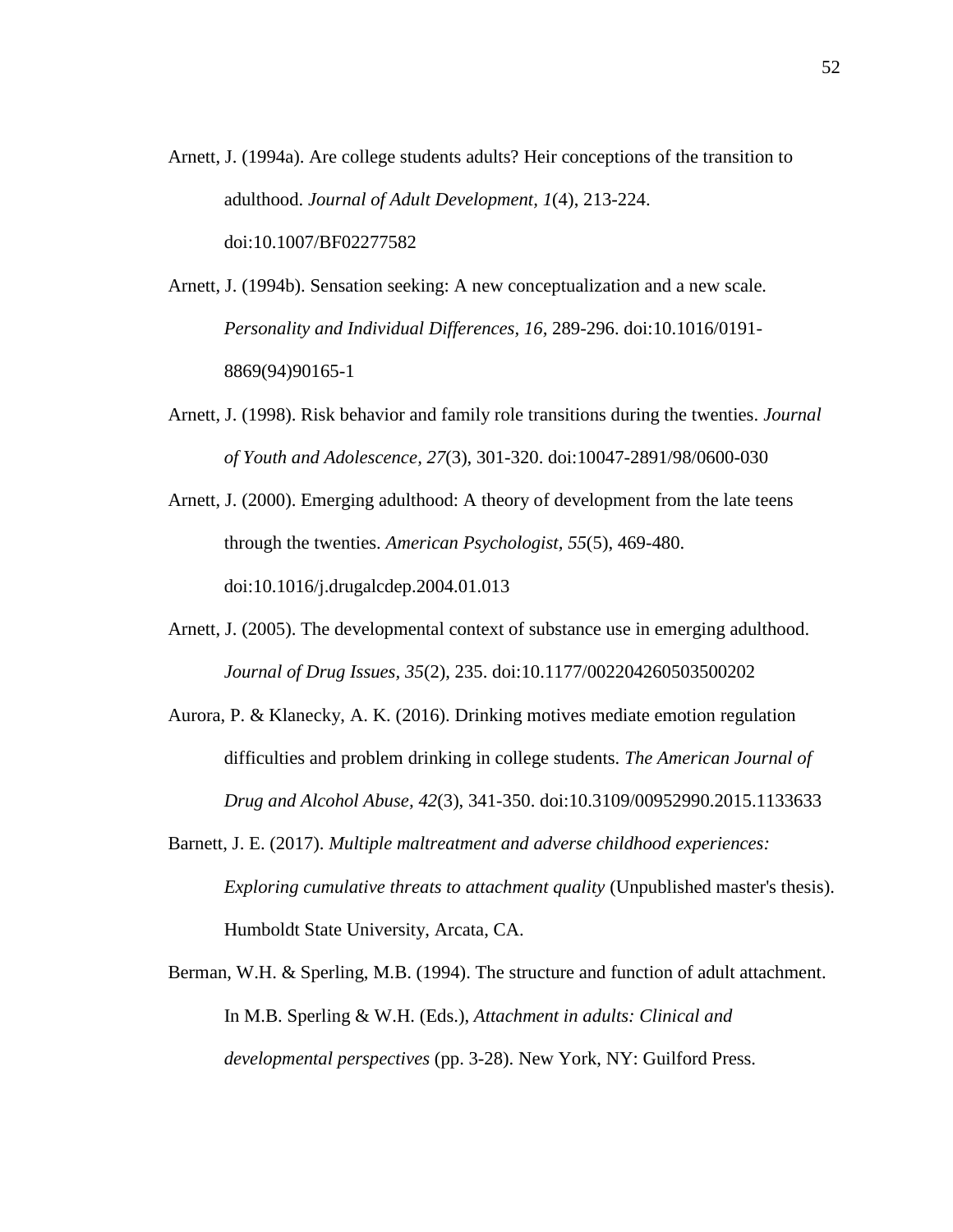- Boden, M.T., Gross, J.J., Babson, K.A., & Bonn-Miller, M.O. (2013). The interactive effects of emotional clarity and cognitive reappraisal on problematic cannabis use among medical cannabis users. *Addictive Behaviors, 38*(3), 1663-1668. doi:10.1016/j.addbeh.2012.09.001
- Borsari, B., Apodaca, T., Jackson, K., Mastroleo, N., Magill, M., Barnett, N., & Carey, K. (2015). In session processes of brief motivational interventions in two trials with mandated college students. *Journal of Consulting and Clinical Psychology, 83*(1), 56-67. doi:1037/a0037635
- Bowlby, J. (Ed. 2). (1969). *Attachment and loss (Vol. 1).* New York, NY: Basic Books.
- Bowlby, J. (1988). *A secure base: Parent-child attachment and healthy human development.* New York, NY: Basic Books.
- Brandon, T. H. (1994). Negative affect as motivation to smoke. *Current Directions in Psychological Science, 3*, 33-37. doi:10.2307/3333824
- Brennan, K. A., Clark, C. L., & Shaver, P. R. (1998). Self-report measurement of adult romantic attachment: An integrative overview. In J. A. Simpson & W. S. Rholes (Eds.), *Attachment theory and close relationships* (pp. 46-76). New York: Guilford Press.
- Bretherton, I. (1985). Attachment theory: Retrospect and prospect. *Monographs of the Society for Research in Child Development, 50*(1/2), 3-35. doi:10.2307/3333824
- Brewer, S. K., Zahniser, E., & Conley, C. S. (2016). Longitudinal impacts of emotion regulation on emerging adults: Variable and person centered approaches. *Journal*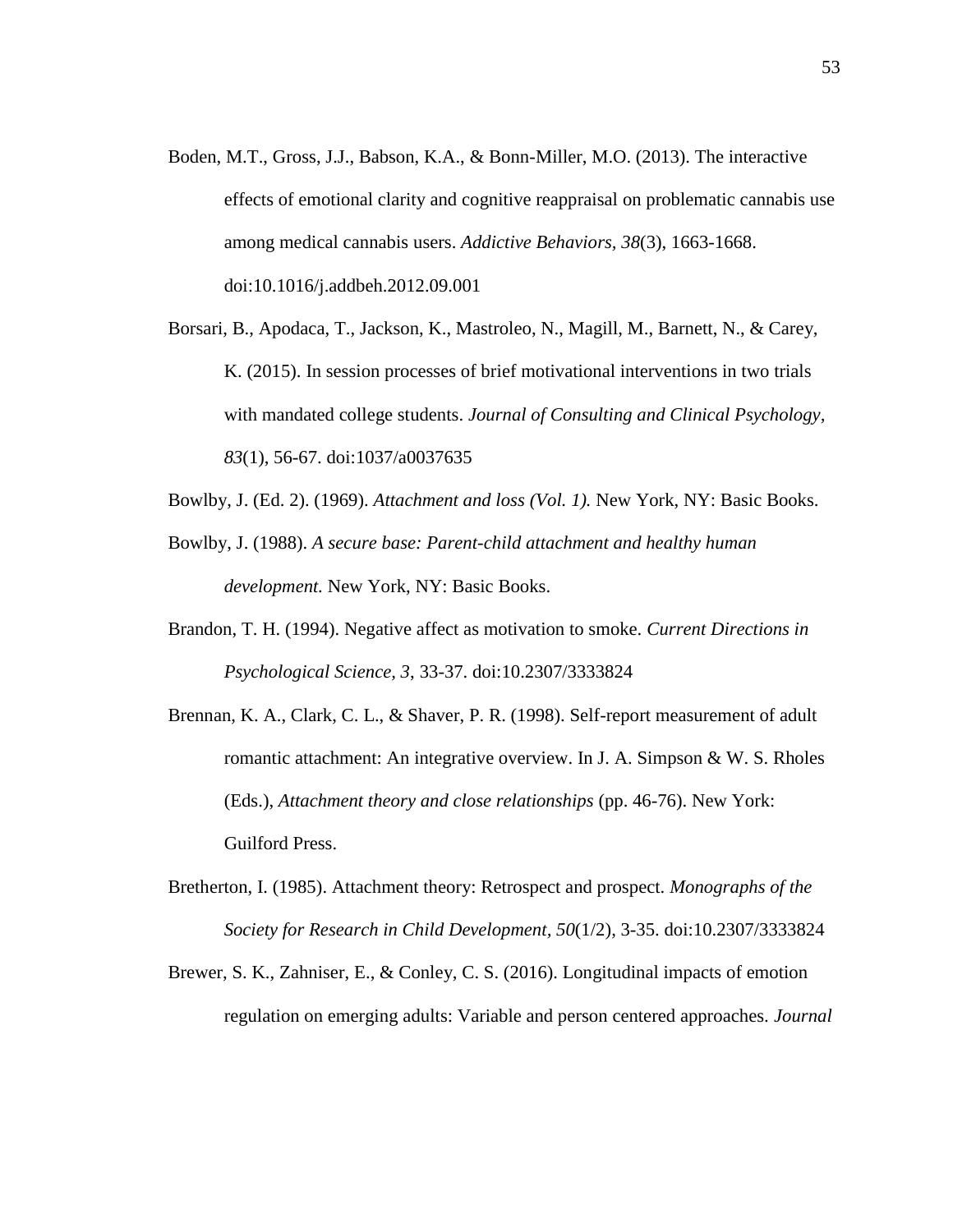*of Applied Developmental Psychology, 47*, 1-12.

doi:10.1016/j.appdev.2016.09.002

- Brown, S., & Shillington, A. (2017). Childhood adversity and the risk of substance use and delinquency: The role of protective adult relationships. *Child Abuse & Neglect, 63*, 211-221. doi:10.1016/j.chiabu.2016.11.006
- Brown, M. J., Perera, R.A., Masho, S.W., Mezuk, B., & Cohen, S.A. (2015). Adverse childhood experiences and intimate partner aggression in the US: Sex differences and similarities in psychosocial mediation. *Social Science & Medicine, 131*, 48- 57. doi:10.1016/j.socscimed.2015.02.044
- Brown, S. A., Tomilson, K. L., & Winward, J. (2017). Substance use disorders. In T.P. Beauchine & S. P. Hinshaw (Eds.), *Child and Adolescent Psychopathology* (3rd ed, pp 497-528). Hoboken, NJ: John Wiley & Sons, Inc.
- Burns, J., Quartana, P., & Bruehl, S. (2007). Anger management style moderates effects of emotion suppression during initial stress on pain and cardiovascular responses during subsequent pain-induction. *Annals of Behavioral Medicine, 34*(2), 154. Retrieved from https://www.ncbi.nlm.nih.gov/pubmed/17927554
- Buu, A., DiPiazza, C., Wang, J., Puttler, L., Fitzgerald, H., & Zucker, R. (2009). Parent, family, and neighborhood effects on the development of child substance use and other psychopathology from preschool to the start of adulthood. *Journal of Studies on Alcohol and Drugs, 70*(4), 489. doi:10.15288/jsad.2009.70.489
- Cameron, L. D., Carroll, P., & Hamilton, W. K. (2018). Evaluation of an intervention promoting emotion regulation skills for adults with persisting distress due to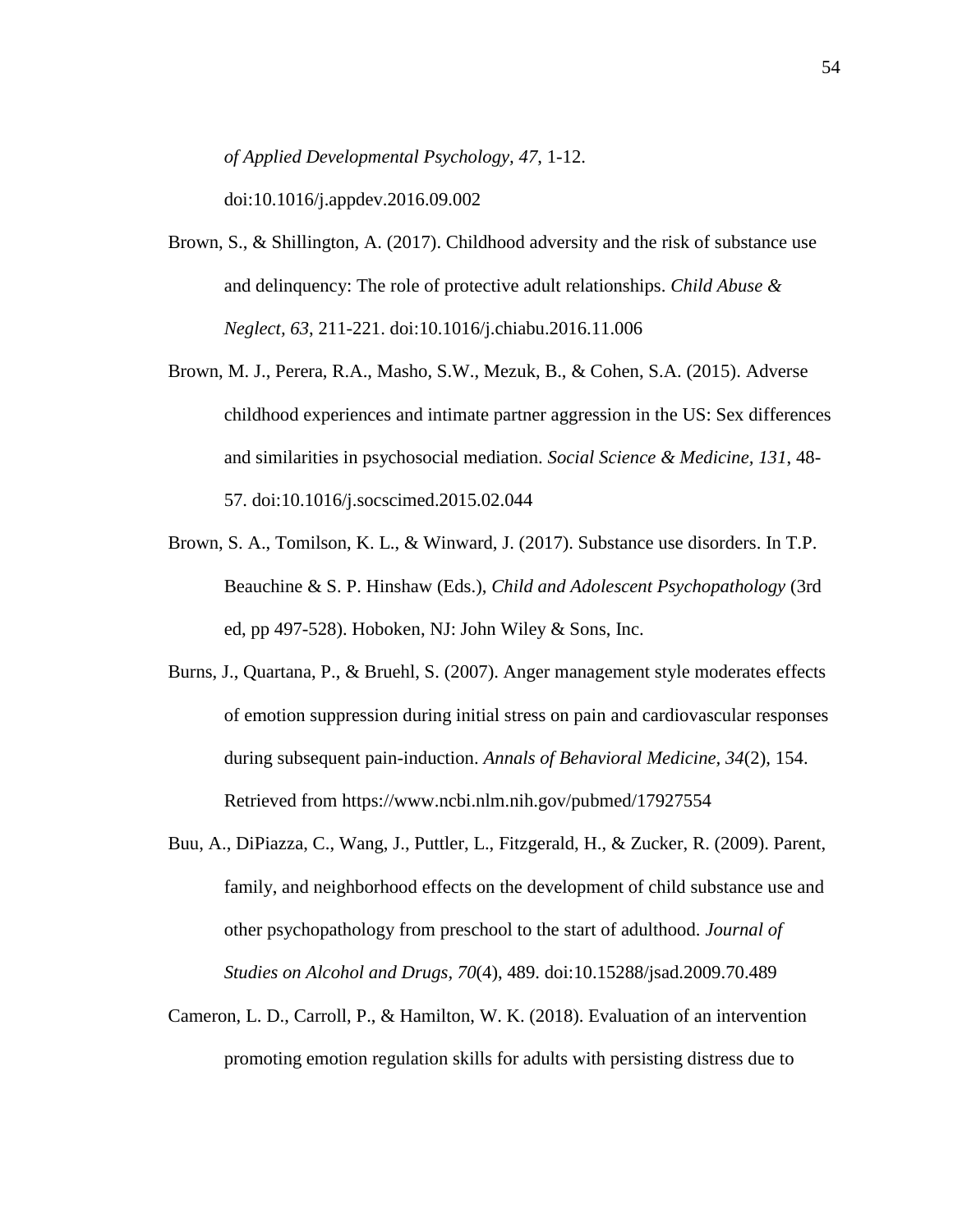adverse childhood experiences. *Child Abuse & Neglect, 79*, 423–433. doi:10.1016/j.chiabu.2018.03.002

- Carey, K. B. (2012). Brief motivational interventions. In C. J. Correia, J. G. Murphy, & N. P. Barnett (Eds.), *College student alcohol abuse: A guide to assessment, intervention, and prevention* (pp. 218–245). New York, NY: Wiley.
- Cassidy, J. (1994). Emotion regulation: Influences of attachment relationships. *Monographs of the Society for Research in Child Development, 59*(2/3), 228-249. Retrieved from [www.jstor.org/stable/1166148.](http://www.jstor.org/stable/1166148)
- Chassin, L., Flora, D., King, K., & Baker, T. (2004). Trajectories of alcohol and drug use and dependence from adolescence to adulthood: The effects of familial alcoholism and personality. *Journal of Abnormal Psychology, 113*(4), 483-498. doi:10.1037/0021-83X.113.4.483
- Cavanaugh, C., Petras, H., & Martins, S. (2015). Gender-specific profiles of adverse childhood experiences, past year mental and substance use disorders, and their associations among a national sample of adults in the United States. *Social Psychiatry and Psychiatric Epidemiology, 50*(8), 1257. doi:10.1007/s00127-015- 1024-3
- Chassin, L., Pitts, S.C., & Prost, J. (2002). Binge drinking trajectories from adolescence to emerging adulthood in a high-risk sample: Predictors and substance abuse outcomes. *Journal of Consulting and Clinical Psychology, 70*, 67–78. doi:10.1037//0022-006X.70.1.67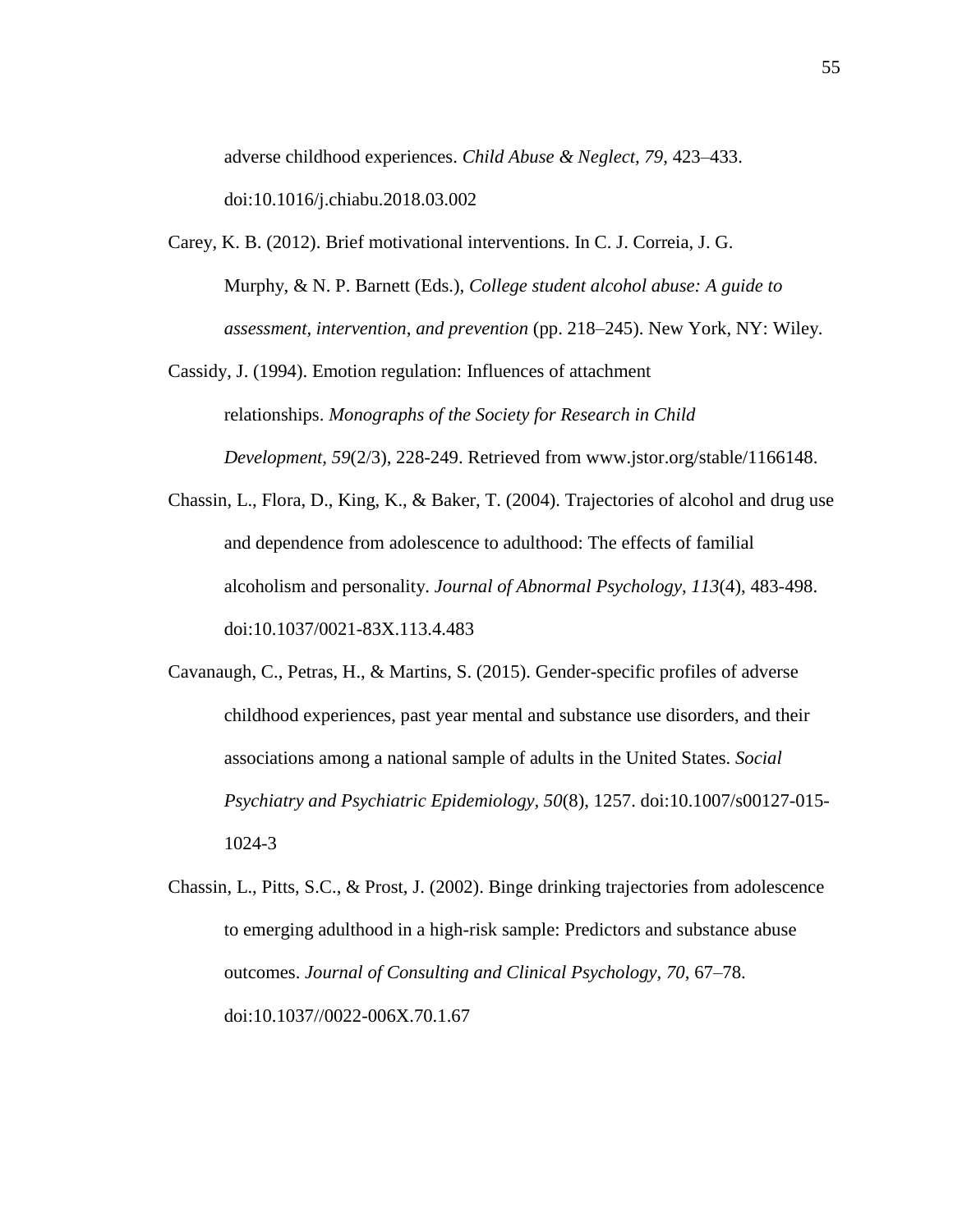Cho, S., Llaneza, D., Adkins, A., Cooke, M., Kendler, K., ... Dick, D. (2015). Patterns of substance use across the first year of college and associated risk factors. *Frontiers in Psychiatry, 6*, 152. doi:10.3389/fpst.2015.00152

Cicchetti, D. & Toth, S.L. (1995). Child maltreatment and attachment organization: Implications for intervention. In S. Goldberg, R. Muir & J. Kerr (Eds.), *Attachment theory: Social, developmental, and clinical perspectives* (pp. 279- 308). Hillsdale, NJ: Analytic Press.

- Clark, D., Cornelius, J., Kirisci, L., & Tarter, R. (2005). Childhood risk categories for adolescent substance involvement: A general liability typology. *Drug and Alcohol Dependence, 77*(1), 13-21. doi:10.1016/j.drugalcdep.2004.06.008
- Clinkinbeard, S. S. (2009). Community reinforcement approach. In G. L. Fisher & N. A. Roget (Eds.), *Encyclopedia of substance abuse prevention, treatment, and recovery* (pp. 221- 223). Thousand Oaks, CA: SAGE Publications, Inc.
- Cole, P. M., Hall, S. E., & Hajal, N. J. (2017) Emotion dysregulation as a vulnerability to psychopatholgy. In T. P. Beauchaine & S. P. Hinshaw (Eds.), *Child and adolescent psychopathology.* (3rd ed., pp. 346-386). Hoboken, NJ: John Wiley & Sons.
- Cook, A., Spinazzola, J., Ford, J., Lanktree, C., Blaustein, M., Cloitre, M., … van der Kolk, B. (2000). Complex trauma in children and adolescents. *Psychiatric Analysis*, 35(5), 390-398. doi:10.3928/00485713-20050501-05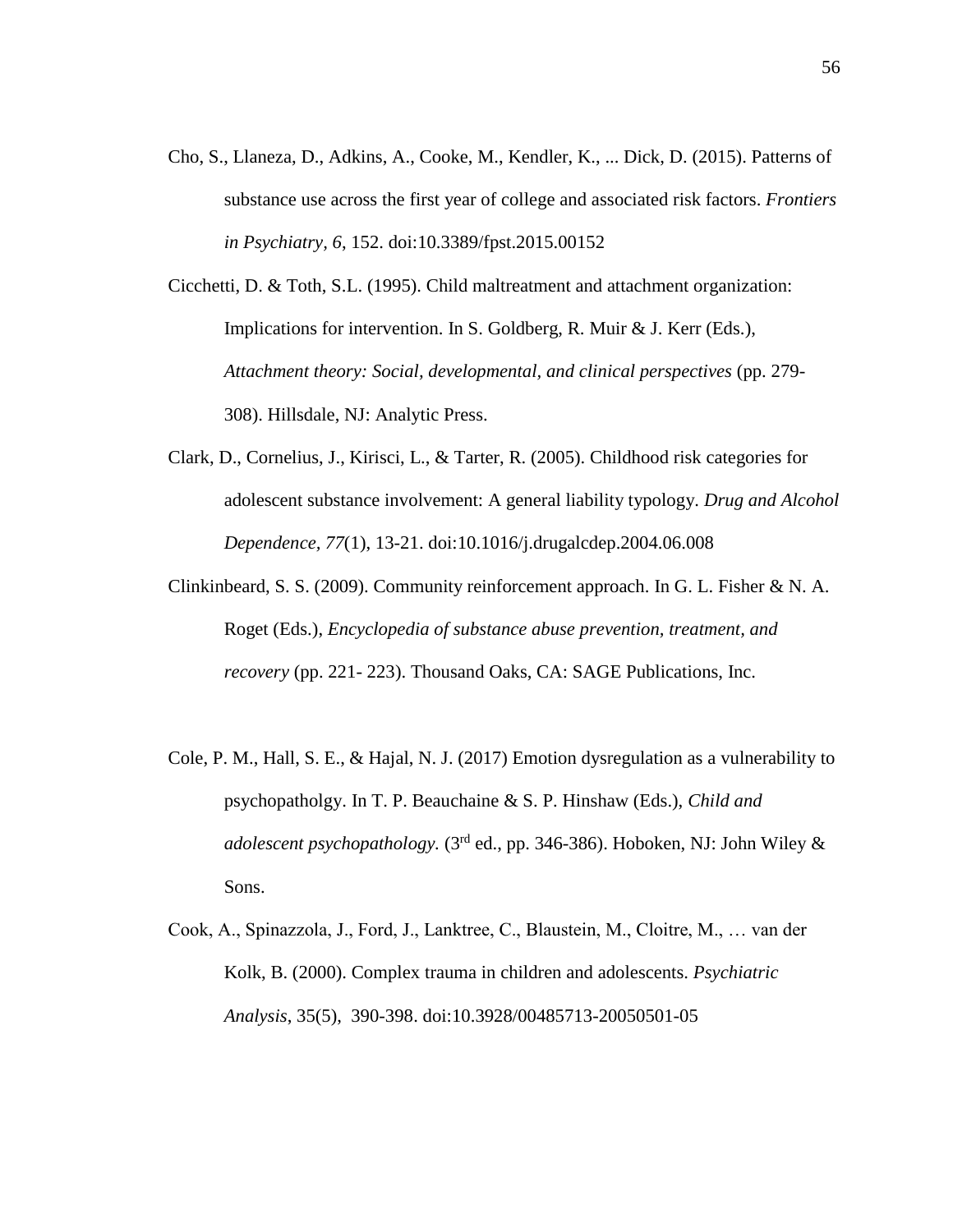Cornelius, J., Kirisci, L., Reynolds, M., & Tarter, R. (2014). Does stress mediate the development of substance use disorders among youth transitioning to young adulthood? *The American Journal of Drug and Alcohol Abuse, 40*(3), 225-229. doi:10.3109/00952990.2014.895833

Cronholm, P., Forke, C., Wade, R., Bair-Merritt, M., Davis, M., Harkins-Schwarz, M., . . . Fein, J. (2015). Adverse childhood experiences: Expanding the concept of adversity. *American Journal of Preventive Medicine, 49*(3), 354. doi:10.1016/j.amepre.2015.02.001

- Crugnola, C., Tambelli, R., Spinelli, M., Gazzotti, S., Caprin, C., & Albizzati, A. (2011). Attachment patterns and emotion regulation strategies in the second year. *Infant Behavior & Development, 34*(1), 136-151. doi:10.1016/j.infbeh.2010.11.002
- Dash, S., & Verma, S. (2017). A psycho-social study on the role of parenting and emotional regulation on intergenerational support: An youth perspective. *Indian Journal of Positive Psychology, 8*(4), 591-597. Retrieved from http://search.ebscohost.com.ezproxy.

humboldt.edu/login.aspx?direct=true&db=aph&AN=127208569&site=ehost-live

- Dashora, P., Erdem, G., & Slesnick, N. (2011). Better to bend than to break: Coping strategies utilized by substance-abusing homeless youth. *Journal of Health Psychology, 16*(1), 158-168. doi:10.1177/1359105310378385
- Dennhardt, A. A., & Murphy, J. G. (2013). Prevention and treatment of college student drug use: A review of the literature. *Addictive Behaviors, 38*(10), 2607-2618. doi:10.1016/j.addbeh.2013.06.006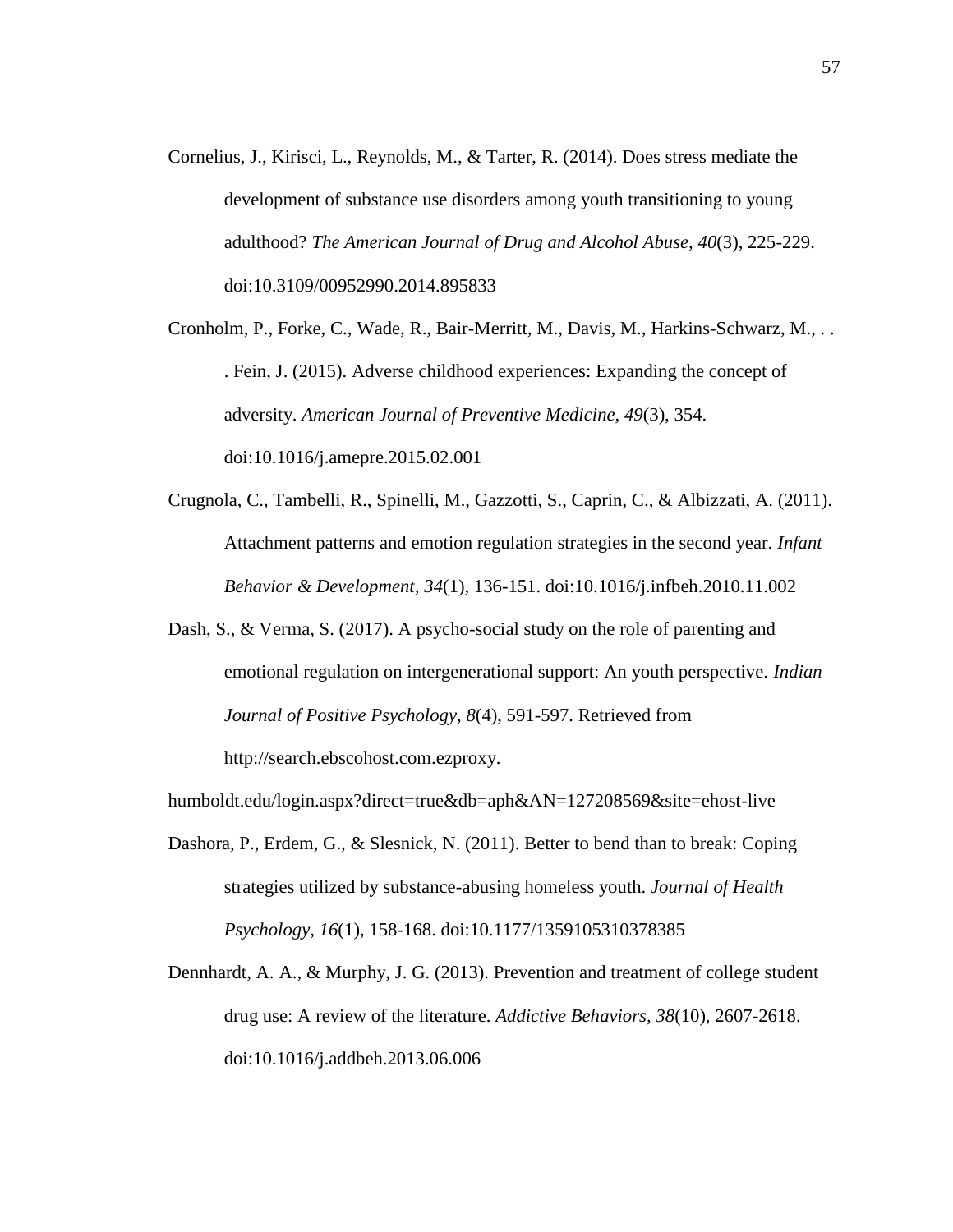- Dermen, K., & Thomas, S. (2011). Randomized controlled trial of brief interventions to reduce college students' drinking and risky sex. *Psychology of Addictive Behaviors, 25*(4), 583-594. doi:10.1037/a0025472
- Diamond, L. M. (2015). The biobehavioral legacy of early attachment relationships for adult

emotional and interpersonal functioning. In V. Zayas, & C. Hazan (Eds.), *Bases of adult*

*attachment: Linking brain, mind and behavior* (pp. 79-105). New York, NY: Springer

Science.

- Dodge, K., Malone, P., Lansford, J., Miller, S., Pettit, G., & Bates, J. (2009). A dynamic cascade model of the development of substance-use onset. *Monographs of the Society for Research in Child Development, 74*(3). doi:10.1111/j.1540- 5834.2009.00528.x.
- Dong, M., Anda, R. F., Dube, S. R., Giles, W. H., & Felitti, V. J. (2003). The relationship of exposure to childhood sexual abuse to other forms of abuse, neglect, and household dysfunction during childhood. *Child Abuse & Neglect,27*(6), 625-639. doi:10.1016/S0145-2134(03)00105-4

Dube, S., Felitti, V., Dong, M., Chapman, D., Giles, W., … Anda, R. F. (2003). Childhood abuse, neglect, and household dysfunction and the risk of illicit drug use: The adverse childhood experiences study. *Pediatrics, 111*(3), 564. doi:10.1001/jama.286.24.3089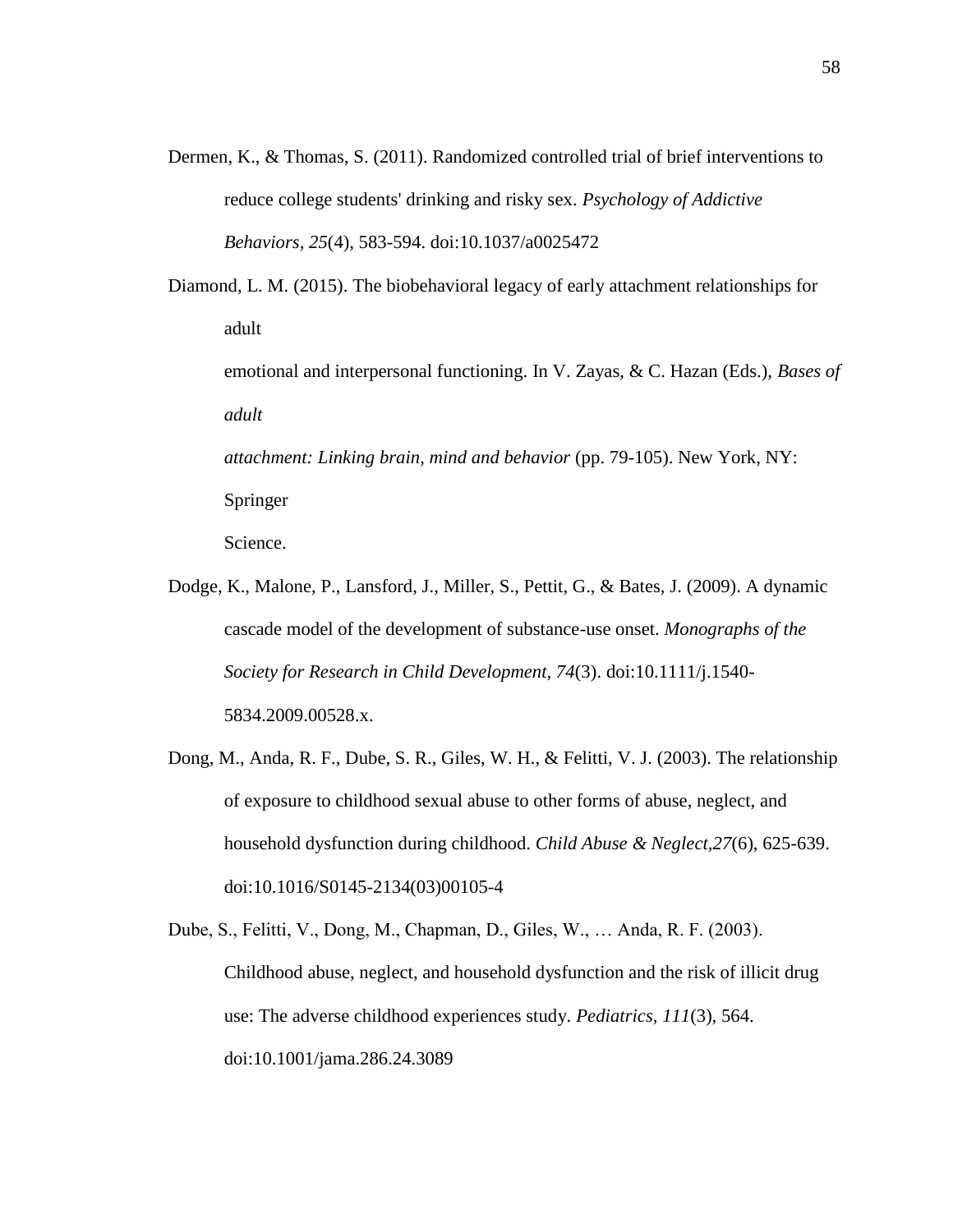- Dube, S. R., Williamson, D. F., Thompson, T., Felitti, V. J., & Anda, R. F. (2004) Assessing the reliability of retrospective reports of adverse childhood experiences among adult HMO members attending a primary care clinic. *Child Abuse and Neglect, 28*(7):729–737. doi:10.1016/j.chiabu.2003.08.009
- Dvorak, R., Sargent, E., Kilwein, T., Stevenson, B., Kuvaas, N., & Williams, T. (2014). Alcohol use and alcohol-related consequences: Associations with emotion regulation difficulties. *American Journal of Drug and Alcohol Abuse.,40*(2), 125- 130. doi:10.3109/00952990.2013.877920
- Fraley, R. C., Waller, N. G., & Brennan, K. A. (2000). An item response theory analysis of self-report measures of adult attachment. *Journal of Personality and Social Psychology,78,* 350-365. doi:10.1037/0022-3514.78.2.350
- Felitti, V., Anda, R., Nordenberg, D., Williamson, D., Spitz, A., … Marks, J. (1998). Relationship of childhood abuse and household dysfunction to many of the leading causes of death in adults: The adverse childhood experiences (ace) study. American Journal of Preventive *Medicine, 14*(4), 245-258. doi:10.1016/S0749- 3797(98)00017-8
- Fletcher, K., Nutton, J., & Brend, D. (2015). Attachment, a matter of substance: The potential of attachment theory in the treatment of addictions. *Clinical Social Work Journal, 43*(1), 109-117. doi:10.1007/s10615-014-0502-5
- Gergely, G., & Watson, J. S. (1996). The social biofeedback theory of parental affectmirroring: The developmental of emotional self-awareness and self-control in infancy. *The International Journal of Psycho-Analysis, 77*, 1182-1212. Retrieved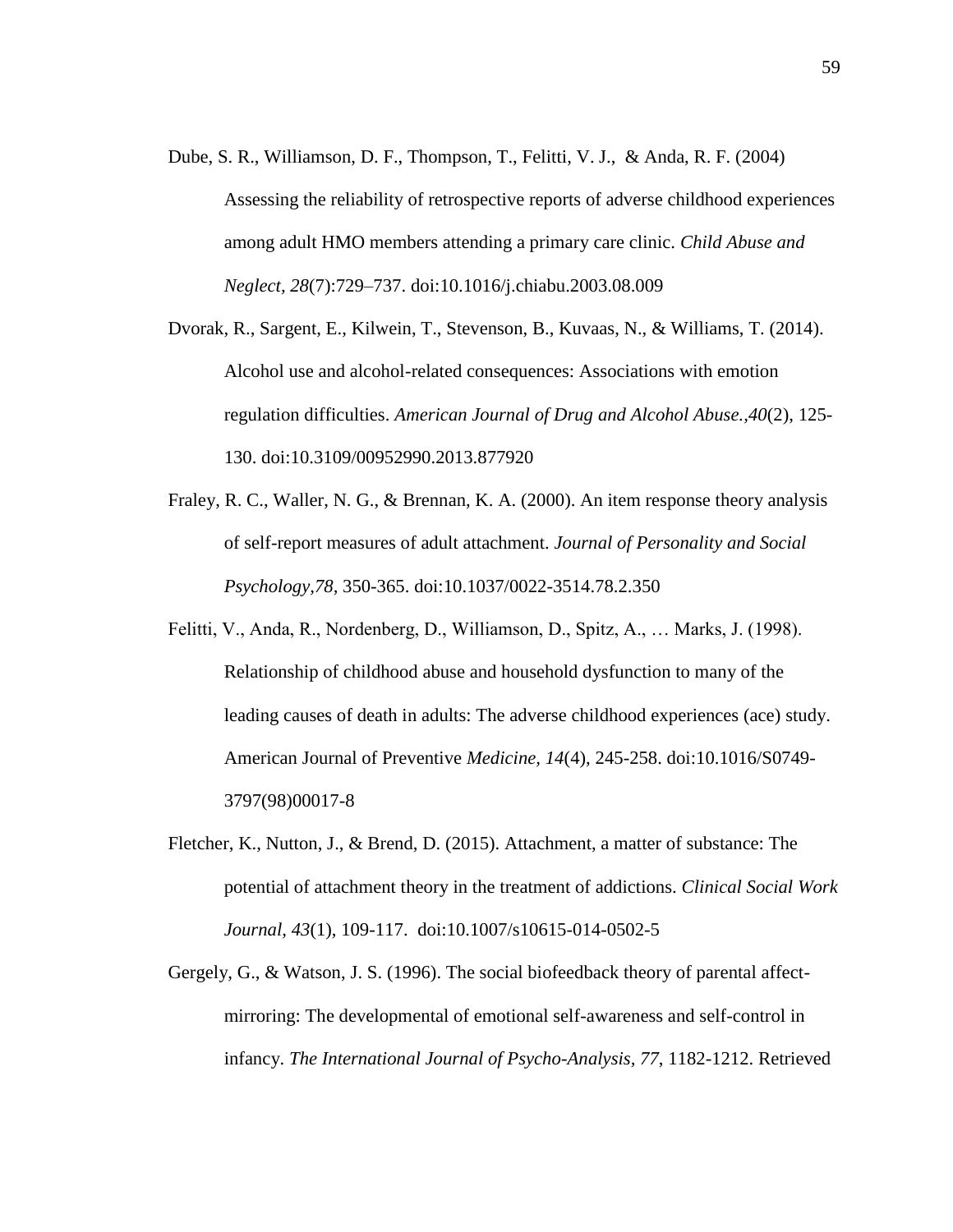from

http://ezproxy.humboldt.edu/login?url=https://search.proquest.com/docview/6188 94026?accountid=11532

Godley, S. H., Garner, B. R., Smith, J. E., Meyers, R. J., & Godley, M. D. (2011). A large-scale dissemination and implementation model for evidence-based treatment and continuing care. *Clinical Psychology-Science and Practice, 18*(1), 67-83. doi:10.1111/j.1468- 2850.2011.01236.x

- Godley, M. D., Passetti, L. L., Subramaniam, G. A., Funk, R. R., Smith, J. E., & Meyers, R. J.. (2017). Adolescent Community Reinforcement Approach implementation and treatment outcomes for youth with opioid problem use. *Drug and Alcohol Dependence, 174*, 9-16. doi:10.1016/j.drugalcdep.2016.12.029
- Gross, J. J. (1998). The emerging field of emotion regulation: An integrative review. *Review of General Psychology, 2*(3), 271-299. doi:10.1037/1089- 2680.2.3.271
- Gross, J. J. (1999). Emotion regulation: Past, present, future. *Cognition & Emotion, 13*(5), 551-573. doi:10.1080/026999399379186
- Gross, J. J. (2015). Emotion regulation: Current status and future prospects. *Psychological Inquiry, 26*, 1-26. doi:10.1080/1047840X.2014.940781

Gross, J. J., & John, O. P. (1995). Facets of emotional expressivity: Three self-report factors and their correlates. *Personality and Individual Differences, 19*(4), 555- 568. doi:10.1016/0191-8869(95)00055-B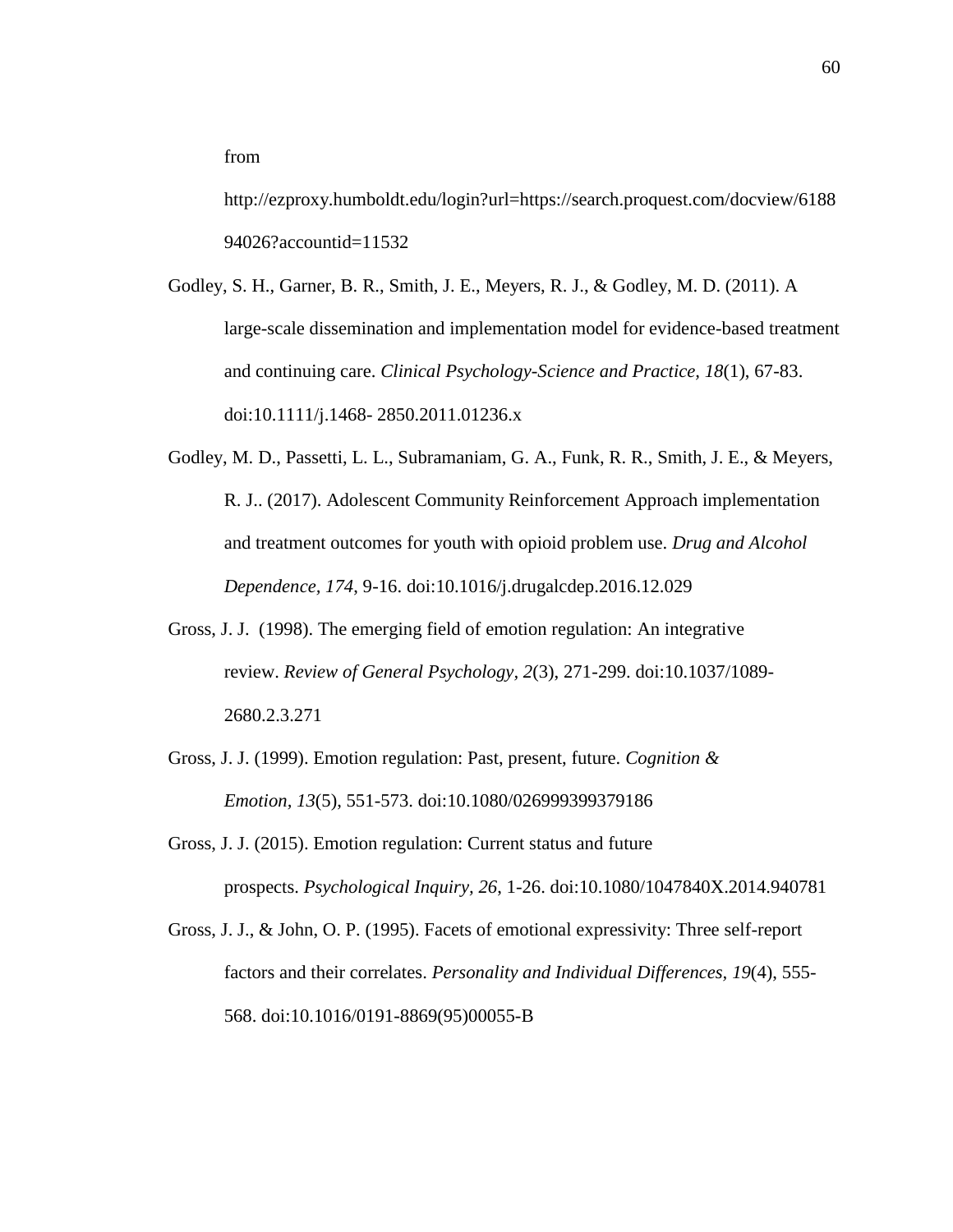- Gross, J. J., & John, O. P. (2003). Individual differences in two emotion regulation processes: Implications for affect, relationships, and well-being. *Journal of Personality and Social Psychology, 85,* 348-362. doi:10.1037/0022-3514.85.2.348
- Hager, A., & Runtz, M. (2012). Physical and psychological maltreatment in childhood and later health problems in women: An exploratory investigation of the roles of perceived stress and coping strategies. *Child Abuse & Neglect, 36*(5), 393. doi:10.1016/j.chiabu.2012.02.002
- Hamdan, S., Melhem, N.M., Porta, G., Song, M.S., & Brent, D. A. (2013). Alcohol and substance abuse in parentally bereaved youth. *The Journal of clinical psychiatry, 74*(8), 828–833. doi:10.4088/JCP.13m08391
- Hayatbakhsh, M., Alati, R., Hutchinson, D., Jamrozik, K., Najman, J., … Bor, W. (2007). Association of maternal smoking and alcohol consumption with young adults' cannabis use: A prospective study. *American Journal of Epidemiology, 166*(5), 592-598. doi:10.1093/aje/kwm110
- Herrenkohl, Todd, Hong, Seunghye, Klika, J, Herrenkohl, Roy, & Russo, M. (2013). Developmental Impacts of Child Abuse and Neglect Related to Adult Mental Health, Substance Use, and Physical Health. *Journal of Family Violence, 28*(2), 191-199. doi:10.1007/s10896-012-9474-9

Hodgdon, H. B., Kinniburgh, K. E., Gabowitz, D., Blaustein, M., & Spinazzola, J. (2013). Development and implementation of trauma-informed programming in youth residential treatment centers using the ARC framework. *Journal of Family Violence, 28*(7), 1-14. doi:10.1007/s10896-013-9531-z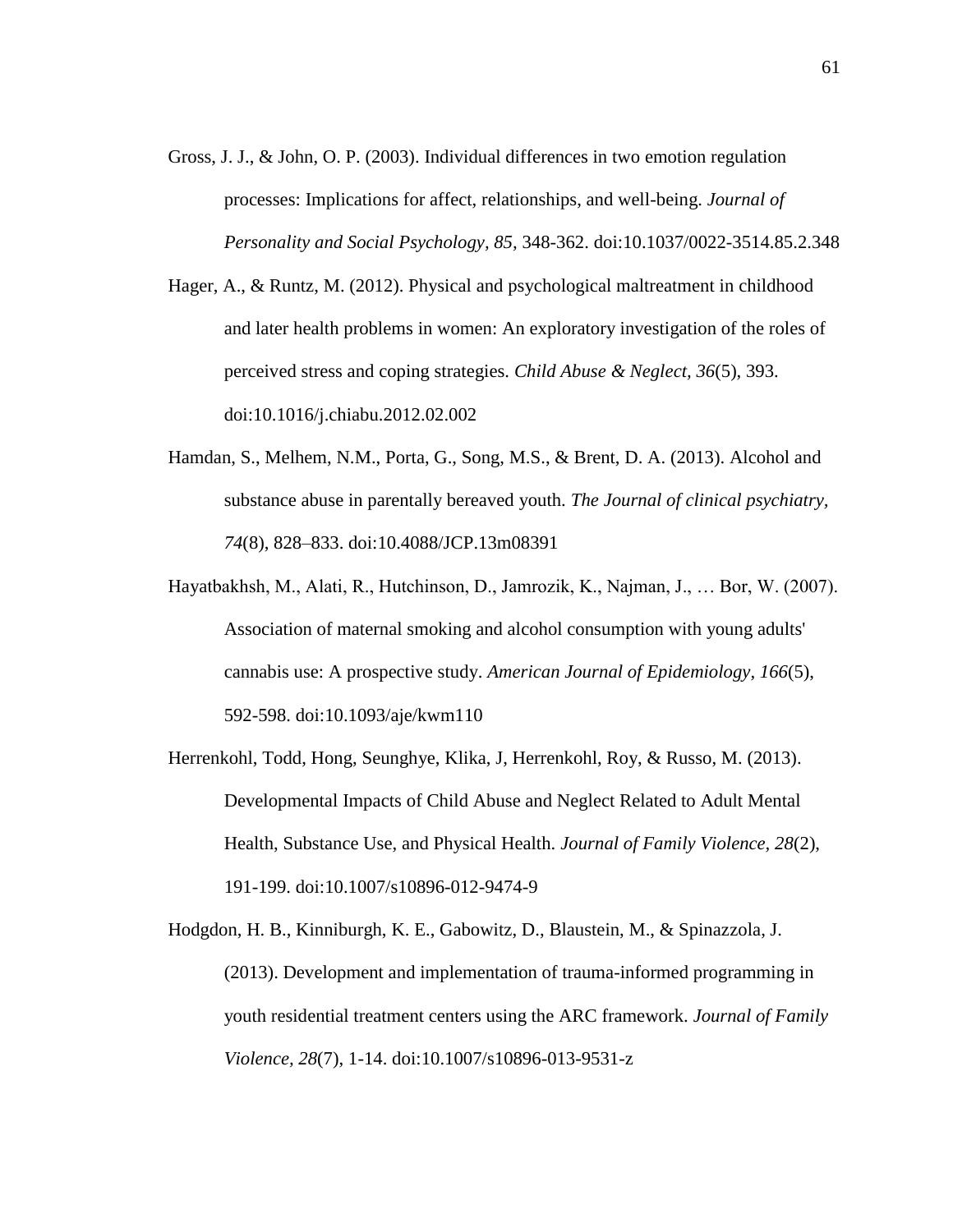- Høeg, B. L., Appel, C. W., von Heymann-Horan, A. B., Frederiksen, K., Bidstrup, P. E., Johansen, C., … Mathiesen, B. B. (2017). Maladaptive coping in adults who have experienced early parental loss and grief counseling. *Journal of Health Psychology, 22*(14), 1851–1861. doi:10.1177/1359105316638550
- Howe, T., Aberson, C., Friedman, H., Murphy, S., Alcazar, E., Vazquez, E., & Becker, R. (2015). Three decades later: The life experiences and mid-life functioning of 1980s heavy metal groupies, musicians, and fans. *Self and Identity, 14*(5), 1-25. doi:10.1080/15298868.2015.1036918
- Hussong, A.M., & Chassin, L. (2004). Stress and coping among children of alcoholic parents through the young adult transition. *Development and Psychopathology, 16*, 985–1006. doi:10.10170S0954579404040106
- Jaeger, E., Hahn, N., & Weinraub, M. (2000). Attachment in adult daughters of alcoholic fathers. *Addiction, 95*(2), 267-276. doi:10.1080/15298868.2015.1036918
- Kanamori, M., Weissman, J., Rosa, M., Trepka, M., Rojas, P., … Unterberger, A. (2016). Latino mother/daughter dyadic attachment as a mediator for substance use disorder and emotional abuse. *Journal of Immigrant and Minority Health, 18*(4), 896-903. doi:10.1007/s10903-015-0312-z
- Kassel, J., Wardle, M., & Roberts, J. (2007). Adult attachment security and college student substance use. *Addictive Behaviors, 32*(6), 1164-1176. doi:10.1016/j.addbeh.2006.08.005
- Kelly, B., Wells, B., Leclair, A., Tracy, D., Parsons, J., et al. (2013). Prevalence and correlates of prescription drug misuse among socially active young adults.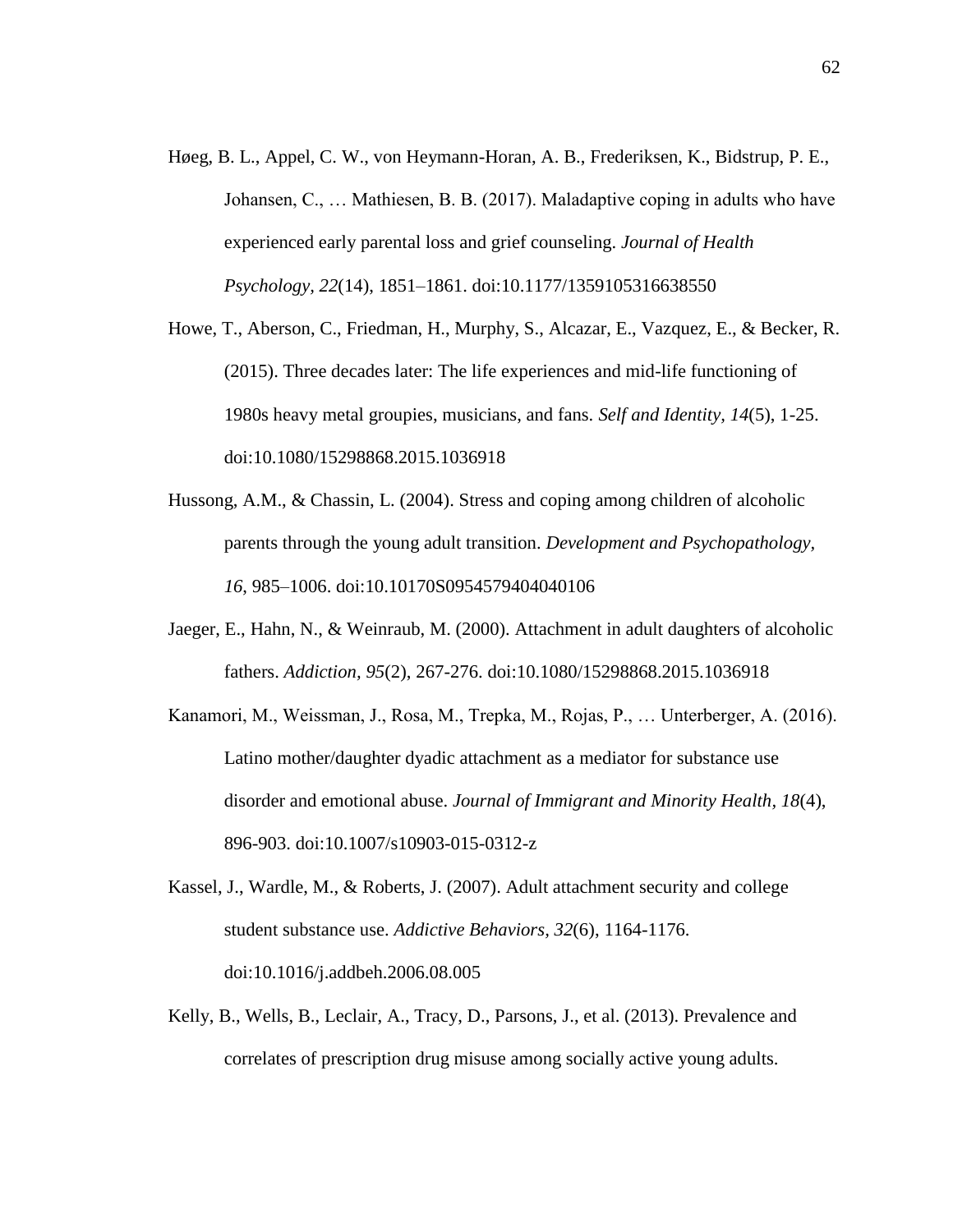*International Journal of Drug Policy, 24*(4), 297-303.

doi:10.1016/j.drugpo.2012.09.002

- Khantzian, E. J. (1985). The self-medication hypothesis of addictive disorders: Focus on heroin and cocaine dependence. *The American Journal of Psychiatry, 142*, 1259– 1264. doi:10.1176/ajp.142.11.1259
- Kim, B., Stifter, C. A., Philbrook, L. E., & Teti, D. M. (2014). Infant emotion regulation: Relations to bedtime emotional availability, attachment security, and temperament. *Infant Behavior and Development, 37*(4), 480-490. doi: 10.1016/j.infbeh.2014.06.006
- Kinniburgh, K., Blaustein, M., Spinazzola, J., & van der Kolk, B. (2005). Attachment, self-regulation, and competency: A comprehensive intervention framework for children with complex trauma. *Psychiatric Analysis, 35*(5), 424-430. doi:10.3928/00485713-20050501-08
- Kitayama, S., Markus, H., & International Conference on Emotion Culture. (1994). *Emotion and culture: Empirical studies of mutual influence* (1st ed., APA science volumes). Washington, DC: American Psychological Association.
- Kitayama, S., & Park, J. (2010). Cultural neuroscience of the self: Understanding the social grounding of the brain. *Social Cognitive and Affective Neuroscience,* 5(2- 3), 111. doi:10.1093/scan/nsq052
- Kurt, D. (2015). Suicide risk in college students: The effects of internet addiction and drug use. *Kuram Ve Uygulamada Egitim Bilimleri, 15*(4), 841-848. doi:10.12738/estp.2015.4.2639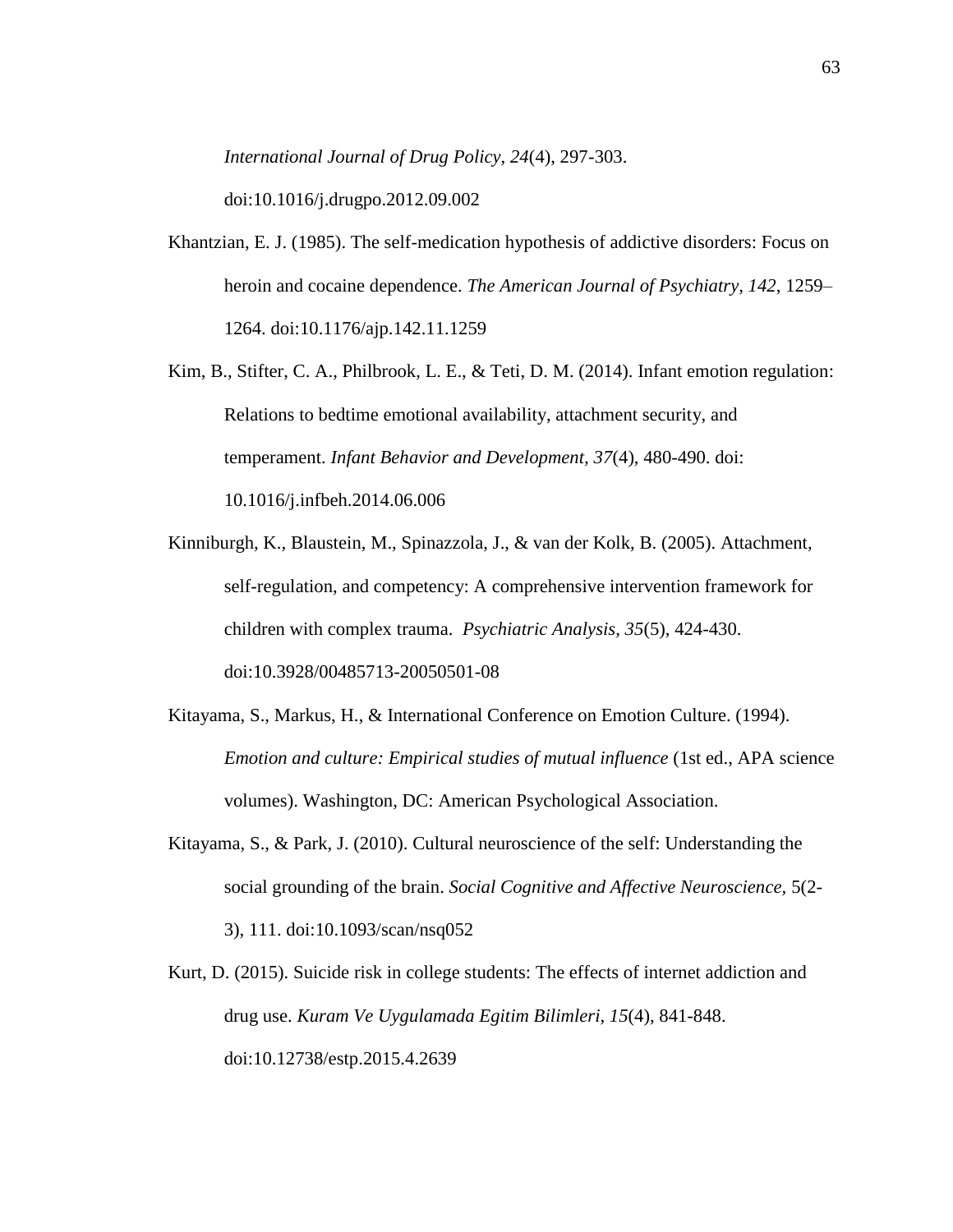- Laurent, H., & Powers, S. (2007). Emotion regulation in emerging adult couples: Temperament, attachment, and HPA response to conflict. *Biological Psychology,76*(1), 61-71. doi:10.1016/j.biopsycho.2007.06.002
- Li, T. H., & Fung, H. (2014). How avoidant attachment influences subjective well-being: An investigation about the age and gender differences. *Aging and Mental Health, 18*(1), 4-10. doi:10.1080/13607863.2013.775639
- Liu, Z., Yang, Y., Shi, Z., Liu, J., & Wang, Y. (2016). The risk of male adult alcohol dependence: The role of the adverse childhood experiences and ecological executive function. *Comprehensive Psychiatry, 68*, 129-133. doi:10.1016/j.comppsych.2016.04.006
- Lundahl, B., Kunz, C., Brownell, C., Tollefson, D., & Burke, B. (2010). A meta-analysis of motivational interviewing: Twenty-five years of empirical studies. *Research on Social Work Practice, 20*(2), 137-160. doi:10.1177/1049731509347850
- Lynskey, M., & Hall, W. (2000). The effects of adolescent cannabis use on educational attainment: a review. *Addiction, 95*(11), 1621–1630. doi:10.1080/09652140020000867.
- Madson, M. B., Schumacher, J. A., Baer, J. S., & Martino, S. (2016). Motivational interviewing for substance use: Mapping out the next generation of research. *Journal of Substance Abuse Treatment, 65*(C), 1-5. doi:10.1016/j.jsat.2016.02.003
- Marris, P. (1982). Attachment and society. In C.M. Parkes & J. Stevenson-Hinde (Eds.), *The place of attachment in human behavior* (pp. 185-201). New York, NY: Basic Books.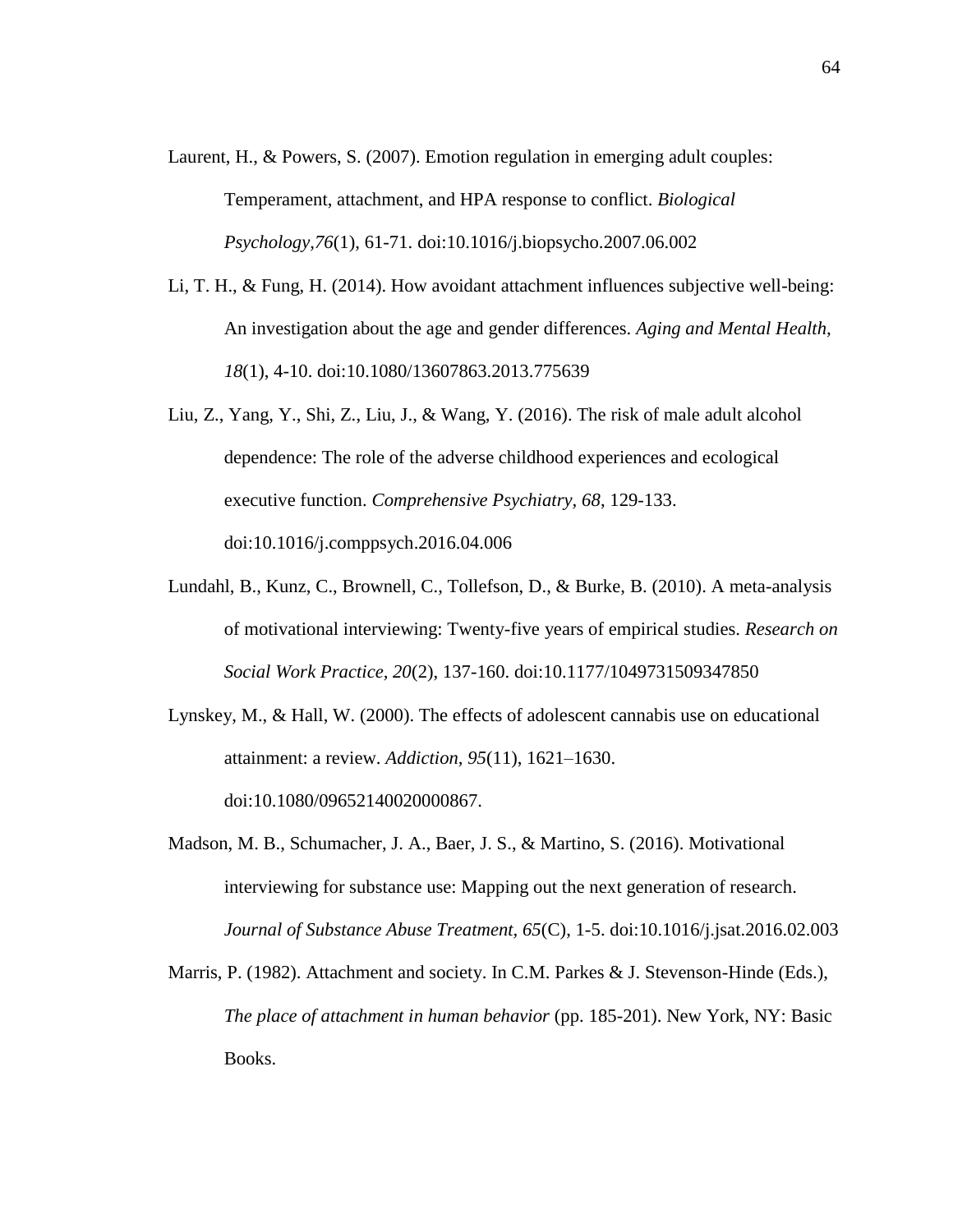- Masten, A., & Cicchetti, D. (2010). Developmental cascades. *Development and Psychopathology, 22*, 491-495. doi:10.1017/S0954579410000222.
- Masten, A., Roisman, G., Long, J., Burt, K., Obradovic ́, J., Riley, J., … Tellegen, A. (2005). Developmental cascades: Linking academic achievement and externalizing and internalizing symptoms over 20 years. *Developmental Psychology, 41*(5), 733–746. doi:10.1037/0012-1649.41.5.733.
- Matsumoto, D., Yoo, S.H., & Nakagawa, S. (2008). Culture, emotion regulation, and adjustment. *Journal of Personality and Social Psychology, 94*(6), 925–37. doi:10.1037/0022-3514.94.6.925
- McDermott, R.C., Cheng, H., Wright, C., Browning, B.R., Upton, A.W., & Sevig, T.D. (2015). Adult attachment dimensions and college student distress: The mediating role of hope. *The Counseling Psychologist, 43*(6), 822-852. doi:10.1177/0011000015575394
- Mckee, S., Hinson, R., Wall, A., & Spriel, P. (1998). Alcohol outcome expectancies and coping styles as predictors of alcohol use in young adults. *Addictive Behaviors, 23*(1), 17-22. doi:10.1016/S0306-4603(97)00008-7
- McNally, A., Palfai, T., Levine, R., & Moore, B. (2003). Attachment dimensions and drinking-related problems among young adults: The mediational role of coping motives. *Addictive Behaviors, 28*(6), 1115-1127. doi:10.1016/S0306- 4603(02)00224-1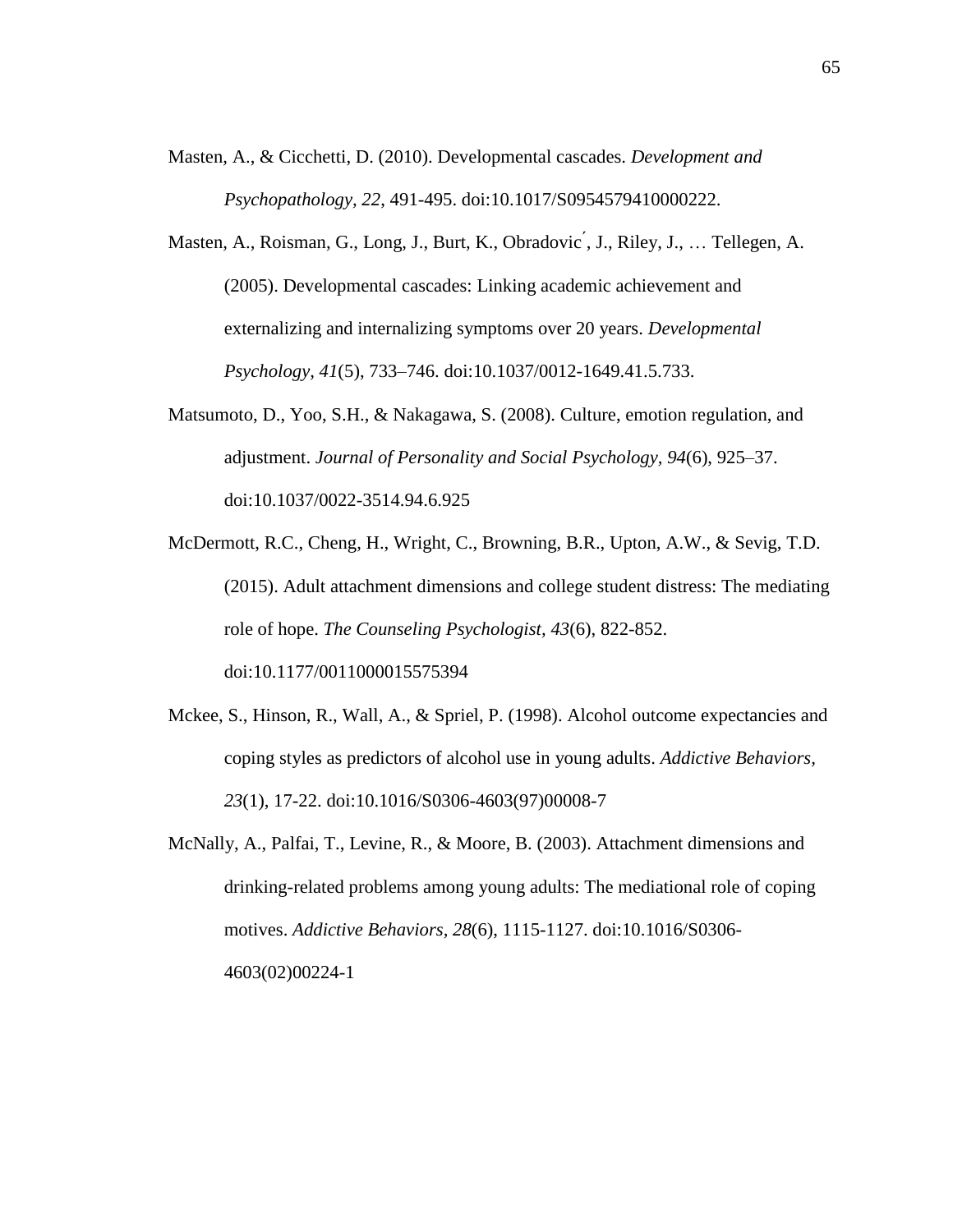- Menon, M., Moyes, H.C.A., & Bradley, C.M. (2018). Interactive influences of narcissism and self-esteem on insecure attachment in early adolescence. *Journal of Early Adolescence, 38*(7), 966-987. doi:10.1177/0272431617704955
- Mersky, J., Topitzes, J., & Reynolds, A. (2013). Impacts of adverse childhood experiences on health, mental health, and substance use in early adulthood: A cohort study of an urban, minority sample in the u.s. *Child Abuse & Neglect, 37*(11), 917-925. doi:10.1016/j.chiabu.2013.07.011
- Mesquita, B., & Frijda, N. (1992). Cultural Variations in Emotions: A Review. *Psychological Bulletin, 112*(2), 179-204. doi:10.1037/0033-2909.112.2.179
- Mikulincer, M., & Shaver, P. R. (2007). *Attachment in adulthood: Structure, dynamics, and change.* New York: Guilford Press.
- Miller, W. R., Meyers, R. J., & Hiller-Sturmhöfel, S. (1999). The communityreinforcement approach. Alcohol Research and Health, 23(2), 116-120. Retrieved from https://pubs.niaaa.nih.gov/publications/arh23-2/116-121
- Miller, W. R., & Rollnick, S. (2014). The effectiveness and ineffectiveness of complex behavioral interventions: Impact of treatment fidelity. *Contemporary Clinical Trials, 37*(2), 234-241. doi:10.1016/j.cct.2014.01.005

Miller, W. R., Sorensen, J. L., Selzer, J. A., & Brigham, G. S. (2006). Disseminating evidence-based practices in substance abuse treatment: A review with suggestions*. Journal of Substance Abuse Treatment, 31*(1), 25-39. doi:10.1016/j.jsat.2006.03.005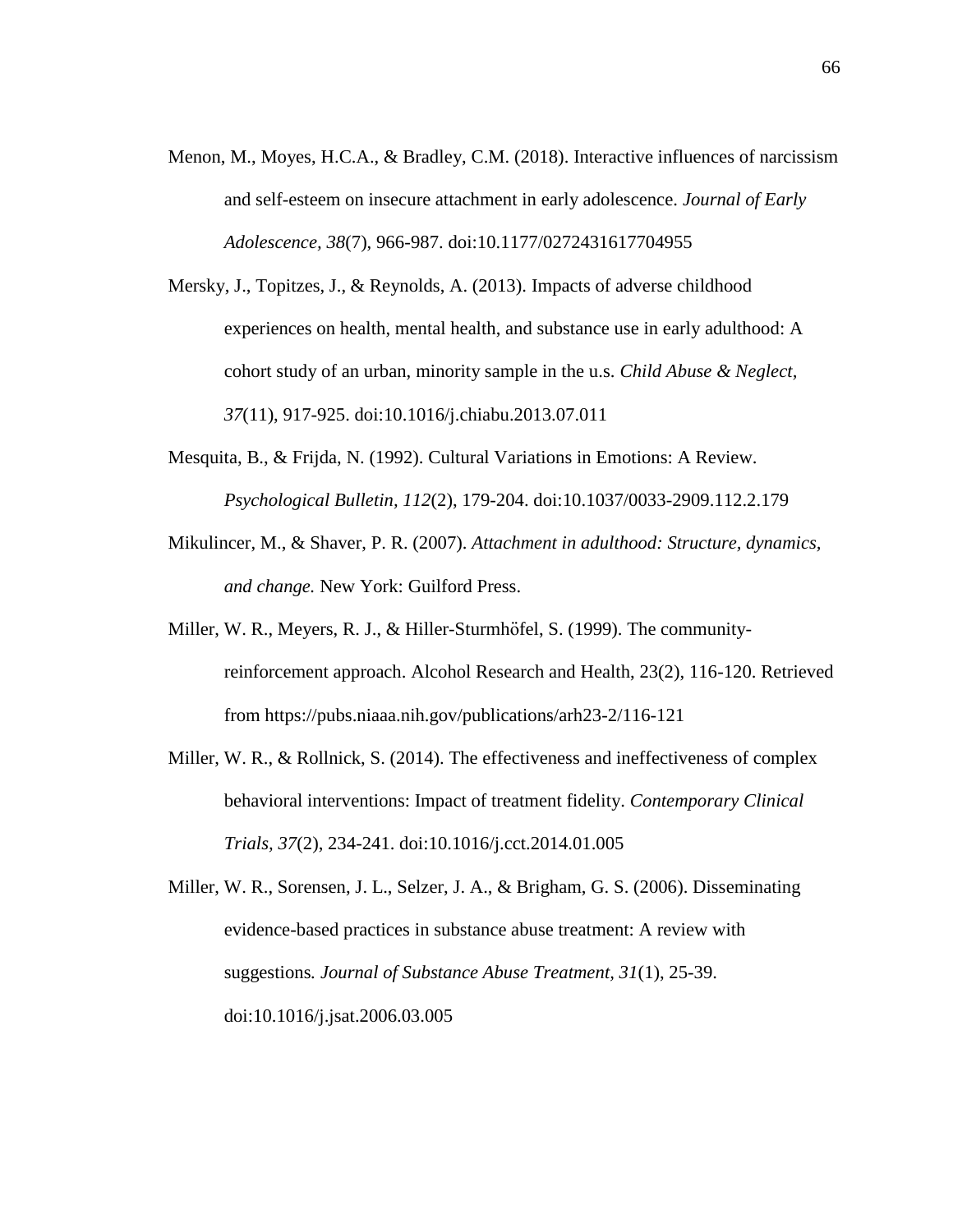- Minugh, P.A., & Harlow, L.L. (1994). Substance use clusters in a college sample: A multitheoretical approach. *Journal of Substance Abuse, 6*, 45-66. doi:10.1016/S0899-3289(94)90078-7
- Moreira, H., & Canavarro, M.C. (2015). Individual and gender differences in mindful parenting: The role of attachment and caregiving representations. *Personality and Individual Differences, 87*(C), 13-19. doi:10.1016/j.paid.2015.07.021
- Murphy, A., Steele, M., Dube, S. R., Bate, J., Bonuck, K., Meissner, P., . . . Steele, H. (2014). Adverse Childhood Experiences (ACEs) Questionnaire and Adult Attachment Interview (AAI): Implications for parent child relationships. *Child Abuse & Neglect, 38*(2), 224-233. doi:10.1016/j.chiabu.2013.09.004
- Nair, P., Schuler, M.E., Black, M.M., Kettinger, L., & Harrington, D. (2003). Cumulative environmental risk in substance abusing women: Early intervention, parenting stress, child abuse potential and child development. *Child Abuse and Neglect, 27*, 997-1017. doi:10.1016/S0145-2134(03)00169-8.
- National Institute on Drug Abuse. (2017a, April). Costs of substance abuse. Retrieved from NIH: National Institute on Drug Abuse: [https://www.drugabuse.gov/related](https://www.drugabuse.gov/related-topics/trends-statistics)[topics/trends-statistics#s](https://www.drugabuse.gov/related-topics/trends-statistics)upplemental-references-for-economic-costs
- National Institute on Drug Abuse. (2017b, September). Overdose death rates. Retrieved from NIH: National Institute on Drug Abuse: [https://www.drugabuse.gov/related](https://www.drugabuse.gov/related-topics/)[topics/t](https://www.drugabuse.gov/related-topics/)rends-statistics/overdose-death-rates
- Niyonsenga, T., Blackson, T., De La Rosa, M., Rojas, P., Dillon, F., & Ganapati, E. (2012). Social support, attachment, and chronic stress as correlates of latina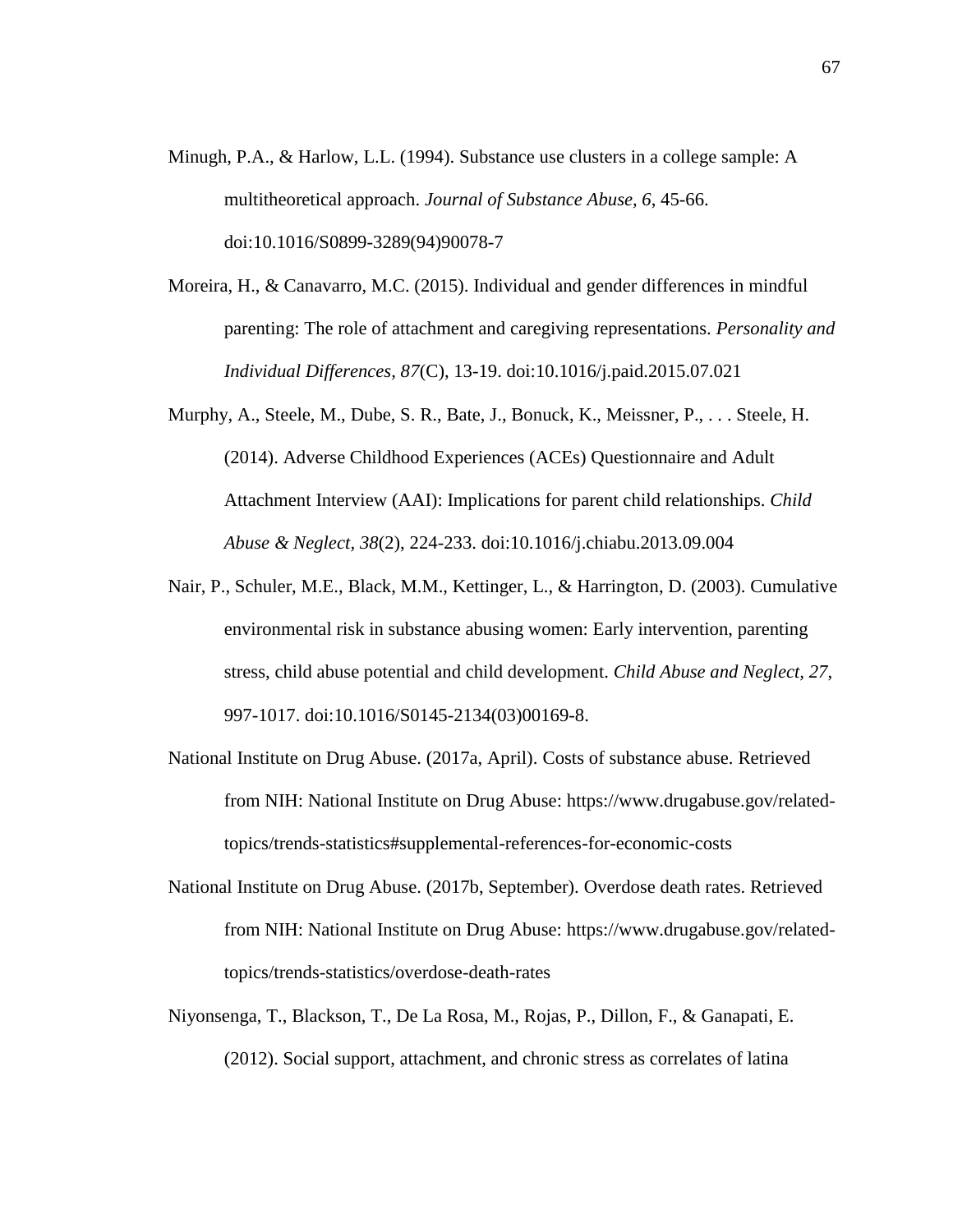mother and daughter drug use behaviors. *American Journal on Addictions, 21*(2), 157-167. doi:10.1111/j.1521-0391.2011.00202.x

- Nolen-Hoeksema, S. (2004). Gender differences in risk factors and consequences for alcohol use and problems. Clinical Psychology Review., 24(8), 981-1010.. doi:10.1016/j.cpr.2004.08.003
- O'Leary, P. J., & Barber, J. (2008). Gender differences in silencing following childhood sexual abuse. *Journal of Child Sexual Abuse: Research, Treatment, & Program Innovations for Victims, Survivors, & Offenders, 17*(2), 133-143. doi:10.1080/10538710801916416
- Osborne, K. J., Willroth, E. C., Devylder, J. E., Mittal, V. A., & Hilimire, M. R. (2017). Investigating the association between emotion regulation and distress in adults with psychotic-like experiences. *Psychiatry Research, 256,* 66-70. doi:10.1016/j.psychres.2017.06.011
- Otowa, T., York, T.P., Gardner, C.O., Kendler, K.S., & Hettema, J.M. (2014). The impact of childhood parental loss on risk for mood, anxiety and substance use disorders in a population-based sample of male twins. *Psychiatry Research, 220*(1/2), 404–409. doi:10.1016/j.psychres.2014.07.053
- Petraitis, J., Flay, B. R., & Miller, T. Q. (1995). Reviewing theories of adolescent substance use: Organizing pieces in the puzzle. *Psychological Bulletin, 117*(1), 67-86. doi:10.1037/0033-2909.117.1.67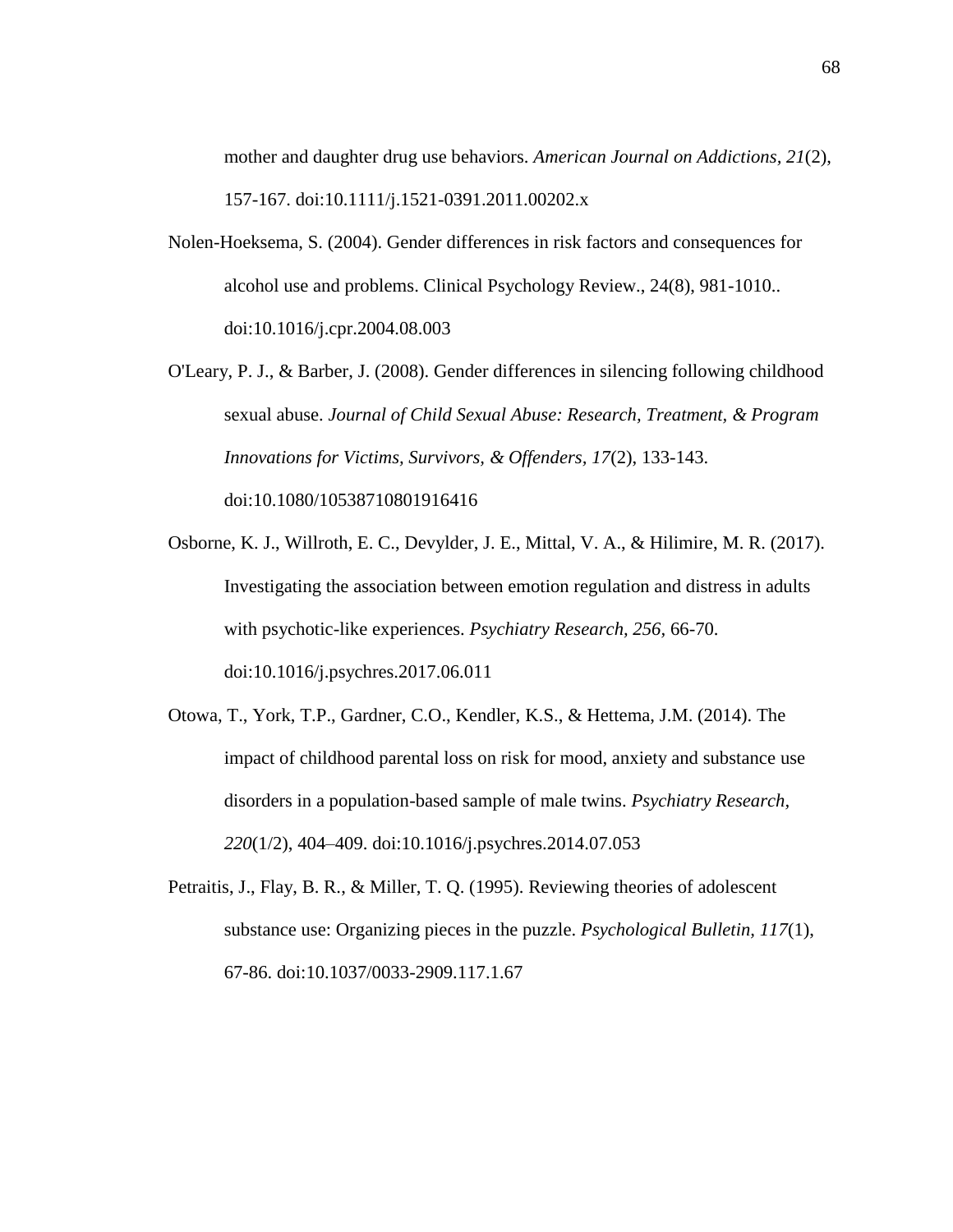- Ravitz, P., Maunder, R., Hunter, J., Sthankiya, B., & Lancee, W. (2010). Adult attachment measures: A 25-year review. *Journal of Psychosomatic Research, 69*(4), 419-432. doi:10.1016/j.jpsychores.2009.08.006
- Reynolds, W. M. (1998) *Adolescent Psychopathology Scale: Psychometric and technical manual.* Odessa, FL: Psychological Assessment Resources, Inc.

Reynolds, W. R. (2002). Substance Use Inventory. Unpublished instrument.

- Rodriguez, C., Tucker, M., & Palmer, K. (2016). Emotion regulation in relation to emerging adults' mental health and delinquency: A multi-informant approach*. Journal of Child and Family Studies, 25*(6), 1916-1925. doi:10.1007/s10826-015- 0349-6
- Roozen, H. G., Boulogne, J. J., van Tulder, M. W., van, d. B., De Jong, Cor A. J., & Kerkhof, A. J. F. M. (2004). A systematic review of the effectiveness of the community reinforcement approach in alcohol, cocaine and opioid addiction.*Drug and Alcohol Dependence, 74*(1), 1-13. doi:10.1016/j.drugalcdep.2003.12.006
- Rosenkranz, S. E., Muller, R. T., & Henderson, J. L. (2012). Psychological maltreatment in relation to substance use problem severity among youth. *Child Abuse & Neglect, 36*(5), 438-448. doi:10.1016/j.chiabu.2012.01.005
- Shapero, B. G., Abramson, L. Y., & Alloy, L. B. (2016). Emotional reactivity and internalizing symptoms: Moderating role of emotion regulation. *Cognitive Therapy and Research, 40*(3), 328-340. doi:10.1007/s10608-015-9722-4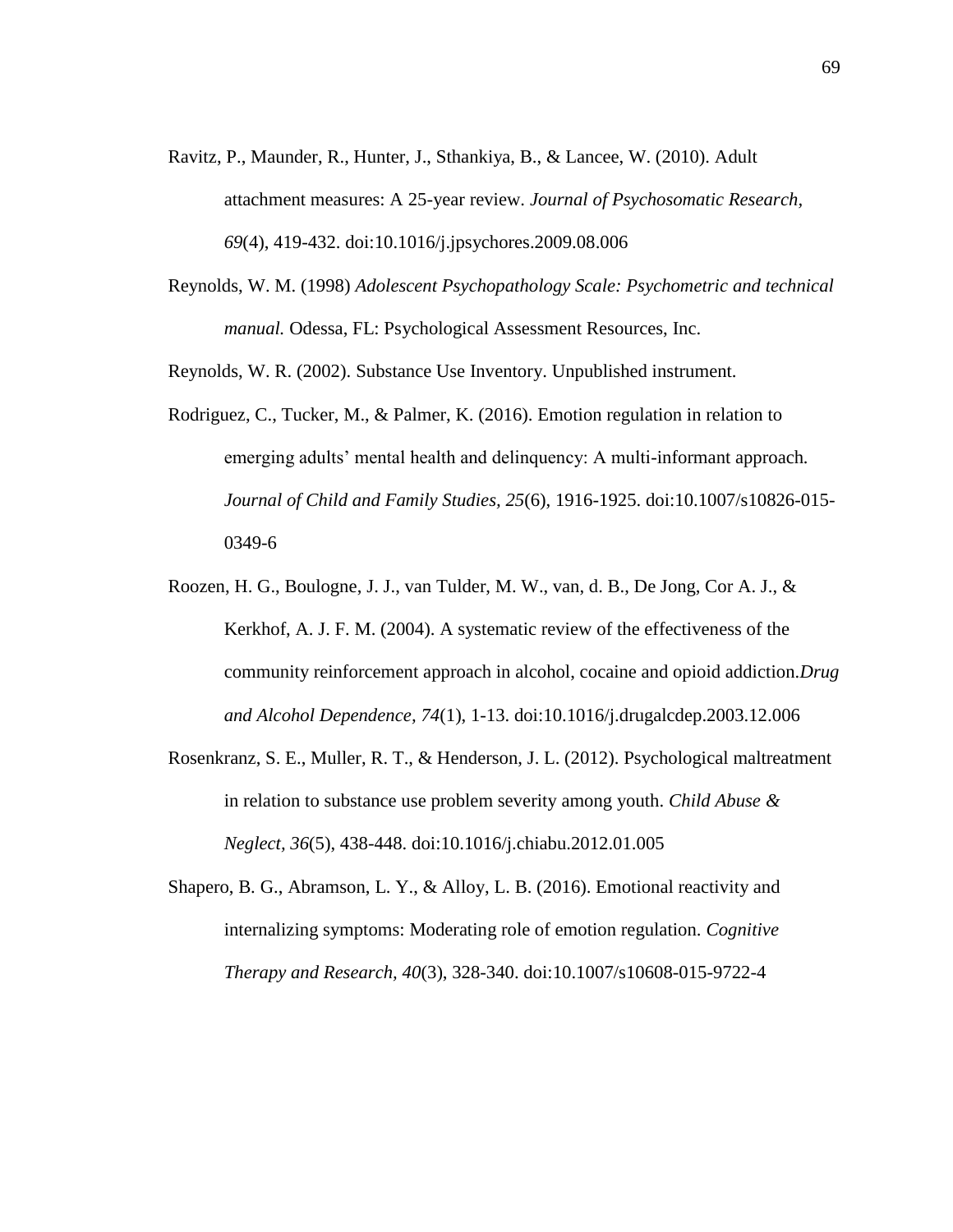- Shaver, P.R., & Hazan, C. (1988). A biased overview of the study of love. *Journal of Social and Personal Relationships, 5*(4), 473-501. doi:10.1177/0265407588054005
- Shedler, J., & Block, J. (1990). Adolescent drug use and psychological health: A longitudinal inquiry. *American Psychologist, 45*(5), 612-630. doi:10.1037/0003- 066X.45.5.612
- Shepardson, R.L., & Hustad, J.T.P. (2016). Hookah tobacco smoking during the transition to college: Prevalence of other substance use and predictors of initiation. *Nicotine & Tobacco Research, 18*(5), 763-769. doi:10.1093/ntr/ntv170
- Sibley, C. G., Fischer, R., & Liu, J. H. (2005). Reliability and validity of the Revised Experiences in Close Relationships (ECR-R) self-report measure of adult romantic attachment. Personality and Social Psychology Bulletin, 31, 1524-1536. doi:10.1177/0146167205276865
- Sroufe, L. A. (1997). Psychopathology as an outcome of development. *Development and Psychopathology, 9,* 251-268. doi:10.1017/S0954579497002046
- Sroufe, L. A., & Rutter, M. (1984). The domain of developmental psychopathology. *Child Development, 55*, 17-29. doi:10.2307/1129832
- Stewart, S. H. (1996). Alcohol abuse in individuals exposed to trauma: A critical review. *Psychological Bulletin, 122*(1), 83-112. doi:10.1037/0033-2909.120.1.83
- Stone, A., Becker, L., Huber, A., & Catalano, R. (2012). Review of risk and protective factors of substance use and problem use in emerging adulthood. *Addictive Behaviors, 37*(7), 747-775. doi:10.1016/j.addbeh.2012.02.014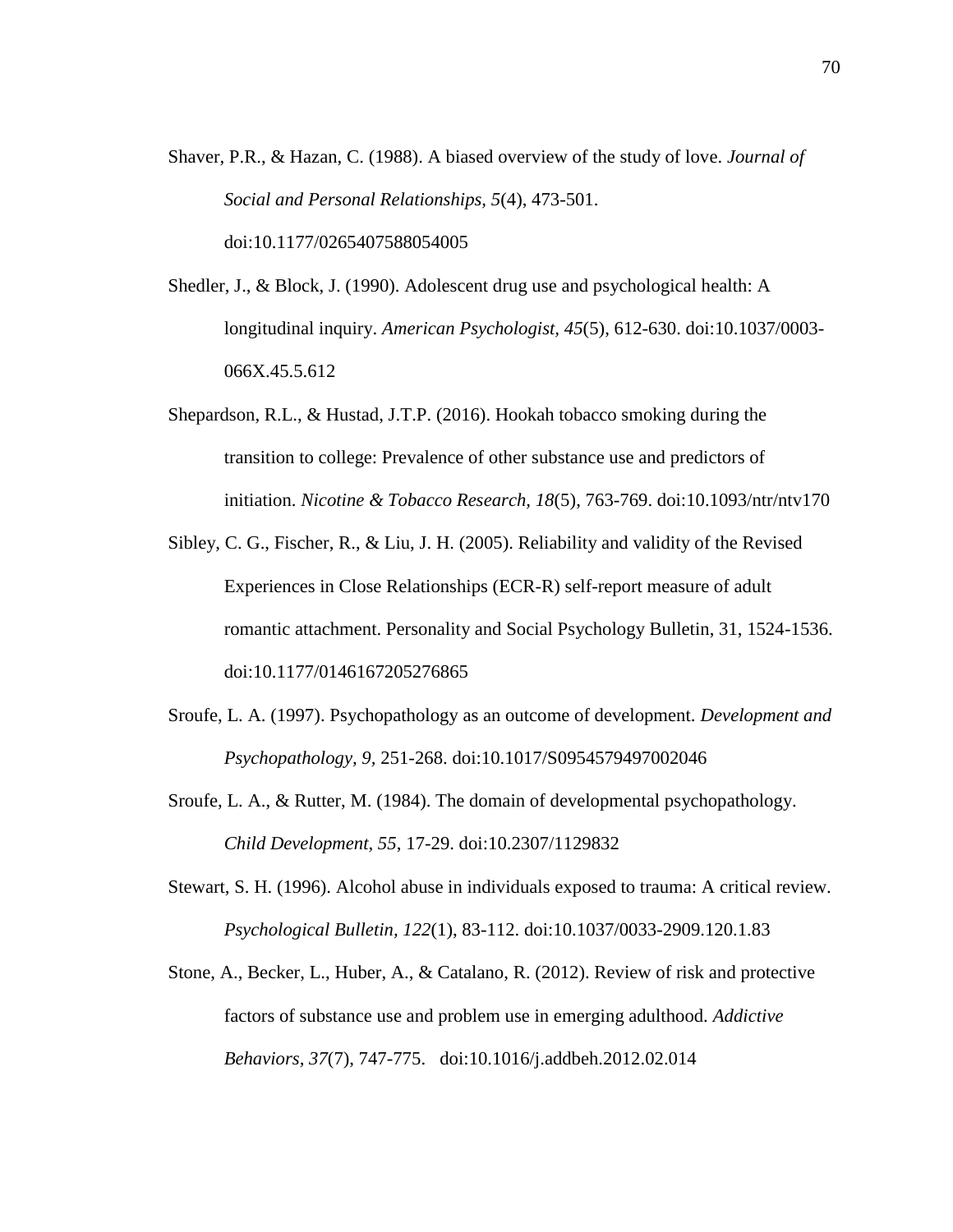Stover, C.S., Easton, C.J., & McMahon, T.J. (2013). Parenting of men with co-occurring intimate partner violence and substance abuse. *Journal of Interpersonal Violence, 28*(11), 2290-2314. doi:10.1177/0886260512475312

Subic-Wrana, C., Beutel, M., Brähler, E., Stöbel-Richter, Y., Knebel, A., Lane, R., & Wiltink, J. (2014). How is emotional awareness related to emotion regulation strategies and self-reported negative affect in the general population? *PLoS One, 9*(3), 1-10. doi:10.1371/journal.pone.0091846

- Substance Abuse and Mental Health Services Administration (SAMHSA). (2015). *National survey on drug use and health.*
- Tarter, R., Kirisci, L., Habeych, M., Reynolds, M., & Vanyukov, M. (2004). Neurobehavior disinhibition in childhood predisposes boys to substance use disorder by young adulthood: Direct and mediated etiologic pathways. *Drug and Alcohol Dependence, 73*(2), 121-132. doi:10.1016/j.drugalcdep.2003.07.004
- Thompson, R. A. (1994). Emotion regulation: A theme in search of definition. *Monographs of the Society for Research in Child Development, 59*(2/3), 25-52. doi:10.1111/j.1540-5834.1994.tb01276.x
- Townsend, L., Flisher, A., & King, G. (2007). A systematic review of the relationship between high school dropout and substance use. *Clinical Child and Family Psychology, 10*(4), 295–317. doi:10.1007/s10567-007-0023-7
- Vungkhanching, M., Sher, K., Jackson, K., & Parra, G. (2004). Relation of attachment style to family history of alcoholism and alcohol use disorders in early adulthood.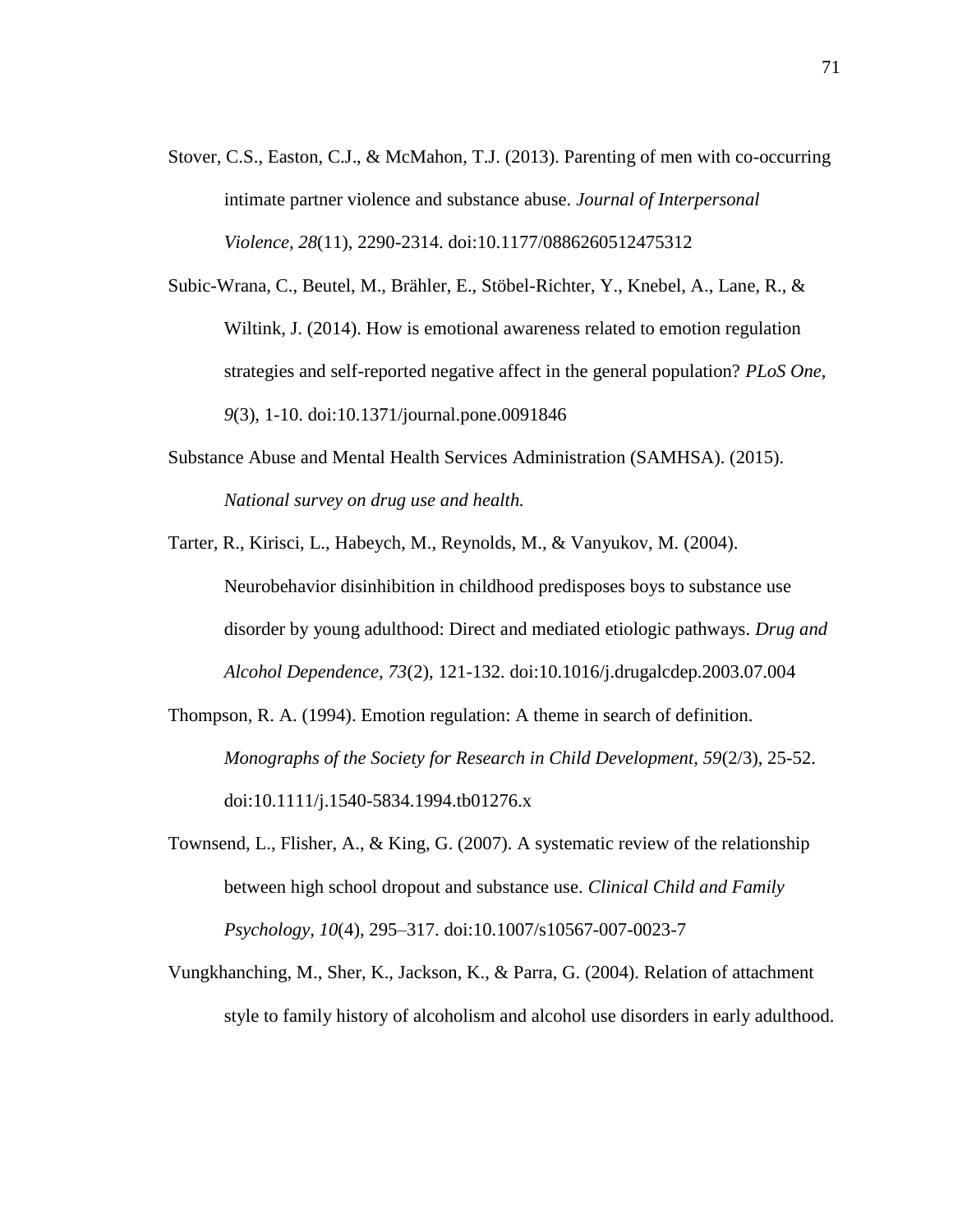*Drug and Alcohol Dependence, 75*(1), 47-53.

doi:10.1016/j.drugalcdep.2004.01.013

- Waters, S. F., Virmani, E. A., Thompson, R. A., Meyer, S., Raikes, H. A., & Jochem, R. (2010). Emotion regulation and attachment: Unpacking two constructs and their association. *Journal of Psychopathology and Behavioral Assessment, 32*(1), 37- 47. doi:10.1007/s10862-009-9163-z
- Wechsler, H., Lee, J. E., Kuo, M., & Lee, H. (2000). College binge drinking in the 1990s: A continuing problem: Results of the Harvard School of Public Health 1999 College Alcohol Study. *Journal of American College Health, 48*, 199–210. doi: 10.1080/07448480009599305
- White, H. R., Mun, E. Y., Pugh, L. J., & Morgan, T. (2007). Long-term effects of brief substance use interventions for mandated college students: Sleeper effects of an in-person personal feedback intervention. *Alcoholism: Clinical and Experimental Research, 31*(8), 1380-1391. doi:10.1111/j.1530-0277.2007.00435.x
- Wong, C., Silva, K., Kecojevic, A., Schrager, S., Bloom, J., Iverson, E., … Lankenau, S. E. (2013). Coping and emotion regulation profiles as predictors of nonmedical prescription drug and illicit drug use among high-risk young adults. *Drug and Alcohol Dependence, 132*(1/2), 165-171.

doi:10.1016/j.drugalcdep.2013.01.024

Wu, L., Pilowsky, D., Schlenger, W., & Hasin, D. (2007). Alcohol use disorders and the use of treatment services among college-age young adults. *Psychiatric Services, 58*(2), 192-200. doi:10.1176/appi.ps.58.2.192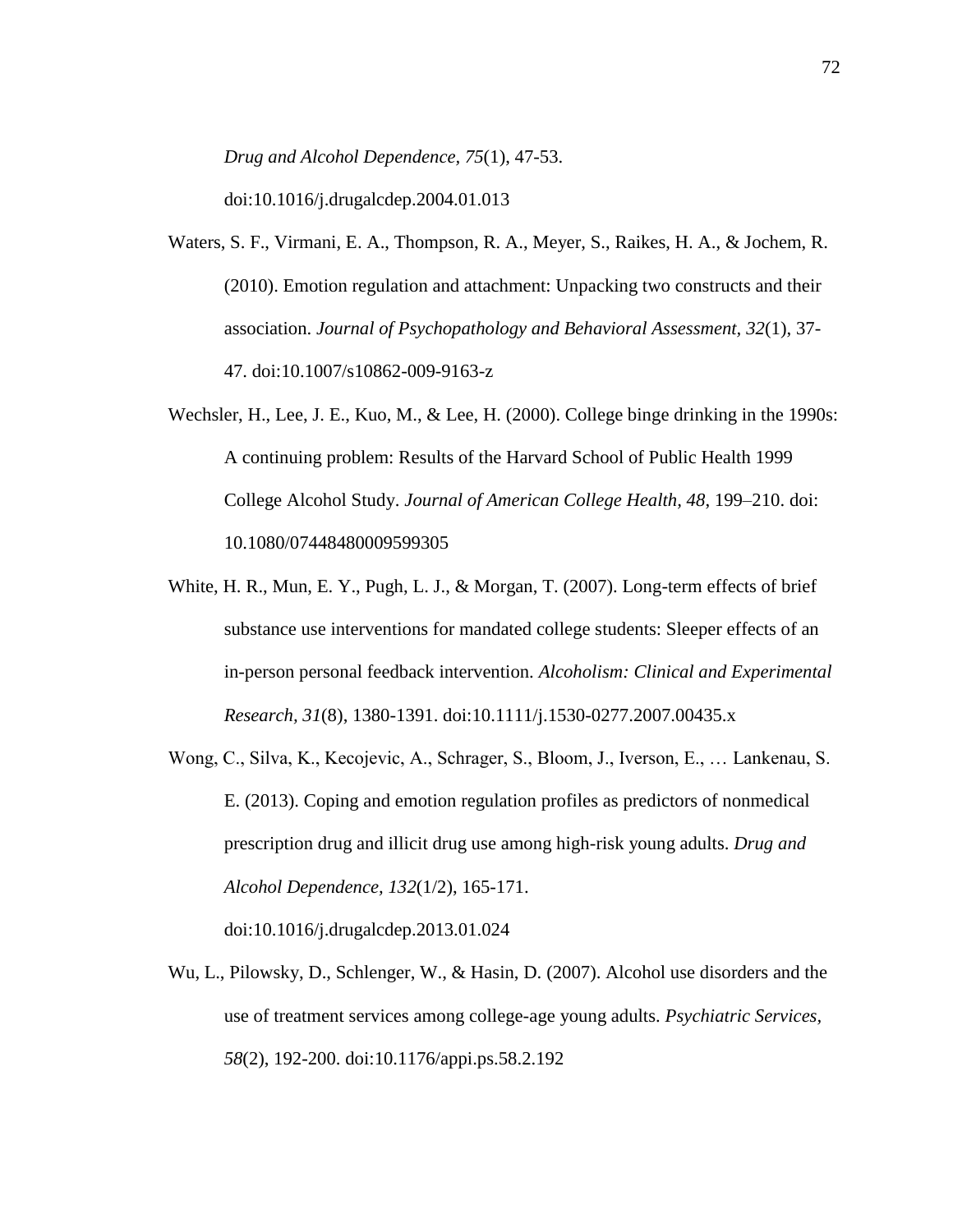Zimmermann, U., Hundt, W., Spring, K., Grabner, A., & Holboer, F. (2003).

Hypothalamic-pituitary-adrenal system adaptation to detoxification in alcoholdependent patients is affected by family history of alcoholism. *Biological Psychiatry, 53*(1), 75. doi:10.1016/S0006-3223(02)01444-0

Zimmermann, P., & Iwanski, A. (2014). Emotion regulation from early adolescence to emerging adulthood and middle adulthood: Age differences, gender differences, and emotion-specific developmental variations. *International Journal of Behavioral Development, 38*(2), 182-194. doi:10.1177/0165025413515405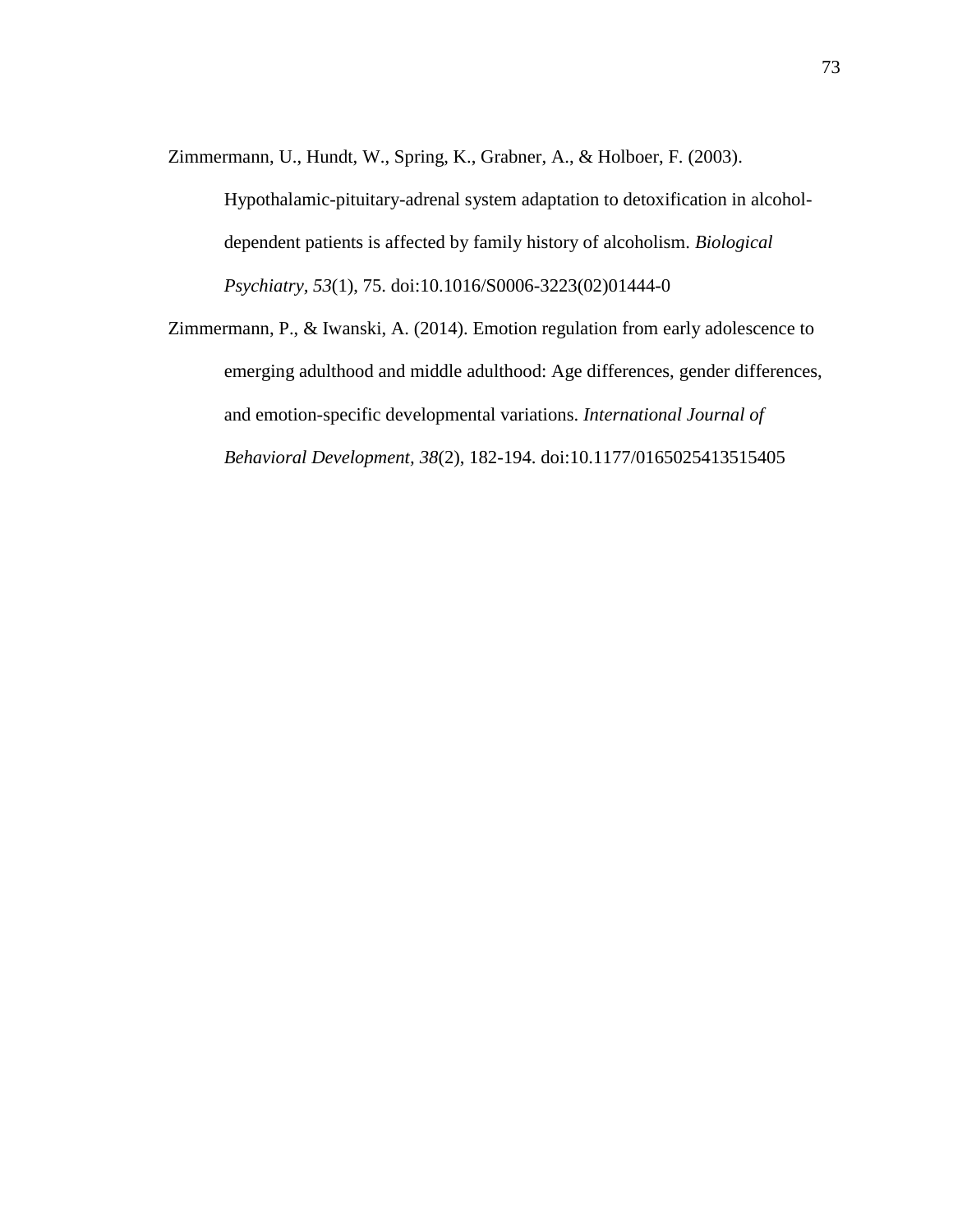### **Appendix A**

## *Demographic Questionnaire*

Please answer to the best of your ability. If you do not know the answer, provide your

best guess. Give a **single answer** (not a range) for each question.

**1. Age: \_\_\_\_\_\_\_**

## **2. Gender Identity:**

- \_\_\_\_ Male
- \_\_\_\_ Female
- \_\_\_\_ Other

## **3. Predominant Sexual Orientation:**

- **\_\_\_\_1.** Predominantly heterosexual
- **\_\_\_\_2.** Predominantly homosexual
- **\_\_\_\_3.** Bisexual
- **\_\_\_\_4.** Other (*please specify*): \_\_\_\_\_\_\_\_\_\_\_\_\_\_\_\_\_\_\_\_\_\_\_\_\_\_\_\_\_\_\_

### **4. Ethnicity:**

- **\_\_\_\_1.** European-American
- **\_\_\_\_2.** African-American
- **\_\_\_\_3.** Asian-American
- **\_\_\_\_4.** Latino(a)-American/Hispanic
- **\_\_\_\_5.** Native-American
- **\_\_\_\_6.** Mixed Ethnicity
- **\_\_\_\_7.** Other (*please specify*): \_\_\_\_\_\_\_\_\_\_\_\_\_\_\_\_\_\_\_\_\_\_\_\_\_\_\_\_\_\_\_

## **5. Education Level:**

- **\_\_\_\_1.** No Formal Education
- **\_\_\_\_2.** Finished Grade School
- **\_\_\_\_3.** Finished Middle School or Junior High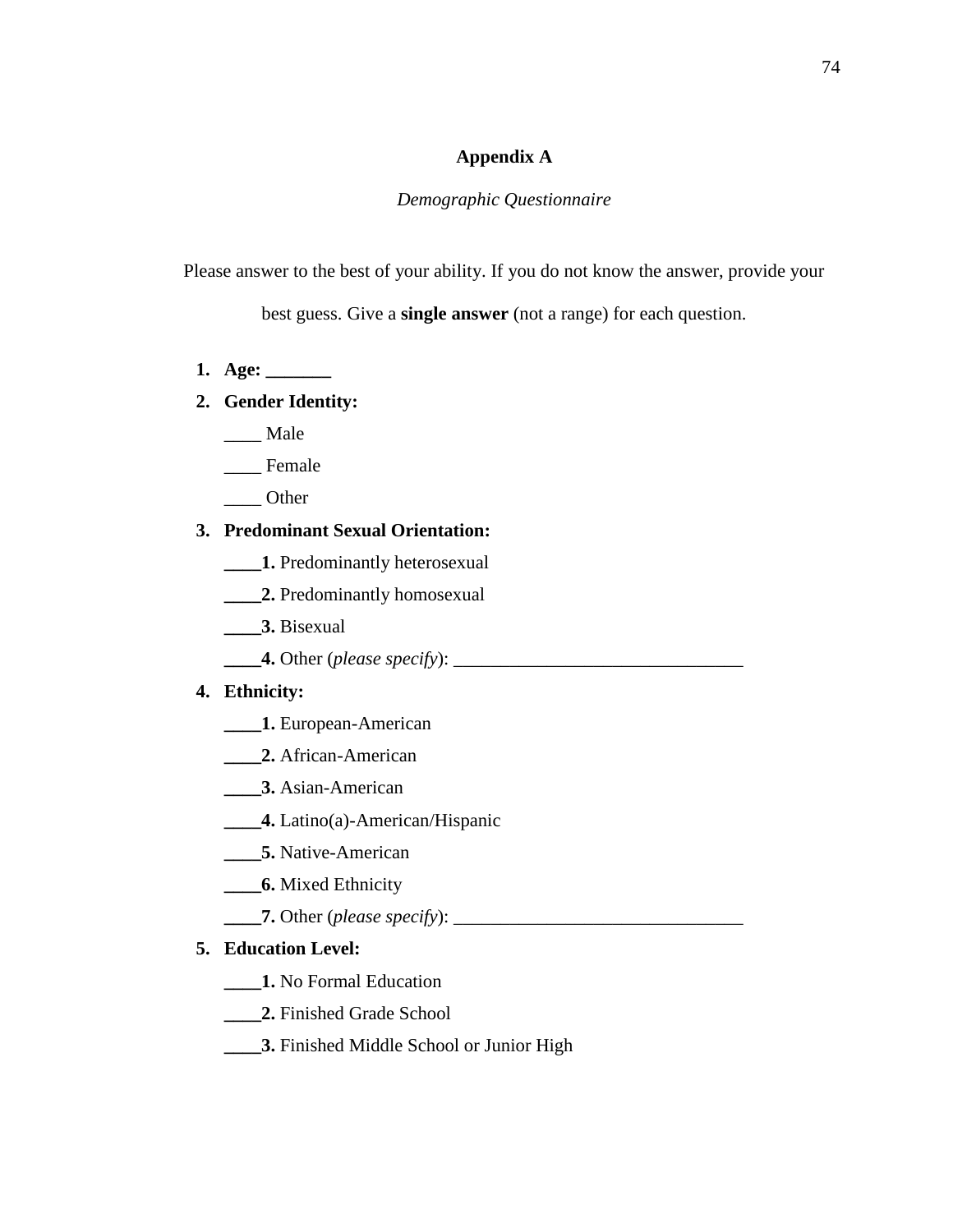- **\_\_\_\_4.** Finished High School
- **\_\_\_\_5.** Some College
- **\_\_\_\_6.** Finished College
- **\_\_\_\_7.** Finished Grad School
- **8.** Other (*please specify*):

## **6. Relationship Status:**

- **\_\_\_\_1.** Married
- **\_\_\_\_2.** Single
- **\_\_\_\_3.** Cohabitation with Partner
- **\_\_\_\_4.** Separated
- **\_\_\_\_5.** Divorced
- **\_\_\_\_6.** Widowed
- **\_\_\_\_7.** Re-Married
- **\_\_\_\_8.** Other (*please specify*): \_\_\_\_\_\_\_\_\_\_\_\_\_\_\_\_\_\_\_\_\_\_\_\_\_\_\_\_\_\_\_

## **7. Employment Status:**

- **\_\_\_\_1.** Not employed outside the home\_\_\_\_\_
- **2.** Part-time (1-34 hours)
- **3.** Full-time (35 hours or more)
- **4.** Other (*please specify*):
- **8. When you were growing up as a child, what was your family's financial situation?**

# **(Choose the answer that most accurately describes the majority of your childhood).**

- **\_\_\_\_1.** My family often lacked adequate employment and funds for food, shelter and/or utilities.
- **\_\_\_\_2.** My family's basic needs were met most of the time, but there were times where we were without funds for food, shelter and/or utilities.
- **\_\_\_\_3.** My family mostly had funds for basic needs, but we rarely had money for extras or emergencies.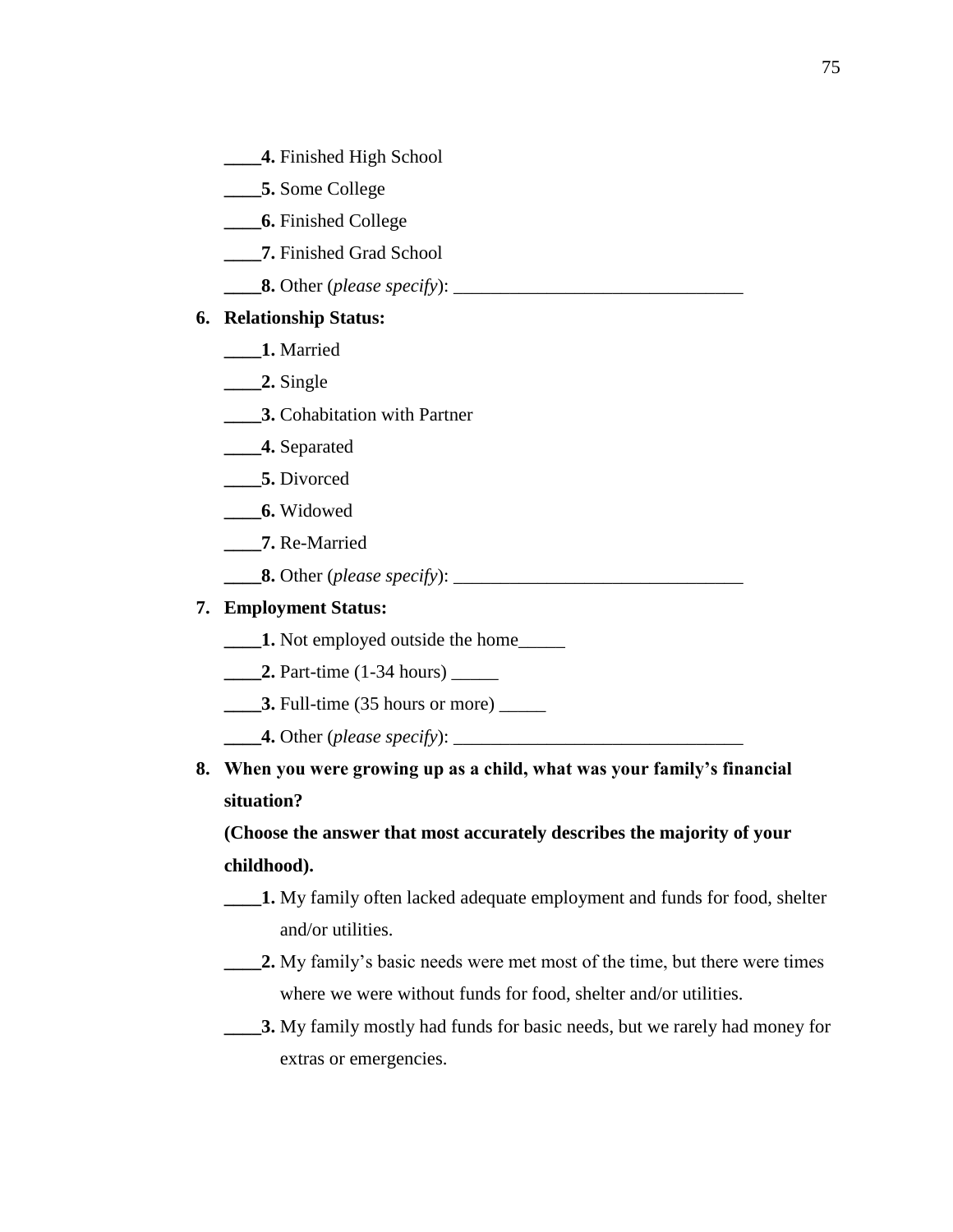- **\_\_\_\_4.** My family had all major needs met and occasionally some money for extras and emergencies.
- **\_\_\_\_5.** My family always had all major needs met and we often had plenty of money for extras and emergencies.
- **9. What is your personal annual income, in thousands (not counting the income of others in your household)? \_\_\_\_\_\_\_\_\_\_\_\_\_\_\_\_\_\_\_\_\_\_\_\_\_\_\_\_\_\_\_\_\_\_\_**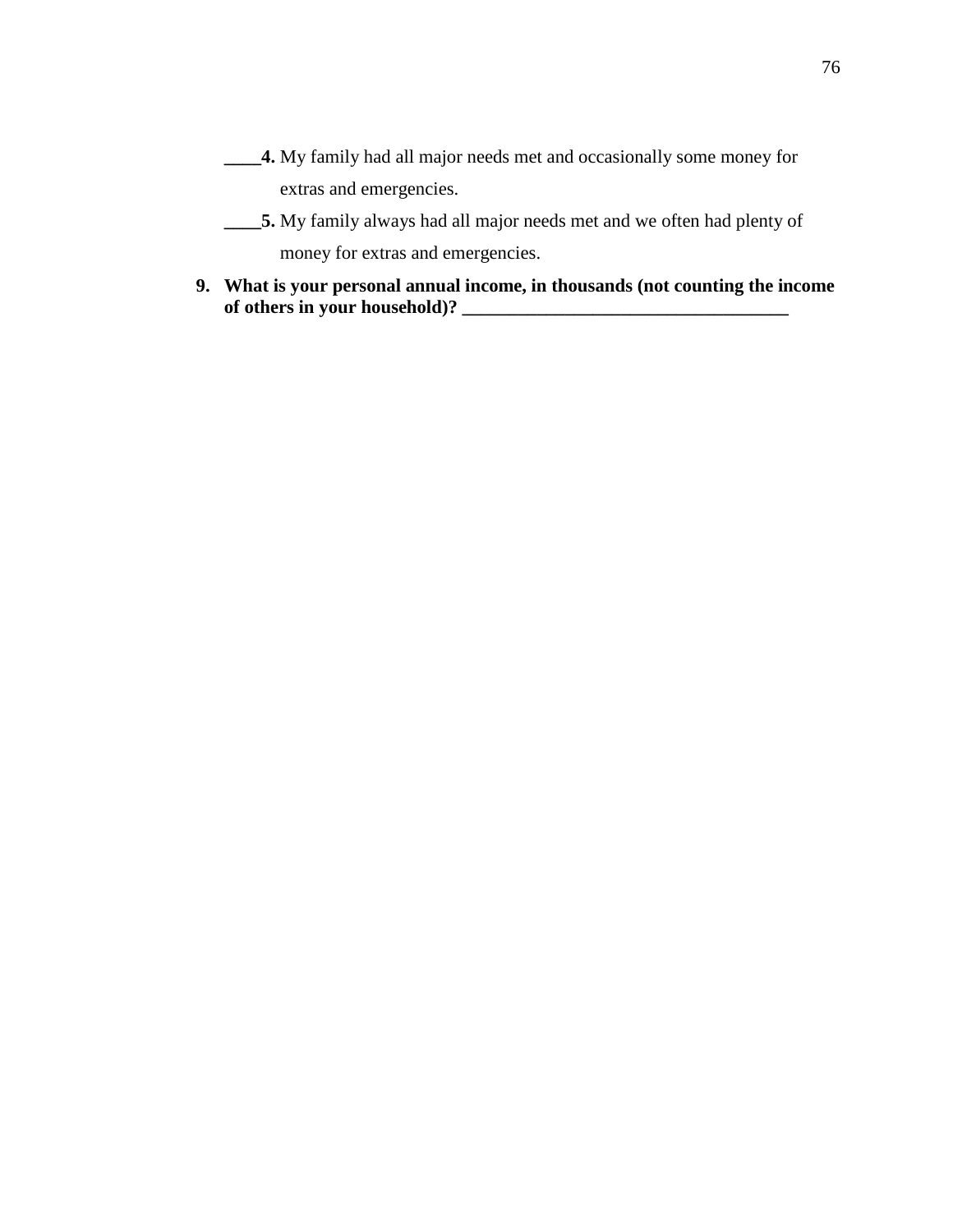#### **Appendix B**

#### *Adverse Childhood Experiences*

While you were growing up, during your first 18 years of life:

1. Did a parent or other adult in the household **often** … Swear at you, insult you, put you down, or humiliate you?

**or**

Act in a way that made you afraid that you might be physically hurt?

 $\frac{1}{\sqrt{1-\frac{1}{2}}\sqrt{1-\frac{1}{2}}\sqrt{1-\frac{1}{2}}\sqrt{1-\frac{1}{2}}\sqrt{1-\frac{1}{2}}\sqrt{1-\frac{1}{2}}\sqrt{1-\frac{1}{2}}\sqrt{1-\frac{1}{2}}\sqrt{1-\frac{1}{2}}\sqrt{1-\frac{1}{2}}\sqrt{1-\frac{1}{2}}\sqrt{1-\frac{1}{2}}\sqrt{1-\frac{1}{2}}\sqrt{1-\frac{1}{2}}\sqrt{1-\frac{1}{2}}\sqrt{1-\frac{1}{2}}\sqrt{1-\frac{1}{2}}\sqrt{1-\frac{1}{2}}\sqrt{1-\frac{1}{2}}\sqrt{1-\frac$ \_\_\_\_\_\_ No

2. Did a parent or other adult in the household **often** ... Push, grab, slap, or throw something at you?

**or**

**Ever** hit you so hard that you had marks or were injured?

 $\frac{1}{1}$  Yes

\_\_\_\_\_\_ No

3. Did an adult or person at least 5 years older than you **ever**… Touch or fondle you or have you touch their body in a sexual way?

**or**

Try to or actually have oral, anal, or vaginal sex with you?

 $\frac{1}{1}$  Yes

 $\overline{\phantom{a}}$  No

4. Did you **often** feel that …

No one in your family loved you or thought you were important or special?

**or**

Your family didn't look out for each other, feel close to each other, or support each other?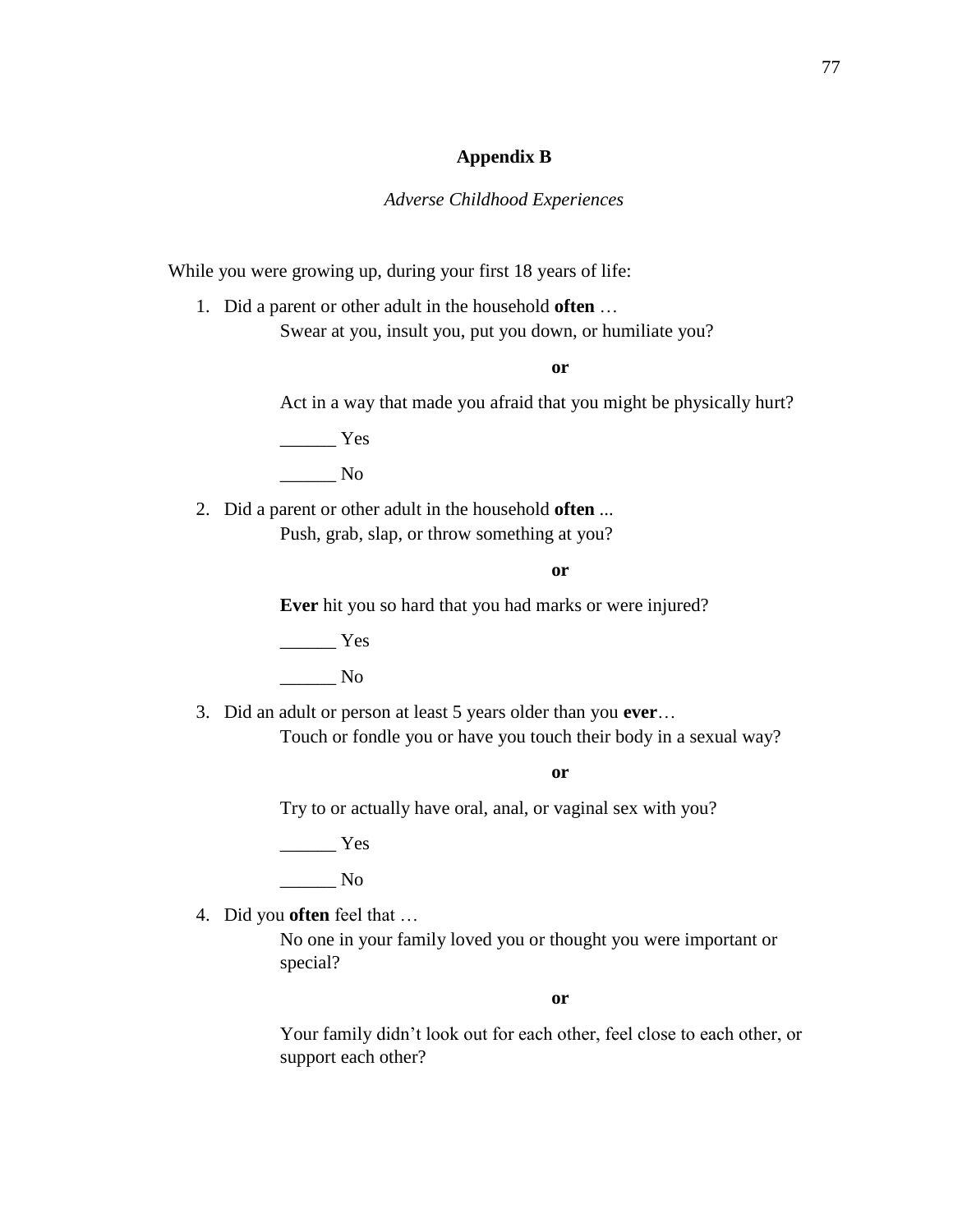$\frac{1}{1}$  Yes  $\_\_$  No

5. Did you **often** feel that …

You didn't have enough to eat, had to wear dirty clothes, and had no one to protect you?

**or**

Your parents were too drunk or high to take care of you or take you to the doctor if you needed it?

 $\frac{1}{\sqrt{1-\frac{1}{2}}\cos\theta}$  $\_\_$  No

6. Did you grow up with two parents in the home?

 $\frac{1}{\sqrt{1-\frac{1}{2}}\sqrt{1-\frac{1}{2}}\sqrt{1-\frac{1}{2}}\sqrt{1-\frac{1}{2}}\sqrt{1-\frac{1}{2}}\sqrt{1-\frac{1}{2}}\sqrt{1-\frac{1}{2}}\sqrt{1-\frac{1}{2}}\sqrt{1-\frac{1}{2}}\sqrt{1-\frac{1}{2}}\sqrt{1-\frac{1}{2}}\sqrt{1-\frac{1}{2}}\sqrt{1-\frac{1}{2}}\sqrt{1-\frac{1}{2}}\sqrt{1-\frac{1}{2}}\sqrt{1-\frac{1}{2}}\sqrt{1-\frac{1}{2}}\sqrt{1-\frac{1}{2}}\sqrt{1-\frac{1}{2}}\sqrt{1-\frac$ 

 $\_\_$  No

7. Did either of your parents die before you were age 17?

\_\_\_\_\_\_ Yes \_\_\_\_\_\_ No

8. Was your mother/stepmother/foster-mother or father's girlfriend/boyfriend: **Often** pushed, grabbed, slapped, or had something thrown at her?

**or**

**Sometimes or often** kicked, bitten, hit with a fist, or hit with something hard?

**or**

**Ever** repeatedly hit over at least a few minutes or threatened with a gun or knife?

\_\_\_\_\_\_ Yes

 $\_\_\_\_\$  No

9. Was your father/stepfather/foster-father or mother's boyfriend/:

**Often** pushed, grabbed, slapped, or had something thrown at him?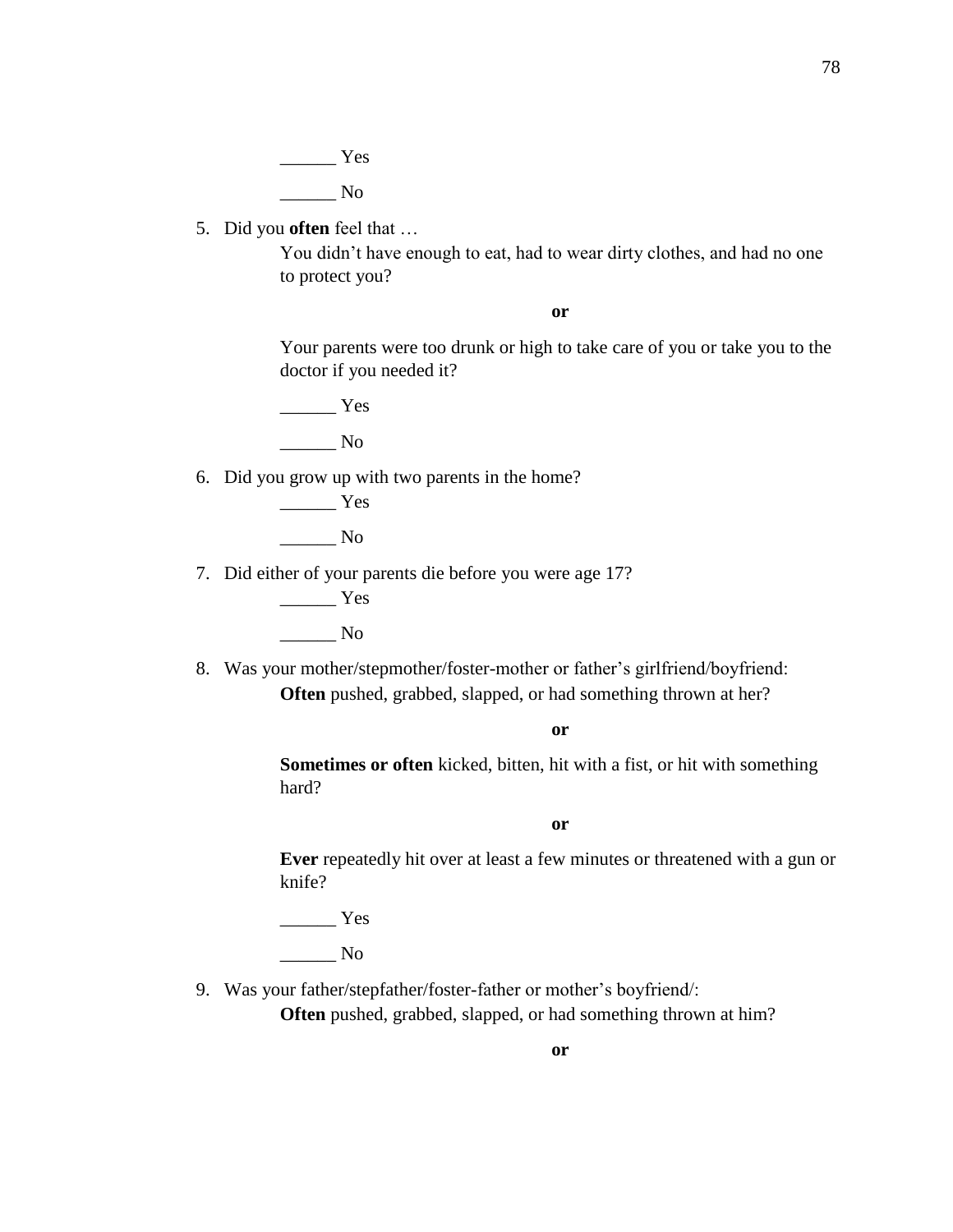**Sometimes or often** kicked, bitten, hit with a fist, or hit with something hard?

**or**

**Ever** repeatedly hit over at least a few minutes or threatened with a gun or knife?

\_\_\_\_\_\_ Yes  $\_\_$  No

10. Did you live with anyone who was a problem drinker or alcoholic or who used street drugs or who had a problem with prescription drugs?

> \_\_\_\_\_\_ Yes \_\_\_\_\_\_ No

11. Was a household member depressed or mentally ill or did a household member attempt suicide?

> \_\_\_\_\_\_ Yes \_\_\_\_\_\_ No

12. Did a household member commit a serious crime or go to prison?

 $\frac{1}{\sqrt{1-\frac{1}{2}}\sqrt{1-\frac{1}{2}}\left\vert \frac{1}{2}+\frac{1}{2}+\frac{1}{2}+\frac{1}{2}+\frac{1}{2}+\frac{1}{2}+\frac{1}{2}+\frac{1}{2}+\frac{1}{2}+\frac{1}{2}+\frac{1}{2}+\frac{1}{2}+\frac{1}{2}+\frac{1}{2}+\frac{1}{2}+\frac{1}{2}+\frac{1}{2}+\frac{1}{2}+\frac{1}{2}+\frac{1}{2}+\frac{1}{2}+\frac{1}{2}+\frac{1}{2}+\frac{1}{2}+\frac{1}{2}+\frac{1}{2}+\frac{1}{2}$  $\overline{\phantom{a}}$  No

13. Were you ever a foster child?

\_\_\_\_\_\_ Yes  $\_\_$  No

14. Were you separated from your parents for one year or more before the age of 17? \_\_\_\_\_\_ Yes

\_\_\_\_\_\_ No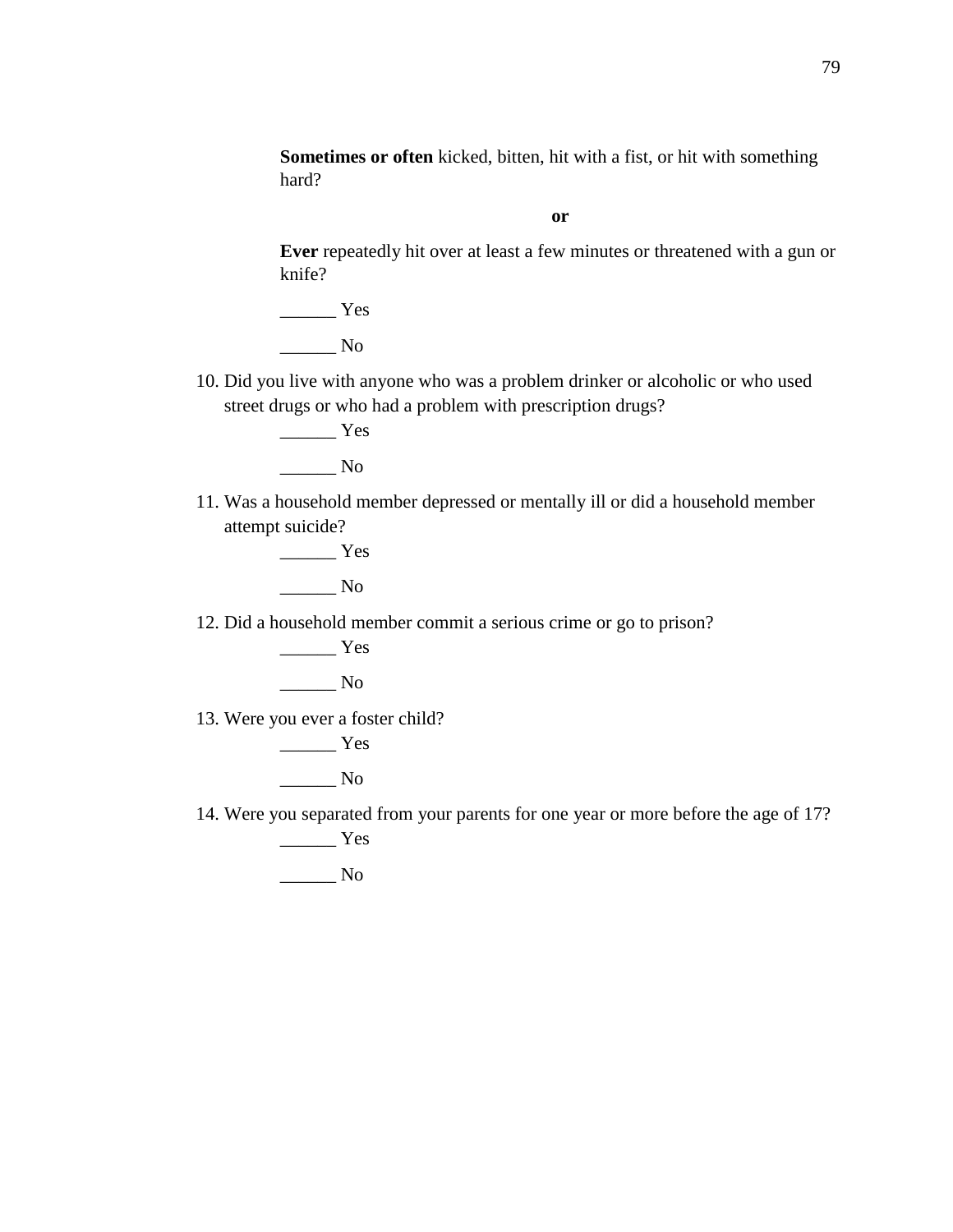## **Appendix C**

#### *Experiences in Close Relationships Scale (ERQ-R)*

The statements below concern how you feel in emotionally intimate relationships. We are interested in how you *generally* experience relationships, not just in what is happening in a current relationship. Respond to each statement by circling a number to indicate how much you agree or disagree with the statement.

|                                                                                                                    | Strongly<br>Disagree | Mostly<br>Disagree | Somewhat<br>Disagree | Neither<br>Agree nor<br>Disagree | Somewhat<br>Agree | Mostly<br>Agree | Strongly<br>Agree |
|--------------------------------------------------------------------------------------------------------------------|----------------------|--------------------|----------------------|----------------------------------|-------------------|-----------------|-------------------|
| 1. I'm afraid that I<br>will lose my<br>partner's love.                                                            | $\mathbf{1}$         | $\overline{2}$     | $\overline{3}$       | $\overline{4}$                   | 5                 | 6               | $\overline{7}$    |
| 2. I often worry<br>that my partner<br>will not want to<br>stay with me.                                           | $\mathbf{1}$         | $\overline{2}$     | 3                    | $\overline{4}$                   | 5                 | 6               | $\boldsymbol{7}$  |
| 3. I often worry<br>that my partner<br>doesn't really love<br>me.                                                  | $\mathbf{1}$         | $\overline{2}$     | 3                    | $\overline{4}$                   | 5                 | 6               | $\overline{7}$    |
| 4. I worry that<br>romantic partners<br>won't care about<br>me as much as I<br>care about them.                    | $\mathbf{1}$         | $\overline{2}$     | $\overline{3}$       | $\overline{4}$                   | 5                 | 6               | $\overline{7}$    |
| 5. I often wish<br>that my partner's<br>feelings for me<br>were as strong as<br>my feelings for<br>him or her.     | $\mathbf{1}$         | $\overline{2}$     | 3                    | $\overline{4}$                   | 5                 | $\sqrt{6}$      | $\boldsymbol{7}$  |
| 6. I worry a lot<br>about my<br>relationships.                                                                     | $\mathbf{1}$         | $\overline{2}$     | 3                    | $\overline{4}$                   | 5                 | 6               | $\overline{7}$    |
| 7. When my<br>partner is out of<br>sight, I worry that<br>he or she might<br>become interested<br>in someone else. | $\mathbf{1}$         | $\overline{2}$     | 3                    | $\overline{4}$                   | 5                 | 6               | $\overline{7}$    |
| 8. When I show<br>my feelings for<br>romantic partners,<br>I'm afraid they<br>will not feel the<br>same about me.  | $\mathbf{1}$         | $\overline{2}$     | 3                    | $\overline{4}$                   | 5                 | 6               | $\overline{7}$    |
| 9. I rarely worry<br>about my partner<br>leaving me.                                                               | $\mathbf{1}$         | $\overline{2}$     | 3                    | $\overline{4}$                   | 5                 | 6               | $\tau$            |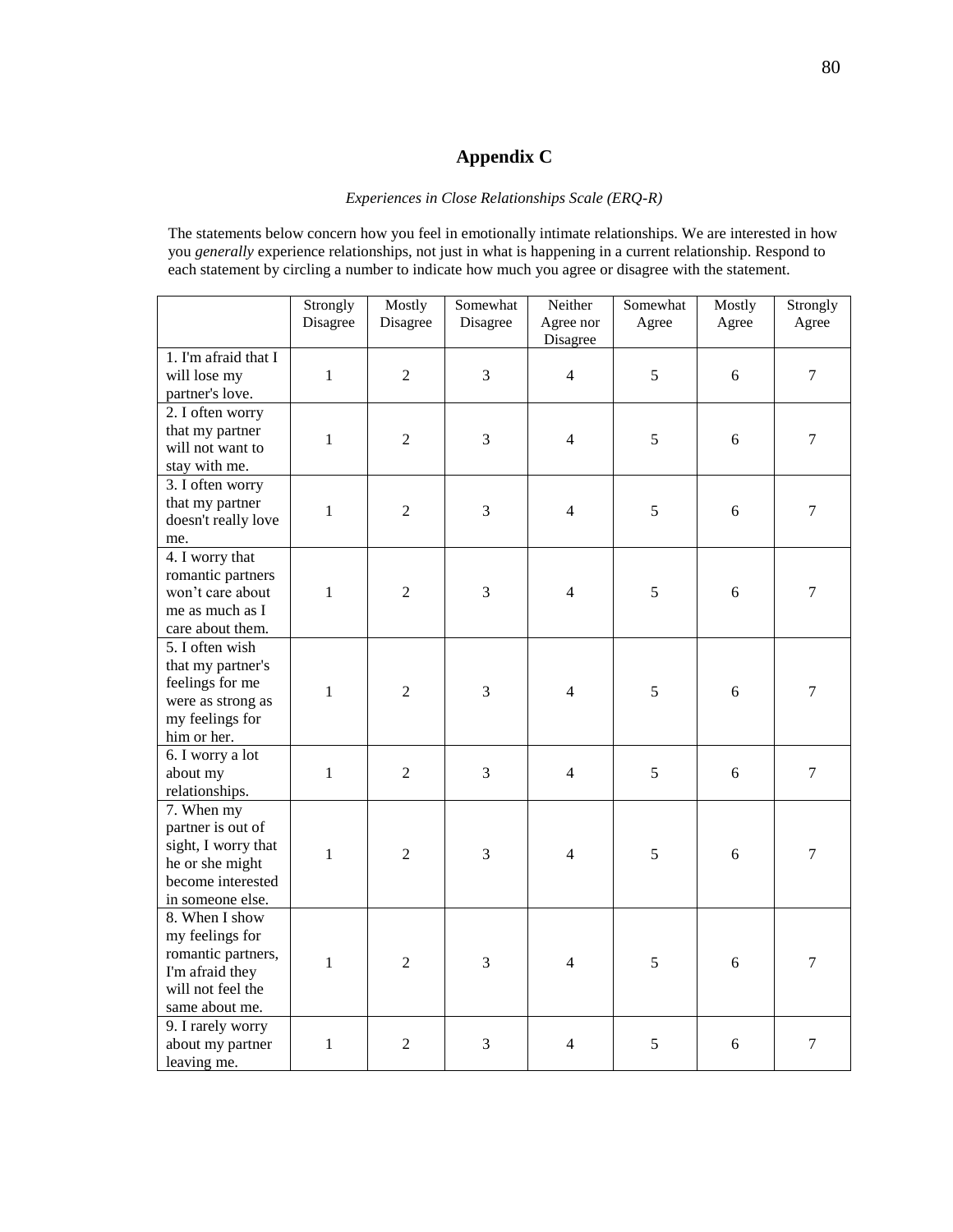|                                                                                                                   | Strongly<br>Disagree | Mostly<br>Disagree | Somewhat<br>Disagree | Neither<br>Agree nor<br>Disagree | Somewhat<br>Agree | Mostly<br>Agree | Strongly<br>Agree |
|-------------------------------------------------------------------------------------------------------------------|----------------------|--------------------|----------------------|----------------------------------|-------------------|-----------------|-------------------|
| 10. My romantic<br>partner makes me<br>doubt myself.                                                              | $\mathbf{1}$         | $\mathfrak{2}$     | 3                    | $\overline{4}$                   | 5                 | 6               | $\tau$            |
| 11. I do not often<br>worry about being<br>abandoned.                                                             | $\mathbf{1}$         | $\mathfrak{2}$     | 3                    | $\overline{4}$                   | 5                 | 6               | $\tau$            |
| 12. I find that my<br>partner(s) don't<br>want to get as<br>close as I would<br>like.                             | $\mathbf{1}$         | $\overline{2}$     | 3                    | $\overline{4}$                   | 5                 | 6               | $\tau$            |
| 13. Sometimes<br>romantic partners<br>change their<br>feelings about me<br>for no apparent<br>reason.             | $\mathbf{1}$         | $\mathfrak{2}$     | 3                    | $\overline{4}$                   | 5                 | 6               | $\overline{7}$    |
| 14. My desire to<br>be very close<br>sometimes scares<br>people away.                                             | $\mathbf{1}$         | $\overline{2}$     | 3                    | $\overline{4}$                   | 5                 | 6               | $\tau$            |
| 15. I'm afraid that<br>once a romantic<br>partner gets to<br>know me, he or<br>she won't like<br>who I really am. | 1                    | $\overline{2}$     | 3                    | $\overline{4}$                   | 5                 | 6               | 7                 |
| 16. It makes me<br>mad that I don't<br>get the affection<br>and support I need<br>from my partner.                | $\mathbf{1}$         | $\overline{2}$     | 3                    | $\overline{4}$                   | 5                 | 6               | $\tau$            |
| 17. I worry that I<br>won't measure up<br>to other people.                                                        | $\mathbf{1}$         | $\overline{2}$     | 3                    | $\overline{4}$                   | 5                 | 6               | $\tau$            |
| 18. My partner<br>only seems to<br>notice me when<br>I'm angry.                                                   | $\mathbf{1}$         | $\mathfrak{2}$     | 3                    | $\overline{4}$                   | 5                 | 6               | $\tau$            |
| 19. I prefer not to<br>show a partner<br>how I feel deep<br>down.                                                 | $\mathbf{1}$         | $\mathfrak{2}$     | 3                    | $\overline{4}$                   | 5                 | 6               | $\boldsymbol{7}$  |
| 20. I feel<br>comfortable<br>sharing my<br>private thoughts<br>and feelings with<br>my partner.                   | $\mathbf{1}$         | $\overline{2}$     | 3                    | $\overline{4}$                   | 5                 | 6               | $\tau$            |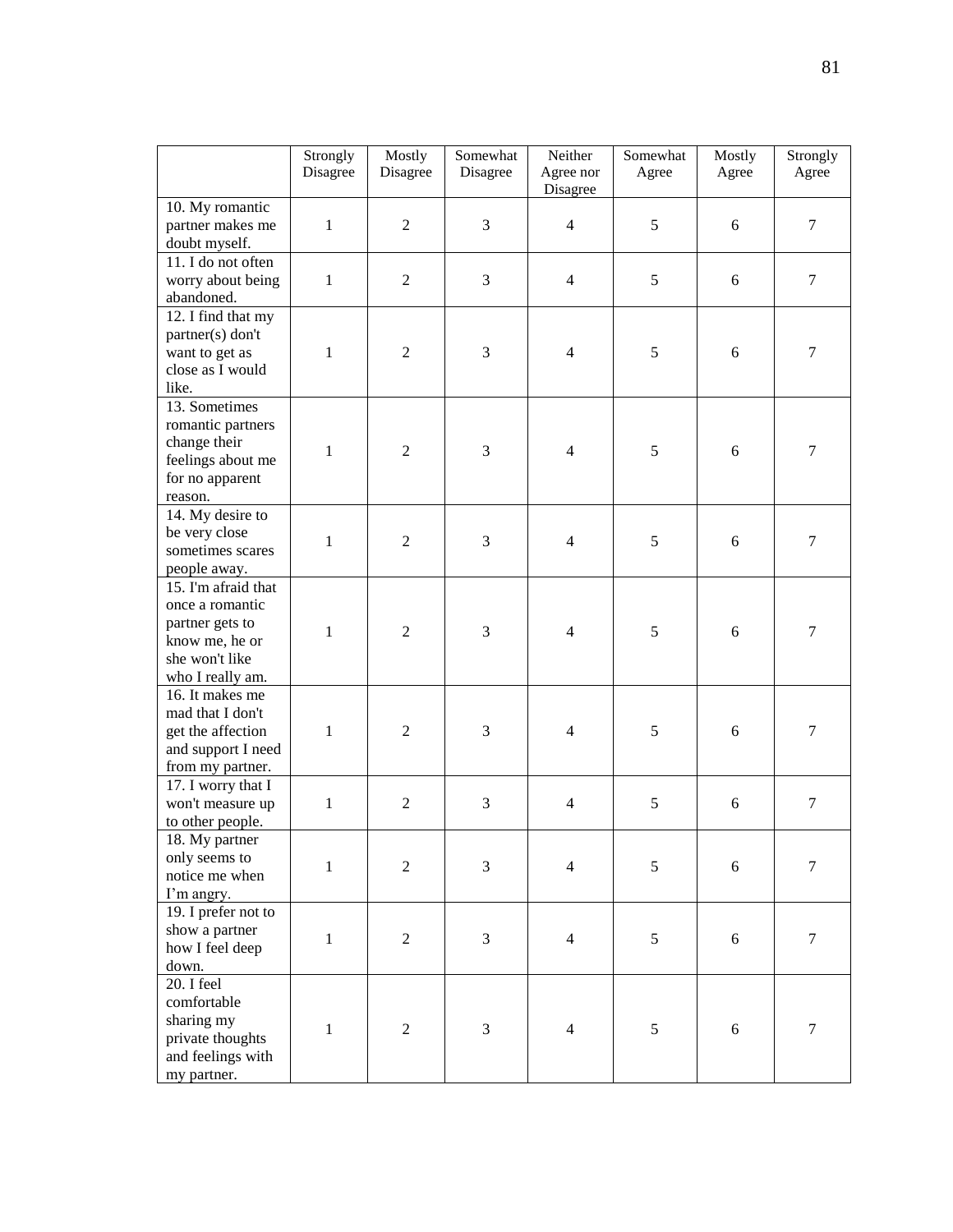|                                                                                     | Strongly<br>Disagree | Mostly<br>Disagree | Somewhat<br>Disagree | Neither<br>Agree nor<br>Disagree | Somewhat<br>Agree | Mostly<br>Agree | Strongly<br>Agree |
|-------------------------------------------------------------------------------------|----------------------|--------------------|----------------------|----------------------------------|-------------------|-----------------|-------------------|
| 21. I find it<br>difficult to allow<br>myself to depend<br>on romantic<br>partners. | $\mathbf{1}$         | $\overline{2}$     | 3                    | $\overline{4}$                   | 5                 | 6               | 7                 |
| 22. I am very<br>comfortable being<br>close to romantic<br>partners.                | $\mathbf{1}$         | $\overline{2}$     | 3                    | $\overline{4}$                   | 5                 | 6               | $\boldsymbol{7}$  |
| 23. I don't feel<br>comfortable<br>opening up to<br>romantic partners.              | $\mathbf{1}$         | $\mathfrak{2}$     | 3                    | $\overline{4}$                   | 5                 | 6               | $\tau$            |
| 24. I prefer not to<br>be too close to<br>romantic partners.                        | $\mathbf{1}$         | $\overline{2}$     | 3                    | $\overline{4}$                   | 5                 | 6               | $\tau$            |
| 25. I get<br>uncomfortable<br>when a romantic<br>partner wants to<br>be very close. | $\mathbf{1}$         | $\overline{2}$     | 3                    | $\overline{4}$                   | 5                 | 6               | 7                 |
| $26.$ I find it<br>relatively easy to<br>get close to my<br>partner.                | $\mathbf{1}$         | $\mathbf{2}$       | 3                    | $\overline{4}$                   | 5                 | 6               | 7                 |
| 27. It's not<br>difficult for me to<br>get close to my<br>partner.                  | $\mathbf{1}$         | $\overline{c}$     | 3                    | $\overline{4}$                   | 5                 | 6               | $\tau$            |
| 28. I usually<br>discuss my<br>problems and<br>concerns with my<br>partner.         | 1                    | $\mathfrak{2}$     | 3                    | $\overline{4}$                   | 5                 | 6               | 7                 |
| 29. It helps to turn<br>to my romantic<br>partner in times of<br>need.              | 1                    | $\mathbf{2}$       | 3                    | $\overline{4}$                   | 5                 | 6               | $\tau$            |
| 30. I tell my<br>partner just about<br>everything.                                  | $\mathbf{1}$         | $\sqrt{2}$         | $\mathfrak{Z}$       | $\overline{4}$                   | 5                 | 6               | $\tau$            |
| 31. I talk things<br>over with my<br>partner.                                       | $\mathbf{1}$         | $\overline{2}$     | $\overline{3}$       | $\overline{4}$                   | 5                 | 6               | $\tau$            |
| 32. I am nervous<br>when partners get<br>too close to me.                           | $\mathbf 1$          | $\overline{2}$     | 3                    | $\overline{4}$                   | 5                 | $\sqrt{6}$      | $\overline{7}$    |
| 33. I feel<br>comfortable                                                           | $\mathbf{1}$         | $\sqrt{2}$         | $\mathfrak{Z}$       | $\overline{4}$                   | 5                 | 6               | $\tau$            |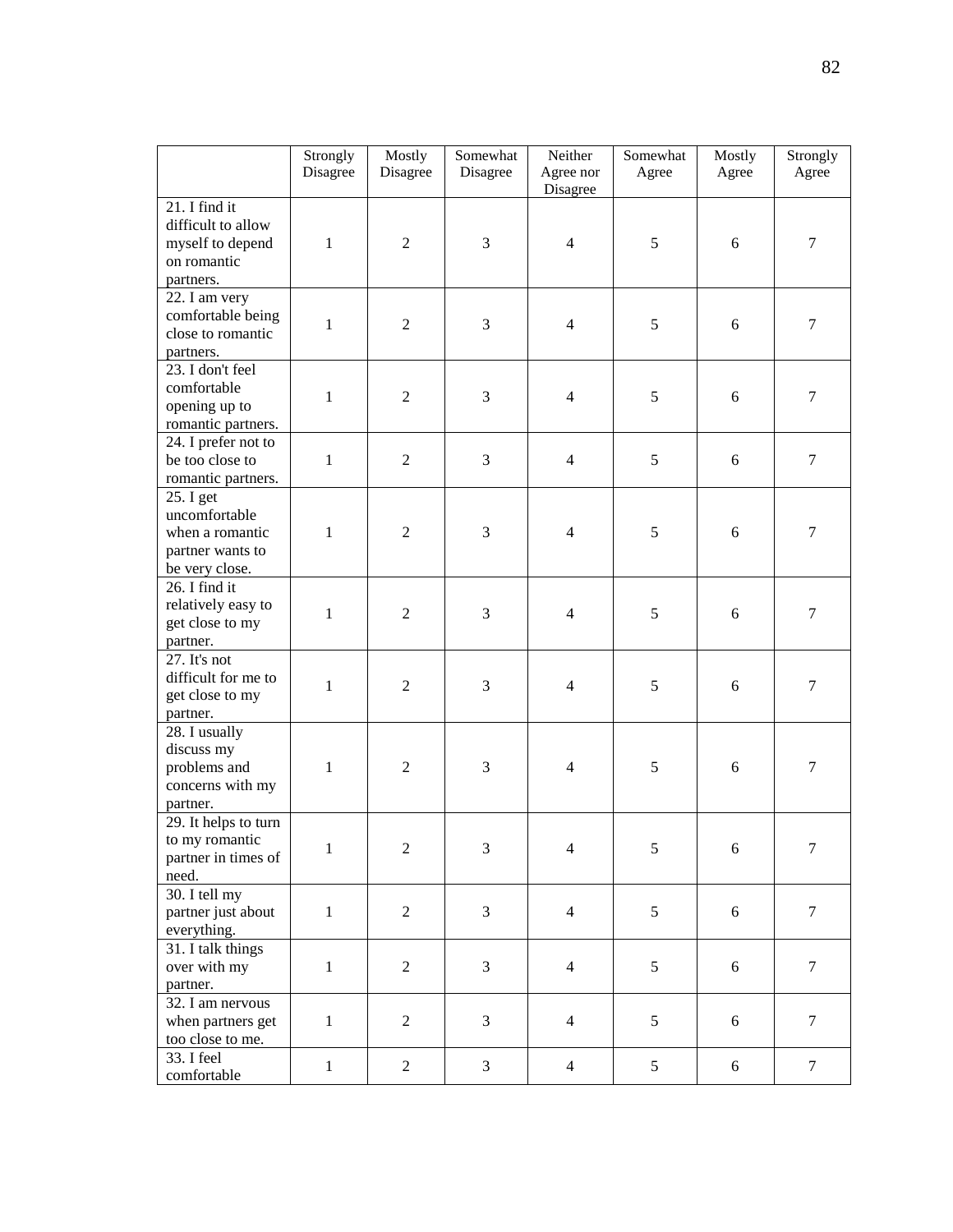|                                                                   | Strongly<br>Disagree | Mostly<br>Disagree | Somewhat<br>Disagree | Neither<br>Agree nor<br>Disagree | Somewhat<br>Agree | Mostly<br>Agree | Strongly<br>Agree |
|-------------------------------------------------------------------|----------------------|--------------------|----------------------|----------------------------------|-------------------|-----------------|-------------------|
| depending on<br>romantic partners.                                |                      |                    |                      |                                  |                   |                 |                   |
| 34. I find it easy<br>to depend on<br>romantic partners.          |                      | $\overline{c}$     | 3                    | 4                                | 5                 | 6               |                   |
| 35. It's easy for<br>me to be<br>affectionate with<br>my partner. |                      | 2                  | 3                    | $\overline{4}$                   | 5                 | 6               |                   |
| 36. My partner<br>really understands<br>me and my needs.          |                      | $\overline{2}$     | 3                    | 4                                | 5                 | 6               |                   |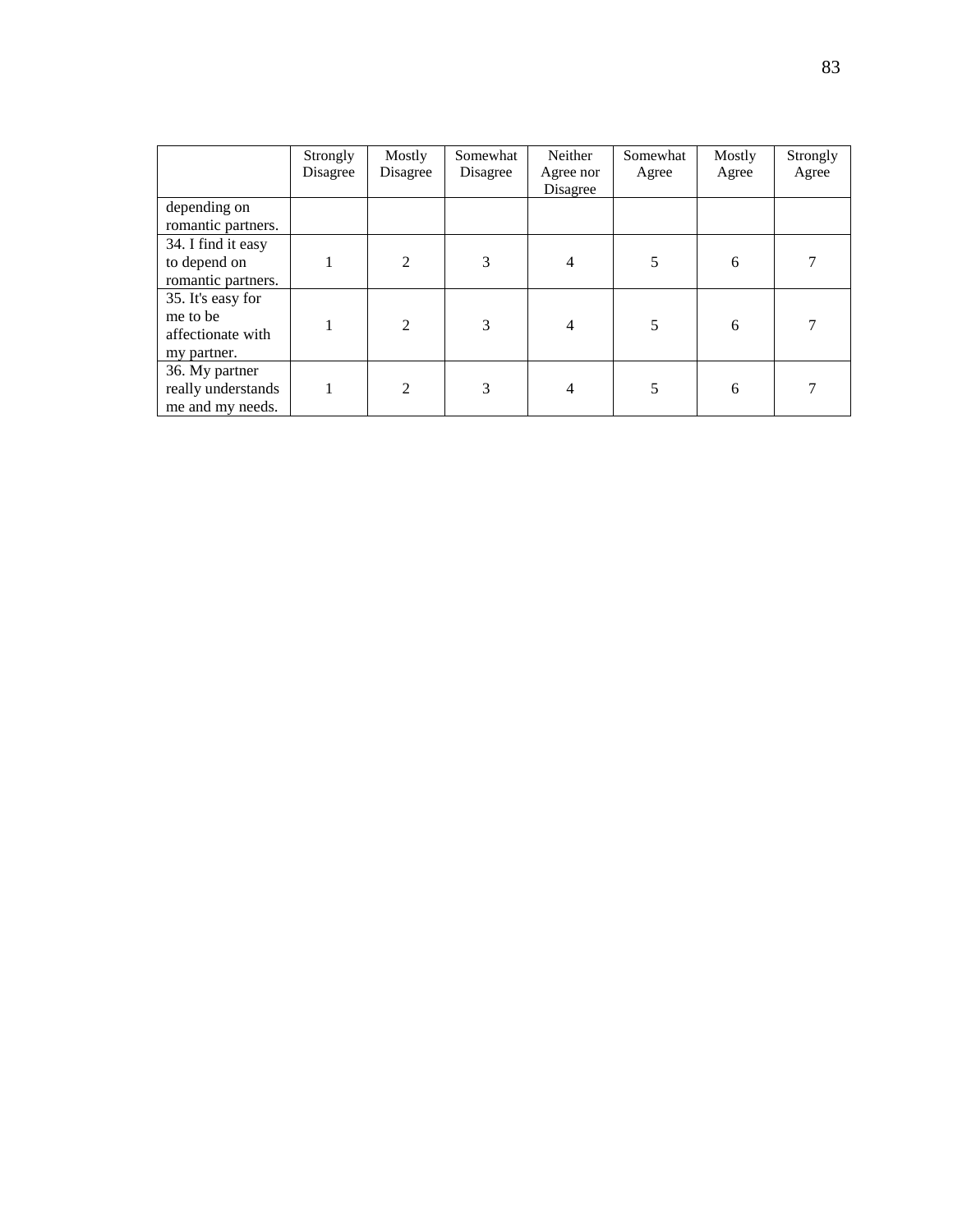#### **Appendix D**

#### *Emotion Regulation Questionnaire (ERQ)*

We would like to ask you some questions about your emotional life, in particular, how you control (that is, regulate and manage) your emotions. The questions below involve two distinct aspects of your emotional life. One is your emotional experience, or what you feel like inside. The other is your emotional expression, or how you show your emotions in the way you talk, gesture, or behave. Although some of the following questions may seem similar to one another, they differ in important ways. For each item, please answer using the following scale:

| <b>Strongly</b><br><b>Disagree</b> |  | <b>Neutral</b> |  | <b>Strongly</b><br>Agree |
|------------------------------------|--|----------------|--|--------------------------|

- 1. \_\_\_\_ When I want to feel more *positive* emotion (such as joy or amusement), I *change what I'm thinking about*.
- 2.  $\frac{1}{\sqrt{2}}$  I keep my emotions to myself.
- 3. \_\_\_\_ When I want to feel less *negative* emotion (such as sadness or anger), I *change what I'm thinking about*.
- 4. \_\_\_\_ When I am feeling *positive* emotions, I am careful not to express them.
- 5. \_\_\_\_ When I'm faced with a stressful situation, I make myself *think about it* in a way that helps me stay calm.
- 6. \_\_\_\_ I control my emotions by *not expressing them*.
- 7. \_\_\_\_ When I want to feel more *positive* emotion, I *change the way I'm thinking* about the situation.
- 8. \_\_\_\_ I control my emotions by *changing the way I think* about the situation I'm in.
- 9. \_\_\_\_ When I am feeling *negative* emotions, I make sure not to express them.
- 10.\_\_\_\_When I want to feel less *negative* emotion, I *change the way I'm thinking* about the situation